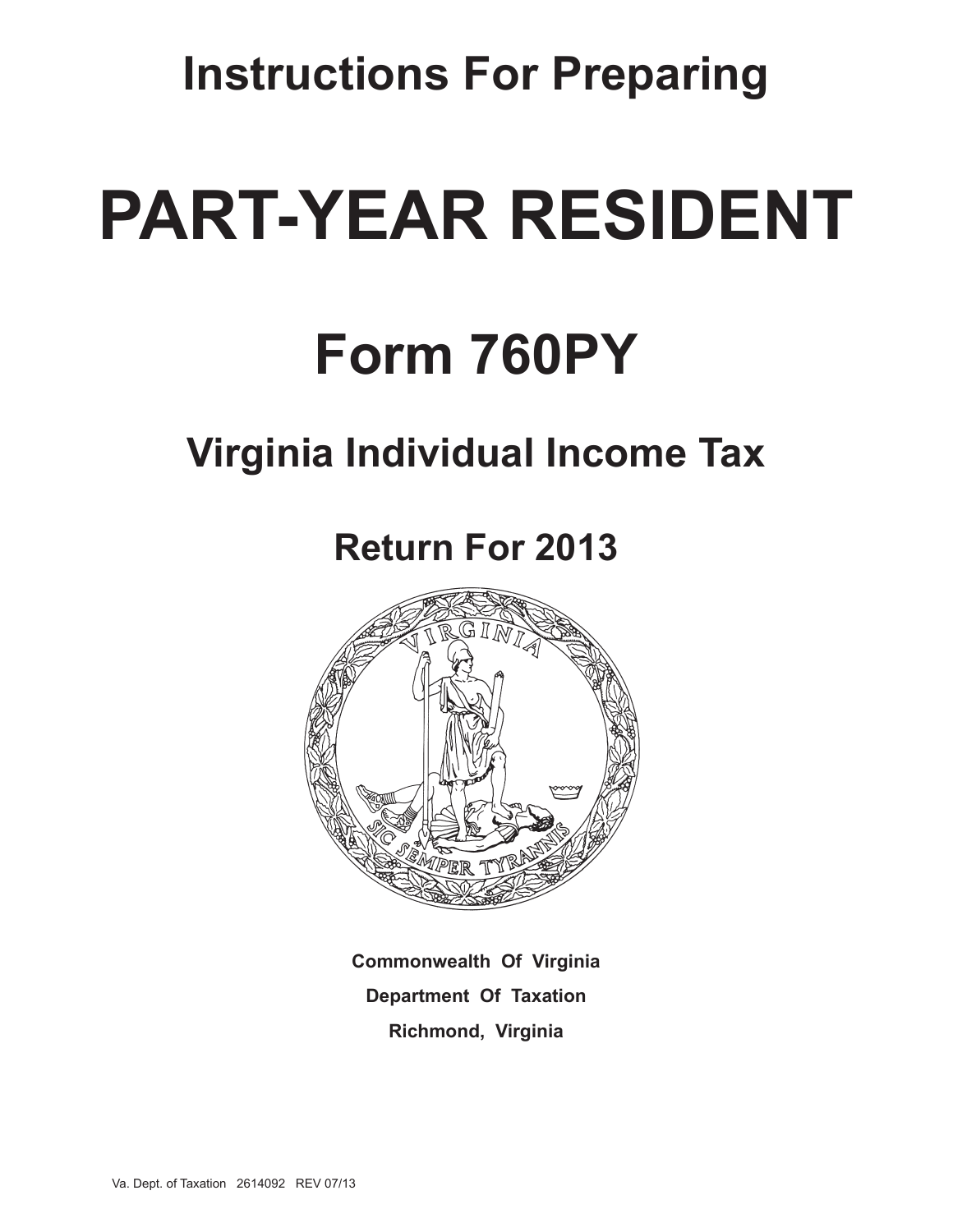# **Virginia Tax Online Services**

# **www.tax.virginia.gov**

# **Get Your Tax Refund Fast Using e-File**

Last year 2.9 million Virginia taxpayers used IRS e-File services to file their state and federal income tax returns. e-File is fast, safe and convenient. Use one of these Electronic Filing (e-File) options offered by participating software companies:

- **Free File** A free federal and state income tax preparation and electronic filing program available to taxpayers based on income and other eligibility requirements.
- • **Free Fillable Forms** Online versions of the Virginia resident return and schedules that allow you to enter tax information just as you would if you were completing a paper form and then submit the return electronically through e-File.
- • **Paid e-File** Commercial tax preparation and e-File software available online or over-the-counter for personal use and through tax preparers.

Visit **www.tax.virginia.gov** to find out more about these options, including links to e-File providers.

# **Check Your Refund Status**

e-File combined with Direct Deposit is the fastest way to receive your refund. See below for refund turnaround time frames. Visit **www.tax.virginia.gov** or call **(804) 367-2486** to check your status.

- If you e-File and request a Direct Bank Deposit, your refund will be issued in about one week.
- If you e-File and request a Debit Card, your refund will be issued in approximately two weeks.
- If you file a paper tax return and request a Direct Bank Deposit, your refund will be issued in approximately six weeks.
- If you file a paper tax return and request a Debit Card, your refund will be issued in approximately seven weeks.
- Please note, if you mail your tax return using Certified Mail, it could take an additional one to three weeks before the Department receives it from the Post Office.

# **Make Online Payments**

- Make an Estimated Tax Payment, a Filing Extension Payment, a Return Payment or pay a Tax Bill online using Bank Debit or EFT Debit. Visit **www.tax.virginia.gov**.
- • **Pay by credit or debit card** at www.officialpayments.com or call 800-2PAY-TAX.

# **Need Help?**

The Department's website contains valuable information to help you.

- • **Laws, Rules & Decisions** For easy access to the *Code of Virginia*, Tax Regulations, Legislative Summaries, Rulings by the Tax Commissioner, Tax Bulletins and Attorney General Opinions.
- • **Online Calculators** Use the Department's online Age Deduction Calculator, Spouse Tax Adjustment Calculator or Tax Calculator to help you with your taxes.
- • **E-Alerts** Sign up and stay informed. By subscribing, you will periodically receive automatic email notifications regarding legislative changes, filing reminders and other relevant information.

If you still can't find what you're looking for, try **Live Chat** or send the Department a **Secure Message** to communicate confidentially with a Tax Representative.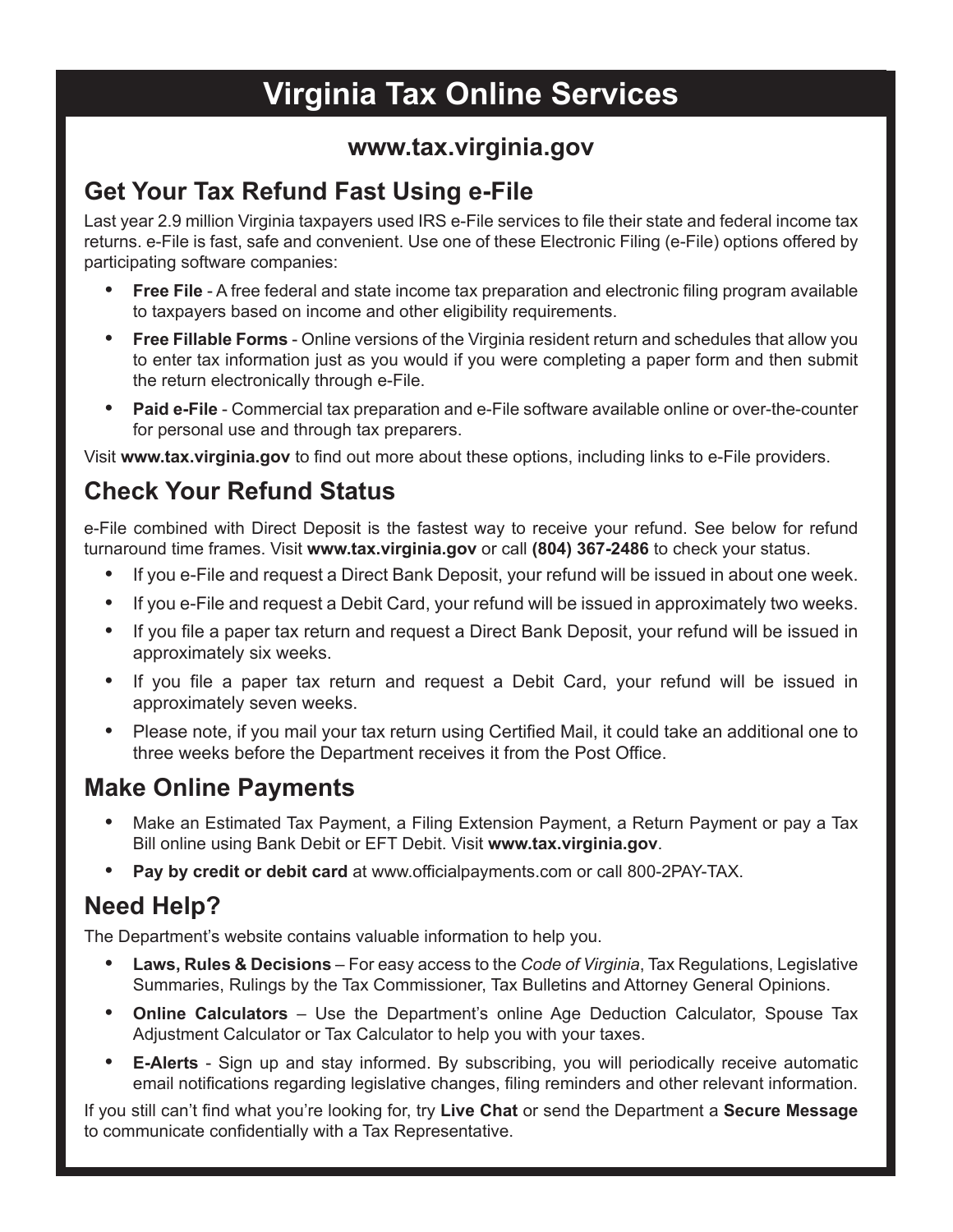# **Two Choices for Tax Refunds**



# **No Paper Checks**

If you do not select the direct deposit option on your return, you are authorizing the Department of Taxation to deposit your refund in a prepaid debit card account and issue a Debit Card to you. Virginia Tax Refund Debit Cards are issued through a third-party vendor under contract with the Commonwealth of Virginia.

To set up your Debit Card account, the Department provides the third-party vendor with your social security number, date of birth, name, address and refund amount. The vendor is required to maintain physical, electronic and procedural safeguards that comply with federal regulations to guard your personal information. The Debit Card account is opened at a financial institution for the one-time deposit of your tax refund. Once the funds have been exhausted, the account is closed.

Virginia Tax Refund Debit Cards cannot be used until activated. You will need to create a personal identification number (PIN) as part of the activation process. In the case of married taxpayers filing a joint return, each spouse is provided with a separate Debit Card allowing access to the entire refund amount. However, each Debit Card must be activated separately before that Card can be used.

If you select the Debit Card option, you will receive activation instructions, helpful hints to avoid fees, the fee schedule and terms of use in the Card Mailer. For the latest information and fee schedule, visit our website.

# **www.tax.virginia.gov/debitcard**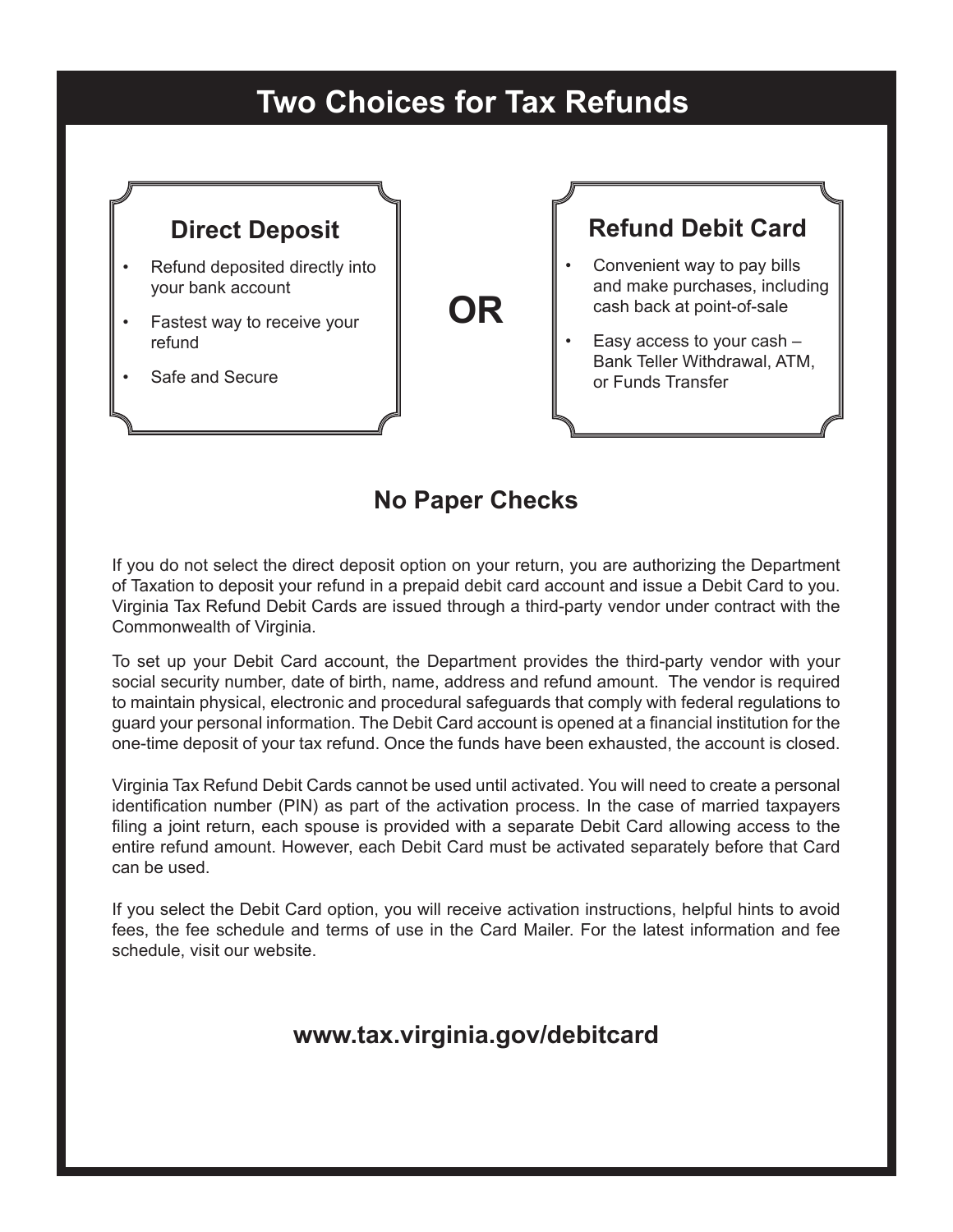# **TABLE OF CONTENTS**

| Where to Get Forms And Assistance measurement control to the form of the state of the state of the state of the                                                                                                                |  |
|--------------------------------------------------------------------------------------------------------------------------------------------------------------------------------------------------------------------------------|--|
|                                                                                                                                                                                                                                |  |
|                                                                                                                                                                                                                                |  |
| General Information (1000) (2000) (2000) (2000) (2000) (2000) (2000) (2000) (3000) (3000) (3000) (3000) (3000) (3000) (3000) (3000) (3000) (3000) (3000) (3000) (3000) (3000) (3000) (3000) (3000) (3000) (3000) (3000) (3000) |  |
|                                                                                                                                                                                                                                |  |
|                                                                                                                                                                                                                                |  |
|                                                                                                                                                                                                                                |  |
|                                                                                                                                                                                                                                |  |
|                                                                                                                                                                                                                                |  |
|                                                                                                                                                                                                                                |  |
|                                                                                                                                                                                                                                |  |
|                                                                                                                                                                                                                                |  |
|                                                                                                                                                                                                                                |  |
|                                                                                                                                                                                                                                |  |
|                                                                                                                                                                                                                                |  |
|                                                                                                                                                                                                                                |  |
|                                                                                                                                                                                                                                |  |
|                                                                                                                                                                                                                                |  |
|                                                                                                                                                                                                                                |  |
|                                                                                                                                                                                                                                |  |
|                                                                                                                                                                                                                                |  |
|                                                                                                                                                                                                                                |  |
|                                                                                                                                                                                                                                |  |
|                                                                                                                                                                                                                                |  |
|                                                                                                                                                                                                                                |  |
|                                                                                                                                                                                                                                |  |
|                                                                                                                                                                                                                                |  |
|                                                                                                                                                                                                                                |  |
|                                                                                                                                                                                                                                |  |
|                                                                                                                                                                                                                                |  |
|                                                                                                                                                                                                                                |  |
|                                                                                                                                                                                                                                |  |
|                                                                                                                                                                                                                                |  |
|                                                                                                                                                                                                                                |  |
| Computation for Tax Credit for Low-Income Individuals or Virginia Earned Income Credit 19                                                                                                                                      |  |
|                                                                                                                                                                                                                                |  |
|                                                                                                                                                                                                                                |  |
|                                                                                                                                                                                                                                |  |
|                                                                                                                                                                                                                                |  |
|                                                                                                                                                                                                                                |  |
|                                                                                                                                                                                                                                |  |
|                                                                                                                                                                                                                                |  |
|                                                                                                                                                                                                                                |  |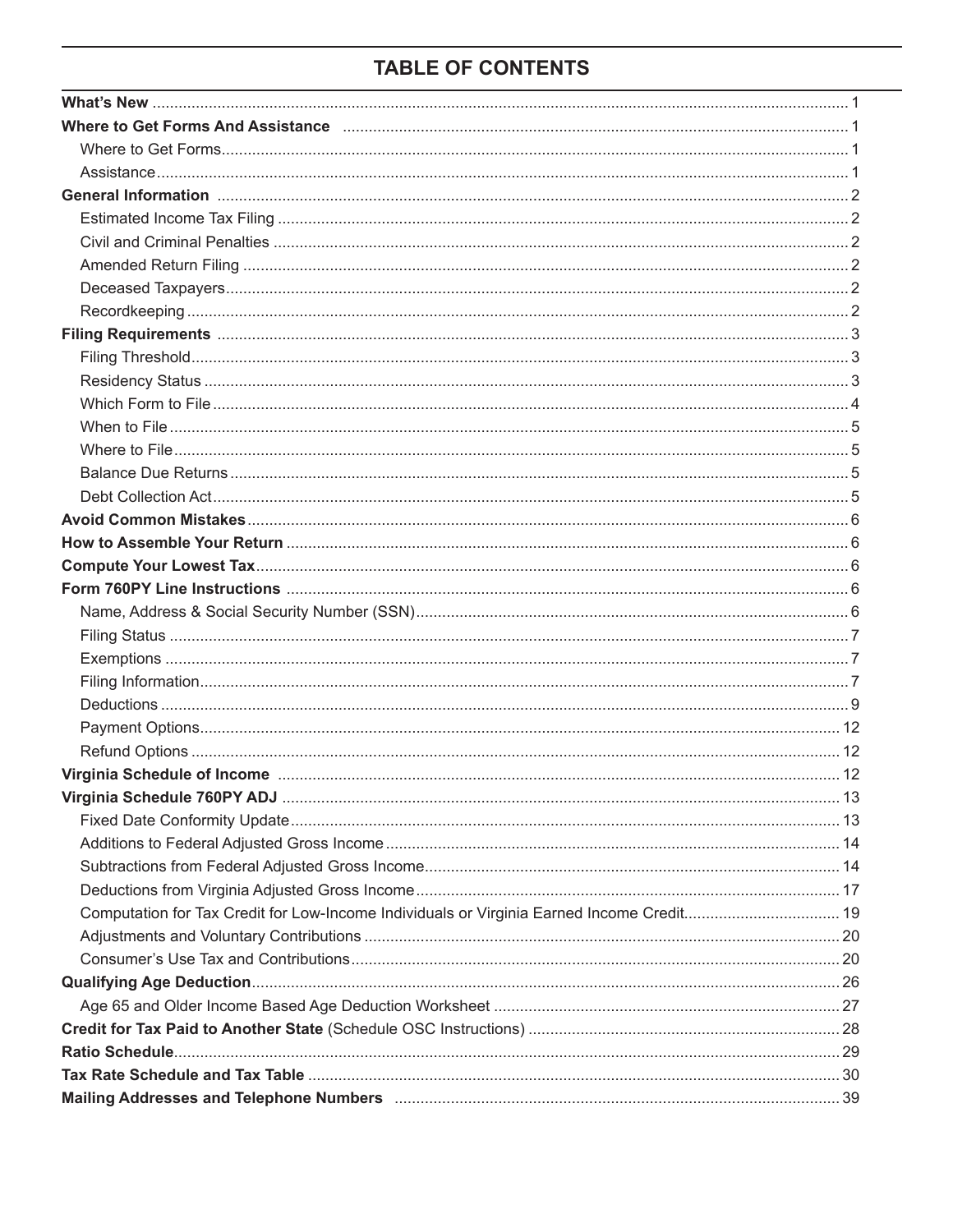# **WHAT'S NEW**

**Advancement of Virginia's Fixed Date Conformity** with the Internal Revenue Code: Virginia's date of conformity with the Internal Revenue Code (IRC) was advanced from December 31, 2011, to January 2, 2013, with limited exceptions. Virginia will continue to disallow federal income tax deductions for bonus depreciation allowed for certain assets under IRC §§ 168(k), 168(l), 168(m), 1400L and 1400N; the 5-year carryback of federal net operating loss deductions generated in taxable year 2008 or 2009; and federal income tax deductions for applicable high yield discount obligations under IRC § 163(e)(5)(F).

At the time these instructions went to print, the only required adjustments for "fixed date conformity" were those mentioned above. However, if federal legislation is enacted that results in changes to the IRC for the 2013 taxable year, taxpayers will be required to make adjustments to their Virginia returns that are not described in the instruction booklet. Information about any such adjustments will be posted on the Department's website at **www.tax.virginia.gov**.

**Virginia Income tax treatment of same-sex Marriage:** Guidance for same-sex married couples filing Virginia income tax returns is available on the Department's website at **www.tax.virginia.gov.** See the "What's New" section for individuals.

**Deduction for Prepaid Funeral, Medical, and Dental Insurance Premiums:** Effective for taxable years beginning on and after January 1, 2013, an individual age 66 or older with earned income of at least \$20,000 for the year and federal adjusted gross income of \$30,000 or less for the year is allowed to deduct the amount paid annually for (i) a prepaid funeral insurance policy covering such individual or (ii) medical or dental insurance premiums for any person for whom the individual taxpayer may claim a deduction for such premiums under federal income tax laws.

**electronic Form 1099-G:** Fill in the bubble on the second page of Form 760PY to authorize the Department to provide your Form 1099-G electronically instead of mailing a paper Form 1099-G. If you make this election, you can obtain your electronic Form 1099-G securely on the Department's website at **www. tax.virginia.gov**. If you itemize deductions and have an overpayment or refund, the Department must report the overpayment/refund amount on Form 1099-G. The information on Form 1099-G should be used when preparing your federal tax return.

# **WHere tO Get FOrMs and assIstanCe**

# **Where to Get Forms:**

- Download returns and schedules from the Department's website **www.tax.virginia.gov**.
- Order forms online through the Department's website or call (804) 440-2541.



#### **assistance**

- Use Live Chat or **Secure e-mail** at www.tax. **virginia.gov.**
- **Call Customer Services at (804) 367-8031. TTY** users dial 7-1-1 between 8:30 a.m. and 5:00 p.m.
- Mail requests for information to Virginia Department of Taxation, P.O. Box 1115, **richmond, Va 23218-1115** (Do not mail your return to this address).
- Call or visit your Commissioner of the Revenue. Director of Finance or Director of Tax Administration. Check the list beginning on Page 39 for contact information.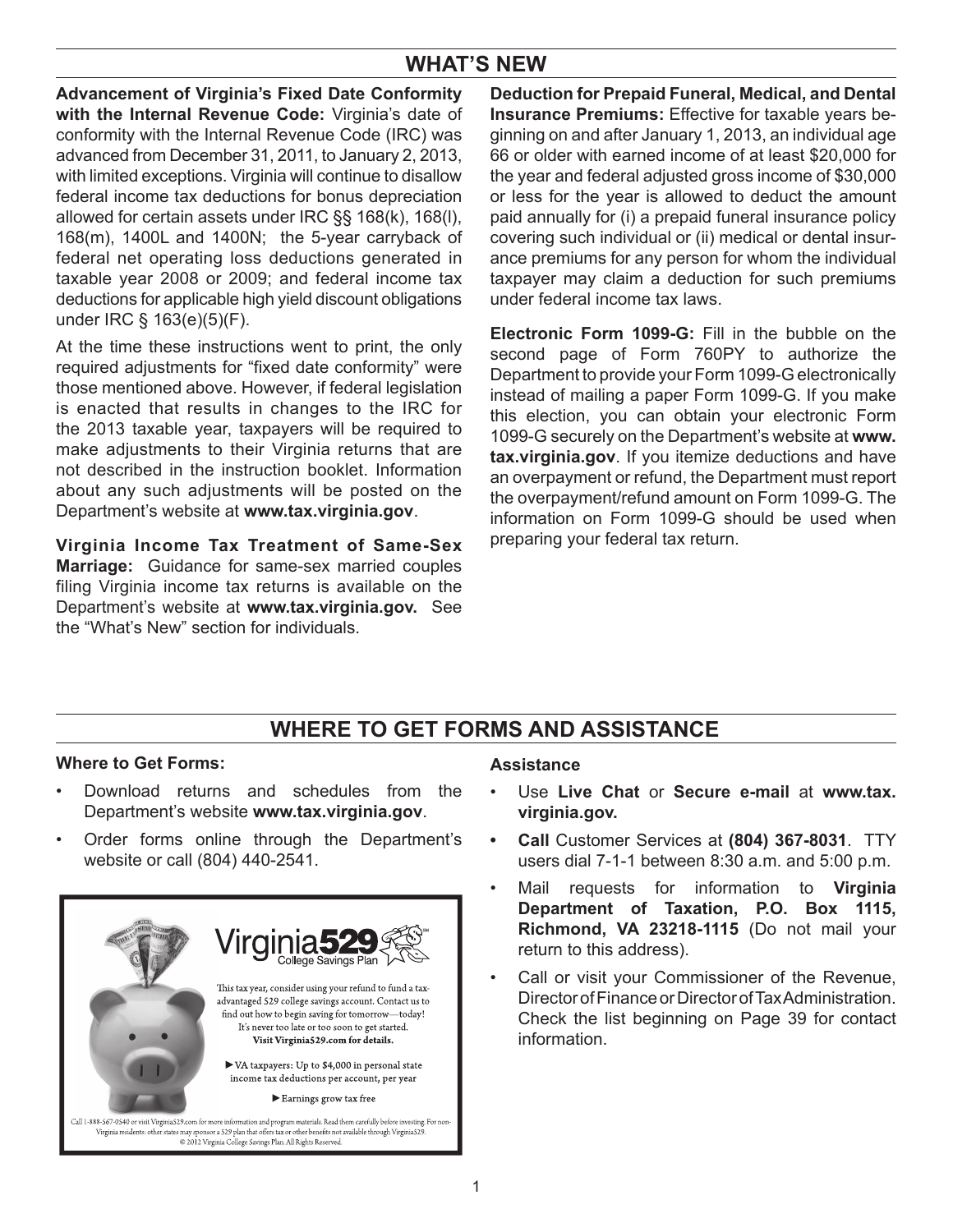# **GENERAL INFORMATION**

# **Estimated Income Tax Filing**

If you did not have enough income tax withheld, you may need to pay estimated income tax. Generally, you are required to make payments of estimated income tax if your estimated Virginia tax liability exceeds your Virginia withholding and other tax credits by more than \$150.

#### **To make estimated tax payments, visit www.tax.virginia.gov or file Form 760ES.**

If you owe a large amount of tax, you may need to increase the amount of tax withheld or make estimated tax payments during the year.

#### **You may be penalized if you underpaid your estimated tax or did not have enough tax withheld.**

#### **Civil And Criminal Penalties**

The civil penalty for filing a false or fraudulent return or for failing or refusing to file any return with intent to evade the tax, is an additional penalty of 100% of the correct tax.

Any individual who willfully fails or refuses to file a return, at the time or times required by law, shall be guilty of a Class 1 misdemeanor. In addition, an individual who makes any false statements on a return, with intent to defraud the Commonwealth, shall be guilty of a Class 6 felony.

# **Amended Return Filing**

#### **When to File**

If you file an amended federal return reflecting a change in your taxable income or any other amount that would affect the Virginia return, you must file an amended Virginia tax return within one year. If the Internal Revenue Service (IRS) provided documentation that acknowledges acceptance of your federal amended return, attach a copy to the Virginia amended return. In addition, if you file an amended return with any other state that results in a change that would affect your Virginia income tax, you must file an amended Virginia tax return within one year.

If the change reduces the tax, the Department by law may issue a refund only if the amended return is filed within:

- **•** 3 years from the due date of the original return, including valid filing extensions;
- **•** 1 year from the final determination of the amended federal return or federal change, whichever is later, provided that the allowable refund is not more than the decrease in Virginia tax attributable to the federal change or correction;
- **•** 1 year from the final determination of the amended return of any other state or change or correction in the income tax of the taxpayer for any other state, provided that the refund does not exceed the amount of the decrease in Virginia tax attributable to such change or correction;
- **•** 2 years from the filing of an amended Virginia return resulting in the payment of additional tax, provided that the current amended return raises issues relating solely to the prior amended return and that the refund does not exceed the amount of the tax payment made as a result of the prior amended return; or
- **•** 2 years from the payment of an assessment, provided the amended return raises issues relating only to the prior assessment and the refund does not exceed the amount of tax paid on the prior assessment.

#### **Form 760PY**

To amend Form 760PY, complete a new Form 760PY (for the taxable year you are amending) using the corrected figures, as if it were the original return. Check the amended box in the Filing Information section of the return. Do not make any adjustments to the amended return to show that you received a refund or paid a balance due as a result of the original return.

#### **Additional Required Attachments**

If you filed an amended federal return, attach a copy of your federal Form 1040X or other claim form and supporting material to your amended Virginia return to substantiate the amendment. If amending your Virginia return for other reasons, attach a statement to explain why you are amending your return. Show any computations necessary to verify the adjustments you are making. Staple your check or money order to the bottom left corner of your return if you owe a balance due. Also, staple any additional Forms W-2, 1099 or VK-1 to your return if claiming more income tax withheld than what was claimed on your original return.

#### **Federal Adjustments**

If your federal income tax return was adjusted by the (IRS) during the taxable year and the adjustment was not reported to the Department, an amended Virginia return must be filed with a copy of the federal adjustments attached within one year after the final determination of such federal change, correction or renegotiation. See "When to File" earlier in this section for additional information.

#### **Net Operating Losses**

Although there is no express statutory provision for a separate Virginia net operating loss available for carryback or carryover, the amount of federal net operating loss is the starting point in computing the amount of deduction to be allowed on the Virginia return. Check the amended return box located on the front of Form 760PY, indicating that this is an amended return. Also, check the box indicating the return is the result of a net operating loss (NOL) carryback. **Be sure to attach a complete copy of your federal amended return, if applicable.**

General instructions for computing the NOL can be obtained from the Laws, Rules & Decisions section on the Department's website at **www.tax.virginia.gov**. Select the link for Virginia Tax Administrative Code (Regulations) and find 23VAC10-110- 80 and 23VAC10-110-81, located under Chapter 110, Individual Income Tax.

#### **Deceased Taxpayers**

Single filers: You must list the filer's name and Social Security Number and fill in the box for Primary Taxpayer Deceased. Include a copy of federal Form 1310 and/or the appropriate court appointment papers.

Joint filers: If one filer is deceased, the names and Social Security Numbers of both filers must be listed. Fill in the box to indicate the deceased filer. Use the Primary Taxpayer Deceased box if the filer in the Your name and Social Security Number fields is deceased. Use the Spouse Deceased box if the filer in the Spouse name and Social Security Number fields is deceased.

If completing a return for joint filers with both filers deceased, the names and Social Security Numbers of both filers must be listed. Fill in both deceased boxes. Include a copy of federal Form 1310 and/or the appropriate court appointment papers.

#### **Record Keeping**

Keep your tax records for at least 3 years from the due date of the return or the date the return was filed, whichever is later. If the IRS requires you to keep your federal records for a longer period of time, keep your state records for the same period of time.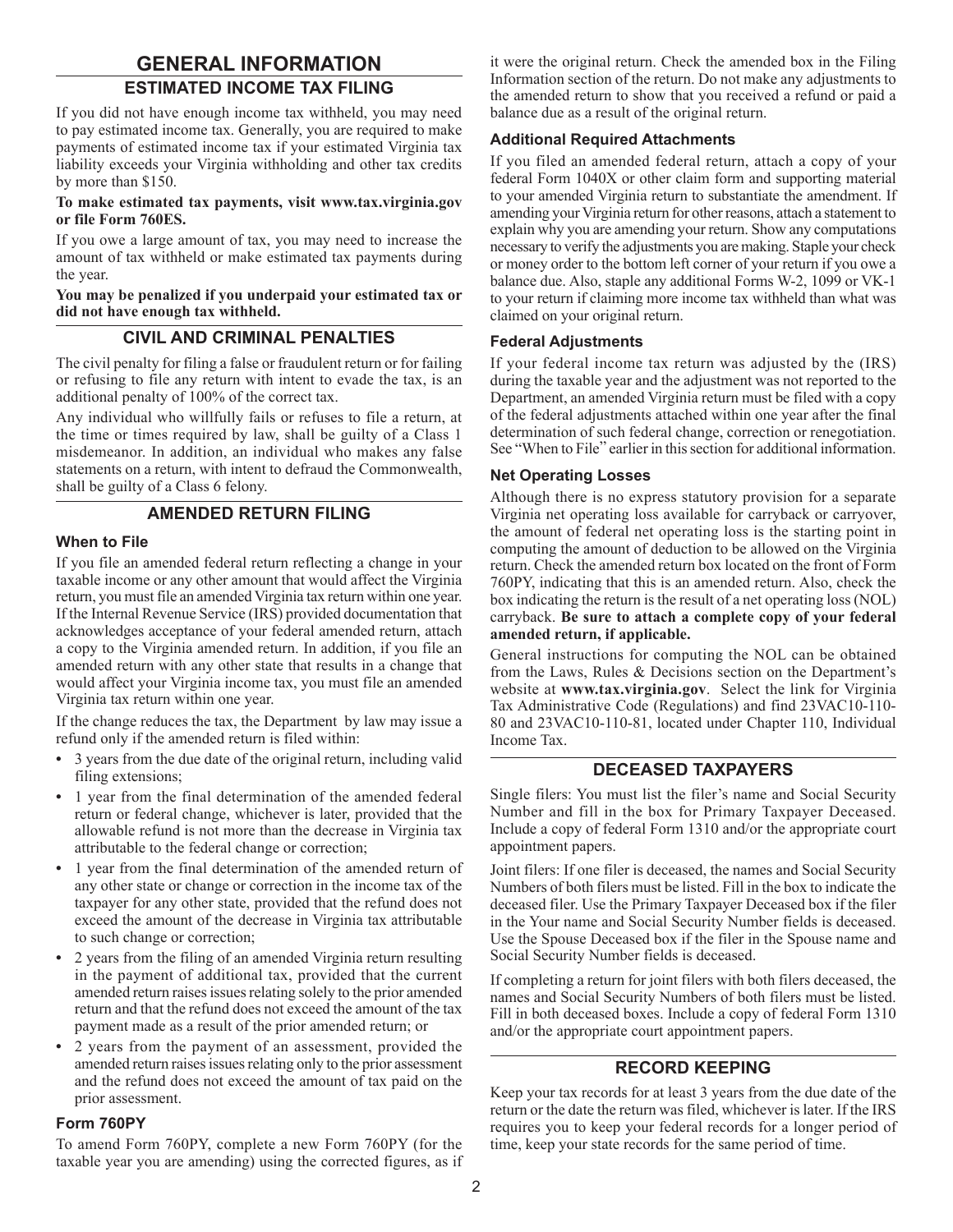# **FILING REQUIREMENTS**

#### **FILING THRESHOLD**

Filing requirements are based on your residency status and the amount of your income. Dependents and students are subject to the same filing requirements as anyone else.

- Residents of Virginia with income at or above the minimum filing threshold must file.
- Nonresidents of Virginia with income at or above the filing threshold must file if any of their income is from Virginia sources.

For information on Virginia residency requirements, please read the next section, "Residency Status."

If your Virginia Adjusted Gross Income (VAGI) is at or above the threshold amount shown in the following table, you are required to file. VAGI is the Adjusted Gross Income on your federal return plus any Virginia additions, minus any Virginia subtractions. Information on Virginia additions and subtractions is included in the instructions, later in this booklet.

For a part-year resident, if your income is only from wages, salaries and interest from a savings or checking account, your VAGI is usually the same as the Adjusted Gross Income shown on your federal return less the wages, salaries and interest earned while a nonresident of Virginia. Once you have computed your VAGI, check the chart below to see if you need to file a Virginia income tax return.

#### **YOU DO NOT HAVE TO FILE IF YOU ARE:**

| Married filing with your spouse               |  |
|-----------------------------------------------|--|
| on the same return and your                   |  |
|                                               |  |
| <b>Married filing separately</b> (on separate |  |
| forms) and your VAGI is less than  \$11,950   |  |

**If you are not required to file, but you had Virginia income tax withheld or made estimated payments, you are entitled** 

**to a refund of the amount withheld or paid. You must file a return to get a refund.** We periodically review and update the Department's records to make sure that we have correct return information. Sometimes, we have to contact taxpayers to confirm that they did not need to file for a given year. As a result, even if you do not need to file a return, you may receive an inquiry at a later date to verify your VAGI.

#### **RESIDENCY STATUS**

#### **Residents**

**Every Virginia resident whose Virginia Adjusted Gross Income is at or above the minimum filing threshold must file.** Any "federal area" such as a military or naval reservation, federal agency or federal administration that is inside the geographical boundaries of Virginia is considered a location in Virginia and nonactive duty residents of those areas are subject to Virginia income tax just like residents of any other location in the state.

You may be required to file as a resident in two states if you are an actual resident of one state and a domiciliary resident of another state (see definitions below). If you are in this situation, you may be able to take a credit on the return filed in the state of your legal domicile. Refer to the instructions for the Schedule OSC later in this booklet for more information on the credit for tax paid to another state.

#### **Domiciliary Residents**

Anyone who maintains a legal domicile (residence) in Virginia, whether living in or out of Virginia, is a domiciliary resident. This includes members of the U.S. armed forces who have Virginia as their home of record. Domiciliary residents have their permanent place of residence in Virginia. Any person who has not abandoned his or her legal domicile in Virginia and established legal domicile in another state remains a domiciliary resident of Virginia, even if residing in another jurisdiction for a number of years. In determining domicile, the Department considers many factors. Some of the more common indicators of domicile are: voter registration; motor vehicle and personal property registration; business pursuits; expressed intent; conduct; leaseholds and situs of real property owned.

#### **Actual Residents**

Anyone, other than a member of the U.S. armed forces or the U.S. Congress, who maintains a place of abode (i.e., home) in Virginia for a total of more than 183 days of the taxable year while having legal domicile (residence) in another state or country is an actual resident of Virginia. This category often includes students who are domiciliary residents of another state while attending college in Virginia or the spouses\* and dependents of members of the U.S. armed forces stationed in Virginia. Although this residency classification does not apply to members of the U.S. Congress, it does apply to members of their families and staffs.

\*The spouse of a military service member may be exempt from Virginia individual income tax on income from services performed in Virginia if (i) the service member is present in Virginia in compliance with military orders; (ii) the spouse is in Virginia solely to be with the service member; and (iii) they both maintain domicile in another state that is the same for both spouses. For more information, see Tax Bulletin 09-10 and Tax Bulletin 10-1, available on the Department's website at **www.tax.virginia.gov**.

#### **Part-Year Residents**

You may be a part-year resident if your residency in Virginia began or ended during the taxable year. Residents who move into or out of Virginia during the taxable year and do not fall into either category below are generally considered full-year residents.

- Virginia residents who move out of Virginia during the taxable year *and* become domiciliary residents of another state are partyear residents, provided they do not move back to Virginia for at least 6 months.
- Those who move into Virginia during the taxable year and become either domiciliary or actual residents of Virginia are also considered part-year residents.

The distinction between full-year and part-year residents is important in deciding which form to file and what income is taxable in Virginia. To compute VAGI and determine if VAGI meets the minimum filing threshold, part-year residents who file Form 760PY are allowed a subtraction from federal adjusted gross income equal to the amount of income attributable to residence outside Virginia.

**If you are a part-year resident and you do not file the correct form, you will not compute the correct amount of tax. See "WHICH FORM TO FILE" on Page 4.** 

#### **Nonresidents**

**Nonresidents of Virginia with Virginia Adjusted Gross Income at or above the filing threshold must file if any of their income is from Virginia sources.** Income from Virginia sources is income received from labor performed, business done, or property located in Virginia, including gains from sales, exchanges or other dispositions of real estate and intangible personal property having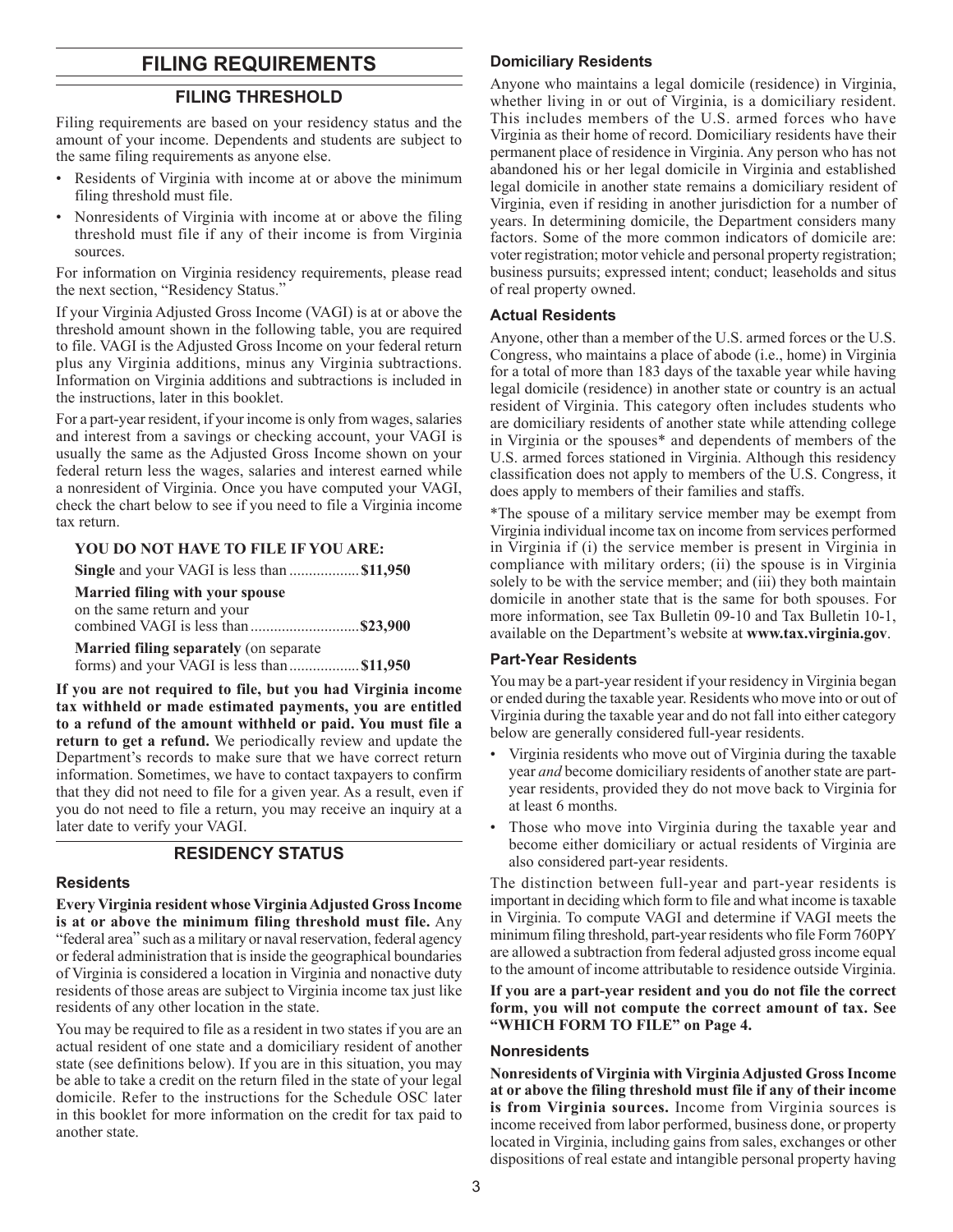a situs in Virginia. Virginia source income includes income passed through from a partnership, S Corporation or limited liability company that does business in Virginia. It also includes business income and proceeds from real estate transactions passed through by a Virginia trust. It generally does not include personal savings account interest or dividends from an individual's stock market investments.

Those who maintain legal domicile in another state and live in Virginia less than 183 days of the taxable year (or do not live in Virginia at all) are nonresidents. Also, members of the U.S. armed forces who have another state as their home of record (legal domicile) are generally classified as nonresidents of Virginia, even though they may be stationed in Virginia for years.

#### **Exceptions for Certain Nonresidents**

If you are a nonresident of Virginia who commutes daily to work in Virginia from **Kentucky** or the **District of Columbia**, you do not have to file if:

- You have no actual place of abode in Virginia at any time during the year;
- Salaries and wages are your only Virginia source income; and
- • Your salaries and wages are subject to income taxation by Kentucky or the District of Columbia.

If you are a nonresident of Virginia who is a resident of **Maryland, Pennsylvania or West Virginia** and you earn salaries and wages in Virginia, you are exempt from filing a Virginia income tax return and paying Virginia income tax if:

- • Your only income from sources in Virginia is from salaries and wages; and
- Your salaries and wages are subject to income taxation by Maryland, Pennsylvania or West Virginia.

If you are a domiciliary resident of Kentucky, Maryland, Pennsylvania, West Virginia or the District of Columbia and have income from Virginia sources other than wages and salaries, (such as business income or gain from the sale of a residence), you must file a Virginia Nonresident Individual Income Tax Return, Form 763, and pay tax on income not specifically exempted above.

#### **WHICH FORM TO FILE**

#### **Residents File Form 760**

File Form 760 if you are a part-year resident and all of your income came from Virginia sources or was received while you were a Virginia resident. This will allow you to claim the full exemption and standard or itemized deduction instead of computing partial amounts as required for part-year residents filing Form 760PY.

#### **Part-Year Residents File Form 760PY**

As a general rule, part-year residents file Form 760PY. If one spouse is a full-year resident and the other is a part-year resident, the couple may file together on Form 760PY. The part-year resident spouse will compute a prorated exemption amount. The full-year resident spouse will claim the full exemption amount.

If you are a part-year resident who received Virginia source income, as well as other income, during the portion of the year you lived in another state, you need to file two Virginia returns for the taxable year. File Form 760PY to report the income attributable to your period of Virginia residency. File Form 763, the nonresident return, to report the Virginia source income received as a nonresident.

#### **Nonresidents File Form 763**

Generally, nonresidents with income from Virginia sources must file a Virginia return if their income is at or above the filing threshold. Nonresidents who earn salaries and wages in Virginia and pay tax on those salaries and wages to the District of Columbia, Kentucky, Maryland, Pennsylvania or West Virginia are not required to file if they meet the criteria described in the previous section under "Exceptions for Certain Nonresidents." Residents of states other than those in "Exceptions for Certain Nonresidents" do not qualify for a filing exception.

Usually, when one spouse is a resident and the other spouse is a nonresident, each spouse whose income is at or above the filing threshold must file separately. The resident must file on Form 760. The nonresident spouse must file Form 763. There are only two circumstances in which such a couple can file jointly on the same return. If both spouses have income and all of the nonresident's income is Virginia source income, a joint resident return (Form 760) may be filed. Also, if the nonresident spouse has no income at all, a joint resident return may be filed.

#### **Members of the Armed Forces**

Active duty pay for members of the armed forces is taxable only in the state of legal domicile, regardless of where stationed. You must file as a nonresident if you are in the military, domiciled in another state and have any other income that is from Virginia sources.

The spouse of a military service member may be exempt from Virginia individual income tax on income from services performed in Virginia if (i) the service member is present in Virginia in compliance with military orders; (ii) the spouse is in Virginia solely to be with the service member; and (iii) they both maintain the same non-Virginia domicile state. For more information, see Tax Bulletin 09-10 and Tax Bulletin 10-1, available on the Department's website at **www.tax.virginia.gov**.

Use Form 763 if you are in the military, domiciled in another state and have any other income that is from Virginia sources. Examples follow.

If a married couple lives in Virginia for the entire year, but is domiciled in Alabama, and has nonmilitary income from Virginia sources that is attributable to both spouses, the spouse on active duty must file Form 763, using Filing Status 4. Generally, the state of domicile will allow credit for tax paid to Virginia on the earned income that is taxed in both states.

If the nonmilitary spouse's domicile changed to Virginia during the year, Form 760PY must be filed, using Filing Status 3, to pay tax on income earned after becoming a Virginia resident.

# **Other Frequently Used Virginia Forms**

To order, see Page 1.

**Schedule 760PY ADJ** *-* Required for:

- deductions from Virginia Adjusted Gross Income
- credit for low-income individuals or Virginia Earned Income Credit
- addition to tax, penalty and interest
- contributions and consumer's use tax
- **Schedule OSC** Required to claim credit for tax paid to another state.
- **Schedule CR** Required to claim most tax credits. *For some Schedule CR credits other forms are required.*
- **Schedule of Income**  Required for income distribution, to prorate exemptions and report moving information.
- Form 760C Required to compute the addition to tax for individuals, estates and trusts.
- Form 760F Required to compute the addition to tax for farmers, fishermen and merchant seamen.
- Form 760IP Used to make an extension payment.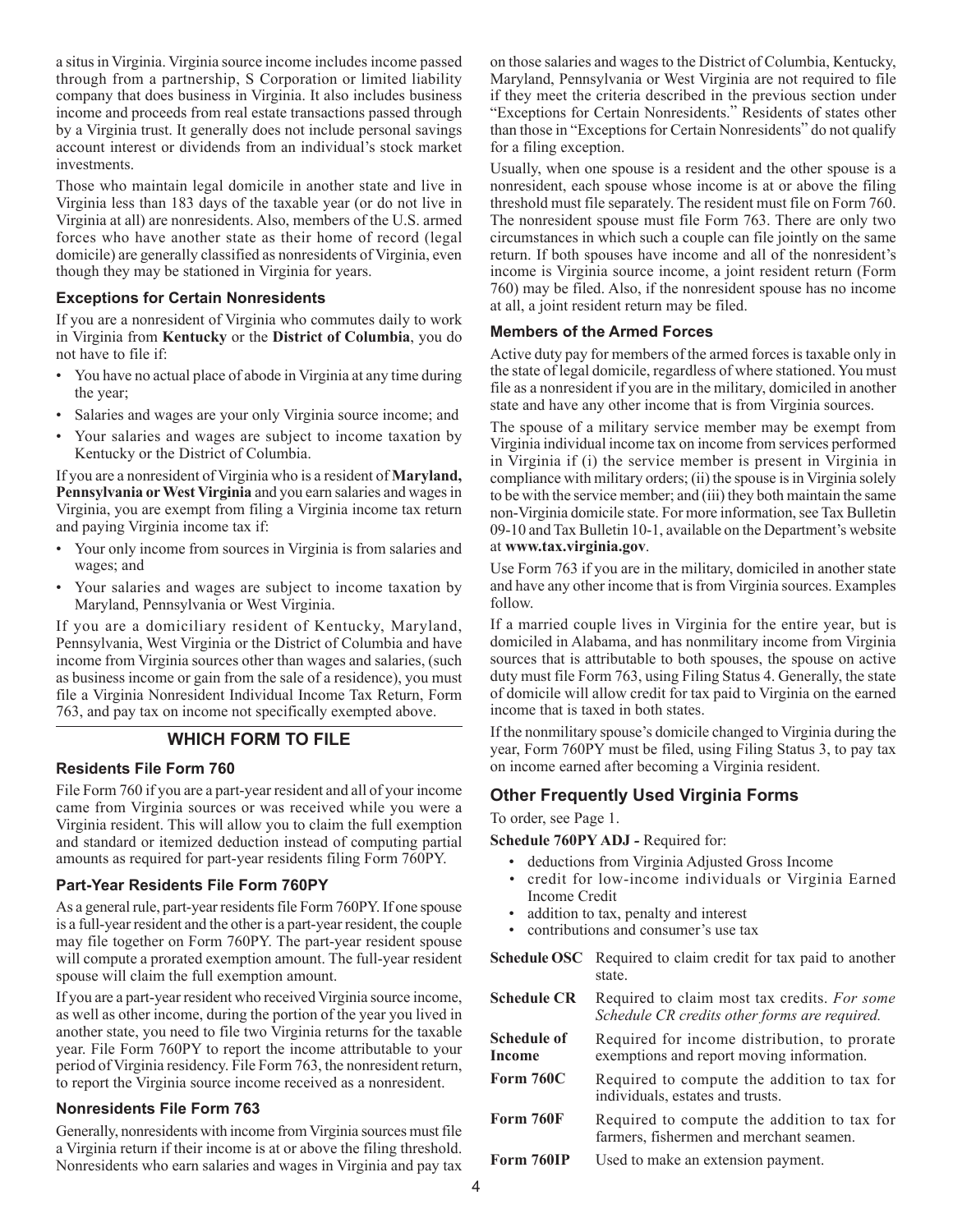Form CU-7 Consumer's Use Tax Return **Form 760ES** Used to make Estimated Tax Payments

#### **WHEN TO FILE**

If your taxable year is January 1, 2013 - December 31, 2013, your individual income tax return must be postmarked no later than **May 1, 2014**, to avoid late filing penalties and interest.

When filing by mail, the envelope must be postmarked by the due date. Put the correct postage on your envelope. If your return is sent back to you because of insufficient postage, you are liable for the penalties and interest if the postmark on the remailed return is after the due date. Tax returns or payments of taxes remitted by a commercial delivery service will be considered timely filed if received in an envelope or sealed container bearing a confirmation of shipment on or before midnight of the day the return or payment is due.

If the due date falls on a Saturday, Sunday or legal holiday, you may file your return on the next day that is not a Saturday, Sunday or legal holiday.

#### **Fiscal Year Filers**

If your taxable year is not January 1 through December 31, your return must be postmarked by the 15th day of the 4th month following the close of your fiscal year.

When filing by paper, you should write "FISCAL YEAR FILER" across the top of page 1 of Form 760PY and attach a statement indicating the beginning and ending months of your 12-month fiscal year. If you file after the due date or do not pay the full amount due by the due date, you may have to pay penalties and interest.

#### **Overseas Rule**

If you are living or traveling outside the United States or Puerto Rico (including serving in the military or naval service), you must file your return by **July 1, 2014.** Be sure to check the appropriate box to the left of the name and address section.

**Members of the Military** - Members of the Armed Forces serving in a combat zone receive either the same individual income tax filing and payment extensions as those granted to them by the IRS, plus an additional 15 days, or a 1-year extension, whichever date is later. All extensions also apply to spouses of military personnel. Service families may wish, however, to file their individual income tax returns before the extended deadlines to receive refunds. Service members claiming this extension should write"Combat Zone"across the top of their tax returns and on the envelopes used to mail their returns. Such combat zone personnel should similarly write"Combat Zone"across the top of their correspondence, and on the envelope used to mail the correspondence, when responding to any notices is sued by the Department regarding tax collection or examination. More information can be obtained from Tax Bulletin 05-5, available in the Laws,Rules,and Decisions Section of the Department's website at **www.taxpolicy.virginia.gov**.

In addition, every member of the armed services deployed outside of the United States is allowed an extension of his or her due date. The extension will expire 90 days following the completion of deployment. Service members who claim this extension should write "Overseas Noncombat" on the top of their tax returns.

#### **Extension Requests**

Virginia law provides an automatic 6-month filing extension for income tax returns. No application for extension is required. The extension is for filing the return, not for payment of the tax; therefore, you must pay at least 90% of your tax by the due date, May 1 for calendar year filers. To make a payment of tentative tax, use Form 760IP.

If you file your return within 6 months after the due date but do not meet the 90% payment requirement, an extension penalty of 2% per month will apply to the balance of tax due with your return from the due date through the date your return is filed, to a maximum of 12% of the tax due. Interest will also be accrued on any balance of tax due with a return filed within the extension period, regardless of whether the 90% payment requirement is met.

If you file your return within 6 months after the due date but do not pay the tax due at the time of filing, the unpaid balance will be subject to a late payment penalty of 6% per month from the date of filing through the date of payment, up to a maximum of 30%. The late payment penalty will be assessed in addition to any extension penalty that may apply. The automatic extension provisions apply only to returns that are filed within 6 months from the due date. If you file your return more than 6 months after the due date, a late filing penalty of 30% will apply to the balance of tax due with your return.

**Refund Returns** - You do not need to file an extension if you cannot file by the due date and you are certain that your return will result in a refund. This is because the late filing penalty is not assessed on refund returns. To receive a refund, however, you must file within 3 years of the due date.

**Foreign Income Exclusion** - If you qualify for the federal foreign income exclusion and have requested an extension of time for filing your federal return, you may apply for an extension of time to file your state return. You will be granted an extension for 30 days after the date you expect to qualify for the exclusion. You must apply by letter on or before the first day of the 7th month following the close of your taxable year and attach a copy of the approved federal extension to your return when you file.

#### **WHERE TO FILE**

To file by mail, use the mailing address listed beginning on Page 39 for the city or county where you live or last lived while a resident of Virginia. Returns can be filed directly with the Department.

#### **BALANCE DUE RETURNS**

*You can pay by check, credit card or online.* Make your check payable to the Treasurer of the city or county in which you reside. **Make sure your social security number is on your check and make a notation that it is your 2013 income tax payment.** 

To pay by credit card, call 1-800-272-9829 (1 800 2 PAY TAX), or visit **www.officialpayments.com**. **The jurisdiction code for Virginia is 1080.** If you choose this option, fill in the box on Line 32 of Form 760PY, indicating this type of payment. You will be assessed a fee by the company processing the transaction.

Make an online payment from your checking or savings account for balance due returns using Web Payments at **www.tax.virginia.gov**.

If you have already filed your return with your Local Commissioner of the Revenue and did not indicate you were paying by credit card, call your Local Commissioner of the Revenue's office for the correct jurisdiction code prior to initiating your credit card payment. Phone numbers are listed beginning on Page 39.

#### **DEBT COLLECTION ACT**

Before issuing any refunds, Virginia law requires the Department to check for any outstanding debt with agencies of the Commonwealth of Virginia, Virginia local governments and the Virginia court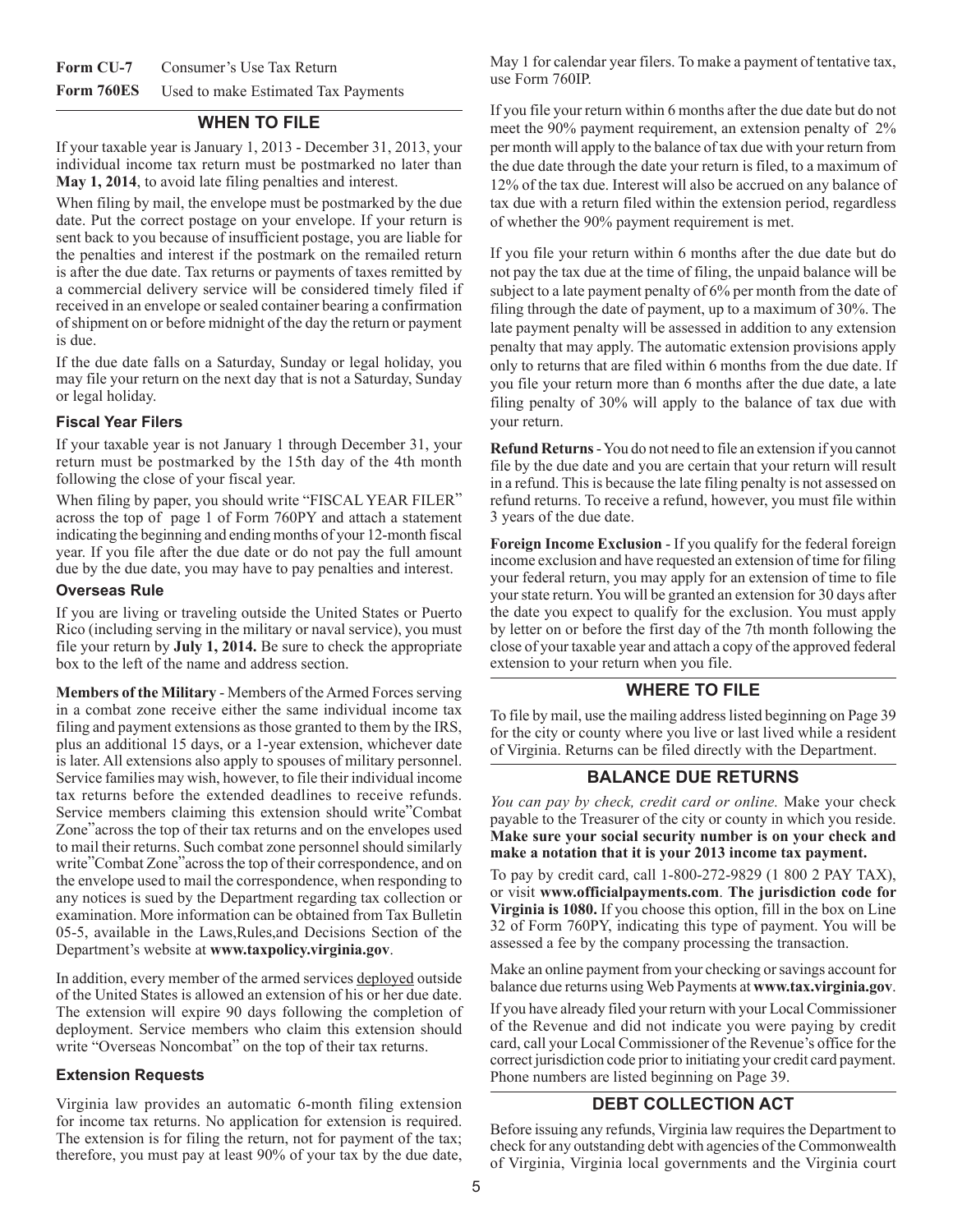system. If any such debt is found, regardless of the type of tax return filed, all or part of your refund may be withheld to help satisfy the debt and the processing of your return will be delayed.

# **AVOID COMMON MISTAKES**

- • **Sign your return.**
- Make sure your name, address and social security number(s) are correct.
- Be sure to complete all applicable check boxes.
- Verify all entries and check all math.
- If you itemized deductions, make sure you complete Line 11 through Line 13 on Form 760PY.
- Be sure to include the front and back of all documents.
- Put the correct postage on your envelope. If your return is sent back to you because of insufficient postage, you are liable for the penalties and interest if the postmark on the remailed return is after the due date.
- File your original return. Do not file a photocopy.

# **HOW TO ASSEMBLE YOUR RETURN**

If you completed any of the forms or schedules listed below, you must attach copies to your Virginia return. Place these forms behind your Virginia return in the following order and staple them together at the location labeled **"STAPLE"** on the top, center on the front of your Virginia return.

- If filing both Form 760PY and Form 763, attach Form 763 behind Form 760PY so that the title of Form 763 can be seen over the top of the title of Form 760PY. Attach a statement over the Form W-2 on Form 760PY stating that "Form 763 is attached behind Form 760PY."
- • **Virginia Forms**
	- Schedule 760PY ADJ Schedule OSC
	- Schedule CR Schedule of Income
		-
	- Form 760C or Form 760F Forms 301, 304, 306 or 307
	- Any additional documentation as required.
- • **Federal Forms**
	- Complete copy of your federal income tax return.
- If claiming credit for income tax paid to another state on Schedule OSC, attach a complete copy of the state tax return filed with the other state.

# **Withholding Forms**

Be sure to include W-2, 1099 and VK-1 forms that indicate the same amount of Virginia income tax withheld as the amount you claim on your return. **Staple** these to the center of the left margin on front of your return.

# **Payments**

**Staple** check to the lower left side of your return. If paying by credit card, please check the box on Line 32 of Form 760PY.

# **COMPUTE YOUR LOWEST TAX (Tip for Married Taxpayers)**

Since Virginia's individual income tax is imposed at graduated rates, a couple with income attributable to each spouse may find that by using Filing Status 2 (filing a joint return), their joint income is taxed at a higher rate than their separate taxable incomes would be. Filing Status 4 (married filing a combined return), is designed to adjust for this difference. When using Filing Status 4, tax is computed on each spouse's separate taxable income and then the

two amounts of tax are added together to arrive at their total tax. As a general rule, when both spouses have income, Filing Status 4 will enable you to obtain the lowest combined tax provided that you assign deductions and dependents to each spouse so that the taxable income in each column on Form 760PY is as close to equal as possible.

If only one spouse has income or if one spouse's income would be reduced to zero (or less) after claiming personal exemptions and subtractions, use Filing Status 2 instead.

# **FORM 760PY LINE INSTRUCTIONS**

# **Name, Address & Social Security Number (SSN)**

#### **Name**

Enter your complete name (including middle initial) and mailing address in the boxes provided. If filing a joint return, Filing Status 2 or 4, enter the complete name of your spouse. If you are married filing separate returns (Filing Status 3), DO NOT enter your spouse's name in the spouse name boxes. Instead enter your spouse's name on the Filing Status 3 line below the address box.

#### **Deceased Taxpayers:**

Single filers: You must list the filer's name and Social Security Number and fill in the box for Primary Taxpayer Deceased. Include a copy of federal Form 1310 and/or the appropriate court appointment papers.

Joint filers: If one filer is deceased, the names and Social Security Numbers of both filers must be listed. Fill in the box to indicate the deceased filer. Use the Primary Taxpayer Deceased box if the filer in the Your name and Social Security Number fields is deceased. Use the Spouse Deceased box if the filer in the Spouse name and Social Security Number fields is deceased.

If completing a return for joint filers with both filers deceased, the names and Social Security Numbers of both filers must be listed. Fill in both deceased boxes. Include a copy of federal Form 1310 and/or the appropriate court appointment papers.

#### **Address**

Enter your street address. Do not enter a P. O. Box address unless mail is not delivered to your street address.

# **Social Security Number (SSN)**

Be sure your Social Security Number is entered correctly. The Social Security Number entered in the "A: Your Social Security Number" box must be the number of the person whose name is shown first on the return.

**Privacy Act:** In compliance with the Privacy Act of 1974, disclosure of your Social Security Number is mandatory under *Va. Code* § 58.1-209. Your Social Security Number is used both as a means of identifying your income tax return and of verifying the identity of individuals for income tax refund purposes.

#### **Dates of Residence**

If filing a joint return, enter the dates you and your spouse lived in Virginia during 2013.

# **Locality Code**

Enter the 3-digit Locality Code found beginning on Page 39. If you lived in more than one Virginia city or county or if you did not live in Virginia on January 1, 2014, enter the name of the city or county in Virginia in which you last lived. This is not always the same as the city or county of your mailing address.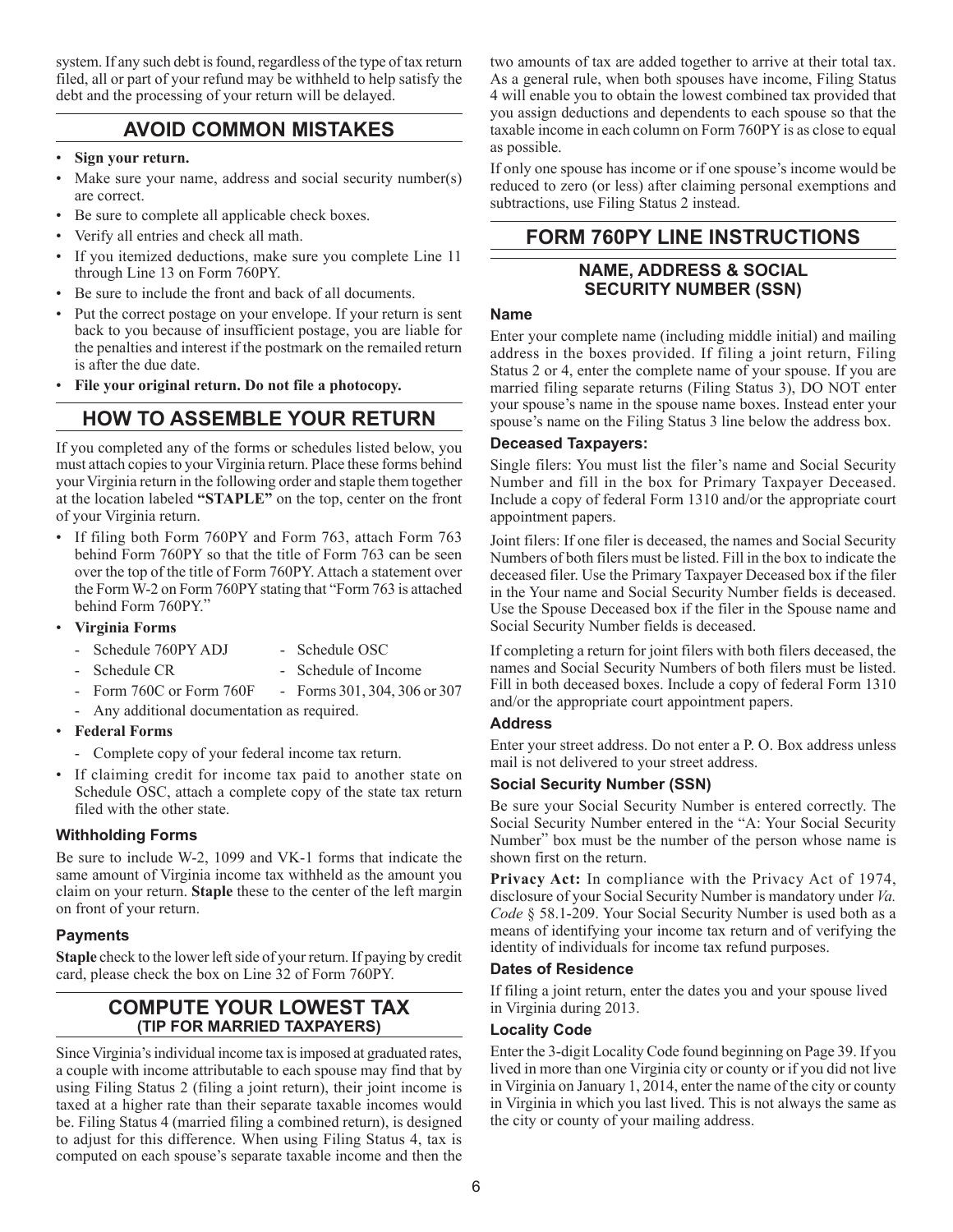#### **Phone Numbers**

Enter daytime and evening phone numbers in the space provided.

#### **Preparer's PTIN, Filing Election and Code**

For returns completed by a paid preparer, the tax preparer should complete these fields. Use one of the codes below to complete the Filing Election field.

- **Code 2** Taxpayer opted out of electronic filing.
- **Code 3** Preparer prepares less than 50 returns annually.
- **Code 4** Preparer capable of electronic filing, but return cannot

be accepted electronically.

- **Code 5** Preparer has a hardship waiver.
- **Code 6** Preparer capable of electronic filing, but not yet approved as electronic return originator by IRS.

#### **Filing Status**

Check the box beside your filing status.

#### **Filing Status 1 - Single**

Use this filing status if you claimed one of the following federal filing statuses on your federal return: Single, Head of Household, or Qualifying Widow(er). If you claimed the Head of Household filing status on your federal return, check the "Single" filing status box and the "Head of Household" box.

#### **Filing Status 2 - Married, Filing Joint Return**

You and your spouse may choose to file a joint return if (a) you computed your federal income tax liabilities together on a joint federal return, or (b) neither you nor your spouse was required to file a federal return. You may claim this filing status even if your spouse has no income. When filing a joint return, your spouse's exemption is included in the "You" column. Do not claim your spouse as a dependent.



If both spouses have income, filing a combined return TIP (Filing Status 4) may result in a lower balance due or a greater refund than a joint return (Filing Status 2).

#### **Filing Status 3 - Married, Filing Separate Return**

If you and your spouse filed separate federal returns, you can file separate state tax returns or you can choose to file a combined return (Filing Status 4). Generally, if you filed a joint federal return and only one spouse is a Virginia resident, the Virginia resident must file a separate Virginia return. When you file separate returns in Virginia, you must report your federal adjusted gross income, exemptions and deductions on your Virginia return as if you had filed separate federal returns. Federal rules must be applied to determine the exemptions and itemized deductions allowed when filing separate returns. If one spouse claims itemized deductions, the other spouse must also claim itemized deductions.

#### **If the number of dependent exemptions or the amount of itemized deductions cannot be accounted for separately, they must be proportionately allocated between each spouse based on each spouse's income (e.g., federal adjusted gross income).**

Also enter your spouse's Social Security Number in the name and address section of the return and enter your spouse's name on the line provided in the Filing Status section.

#### **Filing Status 4 - Married, Filing Separately on This Combined Return**

You can use this filing status if **both** you and your spouse had income, regardless of whether you filed jointly or separately for federal purposes. When both spouses have income, this filing status usually enables a couple to compute a lower tax than filing a joint return (Filing Status 2). If you choose Filing Status 4, you are jointly and severally liable for the amount of tax due and any refunds will be made jointly payable.

Since Virginia's income tax is imposed at graduated rates, a couple with income attributable to each spouse may find that by using Filing Status 2, their joint income is taxed at a higher rate than their separate incomes would be. Filing Status 4 is designed to adjust for this difference. Filing Status 4 allows a couple to compute a combined tax by reporting income for each spouse separately and then allocating dependent exemptions and deductions as mutually agreed. Tax is computed on each spouse's separate taxable income and then the two amounts of tax are added together to determine their total tax.



Use Filing Status 2 instead of Filing Status 4 if only one spouse had income or if one spouse's income would be reduced to zero or less after claiming personal exemptions and subtractions.

**When using Filing Status 4, each spouse must claim his or her own income, personal exemptions and, if allowable, any additional exemption for age or blindness. The number of dependent exemptions may be allocated between spouses as you mutually agree. Each spouse has a separate exemption line.**

# **Exemptions**

Enter the number of exemptions you are allowed in the appropriate boxes. If filing a joint return (Filing Status 2), enter the number for both spouses combined in the boxes in Column A. Use the exemption information when completing Line 14.

**Dependents** Generally, you may claim the same number of dependent exemptions allowed on your federal return. If you are using Filing Status 3 or 4, see the Filing Status instructions in the previous section for the rules on claiming dependents. You may never claim less than a whole exemption. The same dependent may not be claimed on separate returns.

**65 or Over** To qualify for this additional personal exemption, you must have been age 65 or older on or before January 1, 2014.

**Blind** To qualify for the additional personal exemption for the blind, you must have been considered blind for federal income tax purposes.

# **Filing information**

Please check all boxes and complete all lines that apply.

#### • **Amended Return**

Check this box if this is an amended return. For more information, please refer to the "Amended Return" section of these instructions. Also check this box if the reason for amending your return is the result of a net operating loss (NOL). For more information, please refer to the "Net Operating Loss" section of these instructions.

• **Overseas on Due Date**

Check this box if you were living or traveling outside the United States or Puerto Rico (including serving in the military or naval service), on May 1, 2014. File your return by **July 1, 2014.**

• **Dependent on Another's Return** 

Check the box if you can be claimed as a dependent on someone else's return. If you check this box and claim the Virginia standard deduction on Line 13, see "Exception: Dependent's Limited Standard Deduction" on Page 10. Your standard deduction may be limited.

#### • **Qualifying Farmer, Fisherman or Merchant Seaman**

Check this box if you are a self-employed farmer, fisherman or merchant seaman and at least 2/3 of your gross income is from those employments. This information is used to identify farmers, fishermen and merchant seamen subject to special rules for paying estimated tax. See "Addition to Tax For Underpayment of Tax" for details.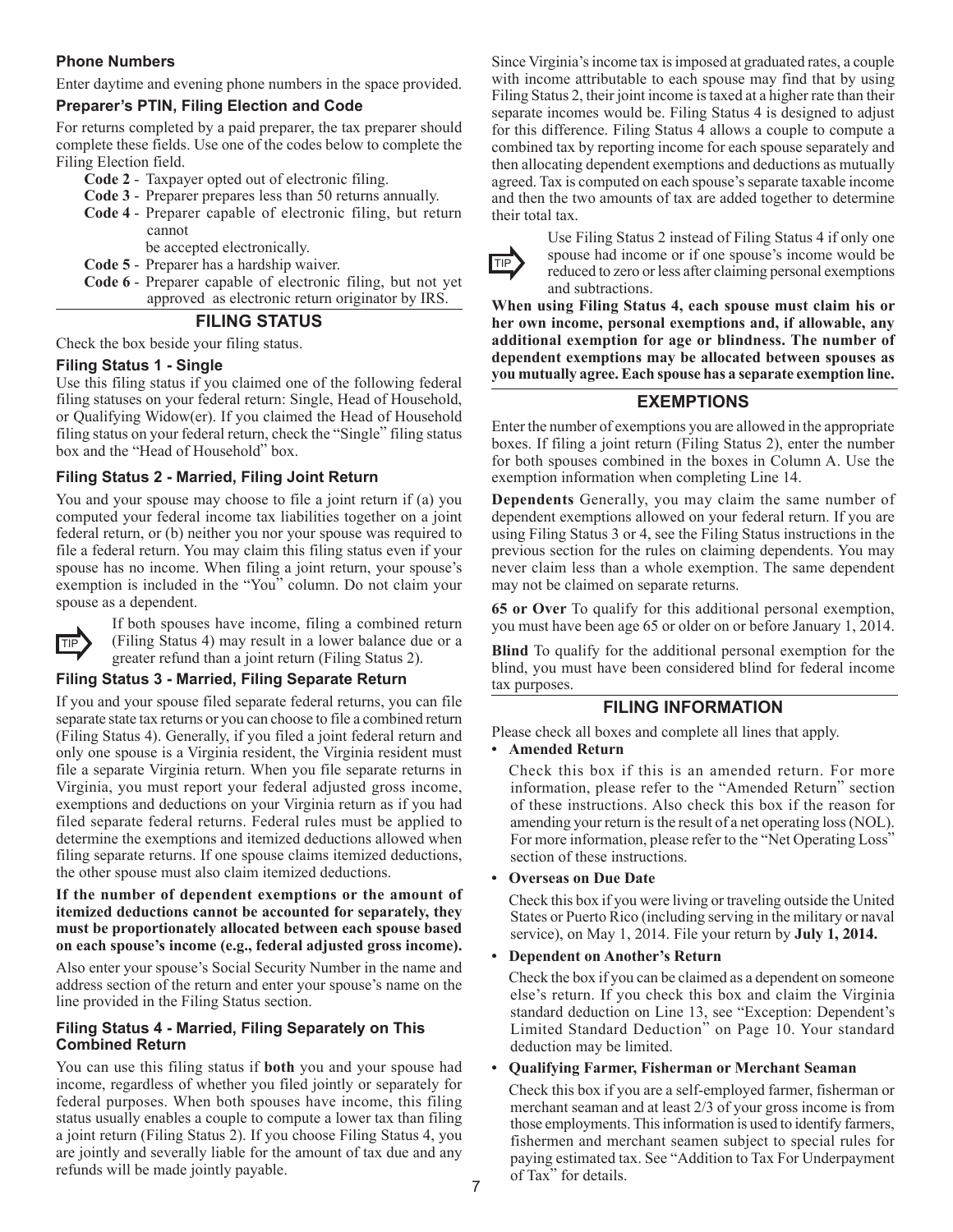• **I (we) authorize the Department of Taxation to discuss this return with my (our) preparer.**

**Check this box i**f you would like to give the Department authorization to discuss your return information with your tax preparer.

- • **Earned Income Tax Credit Claimed on Federal Return** If you claimed Earned Income Tax Credit on your 2013 federal return, enter the amount claimed.
- • **Combined Social Security for You and Spouse reported as taxable income on Federal Return**

If you reported taxable Social Security income on your 2013 federal return, enter the combined amount. This is especially important if claiming Age Deduction.

#### **HOW TO ENTER NUMBERS**

**Use the Correct Column:** Enter numbers in Column A if you are using Filing Status 1, 2 or 3. Enter numbers in Columns A and B only if you are using Filing Status 4. When using Filing Status 4, make sure the information in Column A applies to the name and social security number listed first on the return. Column B is for your spouse.

**Round to Whole Dollars:** To improve accuracy of return preparation and speed the processing of your return, all amount entries on your return must be rounded to the nearest dollar. Amounts of 1 cent to 50 cents are to be rounded down while all amounts 51 cents to 99 cents are to be rounded up.

**Negative Numbers:** Enter negative numbers (numbers less than 0) in brackets. For example, if your federal adjusted gross income was negative 12,000, enter this as [12,000].

# **Date of Birth**

Please be sure to provide this information. It is used to assist in the verification of taxpayer identity. If you are filing a joint return, enter your date of birth and your spouse's date of birth in the same order as your names and social security numbers.

# **Line 1 - Adjusted Gross Income**

The Virginia Schedule of Income *must* be completed before you make an entry on Line 1. Complete the Virginia Schedule of Income, Part 1, Lines 1 through 9, then enter the total amount of federal adjusted gross income on Line 1 as follows. The instructions for the Virginia Schedule of Income are on Page 12. Attach the completed Virginia Schedule of Income to your return.

# **Filing Status 1, 2 or 3**

Enter the amount from Schedule of Income, Part 1, Line 7, Column A1, on Line 1, Column A.

# **Filing Status 4**

Enter the amount from Schedule of Income, Part 1, Line 7, Column B1, on Line 1, Column B, and enter the amount from Line 7, Column A1, on Line 1, Column A. When using Filing Status 4, the total of Column A and Column B on Line 1 *must* equal the total federal adjusted gross income on your federal return.

# **Line 2 - Additions**

If you reported any additions on Virginia Schedule 760PY ADJ, enter the total amount from Line 3 of Schedule 760PY ADJ.

# **Line 4 - Qualifying Age Deduction**

Enter your birth date in the boxes above Line 1 on Page 1. If filing status 2, 3 or 4 enter birth date for both you and spouse.

If filing status 4, enter **your** age deduction on Line 4a, Column A and the deduction for **spouse** on Line 4b, Column B. Otherwise,

claim Your Age Deduction on Line 4a, Column A and Spouse's on Line 4b, Column A.

If claiming an Age Deduction, see the Age Deduction instructions on Page 26 and complete the Age Deduction Worksheet on Page 27 in order to calculate the Qualifying Age Deduction.

#### **Line 5 - Social Security Act and Equivalent Tier 1 Railroad Retirement Act Benefits**

Enter Social Security and equivalent Tier 1 Railroad Retirement Act benefits reported as taxable income on your federal return and attributable to your period of residence in Virginia.

Do not include Tier 2 Railroad Retirement Benefits and Other Railroad Retirement and Railroad Unemployment Benefits. See instructions for Schedule 760PY ADJ to determine if these benefits can be included as other subtractions.

#### **Line 6 - State Tax Refund or Overpayment Credit Reported as Income on Federal Return**

Enter the amount of any state income tax refund or overpayment credit reported as income on your federal income tax return and received while a resident of Virginia (claim in the same column as the income was reported on Line 6 on the front of the Virginia return).

State, local or foreign income taxes withheld from your salary, estimated tax payments or payments made on tax for a prior year to such taxing authority may be deducted on your federal return for the year withheld or paid. The federal deduction is for the amount paid rather than the tax liability, so a refund or credit is generally treated as taxable income (a recovery of an excessive deduction) on the federal return. Since Virginia does not allow the state and local income tax deduction, a federally taxable refund or overpayment credit is to be deducted from federal adjusted gross income on the Virginia return.

# **Line 7 - Income Attributable to Your Period of Residence Outside Virginia**

Enter the amount from the Virginia Schedule of Income, Part 1, Line 9, Column A3, in Column A. Enter the amount from Part 1, Line 9, Column B3, in Column B.

If you claim this subtraction, you cannot claim a credit for tax paid to another state on the same income.

# **Line 8 - Subtractions**

If you reported any subtractions on Virginia Schedule 760PY ADJ, enter the total amount from Line 7 of Schedule 760PY ADJ.

# **Line 10 - Virginia Adjusted Gross Income**

Deduct Line 9 from Line 3 and enter the result.

If the amount on Line 10 is less than the amount shown below for your filing status, your Virginia income tax is \$0.00 and you are entitled to a refund of any withholding or estimated tax paid.

To claim a refund in these cases:

- Skip to Line 19 and enter "0.00" as your tax, then
- Complete Lines 20 33.

| <b>Filing Status</b>                                     | <b>Filing Threshold</b> |
|----------------------------------------------------------|-------------------------|
|                                                          |                         |
|                                                          |                         |
|                                                          |                         |
| 4. Married, filing combined return <sup>*</sup> \$23,900 |                         |

\* When filing a combined return, compare the threshold to the total of Columns A and B, Line 10.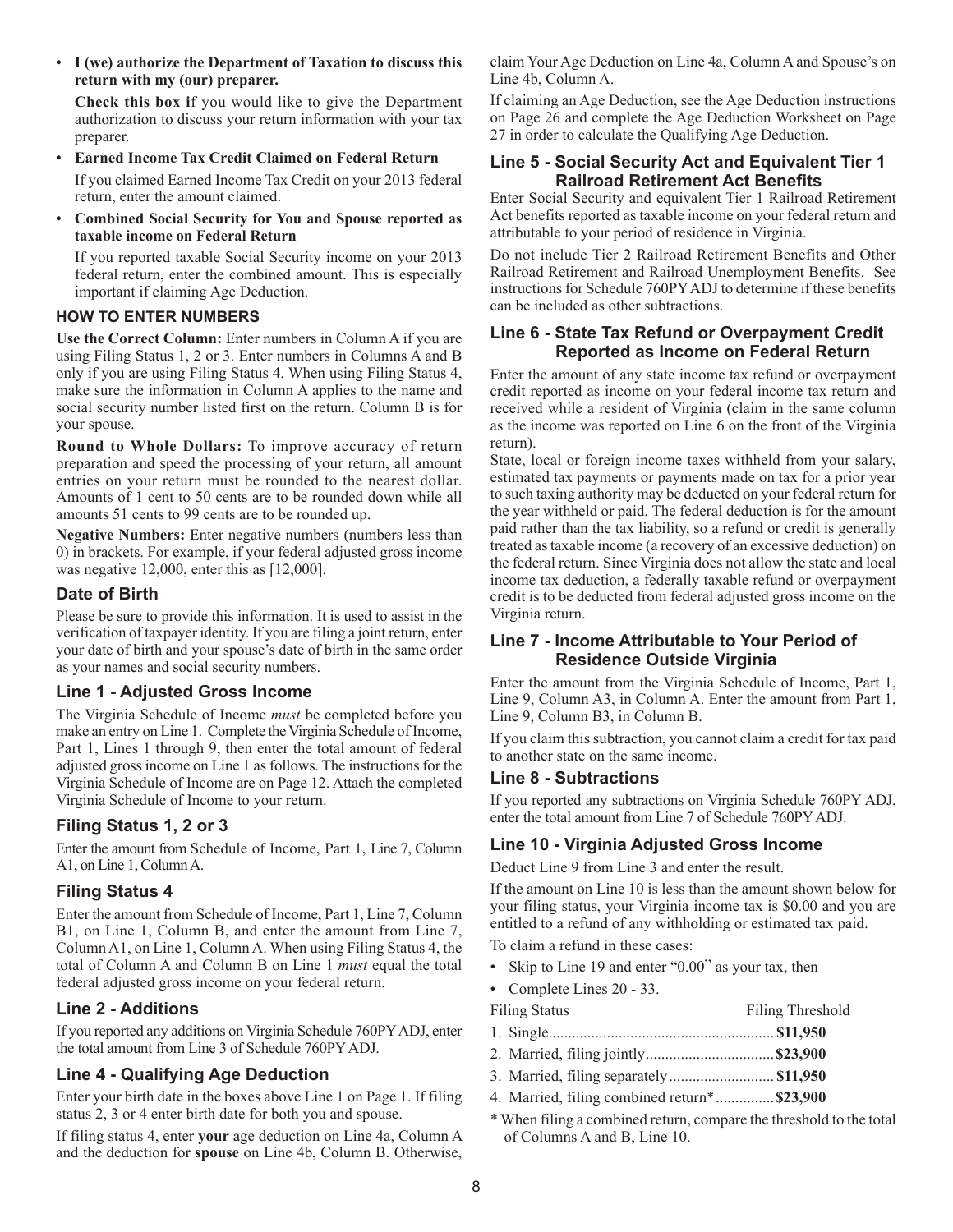# **Deductions**

**Claiming Deductions When Filing a Combined Return:** If you are filing a combined return (Filing Status 4), you can allocate deductions and dependents between spouses as you choose. As a general rule, you can lower your combined tax by assigning deductions and dependents to each spouse so that the taxable incomes in Columns A and B are as close to equal as possible. The deductions and dependents which can be allocated are on Lines 13, 14 and 15.

#### **Line 11 - Itemized Deductions**

Enter the total itemized deductions claimed on federal Schedule A (or the FDC Worksheet if you have an addition or subtraction due to Fixed Date Conformity) paid while a resident of Virginia.

You must claim the same type of deductions (standard or itemized) on the Virginia return as claimed on your federal return. If a joint federal return was filed and you are filing separate returns in Virginia (Filing Status 3), and claiming itemized deductions, itemized deductions that cannot be accounted for separately must be allocated proportionately between spouses based on each spouse's share of the federal adjusted gross income.

#### **Virginia Itemized Deductions**

If you claimed itemized deductions on your federal income tax return, you must claim itemized deductions on your Virginia income tax return. Your allowable itemized deductions on Form 760PY are expenses claimed on federal Schedule A for which payment was made while you were a Virginia resident. State and local income tax claimed as an itemized deduction on your federal return is not allowed as a Virginia deduction. If you have an addition or subtraction due to Fixed Date Conformity, you must complete the FDC Worksheet to compute your Virginia itemized deductions. Attach a copy of your federal return, including Schedule A.

#### **Fdc Worksheet**

#### **Fixed Date Conformity Modification to Itemized Deductions**

Enter the information requested on each line. In most cases, the deduction allowed on federal Schedule A will be allowed on the FDC Worksheet. The exceptions are Gifts to Charity (Sch. A, Line 19) and Casualty and Theft Loss (Sch. A, Line 20). These amounts should be recomputed by substituting the amount on Line 5 for the FAGI that you used to compute your federal limitations.

- 1. Federal Adjusted Gross Income
- (FAGI) from federal return. . .
- 2. Fixed date conformity additions to FAGI ....
- 3. Subtotal. Add Lines 1 and 2. . .
- 4. Fixed date conformity subtractions from FAGI. . .
- 5. Fixed date conformity FAGI. Deduct Line 4 from Line 3. . .

#### **Modifications to Itemized Deductions Due to FDC**

All references are to the same line and amount claimed on the federal Schedule A unless otherwise specified.

|    | 6. Medical and dental expenses claimed                                                                                        |
|----|-------------------------------------------------------------------------------------------------------------------------------|
| 7. | Enter amount from Line 5 above $\dots \dots$                                                                                  |
| 8. | Multiply Line 7 above by $10\%$ (.10). If<br>either you or your spouse was born before<br>January 2, 1949, multiply Line 7 by |
|    | 9. Subtract Line 8 from Line 6. If Line 8<br>is greater than Line 6, enter $-0$ -                                             |
|    | 10. Enter the amount from federal<br>Schedule A, Line $9 \ldots \ldots \ldots \ldots \ldots \ldots$                           |
|    | 11. Enter the amount from federal                                                                                             |
|    | 12. Enter the amount from federal                                                                                             |

| 13. Enter the amount from federal                                                              |
|------------------------------------------------------------------------------------------------|
| 14. Unreimbursed employee expenses                                                             |
| 15. Tax preparation fees from federal                                                          |
| 16. Other expenses claimed on federal                                                          |
|                                                                                                |
|                                                                                                |
|                                                                                                |
| 20. If Line 19 is greater than Line 17, enter '0'.<br>Otherwise subtract Line 19 from Line 17. |
| 21. Enter the amount from federal                                                              |
|                                                                                                |
| 22. Add Lines 9, 10, 11, 12, 13, 20                                                            |
| and 21. Enter here. $\dots \dots \dots \dots \dots \dots \dots$                                |

#### **Is Line 5 above over \$300,000 if filing jointly or qualifying widow(er), \$275,000 if head of household, \$250,000 if single, or \$150,000 if married and filing a separate return?**

- **No**  Your deduction is not limited. Enter the amount of deductions attributable to your period of residence in Virginia on Form 760PY, Line 11.
- Yes Your deduction may be limited. Complete the Itemized Deduction Worksheet below.

#### **Limited Itemized Deduction Worksheet State and Local Income Tax Modification Part I - Total Federal Itemized Deductions**

- 1. Federal Sch. A, total Lines 4, 9, 15, 19, 20, 27 & 28 or Line 22 of the FDC Worksheet above.....
- 2. Add the amounts on federal Schedule A, Lines 4 (or FDC Worksheet, Line 9), 14 and 20, plus any gambling losses included on Line  $28... \ldots$ .
- 3. Subtract Line 2 from Line 1. If the result is zero, stop here and go to the instructions for Line  $11 \ldots$ .
- 4. Multiply Line 3 above by  $80\%$  (.80). . . . . . . . .  $\qquad$
- 5. Enter the total from Form 760PY, Line 1, or the FDC Worksheet, Line 5. . . \_\_\_\_\_\_\_\_\_\_\_\_\_\_
- 6. Enter \$300,000 if filing jointly or qualifying widow(er), \$275,000 if head of household, \$250,000 if single, or \$150,000 if married filing a separate return  $\dots \dots \dots \dots \dots \dots$
- 7. Subtract Line 6 from Line 5. If the result is zero or less, stop here and go to the instructions for Line 11 . . \_\_\_\_\_\_\_\_\_\_\_\_\_\_
- 8. Multiply Line 7 above by  $3\%$  (.03). . . . . . . . .  $\qquad$
- 9. Enter the smaller of Line 4 or Line  $8 \ldots \ldots$
- 10. Total itemized deductions. Subtract Line 9 from Line  $1$ : enter result here then continue to Part II.

#### **Part II - State and Local Income Tax Modification**

- 11. Enter the amount from Line 9 above  $\dots \dots$
- 12. Enter the amount from Line 3 above  $\dots \dots$
- 13. Divide Line 11 by Line 12. Enter the result to 3 decimal places (e.g., .053) . . \_\_\_\_\_\_\_\_\_\_\_\_\_\_

|                                   | Column 1<br>Total<br>Sch. A | Column <sub>2</sub><br>While VA<br>Resident |  |
|-----------------------------------|-----------------------------|---------------------------------------------|--|
|                                   |                             |                                             |  |
| b. Non-investment interest $\_\_$ |                             |                                             |  |
|                                   |                             |                                             |  |
| d. Job expenses and most          |                             |                                             |  |
|                                   |                             |                                             |  |
| f. Subtotal (add Lines            |                             |                                             |  |
| 15. Reduced Amount: Multiply      |                             |                                             |  |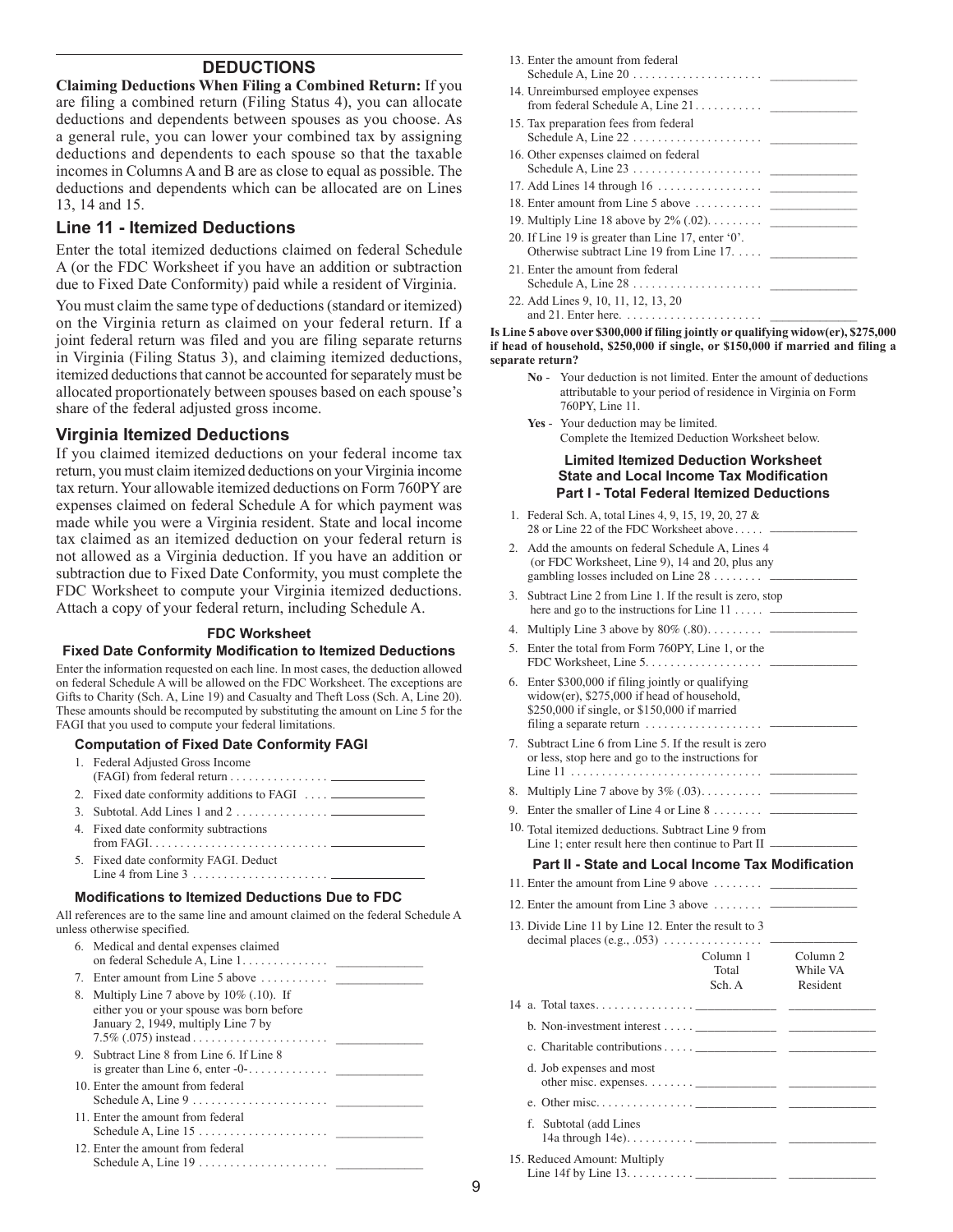| c. Gambling, casualty and                                                                                                                                                                                                                         |
|---------------------------------------------------------------------------------------------------------------------------------------------------------------------------------------------------------------------------------------------------|
| d. Subtotal (add Lines 16a,                                                                                                                                                                                                                       |
| 17 Federal itemized deductions. Subtract Line 15<br>from the total of Lines 14f and 16d. (The<br>amount in Column 1 may be slightly larger or<br>smaller than your total itemized deductions on<br>federal Schedule A due to rounding on Line 13) |
| 18 Modified Itemized Deductions Paid While a<br>Virginia Resident: Enter amount from Line 17,<br>Column 2, here and on Form 760PY, Line 11.                                                                                                       |
| 19. Itemized Deduction Modification State & Local Taxes<br>Claimed on Schedule A:                                                                                                                                                                 |
| a. State and local income taxes included on<br>Line 14a, Column $2 \ldots \ldots \ldots \ldots \ldots$                                                                                                                                            |
| b. Multiply Line 19a by Line $13. \ldots \ldots \ldots$                                                                                                                                                                                           |
| c. Subtract Line 19b from Line 19a. Enter here and                                                                                                                                                                                                |
|                                                                                                                                                                                                                                                   |

# **Line 12 - State and Local Income Tax**

If claiming itemized deductions, enter the amount of state and local income tax allowed on your federal Schedule A that was paid while you were a resident of Virginia. Before making an entry on Line 12, check to see if your total itemized deductions were limited on your federal return. Your deduction may be limited if your federal adjusted gross income is more than \$300,000 if married filing jointly or qualifying widow(er), \$275,000 if head of household, \$250,000 if single, or \$150,000 if married and filing a separate return. The amount of state and local income tax reported on federal Schedule A must be reduced proportionately to reflect any reduction in total itemized deductions. Complete the ITEMIZED DEDUCTIONS WORKSHEET if you are subject to the limitation. **If you did not claim any state and local income tax on federal Schedule A, enter "0.00" on this line.**

# **Line 13 - Virginia Deductions**

If claiming itemized deductions, subtract Line 12 from Line 11. **The copy of your federal income tax return attached to Form 760PY must include the Schedule A.** If you are not claiming itemized deductions, enter the amount from Line 5 of the Standard Deductions Worksheet.

If you did not claim itemized deductions on your federal income tax return, you must claim the standard deduction on your Virginia income tax return. Your allowable standard deduction on Form 760PY will be prorated based on the portion of your federal adjusted gross income that was received while a resident of Virginia.

# **Standard Deductions Worksheet**

|                | Enter the federal adjusted gross income (Total Part<br>1, Line 9, Columns A1 and B1 from Schedule of<br>Income).                            |  |
|----------------|---------------------------------------------------------------------------------------------------------------------------------------------|--|
| $\mathfrak{D}$ | Enter the income attributable to your period of<br>Virginia residence (Total Part 1, Line 9, Columns<br>A2 and B2 from Schedule of Income). |  |
| $\mathcal{E}$  | Divide the amount on Line 2 by the amount on Line<br>1 and report as a percentage, not to exceed 100%.<br>Example: 0.3163 becomes 31.6%.    |  |
| $\overline{4}$ | If using Filing Status 1, enter \$3,000. If using<br>Filing Status 2 or 4, enter \$6,000. If using Filing<br>Status 3, enter \$3,000.       |  |
| $\overline{5}$ | Multiply Line 3 by Line 4. Enter here and on Line<br>13, Form 760PY.                                                                        |  |

When using Filing Status 4, the standard deduction may be allocated between each spouse as you mutually agree. As a general rule, you can lower your combined tax by assigning deductions (Lines 13 and 15) and dependents (Line 14) to each spouse so that the taxable incomes in Columns A and B are as close to equal as possible.

# **Exception: Dependent's Limited Standard Deduction**

If you could be claimed as a dependent on the federal income tax return of another taxpayer, your allowable standard deduction may not exceed the amount of your earned income. This rule applies to dependents of all ages, including children under age 19 and fulltime students under 24 years old who are eligible to be claimed as a dependent on their parent's return.

Remember to check the box on the front of Form 760PY if you can be claimed as a dependent on another's return. Your maximum standard deduction is the *lesser* of EARNED INCOME; or

- 1. \$3,000 if you are single (Filing Status 1)
- 2. \$6,000 if you are married and file a joint or combined return (Filing Status 2 or 4)
- 3. \$3,000 if you are filing a separate return from your spouse (Filing Status 3).

# **EXAMPLE: (Standard Deduction** *Limited***):**

A person (claimed as a dependent on another's return) moved to Virginia on June 25, 2013. Before moving to Virginia he had unearned income of \$5,000 in another state. While in Virginia he had interest income from a bank account (unearned income) of \$4,200 and income from a summer job of \$1,200 (earned income). This person's limited standard deduction to be entered on Line 13 is \$622.80 which should be rounded to \$623.

Using the Standard Deductions Worksheet, the limited standard deduction is computed by multiplying the maximum limited standard deduction on Line 4, which is \$1,200 of earned income, by the percentage on Line 5, which would be 51.9%. Line 4 is \$1,200 because the \$1,200 of earned income is less than the \$3,000 standard deduction for a single taxpayer.

**NOTE:** The return of a taxpayer claiming a child (or other person) as a dependent is not affected if the child is required to claim a limited standard deduction.

# **Line 14 - Exemption Amount**

The total exemption amount is the prorated number of exemptions claimed, based on the portion of the year you resided in Virginia. Complete the Prorated Exemption Worksheet in Part 2 of the Virginia Schedule of Income to compute your allowable personal and dependent exemptions. Instructions for the Virginia Schedule of Income begin on Page 12.

# **Line 15 - Deductions**

If you reported any deductions on Virginia Schedule 760PY ADJ, enter the total amount from Line 9 of Schedule 760PY ADJ.

# **Line 18 - Income Tax**

If Line 17 exceeds the amount listed in the Tax Table included in these instructions, compute the tax from the Tax Rate Schedule for You on Line 18a and Spouse on Line 18b.

# **Line 19 - Total Tax**

Add Line 18a and Line 18b, and enter the result.

# **Line 20(a) - YOUR Virginia Income Tax Withheld**

Enter the amount of Virginia income tax withheld for the person whose Social Security Number is in the "A: Your Social Security Number" box in the name and address section on Form 760PY. If you are using Filing Status 4, this must be the person whose income is reported in Column A.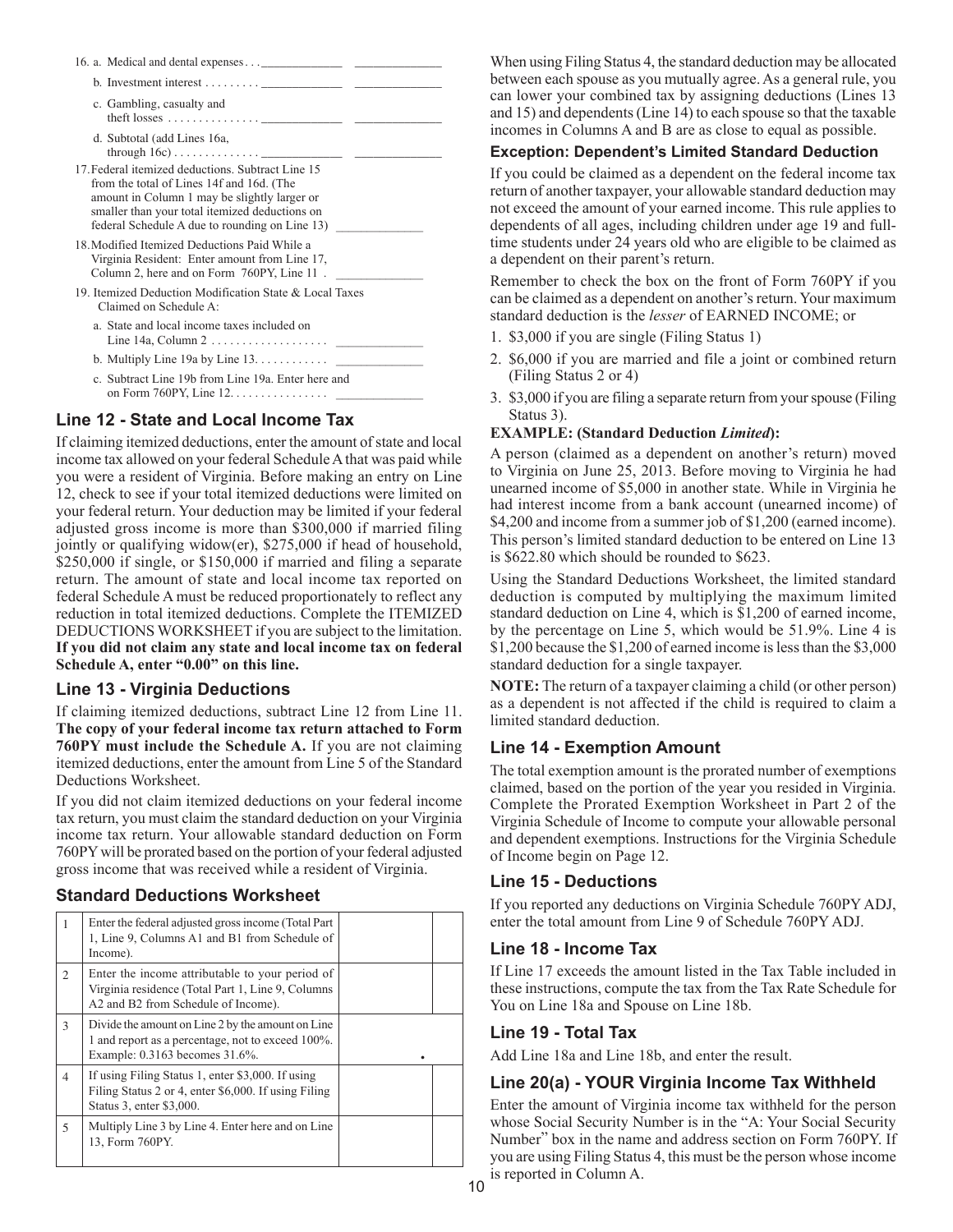# **Line 20(b) - SPOUSE'S Virginia Income Tax Withheld**

Enter the amount of Virginia income tax withheld for the person whose Social Security Number is in the "B: Spouse's Social Security Number" box in the name and address section on Form 760PY. If you are using Filing Status 4, this must be the person whose income is reported in Column B. If filing a separate return (Filing Status 3), do not enter your spouse's withholding.

# **Line 21 - Combined 2013 Estimated Tax Payments**

Enter your total 2013 estimated Virginia income tax payments. If using Filing Status 2 or 4, enter the total payments made by you and your spouse, even if the payments were made using separate Form 760ES vouchers. Remember to include any estimated income tax carryover from your 2012 individual income tax return.

# **Line 22 - Combined Extension Payments**

Enter the total tentative tax paid with Form 760IP, if applicable.

# **Line 23 - Credit for Low-Income Individuals or Virginia Earned Income Credit**

If your total family income does not exceed the federal poverty guidelines or you claimed the federal Earned Income Tax Credit, you may be eligible to claim this Credit for Low-Income Individuals or the Virginia Earned Income Credit.

#### **These credits may not be claimed if you, your spouse, or any dependent claims any of the following:**

- • Virginia National Guard Subtraction
- Military pay subtraction (first \$15,000)
- Subtraction for first \$15,000 for state and federal employees whose annual salary is \$15,000 or less
- Exemption for blind taxpayers or taxpayers age 65 and over
- Age Deduction

If you are eligible, calculate these credits by completing Schedule 760PY ADJ, Lines 10 - 17. Enter the credit amount from Line 17 of Schedule 760PY ADJ on Line 23 of Form 760PY.

# **Line 24 - Credit for Tax Paid to Another State**

Generally, Virginia will allow taxpayers filing resident individual income tax returns to claim credit for income tax paid as a nonresident to another state on earned or business income derived from sources outside Virginia or any gain (if included in federal adjusted gross income) on the sale of a capital asset outside Virginia, provided the income is taxed by Virginia as well as the other state.

If you are eligible, calculate the credit by completing Schedule OSC. Enter on Line 24 the credit amount from Schedule OSC, Line 21. Instructions for Schedule OSC are on Page 28.

# **Line 25 - Credits from Schedule CR**

Complete **Schedule CR** and attach it to your return to claim the following tax credits. For some credits, other Virginia forms are also required. To order Schedule CR, Schedule CR Instructions and these other credit forms, see Page 1.

**If you are only claiming a Political Contributions Credit**, enter the amount of the credit and check the box. You do not need to attach Schedule CR. The Political Contributions Credit is available to individuals who make contributions to candidates for state or local political office. The credit is 50% of the amount of the contribution, subject to a \$25 limit for individuals and a \$50 limit for married taxpayers filing jointly and cannot exceed your tax liability.



For details on these credits and information on carryover and pass-through provisions, refer to Schedule CR,  $TIP$  and pass-through provisions, feler to seneather  $CR$ , Schedule CR instructions and the organizations or forms specified.

The following table lists all the credits that can be claimed against individual income tax. For more information, visit **www.tax. virginia.gov.**

- Trust Beneficiary Accumulation Distribution Tax Credit
- Enterprise Zone Act Tax Credit
- Neighborhood Assistance Act Tax Credit
- Recyclable Materials Processing Equipment Tax Credit
- Conservation Tillage Equipment Tax Credit
- Precision Fertilizer and Pesticide Application Equipment Tax Credit
- Rent Reduction Program Tax Credit
- Vehicle Emissions Testing Equipment and Clean Fuel Vehicle Tax Credit
- Major Business Facility Tax Credit
- Foreign Source Retirement Income Tax Credit
- Historic Rehabilitation Tax Credit
- Day-Care Facility Investment Tax Credit
- Low-Income Housing Tax Credit
- Telework Expenses Tax Credit
- Qualified Equity and Subordinated Debt Investments Tax Credit
- Worker Retraining Tax Credit
- Waste Motor Oil Burning Equipment Tax Credit
- Purchase of Long-Term Care Insurance Tax Credit
- Biodiesel and Green Diesel Fuels Tax Credit
- Livable Home Tax Credit (formerly Home Accessibility Features for the Disabled Tax Credit)
- Riparian Waterway Buffer Tax Credit
- Land Preservation Tax Credit
- Community of Opportunity Tax Credit
- Green Jobs Creation Tax Credit
- Political Contributions Tax Credit
- Farm Wineries and Vineyards Tax Credit
- International Trade Facility Tax Credit
- Port Volume Increase Tax Credit
- Barge and Rail Usage Tax Credit
- Coalfield Employment Enhancement Tax Credit
- Virginia Coal Employment and Production Incentive Tax Credit
- Motion Picture Production Tax Credit
- Agricultural Best Management Practices Tax Credit
- • Research and Development Tax Credit

# **Line 27 - Income Tax You Owe**

If Line 19 is larger than Line 26, enter the difference and skip to Line 30.

# **Line 28 - Overpayment Amount**

If Line 26 is larger than Line 19, enter the difference.

# **Line 29 - Credit to Estimated Tax**

Enter the amount of net overpayment from Line 28 to be credited to 2014 estimated tax in the respective columns.

# **Line 30 - Adjustments and Voluntary Contributions**

Enter the total adjustments and voluntary contributions from Schedule 760PY ADJ, Line 24.

If you leave Line 30 blank, the Department will compute the addition to tax, penalty and interest for you and then send you a bill, if applicable. If your income varied during the year, however, you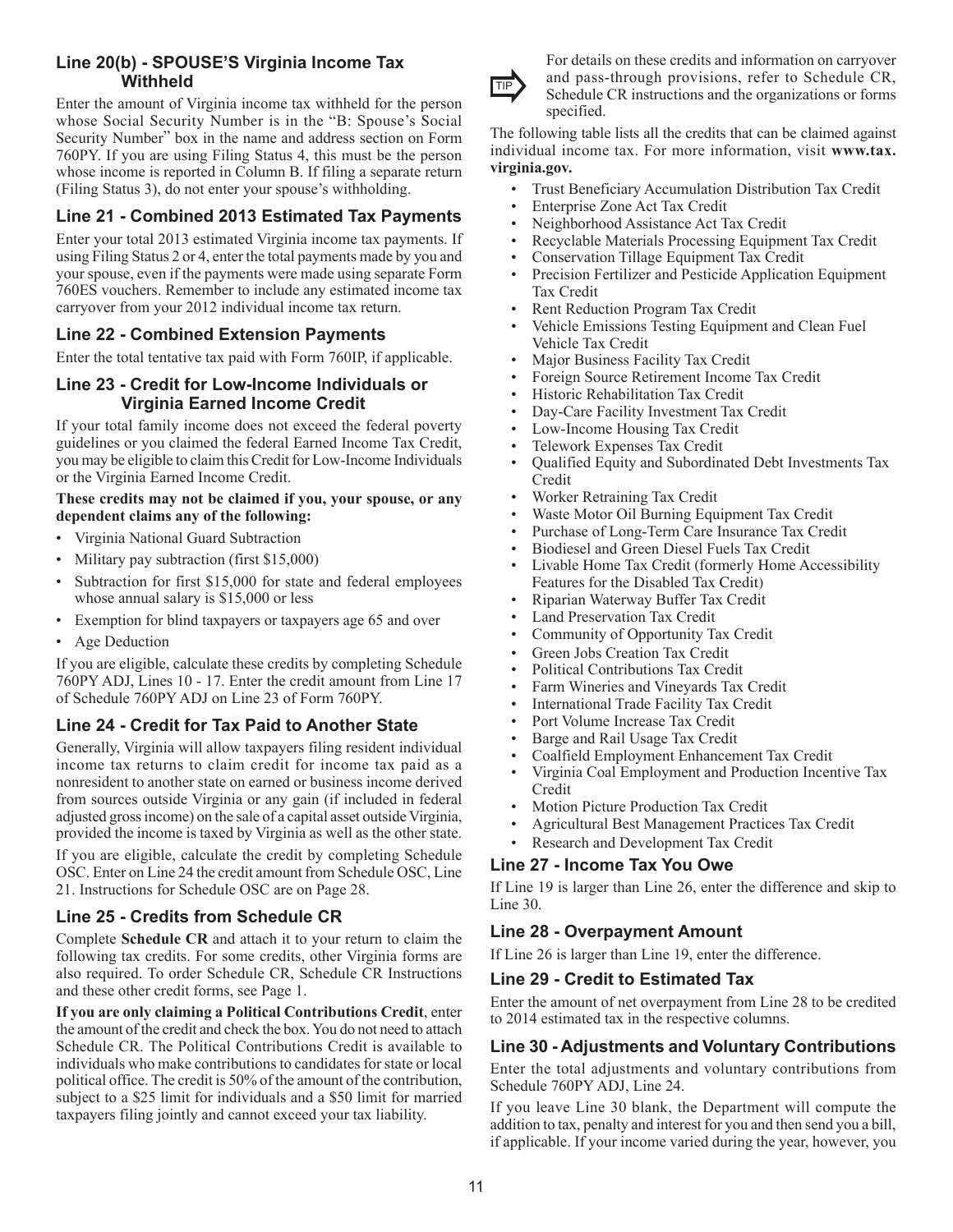may be entitled to a lower addition to tax than what the Department would automatically compute. In such cases, you should complete Form 760C to show when the income was received and what the addition to tax should be.

**Attach Form 760C or Form 760F (for Farmers, Fishermen or Merchant Seamen) if you computed the addition to tax and/or if you are claiming one of the exceptions that voids the addition to tax.**

# **Line 32 - Amount You Owe**

If You Owe Tax on Line 27, add Line 27 and Line 31.

**—OR—**

If Line 28 is an OVERPAYMENT and Line 31 is LARGER THAN Line 28, deduct Line 28 from Line 31.

This is the amount you owe. The amount you owe must be paid in full at the time of filing your return.

# **Payment Options**

Effective July 1, 2013, if your bank does not honor your payment to the Department, the Department may impose a penalty of \$35, as authorized by *Va. Code* § 2.2-614.1. This penalty will be assessed in addition to any other penalties, such as the penalty for late payment of tax.

**Check -** If you file your return locally, make your check payable to the Treasurer or Director of Finance of the city or county in which you reside; otherwise, make your check payable to the Department of Taxation. See the listing of localities beginning on Page 39. Make sure your Social Security Number is on your check and make a notation that it is your 2013 Virginia income tax payment. **Staple your check to the return.**

**Credit Card -** Call **1-800-272-9829** or visit **www.officialpayments. com** to pay by credit card. If you choose this option, check the box on Line 32 indicating this type of payment.

*The company processing the transaction will assess an additional fee. Prior to payment, you will be informed of the fee and will have the option to cancel the transaction at that time with no charge.*

If you have already filed your return with your Local Commissioner of the Revenue and did not indicate you were paying by credit card, call your Local Commissioner of the Revenue's office for the correct jurisdiction code prior to initiating your credit card payment. Phone numbers are listed beginning on Page 39.

**Online -** Make an online payment from your checking or savings account for balance due returns using Web Payments at **www.tax. virginia.gov**.

# **Line 33 - Amount to Be Refunded to You**

If Line 28 is larger than Line 31, deduct Line 31 from Line 28 and enter the amount to be refunded.

You no longer have the option of requesting a paper refund check. Choose from either the Refund Debit Card or Direct Deposit options for receiving your refund by checking the applicable box below Line 33 on Form 760PY. If you do not complete the Direct Deposit section, you authorize the Department to issue you a Refund Debit Card.

# **REFUND OPTIONS**

**Direct Deposit -** *Get your refund faster:* Have your refund deposited directly into your bank account.

Fill in the bank account information and indicate whether the account number is for a checking or savings account.

Due to electronic banking rules, the Department will not allow direct deposits to or through foreign financial institutions. Attempting

to use direct deposit to transfer funds electronically to a financial institution outside the territorial jurisdiction of the United States will significantly delay your refund. Visit **www.tax.virginia.gov** for details.

Check the box to indicate whether the account number is for a checking or savings account.

Bank Routing Number: Enter your bank's 9-digit routing transit number printed on the bottom of your check. The first 2 digits of the routing number must be 01 through 12 or 21 through 32. Do not use a deposit slip to verify the number. It may contain internal routing numbers that are not part of the actual routing number.

Bank Account Number: Enter your bank account number up to 17 digits. Do not enter hyphens, spaces or special symbols. *Do not include the check number.*

If you prefer to have your refund mailed to you, or if the destination of the funds is outside the territorial jurisdiction of the United States, do not complete the Direct Bank Deposit information.

**Debit Card:** The Commonwealth of Virginia no longer issues individual income tax refund checks. If you do not choose the direct deposit option for your refund and complete in the applicable information on Form 760PY, you are authorizing the Department of Taxation to issue a debit card to you.

#### **Electronic Form 1099-G**

At the bottom of the return above the signature area, a check box is provided for you to indicate that you agree to receive your statement of refund (Form 1099-G) electronically. An electronic Form 1099-G may be downloaded securely and printed from the Department's website, **www.tax.virginia.gov**.

#### **Sign Your Return**

Be sure to sign and date your return. If filing jointly, both spouses must sign the return. In so doing, you agree that filing jointly on this return makes you jointly and severally liable for the tax due and any refunds will be paid jointly.

#### **Tax Preparer Information**

If you paid someone to prepare your return, the preparer should provide contact information in the spaces provided.

# **Virginia Schedule Of Income**

# **Part 1 - Income Distribution**

*Your return will not be accepted as complete unless Part 1 is completed.* The purpose of the Income Distribution section of the Virginia Schedule of Income is to allocate the items that constitute federal adjusted gross income between Virginia and another state. Column 1, Lines 1 - 9, is an abridged version of federal Form 1040, 1040A or 1040EZ. Use Lines 1 - 3 to report all income. Use Line 5 to report all moving expenses included as adjustments to total income on the federal return. Use Line 6 to report all other adjustments to total income on the federal return. **The sum of Line 7, Columns A1 and B1 must equal the federal adjusted gross income on your federal Form 1040, 1040A or 1040EZ.** Base the allocation on where you were a resident when you received the income or paid the expense. NOTE: If claiming Filing Status 4, complete both the "A" and "B" sections of the schedule. For all other filing statuses, complete only the "A" section. References to Column 1, 2 or 3 mean Column A1, A2 or A3 (or B1, B2 or B3).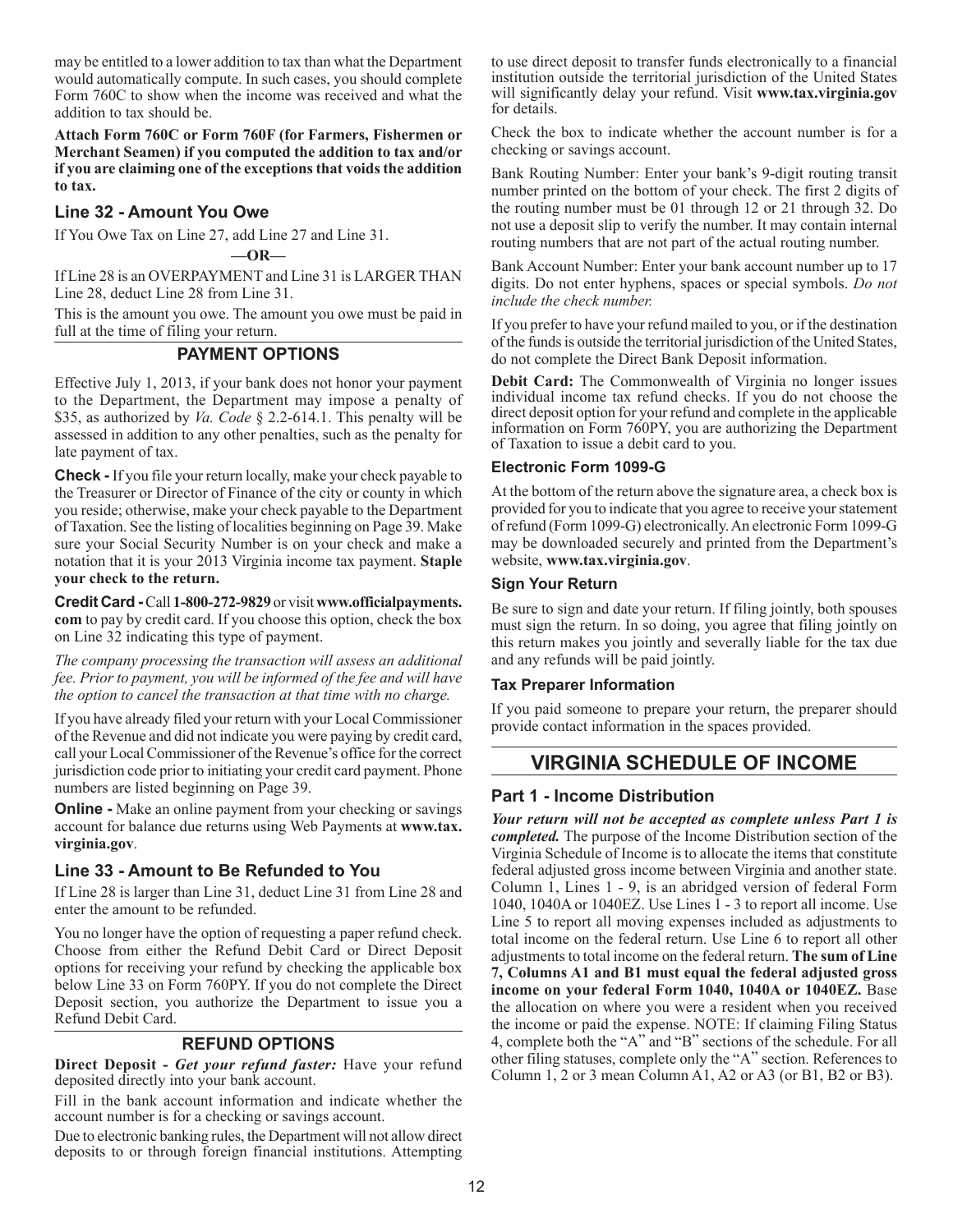# **Lines 1-3 - Income**

- (1)Enter in Column 1 the total amount of wages as shown on federal Form 1040, 1040A or 1040EZ. In Column 2, enter the portion of wages attributable to your period of residence in Virginia. Enter the balance in Column 3.
- (2)Enter in Column 1 the total amount of interest and dividends as shown on federal Form 1040, 1040A or 1040EZ. In Column 2, enter the portion of interest and dividends attributable to your period of residence in Virginia. Enter the balance in Column 3.
- (3)Enter in Column 1 the net amount of other income as shown on federal Form 1040 or 1040A. This includes, but is not limited to, refunds of state and local income taxes, alimony received, business income, taxable pensions and capital or other gains and losses. In Column 2, enter the portion of other income attributable to your period of residence in Virginia. Enter the balance in Column 3.

# **Line 4 - Gross Income**

Add Lines 1, 2 and 3 and enter the total here.

# **Line 5 - Adjustments: Moving Expenses**

Enter in Column 1 the total moving expenses claimed as an adjustment to income on federal Form 1040. If you moved to Virginia, claim the moving expenses in Column A2 and/or B2 as an expense to Virginia income. If you moved outside of Virginia, claim the moving expenses in Column A3 and/or B3. Moving expenses are considered an expense to the income from the state to which you move.

# **Line 6 - Other Adjustments to Income**

Enter in Column 1 all adjustments to income as shown on federal Form 1040 or 1040A other than the moving expenses included on Schedule of Income, Line 5. This includes, but is not limited to, reimbursed employee business expenses, payments to an IRA and alimony paid. In Column 2, enter the portion of these adjustments that is attributable to your period of residence in Virginia. Enter in Column 3 the balance of these adjustments.

# **Line 7 - Adjusted Gross Income**

Deduct the total of Line 5 and Line 6 from Line 4 and enter the balance here. The total of Column 1 must equal your federal adjusted gross income on your federal return. If using Filing Status 4, the total of Columns A1 and B1 must equal your federal adjusted gross income on federal Form 1040, 1040A or 1040EZ.

Enter the totals of Columns A1 and B1 on Line 1, Form 760PY (front). If the Schedule of Income and Adjustments is properly completed, the sum of Columns 2 and 3 will equal your federal adjusted gross income as shown in Column 1.

# **Line 8 - Net Fixed Date Conformity Modifications**

Complete Schedule 760PY ADJ, Lines 2a and 6a, and enter the net amount on Line 8, Column 1 of the Schedule of Income. In Column 2, enter the portion attributable to your period of residence in Virginia. Enter the balance in Column 3.

# **Line 9 - Fixed Date Conformity FAGI**

Combine Line 7 and Line 8 and enter the result. Enter the total of Line 9, Column 3, on Form 760PY, Line 7.

**Note:** If you are claiming the standard deduction on your return, the total of Line 9, Columns A1 and B1, must be entered on Line 1 of the Standard Deduction Worksheet on Page 10.

# **Part 2 - Prorated Exemption Worksheet**

The prorated exemptions worksheet is used to reduce your personal and dependent exemptions to an amount which is proportional to the number of days you resided in Virginia during the taxable year. For example, if you are single, claim no dependents and moved to Virginia on July 1, your prorated Virginia personal exemption is computed as follows:

#### **Prorated Virginia Personal Exemption**

\$930 (One personal exemption)

X .504 (Ratio Schedule factor for July 1 move to Virginia)

\$468.72 (Be sure to round to \$469.00)

Each spouse must compute his or her own prorated personal exemptions based on the number of exemptions claimed in the Exemption Section. Use the separate exemption amounts for "you" and your "spouse" when completing Lines 1- 11 of the Prorated Exemption Worksheet in Part 2 of the Schedule of Income. Enter in the appropriate column on Form 760PY, Line 14. If claiming Filing Status 2, the combined exemption amount for you and spouse should be entered on Form 760PY, Line 14, column A.

#### **Exception**

If 100% of your federal adjusted gross income was earned while you were a Virginia resident, you do not have to prorate your personal exemptions. If you are married, each spouse's personal exemption is prorated separately based on that spouse's period of residence in Virginia. However, if 100% of either spouse's income is from Virginia sources, that spouse's personal exemption does not have to be prorated.

If you moved into and out of Virginia during the year (or vice versa), base the proration on the total number of days that you were a Virginia resident.

When using Filing Status 3, if the number of exemptions *cannot* be accounted for separately, they *must* be proportionately allocated between each spouse based upon each spouse's income.

# **Part 3 - Moving Information**

If you moved into Virginia during the year, enter your prior state or foreign country of residence. If you are filing a joint return, also enter the prior state or foreign country of residence for your spouse.

If you moved out of Virginia during the year, enter the state or foreign country to which you moved. If you are filing a joint return, also enter the state or foreign country to which your spouse moved.

# **VIRGINIA SCHEDULE 760PY ADJ**

# **FIXED DATE CONFORMITY UPDATE FOR 2013**

**Advancement of Virginia's Fixed Date Conformity with the Internal Revenue Code:** Virginia's date of conformity with the Internal Revenue Code (IRC) was advanced from December 31, 2011, to January 2, 2013, with limited exceptions. Virginia will continue to disallow federal income tax deductions for bonus depreciation allowed for certain assets under IRC §§ 168(k), 168(l), 168(m), 1400L and 1400N; the 5-year carryback of federal net operating loss deductions generated in taxable year 2008 or 2009; and federal income tax deductions for applicable high yield discount obligations under IRC  $\S$  163(e)(5)(F).

At the time these instructions went to print, the only required adjustments for "fixed date conformity" were those mentioned above. However, if federal legislation is enacted that results in changes to the IRC for the 2013 taxable year, taxpayers will be required to make adjustments to their Virginia returns that are not described in the instruction booklet. Information about any such adjustments will be posted on the Department's website at **www. tax.virginia.gov**.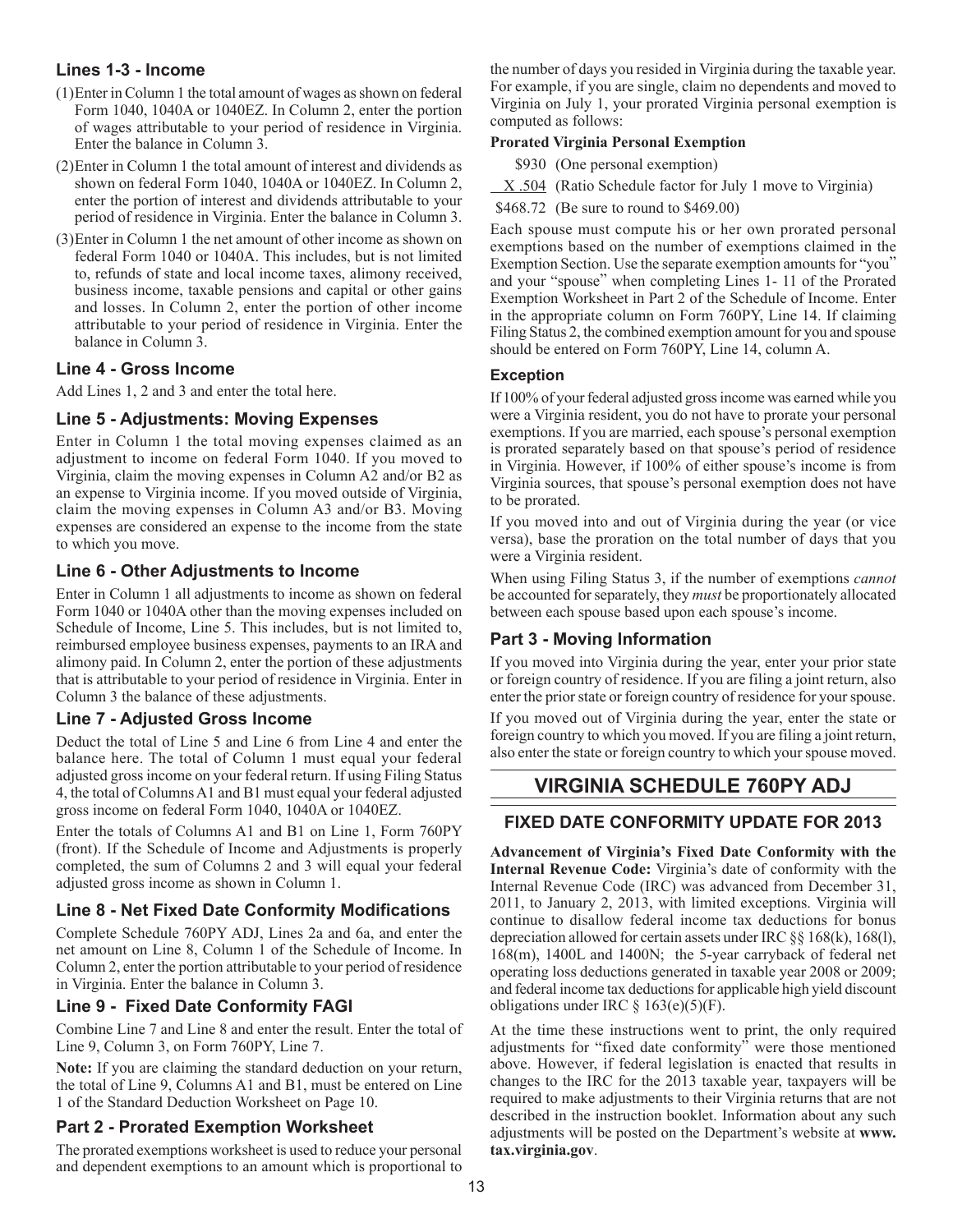# **Additions To Federal Adjusted Gross Income**

# **Line 1 - Interest on Obligations of Other States**

Enter the interest earned while a Virginia resident that was not included in federal adjusted gross income, less related expenses to the extent not deducted in determining federal taxable income, on obligations of any state other than Virginia, or of a political subdivision of any such state unless created by compact or agreement to which this state is a party.

# **Line 2a - Fixed Date Conformity**

- **A. Bonus Depreciation** For an explanation, please see the section titled, *Fixed Date Conformity Update*. Enter the amount that should be added to Federal Adjusted Gross Income based upon the recomputation of allowable depreciation. .............................. **\_\_\_\_\_\_\_\_\_\_\_**
- **B. Other Changes Not Listed Above**  Add any other amounts not covered above that should be adjusted because of Virginia's conformity to the Internal Revenue Code as it existed on January 2, 2013. Check the Department's website, **www.tax.virginia.gov,** for other Fixed Date Conformity adjustments that may have passed after these instructions were printed................................................ **\_\_\_\_\_\_\_\_\_\_\_**
- **C. Total of Lines A and B** Enter the total of Lines A and B here and on Schedule 760PY ADJ, Line 2a. ............................................ \_\_\_\_\_\_\_\_\_\_\_\_

# **Mutual Funds**

If you received federally tax exempt interest dividends from a regulated investment company (mutual fund) that invested in obligations both taxable and exempt for Virginia purposes, the entire dividend income earned while you were a Virginia resident must be entered as an addition unless you attach a statement provided by the fund that:

- details the amount of dividends you earned while a Virginia resident; and
- summarizes the prorations between exempt and taxable dividends (monthly breakdown is preferred).

A typical situation would involve a mutual fund that invests in bonds of several states, including Virginia. The interest on the bonds issued by the other state is taxable for Virginia purposes even though exempt for federal purposes. Unless the taxpayer is able to substantiate the amount attributable to the Virginia bonds, the total amount of dividends exempt from federal taxation will be an addition on the Virginia return.

If you attach the information specified above, enter the exempt portion of income on Line 1 or Line 2, as appropriate.

# **Lines 2b - 2c - Other Additions**

On Lines 2b - 2c, enter the 2-digit code listed below, followed by the amount, for any additions to federal adjusted gross income. **If you have more than 2 additions on Lines 2b - 2c of Schedule 760PY ADJ, enter code "00" and the total addition amount on Line 2b and attach an explanation of each addition to your return.**

# **CODE**

# **10 Interest on Federally Tax-Exempt US Obligations**

Enter the interest or dividends earned while a Virginia resident, less related expenses to the extent not deducted in determining federal taxable income, on obligations or securities of any authority, commission or instrumentality of the United States, which the laws of the United States exempt from federal income tax, but not from state tax.

# **11 Accumulation Distribution Income**

Enter the taxable income used to compute the partial tax on an accumulation distribution as reported on federal Form 4970.

# **12 Lump-Sum Distribution Income**

If you received a lump-sum distribution from a qualified retirement plan while you were a Virginia resident and elected to use the 20% capital gain election, the 10-year averaging option, or both on federal Form 4972, complete the worksheet below to determine what portion, if any, must be included as an addition on the Virginia return.

- 1. Enter the total amount of the distribution subject to federal tax (ordinary income and capital gain).................................. \_\_\_\_\_\_\_\_\_\_\_\_\_\_\_
- 2. Enter the total federal minimum distribution allowance, federal death benefit exclusion and federal estate tax exclusion ..........
- 3. Deduct Line 2 from Line 1. Include this amount on Form 760PY, Line 2 ............................... \_\_\_\_\_\_\_\_\_\_\_\_\_\_

# **14 Income from Dealer Disposition of Property**

Enter the amount that would be reported under the installment method from certain dispositions of property. If, in a prior year, the taxpayer was allowed a deduction for certain income from dealer dispositions of property made on or after January 1, 2009, in the years following the year of disposition, the taxpayer is required to add back the amount that would have been reported under the installment method. Each disposition must be tracked separately for purposes of this adjustment.

# **16 Telework Expenses**

Individuals who claim the Virginia Telework Expenses Tax Credit are not allowed to exclude those expenses from Virginia income. To the extent excluded from federal adjusted gross income, any expenses incurred by a taxpayer in connection with the Telework Expenses Tax Credit must be included as an addition on the Virginia return.

# **99 Other**

Attach an explanation for other additions.

# **Line 3 - Total Additions**

Add Lines 1 through 2c and enter the total in the box. Enter this amount on Line 2 of Form 760PY.

# **Subtractions from Federal Adjusted Gross Income**

# **Mutual Funds**

If you received income from a regulated investment company (mutual fund) that invested in obligations both taxable and exempt for Virginia purposes, the entire income earned while you were a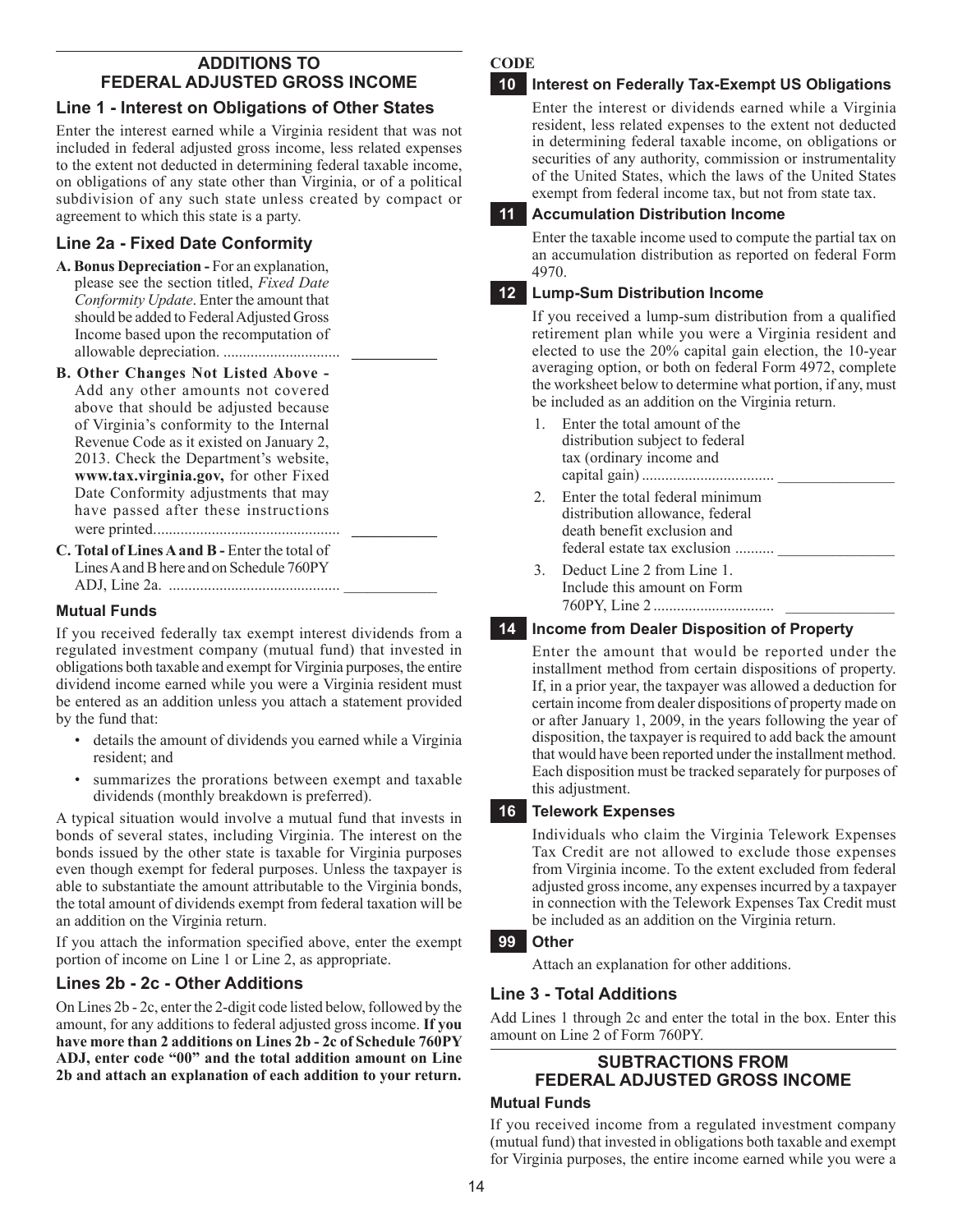Virginia resident must be considered taxable by Virginia unless you attach a statement provided by the fund that:

- • details the amount of income you earned; and
- summarizes the prorations between exempt and taxable income (monthly breakdown is preferred).

If you attach the information specified above, enter the exempt portion of income on Schedule 760PY ADJ, Line 4 or Line 6, as appropriate.

# **Line 4 - Income From U.S. Obligations**

Enter the amount of income received while a resident of Virginia (interest, dividends and gain) derived from obligations or the sale or exchange of obligations of the United States and on obligations or securities of any authority, commission or instrumentality of the United States to the extent included in federal adjusted gross income, but exempt from state income taxes under the laws of the United States. This includes, but is not limited to, stocks, bonds, treasury bills and treasury notes. It does not include interest on refunds of federal taxes, equipment purchase contracts or normal business transactions. A partial list of taxable and exempt income follows.

This list is based on the Department's analysis of federal and state law as applicable to selected organizations. For organizations not listed below, additional information must be attached showing that the income is exempt from Virginia individual income tax.

**Issuing Organization VA Tax Status**

| $1330$ ung Organization                         |         |
|-------------------------------------------------|---------|
| Export-Import Bank of the United States         |         |
| (Export-Import Bank of Washington)              | Exempt  |
| Farm Credit Bank                                | Exempt  |
| Federal Deposit Insurance Corporation           | Exempt  |
| Federal Home Loan Bank                          | Exempt  |
| Federal Intermediate Credit Bank                | Exempt  |
| Federal Land Bank                               | Exempt  |
| <b>Federal Reserve Stock</b>                    | Exempt  |
| Governments of Guam, Puerto Rico and            |         |
| Virgin Islands                                  | Exempt  |
| <b>Resolution Trust Corporation</b>             | Exempt  |
| <b>Student Loan Marketing Association</b>       |         |
| (Sallie Mae)                                    | Exempt  |
| Tennessee Valley Authority                      | Exempt  |
| <b>US Postal Service</b>                        | Exempt  |
| US Treasury bills, notes, bonds & savings bonds |         |
| (such as Series E, EE, H, HH, etc.)             | Exempt  |
| Federal Home Loan Mortgage Corporation          |         |
| (Freddie Mac)                                   | Taxable |
| Federal National Mortgage Association           |         |
| (Fannie Mae)                                    | Taxable |
| Government National Mortgage Association        |         |
| (Ginnie Mae)                                    | Taxable |
| Inter-American Development Bank                 | Taxable |
| International Bank for Reconstruction and       |         |
| Development                                     | Taxable |

# **Line 5 - Disability Income**

Enter the amount of disability income reported as wages (or payments in lieu of wages) on your federal return for **permanent and total disability received while a Virginia resident**. On joint returns, each spouse can qualify for the deduction. Individuals can deduct up to \$20,000 of disability income as defined under IRC  $§ 22(c)(2)(b)(iii).$ 

**You -** Enter YOUR disability subtraction on Line 5a, Column A.

**Spouse, Filing Status 4** - Enter SPOUSE'S disability subtraction on Line 5b, Column B.

**Spouse, Filing Status 2** - Enter SPOUSE'S disability subtraction on Line 5b, Column A.

**NOTE**: Eligible taxpayers may claim **EITHER** this disability income subtraction **OR** the age deduction on Form 760PY, Line 4. If you are married filing a joint return, each spouse may claim, if eligible, either an age deduction or disability subtraction. Use the one that benefits you the most.

# **Line 6a - Fixed Date Conformity**

- **A. Bonus Depreciation.** For an explanation, please see the section titled, *Fixed Date Conformity Update*. Enter the amount that should be deducted from Federal Adjusted Gross Income based upon the recomputation of allowable depreciation...
- **B. Other Changes Not Listed Above.**  Deduct any other amounts not covered above that should be adjusted because of Virginia's conformity to the Internal Revenue Code as it existed on January 2, 2013. Also, please attach a schedule and explanation of such subtraction. Check the Department's website, **www. tax.virginia.gov,** for other Fixed Date Conformity adjustments that may be required as a result of federal legislation enacted after these instructions were printed. ....................................................... **\_\_\_\_\_\_\_\_\_\_\_\_**
- **C. Total of Lines A and B.** Enter the total of Lines A and B here and on Schedule 760PY ADJ Line 6a.................................... **\_\_\_\_\_\_\_\_\_\_\_\_**

# **Line 6b - 6d - Other Subtractions**

Enter the code and subtraction amount on Lines 6b - 6d to the extent included in federal adjusted gross income and received while a Virginia resident. **If you have more than 3 subtractions, enter Code "00" and the total amount of Other Subtractions on Line 6b. Attach to your return a list of each subtraction claimed along with its subtraction code and amount.** 

# **CODE**

**20 Income from Virginia Obligations**

Enter the amount of income from Virginia obligations that you included in your federal adjusted gross income and received while you were a resident of Virginia.

# **21 Federal Work Opportunity Tax Credit Wages**

Enter the amount of wages or salaries eligible for the federal work opportunity tax credit not subtracted for federal income tax purposes and received while a resident of Virginia.

# **22 Tier 2 and Other Railroad Retirement and Railroad Unemployment Benefits**

Enter the amount of Tier 2 vested dual benefits and other Railroad Retirement Act benefits and Railroad Unemployment Insurance Act benefits included in federal adjusted gross income and reported on your federal return as a taxable pension or annuity and received while a resident of Virginia.

If any part of your Tier 1 Railroad Retirement Act benefits paid by the Railroad Retirement Board is properly treated as a fully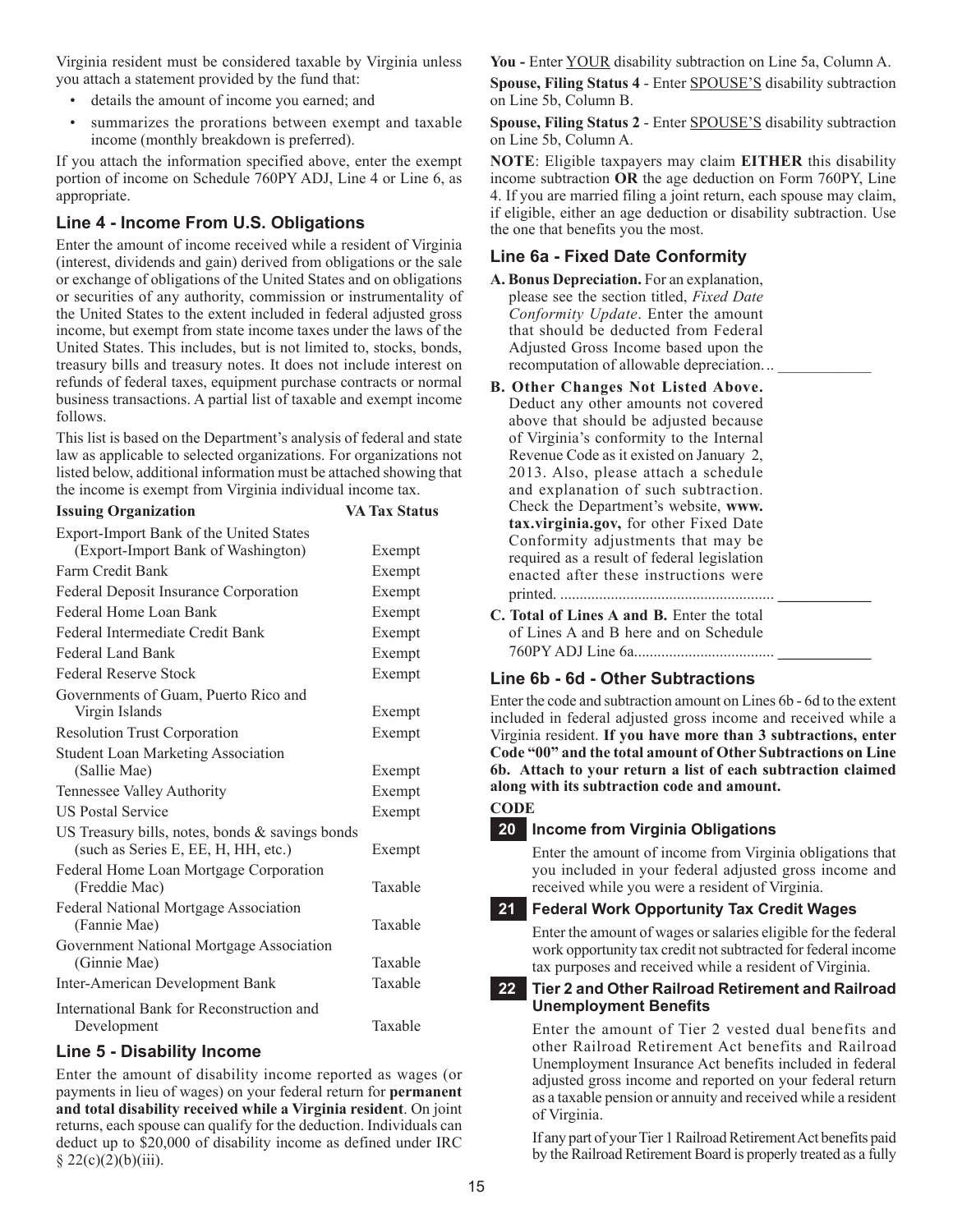taxable pension on your federal income tax return, deduct the amount received while a resident of Virginia on this line. Do not include any amount of Tier 1 Railroad Retirement Board retirement benefits that were included in your gross income as the taxable portion of your social security and railroad retirement benefits on your federal return because that portion should be deducted on Line 5 of the Form 760PY.

This subtraction does not apply to supplemental annuities received by retired employees of railroads under a company pension plan set up by a particular railroad, whether the plan was contributory or non contributory.

#### **24 Virginia Lottery prizes**

Enter the amount of each prize less than \$600 awarded to you by the Virginia Lottery Department to the extent included in federal adjusted gross income and received while a resident of Virginia.

#### **28 Virginia National Guard income**

Enter, to the extent included in federal adjusted gross income, the wages or salaries received while a resident of Virginia for active and inactive service in the rank of O3 and below in the Virginia National Guard not to exceed the amount of income derived from up to 39 days of such service or \$3,000, whichever amount is less. This subtraction does not apply to members of: 1) the active or reserve components of the Army, Navy, Air Force or Marines; or 2) the National Guard of other states or the District of Columbia.

#### **30 Military Pay and Allowances Attributable to Active Duty Service in a Combat Zone or a Qualified Hazardous Duty Area**

To the extent included in federal adjusted gross income and not otherwise subtracted, deducted or exempted, enter any military pay and allowances earned while a resident of Virginia serving by order of the President of the United States with the consent of Congress in a combat zone or qualified hazardous duty area treated as a combat zone for federal tax purposes pursuant to IRC §112.

#### **31 Retirement plan income previously taxed by another state**

Enter the amount of retirement income, received during the taxable year while a resident of Virginia, on which the contributions were taxed in another state, but were deductible from the federal adjusted gross income during the same period. The total amount of this Virginia subtraction cannot exceed the amount of contributions previously taxed by another state. This subtraction applies to retirement income from qualified pension, profit sharing, or stock bonus plans as described by IRC § 401, individual retirement accounts or annuities established under IRC § 408, deferred compensation plans as defined by IRC § 457, or any federal government retirement program as long as you paid tax to another state on contributions to the plan.

#### **34 Virginia College Savings Plan Income Distribution or Refund**

Enter the amount of any income included in federal adjusted gross income that is attributable to a distribution of benefits or a refund from the Virginia College Savings Plan (previously called the Virginia Higher Education Tuition Trust Fund), in the event of a beneficiary's death, disability or receipt of scholarship.

#### **37 Unemployment Benefits**

Enter any taxable unemployment compensation benefits received while a Virginia resident reported as income on your federal income tax return (claim in the same column as the income was reported on Line 6 on the front of the Virginia return).

#### **38 Military Basic Pay**

Some taxpayers who qualify as military personnel stationed inside or outside Virginia and who are on extended active duty for more than 90 days can subtract up to \$15,000 of military basic pay received during the taxable year while a Virginia resident. If the military basic pay does not exceed \$15,000, then the entire amount may be subtracted. If the basic military pay is over \$15,000, then the subtraction is reduced by the amount exceeding \$15,000. For every \$1 of income over \$15,000, the maximum subtraction is reduced by \$1. If your basic military pay is \$30,000 or more, you are not entitled to a subtraction. On joint returns, each spouse can qualify for the subtraction. If you claim this subtraction, you cannot claim a Credit for Low-Income Individuals.

#### **39 Federal and State Employee**

Any individual who qualifies as a federal or state employee earning \$15,000 or less in annual salary from all employment can subtract up to \$15,000 of the salary from that state or federal job earned while a Virginia resident. If both spouses on a joint return qualify, each spouse may claim the subtraction. The subtraction cannot exceed the actual salary received. If you claim this subtraction, you cannot claim a Credit for Low-Income Individuals.

#### **40 Income Received by Holocaust Victims**

To the extent included in FAGI and earned while a Virginia resident, subtract any income resulting from the return or replacement of assets stolen during the Holocaust and throughout the time period leading up to, during, and directly after World War II as a result of Nazi persecution, individual being forced into labor against their will, transactions with or actions of the Nazi regime, treatment of refugees fleeing Nazi persecution, or holding of such assets by entities or persons in the Swiss Confederation.

#### **41 Tobacco Settlement Fund Income**

If you received income while a Virginia resident from the tobacco "Master Settlement Agreement" you may be eligible to claim a subtraction for the amount received, provided it has not been subtracted for federal tax purposes. The income must have been received by (i) tobacco farmers; (ii) persons holding a tobacco marketing quota, or tobacco farm acreage allotment; or (iii) persons with the right to grow tobacco pursuant to a quota or allotment as a result of (a) the tobacco Master Settlement Agreement, and (b) the National Tobacco Grower Settlement Trust.

# **42 Gain on the Sale of Land for Open-Space Use**

Provides a subtraction for any gain received, while a Virginia resident, on the sale of land or easement to an organization which dedicates the land for open-space use.

#### **44 Medal of Honor Recipients**

Enter the amount of military retirement income you received as an individual awarded the Medal of Honor while a Virginia resident.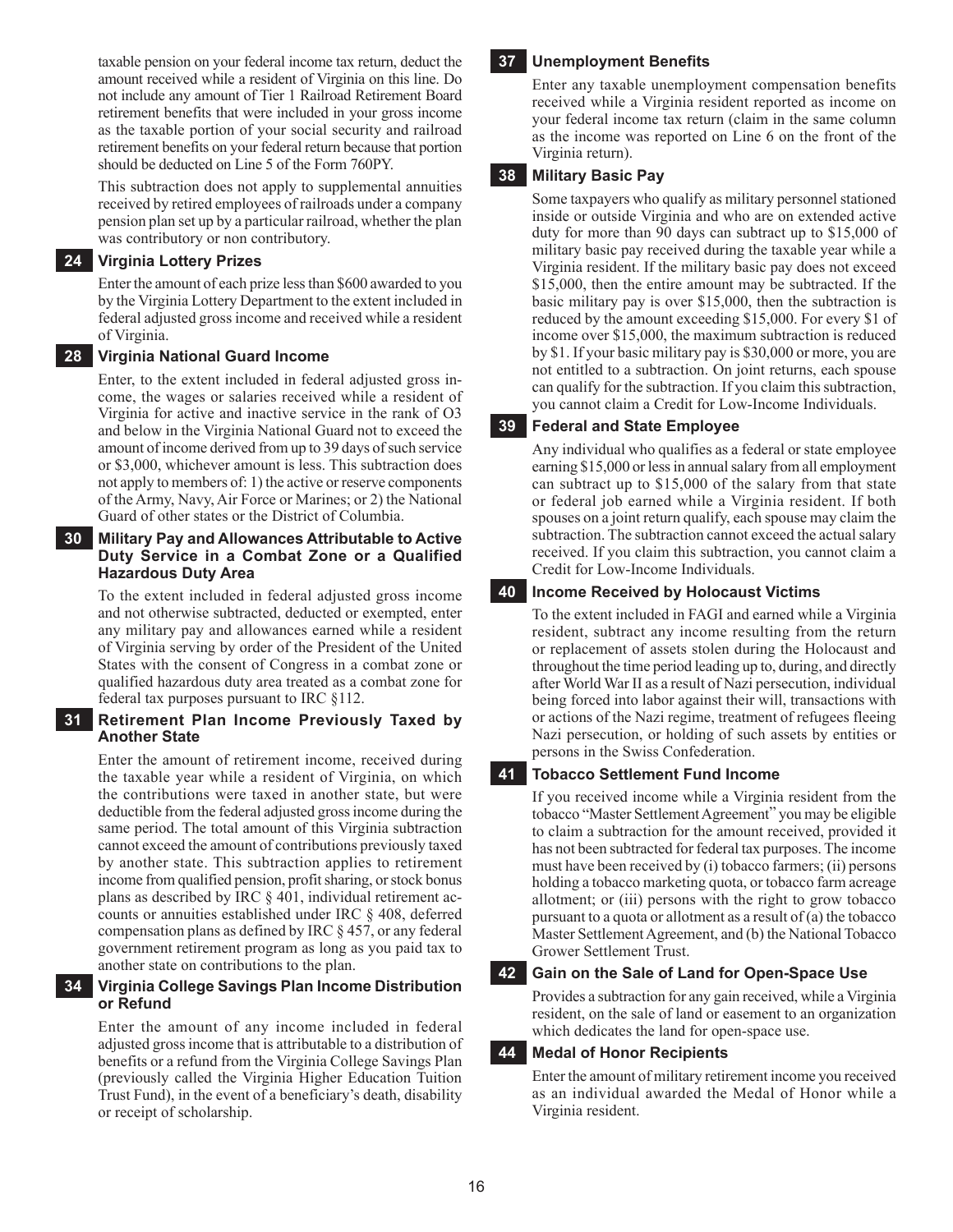#### **46 Military Death Gratuity Payments**

Retroactive to taxable year 2001, survivors of military personnel killed in the line of duty may claim a subtraction for military death gratuity payments made after September 11, 2001, to the extent that the payments were included in federal adjusted gross income and received while a Virginia resident.

#### **49 Certain Death Benefit Payments**

Allows a beneficiary taxpayer to subtract the death benefit payments received while a Virginia resident from an annuity contract that are subject to federal income taxation, for taxable years beginning on or after January 1, 2007. In order to qualify for this subtraction, a death benefit payment is required to meet the following criteria: 1) the death benefit payment is made pursuant to an annuity contract with an insurance company; 2) the payment must have been awarded to the beneficiary in a lump sum; and 3) the payment must be subject to taxation at the federal level.

#### **51 Gains from Land Preservation**

This is a subtraction for federal gain or federal income recognized by a taxpayer on the application of a land preservation tax while a Virginia resident. To the extent a taxpayer's federal return includes gain or loss recognized on the sale or transfer of a Land Preservation Tax Credit, the taxpayer is required to subtract the gain or add back the loss on the Virginia return.

#### **52 Long-Term Capital Gain**

Income taxed as a long-term capital gain, or any income taxed as investment services partnership income for federal tax purposes is allowed as a subtraction provided the income is attributable to an investment in a "qualified business" as defined in *Va. Code* § 58.1-339.4 or in any other technology business approved by the Secretary of Technology. The business must have its principal facility in Virginia and less than \$3 million in annual revenues for the fiscal year preceding the investment. The investment must be made between the dates of April 1, 2010, and June 30, 2015. Taxpayers claiming the Qualified Equity and Subordinated Debt Credit cannot claim this subtraction relating to investments in the same business. In addition, no investment is "qualified" for this deduction if the business performs research in Virginia on human embryonic stem cells.

#### **53 Historic Rehabilitation**

To the extent included in federal adjusted gross income, any amount of gain or income recognized by a taxpayer in connection with the Historic Rehabilitation Tax Credit is allowed as a subtraction on the Virginia return.

#### **99 Other**

Attach a schedule of explanation for other subtractions.

#### **Deductions From Virginia Adjusted Gross Income**

**Lines 8a - 8c Deductions** On Lines 8a - 8c, enter the 3-digit code, listed in the following table, in the boxes on Schedule 760PY ADJ, followed by the amount, for any deductions from Virginia adjusted gross income in the categories listed below paid while or pertaining to your residency in Virginia.

**Other Deductions for Lines 8a - 8c** *If you have more than 3 deductions on Lines 8a-8c of Schedule 760PY ADJ, enter the code "000" and the amount of total deductions in the first box and attach an explanation of each deduction to your return.*

# **CODE**

#### **101 Child and Dependent Care Expenses**

Enter the child and dependent care expenses paid while you were a Virginia resident on which the federal credit for child and dependent care expenses is based. This is the amount on Federal Form 2441 or Schedule 2 of Form 1040A that is multiplied by the decimal amount - up to \$3,000 for one dependent and \$6,000 for two or more. Do not enter the federal credit amount.

You may claim the deduction for child and dependent care expenses on your Virginia return only if you were eligible to claim a credit for child and dependent care expenses on your federal return. If you filed a joint federal return and you file a separate Virginia return, you may allocate this amount as mutually agreed.

The amount of employment-related expenses that may be deducted is limited to the amount actually used in computing the federal credit for child and dependent care expenses. As a general rule, you are limited to a maximum of \$3,000 for one child and \$6,000 if you are claiming the expenses for two or more dependents, or the earned income of the spouse having the lowest income, whichever is less.

#### **102 Foster Care Deduction**

Foster parents may claim a deduction of \$1,000 for each child residing in their home while a Virginia resident under permanent foster care, as defined in the *Code of Virginia*, provided that they claim the foster child as a dependent on their federal and Virginia income tax returns. The foster care deduction must be prorated using the ratio schedule on Page 29, based on the period of residence in Virginia.

#### **103 Bone Marrow Screening Fee**

Enter the amount of the fee paid while a Virginia resident for an initial screening to become a possible bone marrow donor, if you were not reimbursed for the fee or did not claim a deduction for the fee on your federal return.

#### **104 Virginia College Savings Plan Prepaid Tuition Contract Payments and Savings Account Contributions**

If you are under age 70 on or before December 31 of the taxable year, enter the lesser of \$4,000 or the amount paid while a Virginia resident during the taxable year for each prepaid tuition contract or a savings trust account entered into with The Virginia College Savings Plan (previously called the Virginia Higher Education Tuition Trust Fund). If you paid more than \$4,000 per contract or account during the year, you may carry forward any undeducted amounts until the purchase price has been fully deducted. If you are age 70 or older on or before December 31 of the taxable year, you may deduct the entire amount paid during the year.

# **105 Continuing Teacher Education**

An individual employed as a licensed primary or secondary school teacher may enter a deduction equal to 20% of unreimbursed tuition costs incurred to attend continuing teacher education courses that are required as a condition of employment, provided that these expenses were incurred while a resident and not deducted from federal adjusted gross income.

17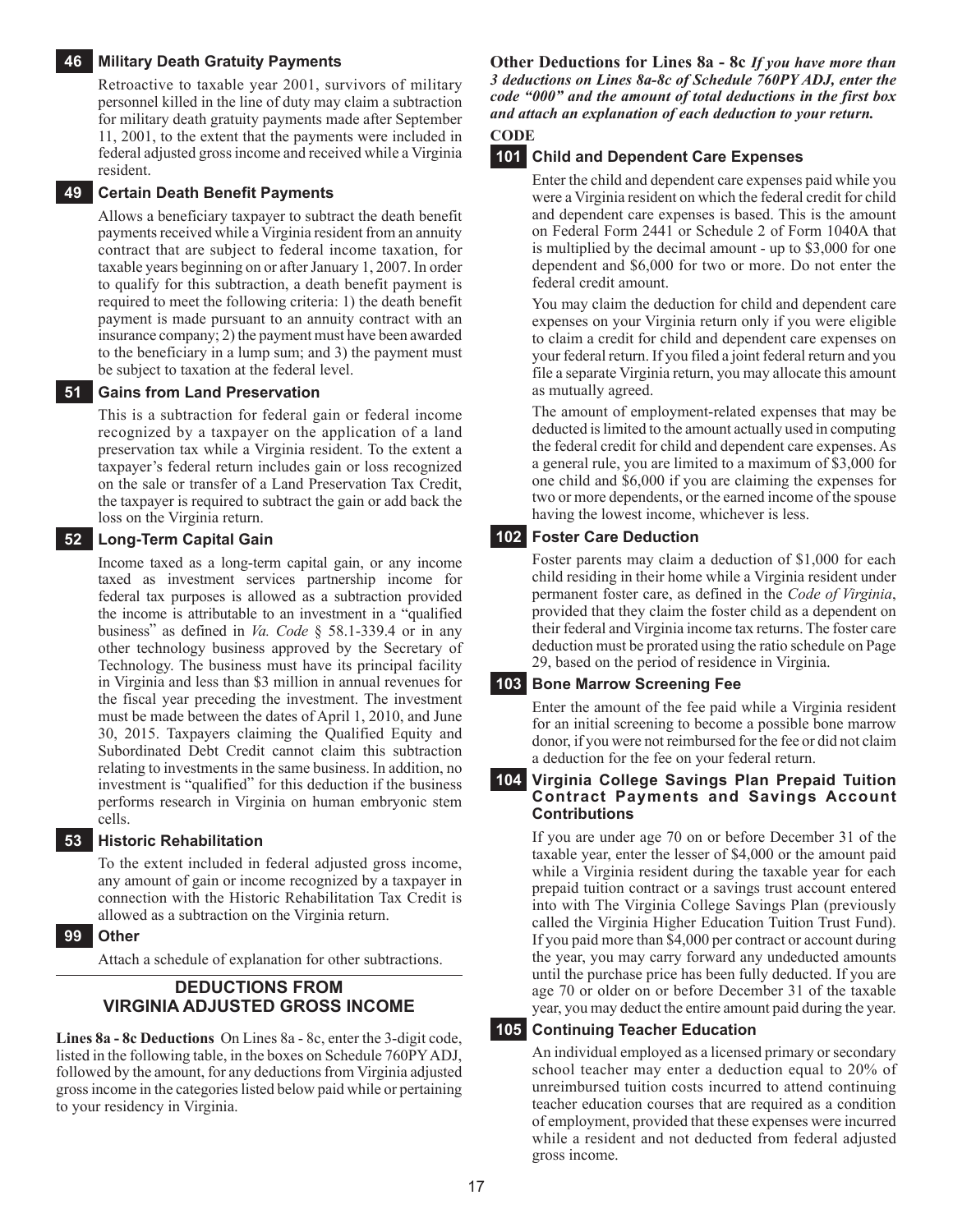#### **106 Long-Term Health Care Premiums**

Enter the amount of premiums paid while a Virginia resident for long-term health care insurance, provided that they were not actually included as a deduction on Schedule A of your federal income tax return. In addition, the premiums may not have been used as the basis of the Virginia Long-Term Care Insurance Credit, although the taxpayer may be able to claim both the Credit and the Virginia deduction in the same year. For example, if an individual purchased a policy on July 1 and made payments on a monthly basis, he would claim a credit in the current taxable year for 6 months of premiums and a credit in the second year for the next 6 months of premiums in order to reach the allowed total of 12 months. In that case, the individual could also claim a deduction in the second year for the 6 months of premiums that were not used as a basis for the credit. See the Schedule CR instructions for more information.

#### **107 Virginia Public School Construction Grants Program and Fund**

Enter the amount of total contributions while a Virginia resident to the Virginia Public School Construction Grants Program and Fund, provided you have not claimed a deduction for this amount on your federal income tax return.

#### **108 Tobacco Quota Buyout**

Allows a deduction from taxable income for payments received in the preceding year in accordance with the Tobacco Quota Buyout Program of the American Jobs Creation Act of 2004 to the extent included in federal adjusted gross income and received while a Virginia resident. For example, on your 2013 Virginia return you may deduct the portion of such payments received in 2012 that is included in your 2012 federal adjusted gross income; while payments received in 2013 may generate a deduction on your 2014 Virginia return. Individuals cannot claim a deduction for a payment that has been, or will be, subtracted by a corporation unless the subtraction is shown on a Schedule VK-1 you received from an S Corporation. If you chose to accept payment in installments, the gain from the installment received in the preceding year may be deducted. If, however, you opted to receive a single payment, 10% of the gain recognized for federal purposes in the year that the payment was received may be deducted in the following year and in each of the nine succeeding taxable years.

#### **109 Sales Tax Paid on Certain Energy Efficient Equipment or Appliances**

Allows an income tax deduction for 20% of the sales tax paid while a Virginia resident on certain energy efficient equipment or appliances, up to \$500 per year. If filing a joint return you may deduct up to \$1,000.

#### **110 Organ and Tissue Donor Expenses**

Allows a deduction for unreimbursed expenses that are paid while a Virginia resident by a living organ and tissue donor, that have not been taken as a medical deduction on the taxpayer's federal income tax return. The amount of the deduction is the lesser of \$5,000 or the actual amount paid by the taxpayer.

#### **111 Charitable Mileage**

Enter the difference between 18 cents per mile and the charitable mileage deduction per mile allowed on federal Schedule A to the extent that the charitable mileage was driven while a resident of Virginia. If you used actual expenses for the charitable mileage deduction, and those

expenses were less than 18 cents per mile, then you may use the difference between actual expenses and 18 cents per mile.

#### **112 Bank Franchise Subchapter S Corporation**

Certain shareholders of small businesses may be able to deduct the gain or add the loss of the S Corporation attributable while a Virginia resident. Complete the worksheet below to determine the amount of your adjustment.

| a. | If your allocable share of the income<br>or gain of the S Corporation was<br>included in federal adjusted gross<br>income, enter the amount here\$                                         |
|----|--------------------------------------------------------------------------------------------------------------------------------------------------------------------------------------------|
| b. | If your allocable share of the losses<br>or deductions of the S Corporation<br>was included in federal adjusted<br>gross income, enter the amount                                          |
| c. | Enter the value of any distributions<br>paid or distributed to you by the S<br>Corporation to the extent that such<br>distributions were excluded from<br>federal adjusted gross income \$ |
| d. |                                                                                                                                                                                            |
| e. | Deduct Line d from Line a. This is<br>your net deduction amount. If this<br>amount is negative, you must enter<br>the amount on Schedule 760PY<br>ADJ, Line 8a and use brackets to         |

#### **113 Income from Dealer Disposition of Property**

Allows an adjustment for certain income from dealer dispositions of property made on or after January 1, 2009, while a Virginia resident. In the year of disposition the adjustment will be a deduction for gain attributable to installment payments to be made in future taxable years provided that (i) the gain arises from an installment sale for which federal law does not permit the dealer to elect installment reporting of income, and (ii) the dealer elects installment treatment of the income for Virginia purposes on or before the due date prescribed by law for filing the taxpayer's income tax return. In subsequent taxable years the adjustment will be an addition for gain attributable to any payments made during the taxable year with respect to the disposition. Each disposition must be tracked separately for purposes of this adjustment.

#### **114 Prepaid Funeral, Medical, and Dental Insurance Premiums**

You may be allowed a deduction for payments made while a Virginia resident for (i) a prepaid funeral insurance policy that covers you or (ii) medical or dental insurance premiums for any person for whom you may claim a deduction for such premiums under federal income tax laws. To qualify for this deduction, you must be age 66 or older with earned income of at least \$20,000 for the taxable year and federal adjusted gross income not in excess of \$30,000 for the taxable year. The deduction is not allowed for any portion of premiums for which you have been reimbursed, have claimed a deduction for federal income tax purposes, have claimed another Virginia income tax deduction or subtraction, or have claimed a federal income tax credit or any Virginia income tax credit.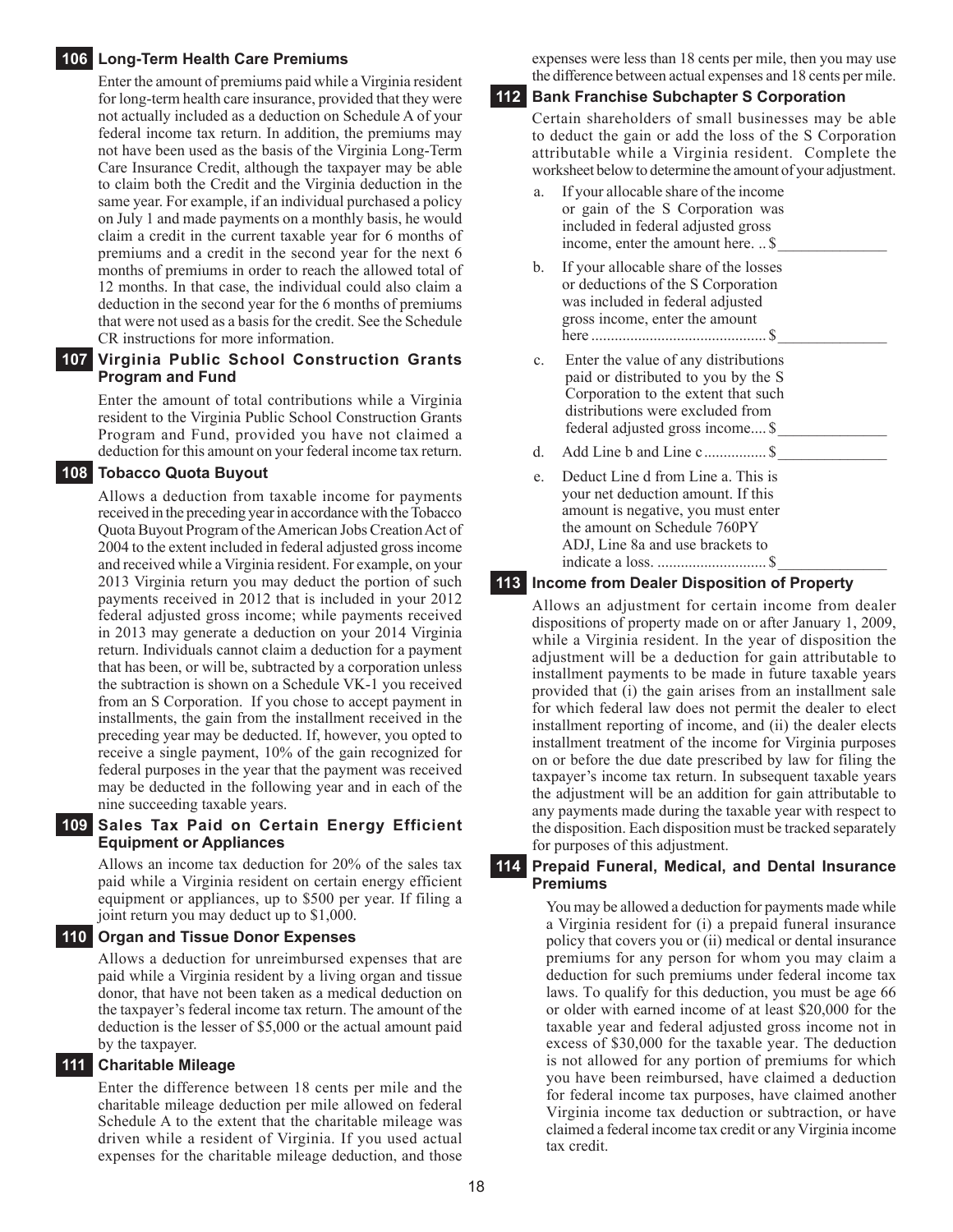# **199 Other**

Attach an explanation for other deductions.

**Line 9** Filing status 4 filers, enter the total for Column A and Column B in the applicable column of Form 760PY, Line 15. All other filers, enter the total from Column A on Line 15, Column A of Form 760PY.

#### **Computation for Tax Credit for Low-Income Individuals OR Virginia Earned Income Credit**

You may be eligible to claim a Credit for Low-Income Individuals if your family Virginia adjusted gross income (family VAGI) is equal or less than the federal poverty guidelines and you meet the Eligibility Requirements. You are eligible for the Virginia Earned Income Credit if you claimed an Earned Income Tax Credit on your federal return. Claim the credit that benefits you the most.

However, you cannot claim both credits. **Please complete the entire section.**

The Tax Credit For Low-Income Individuals or Virginia Earned Income Credit **may NOT be claimed** if you, your spouse, or any dependent claims any of the following:

- Virginia National Guard subtraction (Subtraction Code 28);
- Basic military subtraction (Subtraction Code 38);
- State and federal employees subtraction for earnings of \$15,000 or less (Subtraction Code 39);
- Exemption for blind taxpayers or taxpayers age 65 and over;
- the Age Deduction; or
- You are claimed as a dependent on another taxpayer's return.

To compute total annual family income you must compute the "Guideline Income" for each family member and add those amounts together.

Guideline Income is defined as federal adjusted gross income modified by the Virginia additions and qualifying Virginia subtractions that apply to full-year residents.

After a worksheet below has been filled in for each person on your tax return, complete Schedule 760PY ADJ, Lines 10 - 17.

**If you and your spouse file separate returns, only one spouse may claim the Credit for Low-Income Individuals. If qualified, both may claim their proportionate share of the Virginia Earned Income Tax Credit.**

**Guideline Income Worksheet** (photocopy as needed) *The income, additions and subtractions entered on the worksheet* **must** *be shown for the entire taxable year.*

| 1. |                                          |
|----|------------------------------------------|
| 2. | Interest earned on obligations of        |
|    | other states exempt from federal tax \$  |
| 3. | Other additions to FAGI\$                |
|    | 4. Subtotal. Add Lines 1, 2 and 3.  \$   |
| 5. | State income tax refund or               |
|    | overpayment credit reported on your      |
|    |                                          |
|    | 6. Income (interest, dividends or gains) |
|    | on U.S. obligations or securities        |
|    | exempt from state income tax, but        |
|    |                                          |
|    | 7. Social Security or equivalent Tier 1  |
|    | Railroad Retirement Act benefits         |
|    | reported as taxable income on your       |
|    |                                          |
|    | 8. Disability income reported as wages   |
|    | (or payments in lieu of wages) on        |
|    |                                          |
|    | 9. Unemployment benefits included in     |
|    |                                          |

- 10. Other subtractions from FAGI reported on Schedule 760PY ADJ and not included above.................................\$ \_\_\_\_\_\_\_\_\_\_\_\_
- 11. Add Lines 5 through 10...................\$ \_\_\_\_\_\_\_\_\_\_\_\_ 12. Guideline Income. Deduct Line 11 from Line 4. Enter here and on Schedule 760PY ADJ for the appropriate person. ..........................\$ \_\_\_\_\_\_\_\_\_\_\_\_

# **Family VAGI**

If more room is needed, attach a schedule with the name, SSN and Guideline Income for each additional dependent.

# **Your Information**

Enter your name, Social Security Number and Guideline Income. Filing Statuses 2, 3 and 4 must also complete Spouse's information.

#### **Your Spouse's Information**

Enter your spouse's name, Social Security Number and Guideline Income.

**All married** taxpayers, regardless of filing jointly or separately, must complete this line.

# **Dependent(s) Information**

Enter the name and Social Security Number for each dependent claimed as an exemption on your return and, if any of your dependents had income, enter the Guideline Income for each dependent.

For Filing Status 3 (Married Filing Separately) also enter the name and Social Security Number of your dependents not claimed as an exemption on your return and, if any of the dependents had income, enter the Guideline Income for each dependent.

#### **Line 10 - Enter Total Family Guideline Income**

Total the Guideline Income Worksheet for each family member (each exemption reported and from any additional schedule attached).

#### **Line 11 - Enter Total Number of Exemptions Listed Above and on Any Attached Schedule.**

Enter the total number of exemptions listed above and on any attached schedule.

#### **Determine Eligibility for Credit for Low-Income Individuals**

Using the number on Line 11 as Eligible Exemptions, compare the dollar amount on Line 10 to the Poverty Guideline Table below. If the Line 10 amount is greater than the Guideline amount, you do not qualify for the Credit for Low-Income Individuals. Continue to Line 14. If the Line 10 amount is less than or equal to the Guideline amount for the number of exemptions on Line 10, complete Line 14 through Line 17, Schedule 760PY ADJ.

#### **Poverty Guideline Table**

| Eligible | Poverty  | Eligible                                    | Poverty  |
|----------|----------|---------------------------------------------|----------|
|          |          | Exemptions Guidelines Exemptions Guidelines |          |
|          | \$11,490 | 5                                           | \$27,570 |
|          | 15,510   | 6                                           | 31,590   |
| 3        | 19,530   |                                             | 35,610   |
| 4        | 23,550   | $8*$                                        | 39,630   |

\*For each additional exemption add \$4,020.

# **Line 12 - Exemptions**

If you are eligible based on the table above, enter the number of personal exemptions **from Form 760PY**.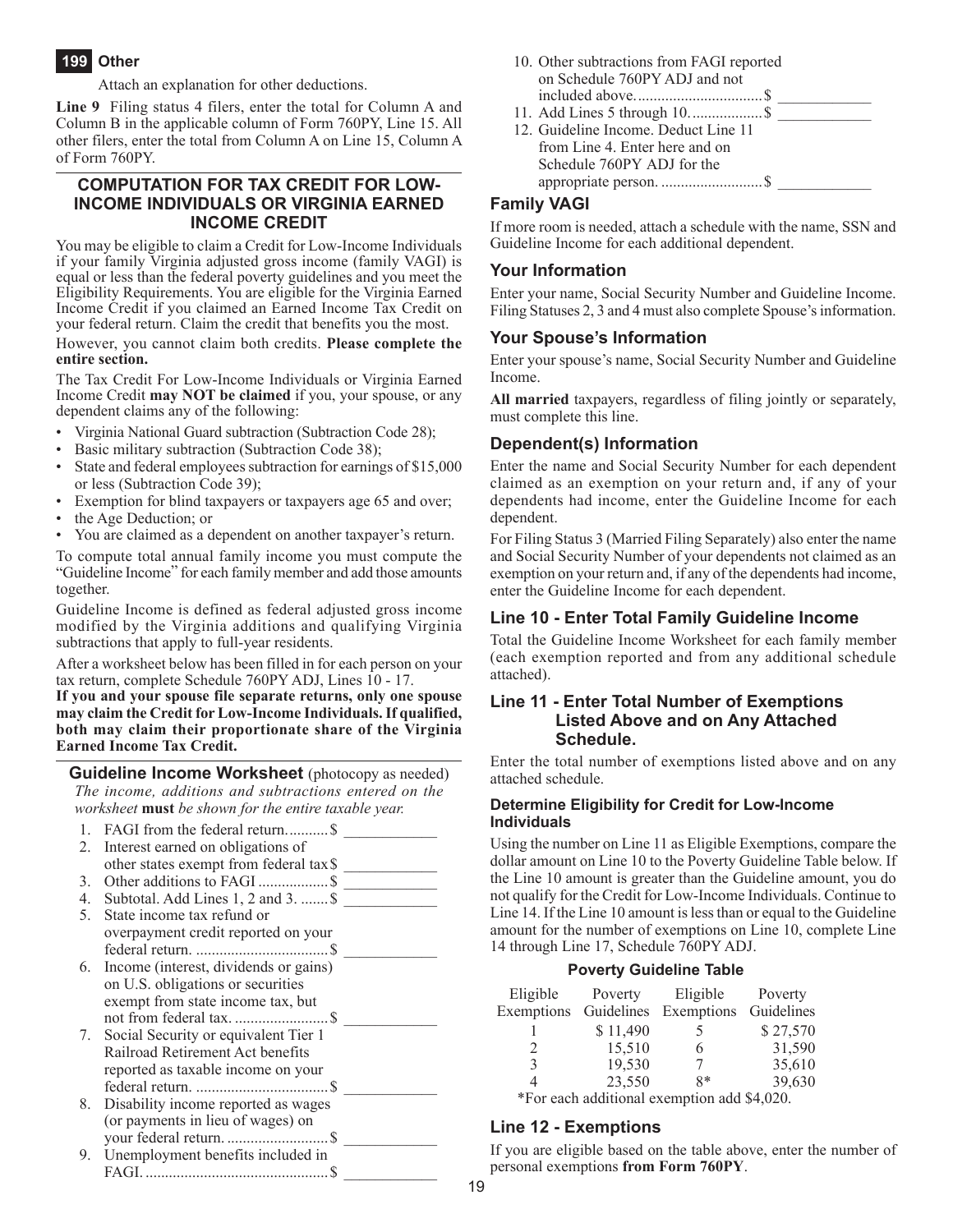# **Line 13 - Multiply**

Multiply the number of exemptions reported on Line 12 by \$300. If you do not qualify for the Tax Credit for Low-Income Individuals but claimed and Earned Income Tax Credit on your federal return, enter \$0 on Line 13 and proceed to Line 14.

# **Line 14**

Enter the amount of Earned Income Tax Credit claimed on your federal return. If you did not claim an Earned Income Tax Credit on your federal return, enter \$0. When a taxpayer using the married filing separately status computes the Virginia Earned Income Tax Credit, the taxpayer must first determine the proportion of the earned income that was used to qualify for the federal Earned Income Tax Credit . That proportion must then be multiplied by the total Virginia Earned Income Tax Credit , which is 20% of the federal Earned Income Tax Credit. The spouses may then claim their proportional share of the credit on their separate returns.

# **Line 15**

Multiply Line 14 by 20% (.20).

# **Line 16**

Enter the greater of Line 13 or 15.

# **Line 17 - Credit**

Compare the amount of tax on Form 760PY, Line 19 to the amount on Schedule 760PY ADJ, Line 16. Enter the lower amount on Line 17. This is your Tax Credit. Also, enter this amount on Form 760PY, Line 23.

These credits are nonrefundable credits. A nonrefundable credit cannot exceed your tax liability. If you claim any credits on Form 760PY, Line 24 or Line 25, in addition to the Tax Credit For Low-Income Individuals or the Virginia Earned Income Tax Credit, the sum of all nonrefundable credit claimed cannot exceed your tax liability on Form 760PY, Line 19.

*Many low-income individuals who work and have earned income under \$51,567 may also qualify for up to \$6,044 in Federal Earned Income Credit when filing their federal tax return! See your federal instructions or call 1-800-829-3676 to order Pub 596.*

# **Adjustments and Voluntary Contributions**

# **Addition to Tax for Underpayment of Tax**

Even if your return results in a refund, you may owe an "addition to tax" for underpaying your withholding or estimated tax. Virginia law requires that you pay your income tax in timely installments throughout the year by having income tax withheld or making payments of estimated tax. If you do not pay at least 90% of your tax in this manner, you may be charged an addition to tax.

There are 4 (quarterly) installment periods for determining whether you underpaid your tax for the year. If your taxable year is from January 1 through December 31, your quarterly payments are due May 1, June 15, September 15 and January 15 (of the following year). Underpayments are determined as of each installment due date, so an overpayment in one quarter cannot cancel out an underpayment for a previous quarter. The addition to tax does not apply if each payment is made on time and:

**•** the total tax paid through withholding and timely estimated tax payments is at least 90% (66 2/3% for farmers, fishermen or merchant seamen) of the current year's tax liability (after nonrefundable credits) or 100% of last year's tax liability (after nonrefundable credits);

- the sum of the quarterly underpayments for the year is \$150 or less; or
- **•** you meet one of the exceptions computed on Form 760C or Form 760F. Attach Form 760C or 760F showing the computation.

# **Line 18 - Addition to Tax**

Enter the amount of the addition to tax computed on Form 760C (for individuals, estates and trusts) or Form 760F (for farmers, fishermen or merchant seamen). If you underpaid your estimated income tax or had insufficient income tax withheld for the taxable year, you may owe the "addition to tax" computed on Form 760C or Form 760F.

# **Line 19 - Penalty**

The due date for filing a calendar year return is May 1, and the automatic extension provisions apply to returns filed by November 1. Depending on when you file your return, you may be required to compute an extension penalty or a late filing penalty. For more information on due dates and penalty provisions, refer to When to File Your Return section in these instructions.

Extension penalty: If you file your return within 6 months after the due date and the amount of tax due with the return is more than 10% of your total tax liability, you must compute an extension penalty on the balance of tax due. The extension penalty is applied at the rate of 2% per month or part of a month, from the due date through the date of filing. The maximum extension penalty is 12% of the tax due. Note: If you do not pay the tax in full when you file your return, a late payment penalty will be assessed at the rate of 6% per month or part of a month from the date the return is filed through the date the tax is paid, up to a maximum of 30%. The late payment penalty is imposed in addition to the extension penalty.

Late filing penalty: If you file your return more than 6 months after the due date, no extension provisions apply, and you must compute a late filing penalty of 30% of the tax due with your return.

# **Line 20 - Interest**

If you filed a tax due return after the filing date, you are liable for interest on the tax due amount on Form 760PY, Line 27, from the due date to the date filed or postmarked. To obtain the daily interest factor, please call (804)367-8031 or contact your locality.

Enter the amount on Schedule 760PY ADJ, Line 20.

# **Consumer's Use Tax and Contributions**

# **Line 21 - Consumer's Use Tax**

If purchases were made from only out-of-state mail order catalog(s) and totaled \$100 or less for the entire year, you are not required to pay the use tax. If the purchases were from out-of-state mail order catalog(s) and exceed \$100 or the purchases were of any amount from sources other than mail order catalog(s), then you must report these purchases and pay consumer's use tax on the **TOTAL** amount of *untaxed* purchases from **all** sources delivered or used in Virginia *during the calendar year*.

For purchases prior to July 1, 2013, the statewide tax is 5% of the total price, except for food purchased for home consumption.

For purchases beginning on July 1, 2013, the tax is 5.3% of the total price, except for food purchased for home consumption. In addition to the statewide increase, there is an additional 0.7% increase in localities included in the Northern Virginia and Hampton Roads regions.

The tax rate on food purchased for home consumption is 2.5% (no change).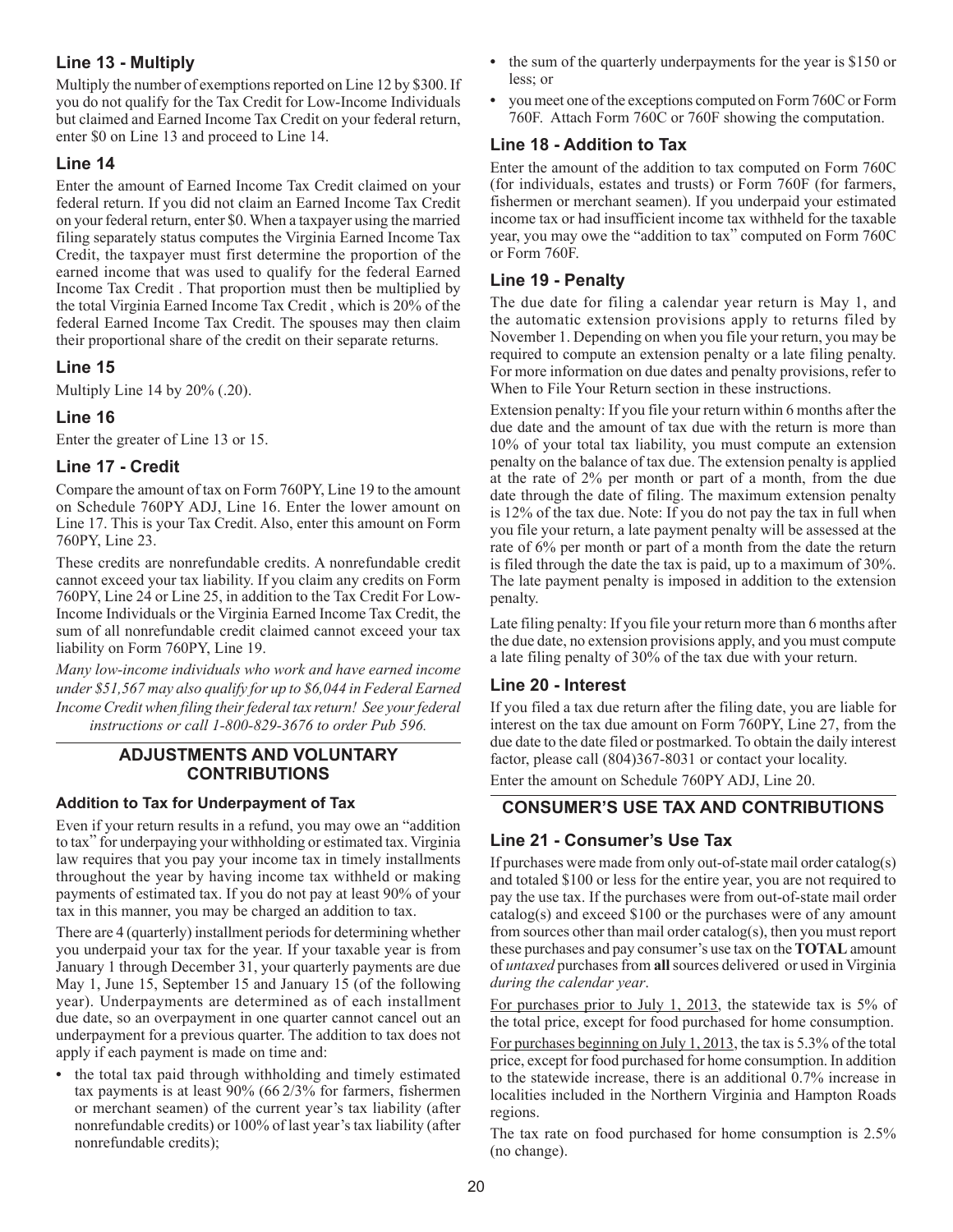You may enter the amount of the Consumer's Use Tax you owe on Schedule 760PY ADJ, Line 21 or file **Form CU-7** to pay the Consumer's Use Tax. If you enter your Consumer's Use Tax amount on your Schedule 760PY ADJ, do not file Form CU-7.

# **Lines 22(a) through 22(c) - Voluntary Contributions**

**Voluntary Contributions to be made from your refund.** You may voluntarily donate all or part of your tax refund to one or more qualifying organizations listed below. Enter the 2-digit code(s) and amount(s) you are donating in the boxes on Schedule 760PY ADJ, Lines  $22(a)$  through  $22(c)$ .

If you are donating to more than 3 qualifying organizations, enter the code "**00**" in the code box for Line 22(a) and the total amount of all donations. Attach a separate page indicating the amount you wish to contribute to each organization.

Additional information for each organization may be found starting on Page 23.

#### **Code**

- **60** Virginia Nongame & Endagered Wildlife Program
- **61** Democratic Political Party
- **62** Republican Political Party
- **63** U.S. Olympic Committee
- **64** Virginia Housing Program
- **65** Department for Aging and Rehabilitative Services (Elderly & Disabled Transportation Fund)
- **66** Community Policing Fund
- **67** Virginia Arts Foundation
- **68** Open Space Recreation & Conservation Fund
- **76** Historic Resources Fund
- **78** Children of America Finding Hope, Inc.
- **82** Virginia War Memorial Educational Foundation & National D-Day Memorial Foundation
- **84** Virginia Federation of Humane Societies
- **85** Virginia Tuition Assistance Grant Fund
- **86** Spay and Neuter Fund
- **88** Virginia Cancer Centers
- **90** Martin Luther King, Jr. Living History and Public Policy Center
- **93** Celebrating Special Children, Inc.

**Voluntary Contributions to be made from your refund OR tax payment.** You may make a payment to the following organizations even if you owe a tax balance or if you wish to donate more than your expected refund. Enter the code(s) and amount(s) you are donating in the box on Schedule 760PY ADJ, Lines 22(a) through  $22(c)$ .

If you are donating to more than 3 qualifying organizations, enter the code "**00**" in the code box for Lines 22(a) and the total amount of all donations. Attach a separate page indicating the amount you wish to contribute to each organization.

Information for each organization may be found starting on Page 23.

#### **Code**

- **71** Chesapeake Bay Restoration Fund
- **72** Family & Children's Trust Fund (FACT)
- **73** Virginia's State Forests Fund
- **74** Virginia's Uninsured Medical Catastrophe Fund
- **81** Home Energy Assistance Fund
- **92** Virginia Military Family Relief Fund (MFRF)

# **Lines 23(a) through 23(c) - Public School and Library Foundations**

You may make a payment to the following public school and library foundations even if you owe a tax balance or if you wish to donate more than your expected refund. Enter the 6-digit code(s) from the list and amount(s) you are donating in the box on Schedule 760PY ADJ, Lines 23(a) through 23(c).

If you are donating to more than 3 qualifying foundations, enter the code "**999999**" in the code box for Lines 23(a) and the total amount of all donations. Attach a separate page indicating the amount you wish to contribute to each foundation.

# **School Foundations**

| Code   | <b>Foundation Name</b>                                                           |
|--------|----------------------------------------------------------------------------------|
| 009001 | <b>Amherst County Public Schools Education Foundation,</b><br>Inc.               |
| 015001 | <b>Augusta County Public School Endowment Fund</b>                               |
| 019001 | The Bedford Area Educational Foundation                                          |
| 023001 | <b>Botetourt County Public Schools Education Foundation,</b><br>Inc.             |
| 520001 | <b>Bristol Virginia Public Schools Education Foundation</b>                      |
| 530001 | <b>Blues Education Foundation, Inc. (Buena Vista)</b>                            |
| 027001 | <b>Buchanan County Public School Education Foundation</b>                        |
| 033001 | <b>Caroline County Public Schools Education Foundation</b>                       |
| 036001 | <b>Charles City Educational Foundation, Inc.</b>                                 |
| 550002 | <b>Chesapeake Public Schools Educational Foundation</b>                          |
| 550001 | W. Randolph Nichols Scholarship Foundation<br>(Chesapeake)                       |
| 041001 | <b>Chesterfield Public Education Foundation</b>                                  |
| 043001 | <b>Clarke County Education Foundation, Inc.</b>                                  |
| 590001 | Danville Public Schools Education Foundation, Inc.                               |
| 057001 | <b>Essex First Education Foundation</b>                                          |
| 059002 | <b>Fairfax County Chamber of Commerce Schools</b><br><b>Education Foundation</b> |
| 610001 | <b>Falls Church Education Foundation</b>                                         |
| 065001 | <b>Fluvanna Education Foundation</b>                                             |
| 620001 | <b>Franklin City Educational Foundation, Inc.</b>                                |
| 069001 | <b>Frederick County Educational Foundation</b>                                   |
| 073001 | <b>Gloucester County Public Schools Educational</b><br>Foundation, Inc.          |
| 075001 | <b>Goochland Educational Foundation</b>                                          |
| 081001 | <b>Greensville County Education Foundation</b>                                   |
| 083001 | <b>Halifax County Public Schools Education Foundation</b>                        |
| 650001 | <b>Hampton Educational Foundation</b>                                            |
| 085001 | <b>Hanover Education Foundation</b>                                              |
| 660001 | The Harrisonburg Education Foundation                                            |
| 087001 | Henrico Education Foundation, Inc.                                               |
| 670001 | <b>Hopewell Public Schools Education Foundation</b>                              |
| 093001 | <b>Education Foundation for Isle of Wight Public Schools,</b><br>Inc.            |
| 101001 | King William Public Schools Education Foundation, Inc.                           |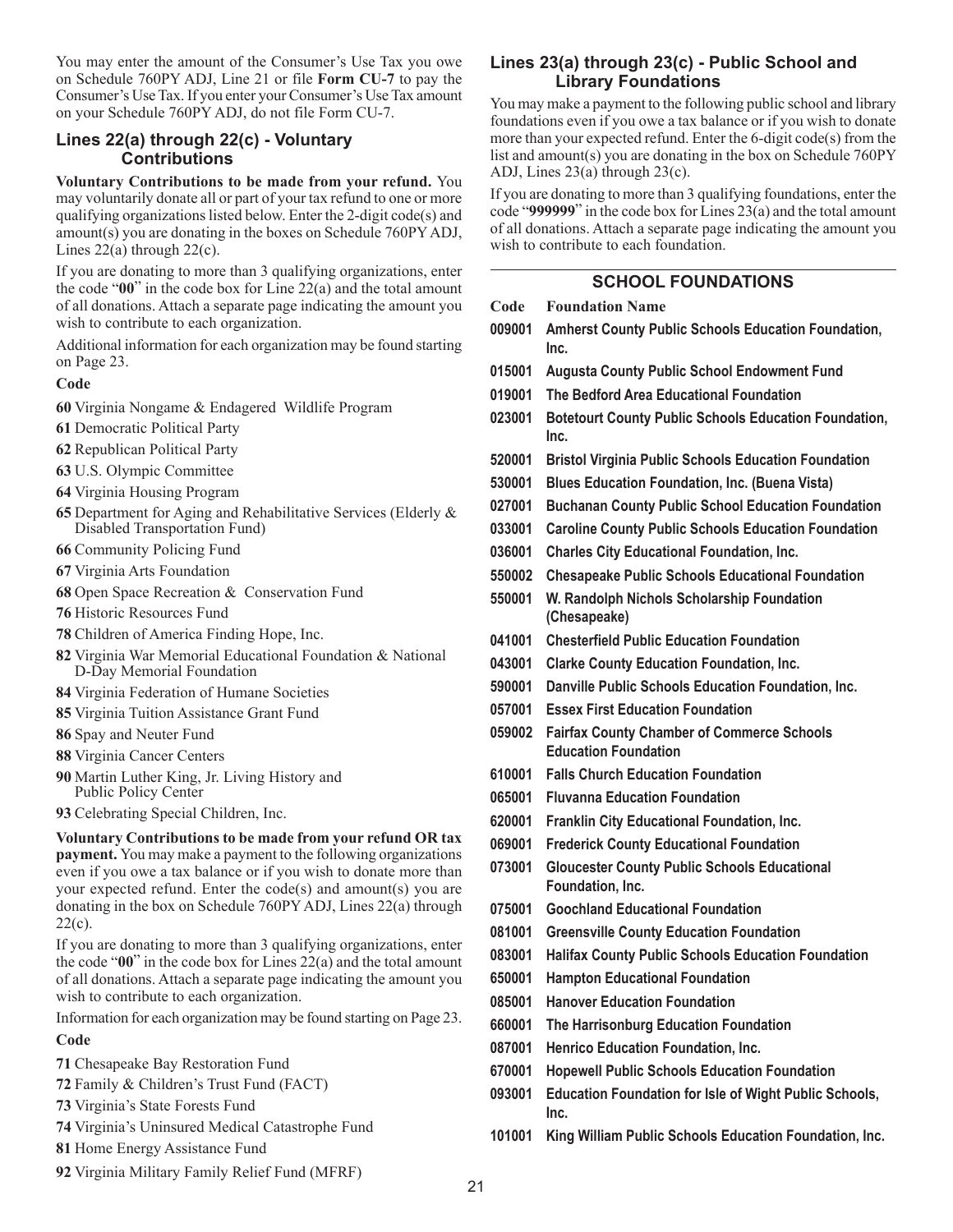- **Community Foundation for Rockbridge, Bath and Alleghany (Lexington)**
- **The Loudoun Education Foundation, Inc.**
- **Louisa Education Foundation**
- **The Lynchburg City Schools Education Foundation**
- **Madison County Education Foundation, Inc.**
- **Manassas City Public Schools Education Foundation**
- **Manassas Park Education Foundation**
- **Friends of Middlesex County Public Schools**
- **Montgomery County Educational Foundation**
- **New Kent Educational Foundation**
- **Newport News Educational Foundation**
- **Norfolk Education Foundation**
- **Orange County Education Foundation**
- **Page County Education Foundation**
- **Petersburg Public Education Foundation**
- **Pittsylvania Vocational Education Foundation, Inc.**
- **Poquoson Education Foundation**
- **Portsmouth Schools Foundation**
- **Prince Edward Public School Endowment, Inc.**
- **Prince George Alliance for Education Foundation, Inc.**
- **Prince William County Public Schools Education Foundation**
- **Richmond Public Schools Education Foundation, Inc. (City of Richmond)**
- **Roanoke City Public Schools Education Foundation, Inc.**
- **Roanoke County Public Schools Education Foundation, Inc.**
- **Rockingham Educational Foundation, Inc.**
- **Southwest Virginia Public Education Foundation, Inc.**
- **Scott County Foundation for Excellence in Education**
- **Moore Educational Trust (Shenandoah County)**
- **Shenandoah Education Foundation, Inc.**
- **Smyth County Education Foundation**
- **Spotsylvania Education Foundation**
- **Community Foundation of the Central Blue Ridge (Staunton)**
- **Virginia Beach City Public Schools Education Foundation**
- **Warren County Educational Endowment, Inc.**
- **Waynesboro City Public Schools**
- **Westmoreland County Public Schools Education Foundation**
- **Winchester Education Foundation**
- **195001 Wise County Schools Educational Foundation, Inc.**
- **Wythe County Public Schools Foundation for Excellence, Inc.**
- **York Foundation for Public Education**

# **Library Foundations**

- **Code Foundation Name Alexandria Library Foundation, Inc. John Randolph Foundation Library Endowment Fund (Appomattox Regional Library System) Friends of the Arlington County Library Bedford Public Library System Foundation, Inc. Bristol Public Library Foundation Campbell County Public Library Foundation Charles P. Jones Memorial Library Foundation, Inc. Friends of the Charlotte County Library Craig County Public Library Culpeper Library Foundation Cumberland County Public Library, Inc. Eastern Shore Public Library Foundation Fairfax County Public Library Foundation, Inc. Friends of Fauquier Library Franklin County Library Galax-Carroll Regional Library Foundation, Inc. Gloucester Library Endowment Foundation Hampton Public Library Foundation Handley Regional Library Endowment Friends of Henrico County Public Library Friends of the Heritage Public Library Highland County Library, Inc. Lancaster Community Library Friends of the Smoot Library (FOSL) The Library of Virginia Foundation Loudoun Library Foundation, Inc. Friends of Gum Springs Library Friends of the Lynchburg Public Library Madison County Library Foundation, Inc. Mary Riley Styles Public Library Foundation Trust (Falls Church City Library) Rockingham Library Association Middlesex County Public Library Montgomery-Floyd Regional Library Foundation, Inc. Floyd Endowment Friends of the Newport News Public Library Newport News Public Library System Foundation Norfolk Public Library Foundation Friends of the Library Blackstone VA**
- **Orange County Library Foundation**
- **Friends of the Pearisburg Public Library**
- **The Petersburg Library Foundation, Inc.**
- **Pittsylvania County Public Library Foundation (PPL)**
- **Portsmouth Public Library Foundation, Inc.**
- **Prince William Public Library System Foundation**
- **Pulaski County Library System Fund**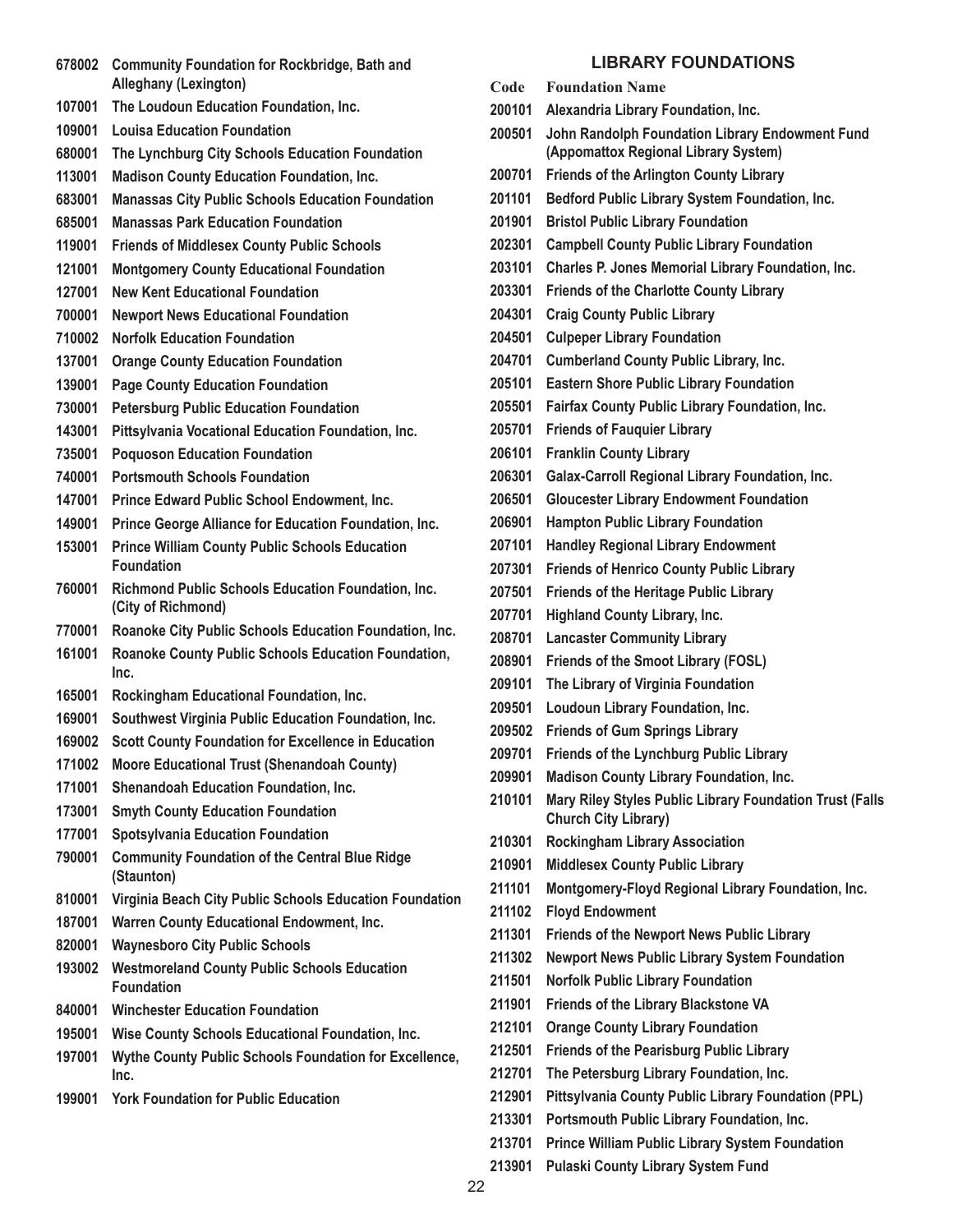- **214501 Richmond Public Library Foundation (City)**
- **214901 Roanoke Public Library Foundation (City)**
- **215101 Friends of the Roanoke County Public Library**
- **215301 Rockbridge Regional Library Foundation**
- **215501 Friends of the Russell County Library**
- **215701 Friends of Salem Library**
- **215902 Samuels Public Library**
- **216101 Shenandoah County Library Foundation**
- **216501 Friends of Kenbridge Public Library**
- **216502 Friends of Victoria Public Library Inc.**
- **216503 Southside Regional Library Foundation, Inc.**
- **216701 Staunton Library Foundation, Inc.**
- **217302 Virginia Beach Public Library Foundation**
- **217303 Friends of the Virginia Beach Public Library**
- **217501 Washington County Public Library Foundation**
- **217702 Friends of the Library Foundation Committee (Waynesboro)**
- **217901 Williamsburg Regional Library Foundation**
- **218101 Wythe-Grayson Regional Library Foundation**

# **Organization Information**

# **Code Organization**

# **60 Virginia Nongame & Endangered Wildlife Program**

This fund provides for research, management and conservation of nongame wildlife species and habitats, including those listed by state or federal agencies as Endangered or Threatened, and those identified as Species of Greatest Conservation Need in Virginia's Wildlife Action Plan.

**Department of Game & Inland Fisheries Nongame & Endangered Wildlife Program P.O. Box 11104 Richmond, VA 23230-1104 (804) 367-6913 www.dgif.virginia.gov**

# **61 Democratic Party**

# **62 Republican Party**

Each spouse may contribute up to \$25 to the Democratic Party (Code 61) or Republican Party (Code 62).

# **63 U.S. Olympic Committee**

A leader in the global Olympic Movement, the U.S. Olympic Committee challenges thousands of youth and adults to live healthier, more productive lives through sport. By contributing a portion of your Virginia tax refund, you will 1) directly help prepare athletes for the Olympic and Paralympic Games, 2) fund community and elite sport programs all over the country, and 3) advance the Olympic Movement, promoting excellence, cultural respect and peace internationally. Your donation will accomplish amazing things! Thank you, and visit us online at www.teamusa.org.

**U.S. Olympic Committee Development Division 1 Olympic Plaza Colorado Springs, CO 80909-5760 (800) 775-USOC www.teamusa.org**

# **64 Virginia Housing Program**

Supports locally-based organizations providing housing assistance to the low-income elderly, persons with mental or physical disabilities, and the homeless in need of emergency, transitional or permanent housing.

**Department of Housing & Community Development Check-Off for Housing Programs Main Street Centre 600 East Main Street, Suite 1100 Richmond, VA 23219 (804) 371-7100**

#### **65 Department for Aging and Rehabilitative Services**

Provides funding to local agencies to improve or expand transportation for elderly or disabled Virginians who cannot drive or use public transportation. Services include transportation for jobs, medical appointments and other essential activities.

**Department for Aging and Rehabilitation Services 8004 Franklin Farms Drive Henrico, VA 23229-5019 (804) 662-9333**

# **66 Community Policing Fund**

Contributions are used to provide grants to local law enforcement agencies in Virginia for the purchase of equipment or the support of services related to community policing. The fund supports work that builds local partnerships and problem-solving relationships between local law enforcement agencies and their communities.

> **Department of Criminal Justice Services Community Policing Fund 1100 Bank Street Richmond, VA 23219-1924 (804) 786-2407**

# **67 Virginia Arts Foundation**

Supports local artists, arts groups and schools in every city and county in Virginia.

> **Virginia Arts Foundation c/o Virginia Commission for the Arts 1001 East Broad Street, Suite 330 Richmond, VA 23219 arts@arts.virginia.gov or (804) 225-3132 www.arts.virginia.gov**

# **68 Open Space Recreation and Conservation Fund**

These funds are used by the Department of Conservation and Recreation to acquire land for recreational purposes and preserve natural areas, to develop, maintain and improve state parks and state park facilities and to provide matching recreational grants to localities.

**Virginia Department of Conservation & Recreation Open Space Recreation & Conservation Fund 600 East Main Street, Suite 2400 Richmond, VA 23219 (804) 786-6124**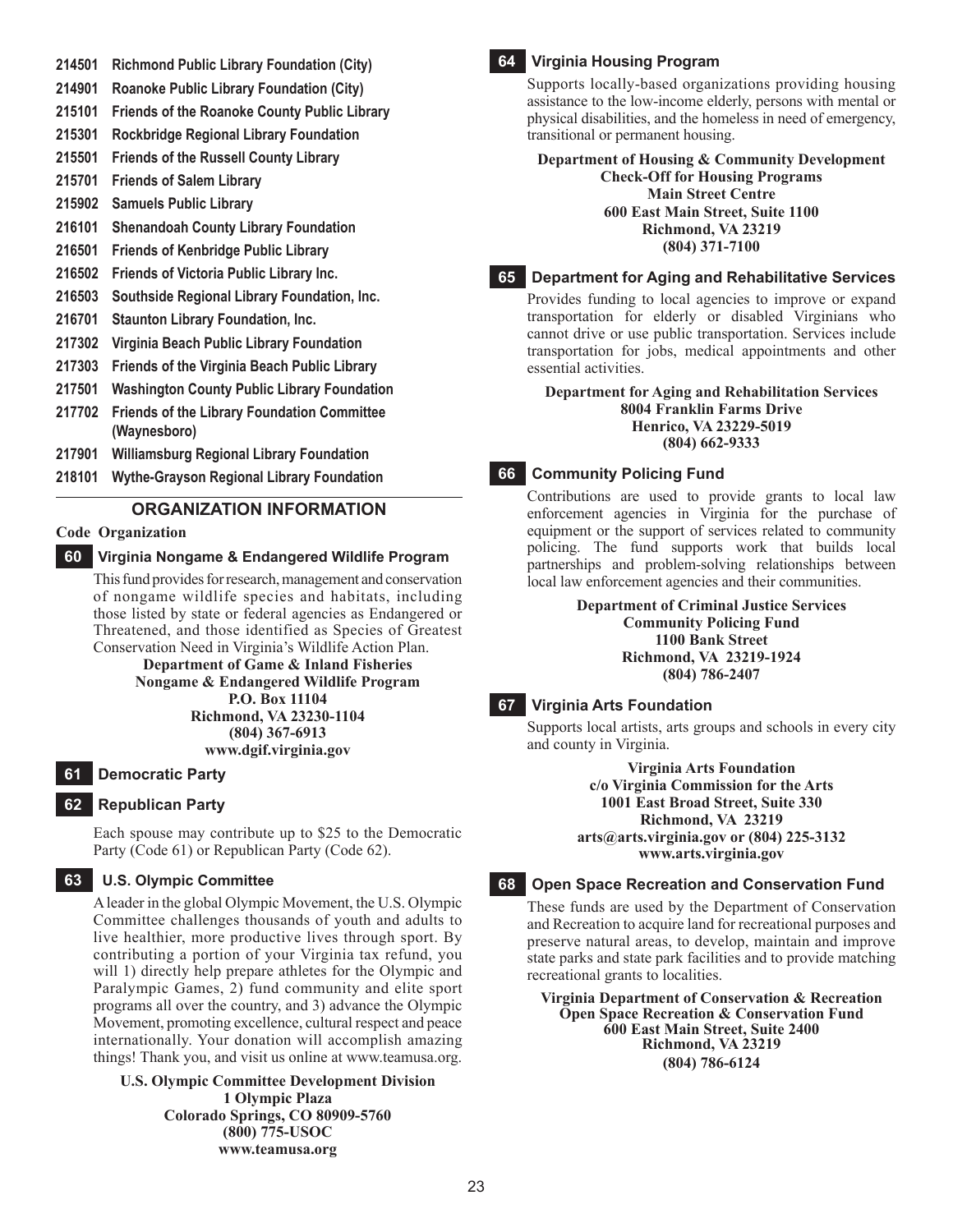# **71 Chesapeake Bay Restoration Fund**

More than half of Virginia's lands drain into the Chesapeake Bay. This fund is used to help meet needs identified in the state's clean up plan for the Bay and the waters that flow into it.

#### **Virginia Secretary of Natural Resources 1111 E. Broad Street, 4W Richmond, VA 23219 (804) 786-0044**

#### **72 Family and Children's Trust Fund**

The Family and Children's Trust Fund contributions support the prevention and treatment of family violence in local communities and through statewide public awareness projects and activities. Family violence includes child abuse and neglect, domestic violence, dating violence, sexual assault, and elder abuse and neglect.

#### **Family and Children's Trust Fund 801 East Main Street, 15th Floor Richmond, VA 23219 familyandchildrens.trustfund@dss.virginia.gov (804) 726-7604 www.fact.state.va.us**

#### **73 Virginia's State Forests Fund**

State Forests are managed to sustain multiple natural resources and values (benefits). Conservation practices protect wetlands, enhance critical wildlife habitat and preserve unique natural areas for biodiversity and provide long-term applied research for restoration and reforestation of native species. Demonstration areas provide private forest landowners with practical, effective solutions to resource management challenges. Recreation opportunities and conservation educational programs are available statewide in all seasons to any age or experience level. State Forests are open to the public without fee for hiking, bird watching and nature observation. Horseback riding, mountain bike riding, fishing, hunting and trapping are allowed on certain state forests with a use permit.

#### **Virginia Department of Forestry Attn: State Forest Fund 900 Natural Resources Drive, Suite 800 Charlottesville, VA 22903 (434) 977-6555**

#### **74 Virginia's Uninsured Medical Catastrophe Fund**

Assists with medical expenses of Virginia residents who face a life-threatening medical catastrophe.

> **Uninsured Medical Catastrophe Fund 600 E. Broad St., 12th Floor Richmond, VA 23219 (804) 225-4245**

#### **76 Historic Resources Fund**

Supports preservation of historic landmarks and historic preservation projects.

> **Virginia Department of Historic Resources 2801 Kensington Avenue Richmond, VA 23221 (804) 367-2323**

#### **78 Children of America Finding Hope**

Uses proven strategies and programs to meet emotional and physical needs of children who are disadvantaged, runaways, in crisis, and delinquent by providing hope in a tangible form regardless of religion, race, gender, or socioeconomic status.

> **Children of America Finding Hope, Inc. P.O. Box 926 Vansant, VA 24656 1-877-700-CAFH (2234) or www.CAFH.net**

#### **81 Home Energy Assistance Fund**

Supports the provision of heating, cooling, energy crisis assistance and weatherization services for low-income families.

> **Home Energy Assistance Program 801 East Main Street, 9th Floor Richmond, VA 23219 (804) 692-1728**

#### **82 Virginia War Memorial Educational Foundation & National D-Day Memorial Foundation**

Contributions will be equally divided between these two organizations. The following is a description of the organizations:

#### **Virginia War Memorial Educational Foundation**

The Memorial honors the nearly 12,000 Virginians who have given the ultimate sacrifice in service to our Nation in World War II, Korea, Vietnam, the Persian Gulf and the Global War on Terrorism, and all military veterans. The Memorial produces award-winning films and videos that are distributed free of charge to all public and private middle and high schools statewide and offers student and teacher seminars. The Memorial also hosts events and ceremonies and is home to military-related exhibits that are free and open to the public daily.

**Virginia War Memorial 621 South Belvidere St., Richmond, VA 23220-6504 (804) 786-2060 www.vawarmemorial.org For more info, email: development@vawarmemorial.org**

#### **National D-Day Memorial Foundation**

Exists to honor the valor, fidelity and sacrifice of the Allied Forces on D-Day, June 6, 1944. It also exists to educate – ensuring that the D-Day legacy remains clear, meaningful and accessible to present and future generations.

**National D-Day Memorial Foundation**

**106 East Main Street**

**P. O. Box 77 Bedford, VA 24523**

**(800) 351-DDAY \* (540) 586-DDAY**

**Email: dday@dday.org or Visit us at: www.dday.org**

#### **84 Virginia Federation of Humane Societies**

Founded in 1959, the Virginia Federation of Humane Societies (VFHS) leads an alliance committed to ending the unnecessary euthanasia of cats and dogs in Virginia shelters. VFHS members include leaders from public & private shelters, rescue groups, veterinarians, animal control officers and citizen advocates. Programs include support for local animal welfare organizations, advocating for humane laws for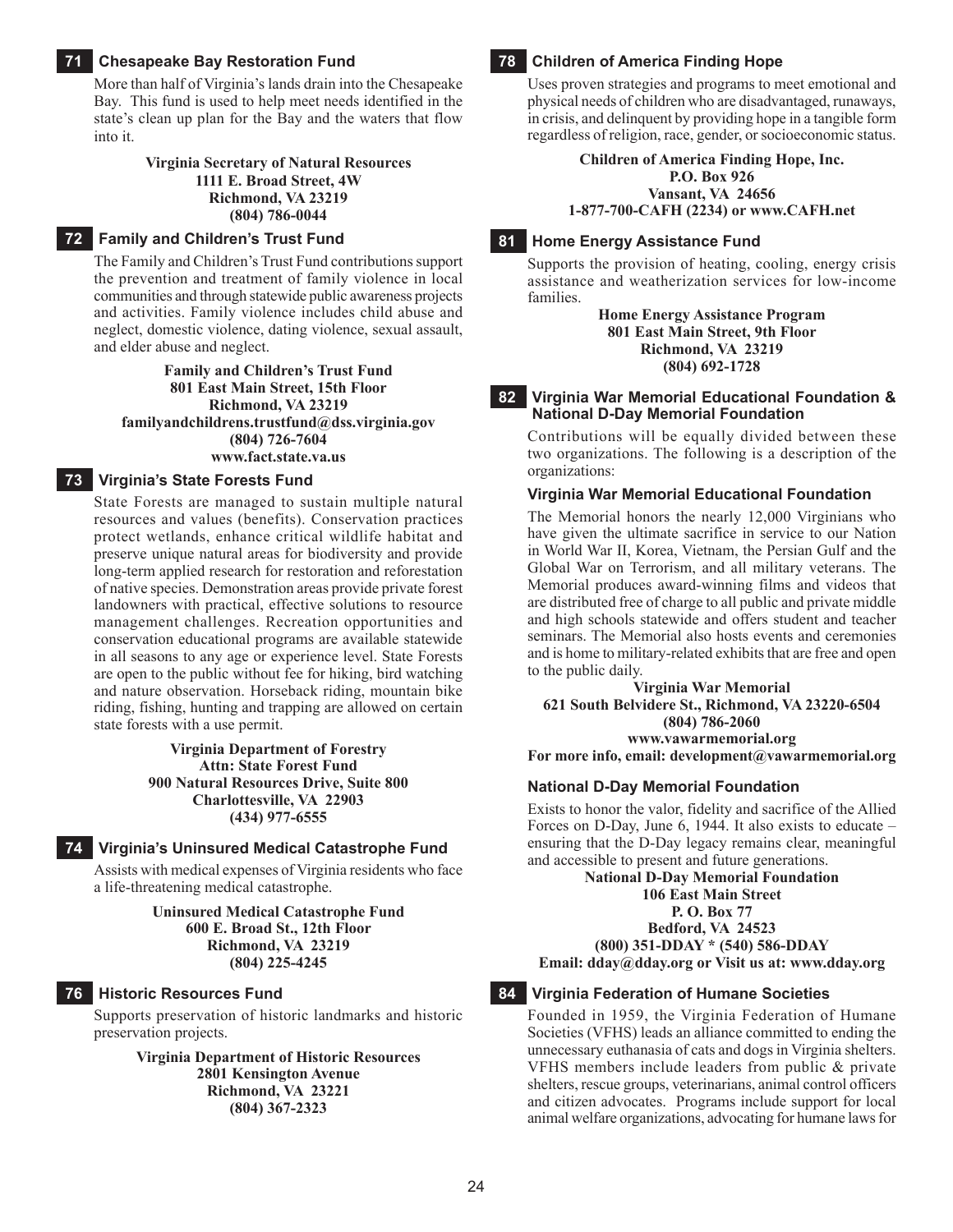all animals, and Spay VA which provides pet owners access to convenient and affordable spay/neuter services. Your contribution to VFHS ensures a brighter future for Virginia's animals and their caregivers.

#### **Virginia Federation of Humane Societies, Inc.**

#### **P.O. Box 545 Edinburg, VA 22824 (540) 984-3147 Write to: www.info@vfhs.org www.vfhs.org**

#### **85 Virginia Tuition Assistance Grant Fund**

State Council of Higher Education for Virginia (SCHEV) Administers the Tuition Assistance Grant (TAG) Program available to Virginia residents enrolled full time in one of 34 Virginia private, nonprofit colleges or universities. Contributions support choice and affordability for eligible undergraduate or graduate degree-seeking students enrolled in participating TAG institutions. Students apply at the college financial aid office. For more information about SCHEV or the TAG program, please visit www.schev.edu and click on "Financial Aid."

#### **State Council of Higher Education for Virginia James Monroe Bldg. 10th Floor 101 N. 14th Street Richmond, VA 23219 (804) 225-2600**

#### **86 Spay and Neuter Fund**

All moneys contributed shall be paid to the Spay and Neuter Fund for use by localities in the Commonwealth for providing low-cost spay and neuter surgeries through direct provision or contract or each locality may make the funds available to any private, nonprofit sterilization program for dogs and cats in such locality. The Tax Commissioner shall determine annually the total amounts designated on all returns from each locality in the Commonwealth, based upon the locality that each filer who makes a voluntary contribution to the Fund lists as his permanent address. The State Treasurer shall pay the appropriate amount to each respective locality.

**Virginia Federation of Humane Societies, Inc.**

**P.O. Box 545 Edinburg, VA 22824 (540) 984-3147 info@vfhs.org Write to: www.infor@spayva.org www.spayva.org**

# **88 Virginia Cancer Centers**

Virginia is fortunate to have two National Cancer Institutedesignated Cancer Centers to serve the people of the Commonwealth: the VCU Massey Cancer Center and the University of Virginia Cancer Center. These two Cancer Centers work together to deliver the leading edge in contemporary cancer care in a supportive and compassionate environment, and to change the future of cancer care through research. Your contribution will enable us to help cancer patients today, and those who will be cancer patients in the future.

> **University of Virginia Cancer Center P.O. Box 800773 Charlottesville, VA 22908-0773 (434) 924- 8432 www.supportuvacancer.org**

**Massey Cancer Center Virginia Commonwealth University P.O. Box 980214 Richmond, VA 23298-0214 (804) 828-1450 www.massey.vcu.edu/**

# **90 Martin Luther King, Jr. Living History and Public Policy Center**

The Martin Luther King, Jr. Living History and Public Policy Center is the Commonwealth's permanent memorial to Dr. King as required by state law. It is a consortium of public and private institutions of higher education that continues the work and perpetuates the legacy of Dr. King throughout the state.

The Center offers, among other things: educational and cultural programs; public policy analysis of contemporary issues relative to the principles of Dr. King, scholarly research and publications; public and private undergraduate and graduate programs interfacing; support of the state's Standards of Quality and of K-12 academic institutions; and community outreach and service activities.

> **The Martin Luther King, Jr. Living History and Public Policy Center 816 West Franklin Street, #104 Harrison House P. O. Box 842019 Richmond, VA 23284-2019 Phone: (804) 938-9884 MLKJRCCENTER@gmail.com**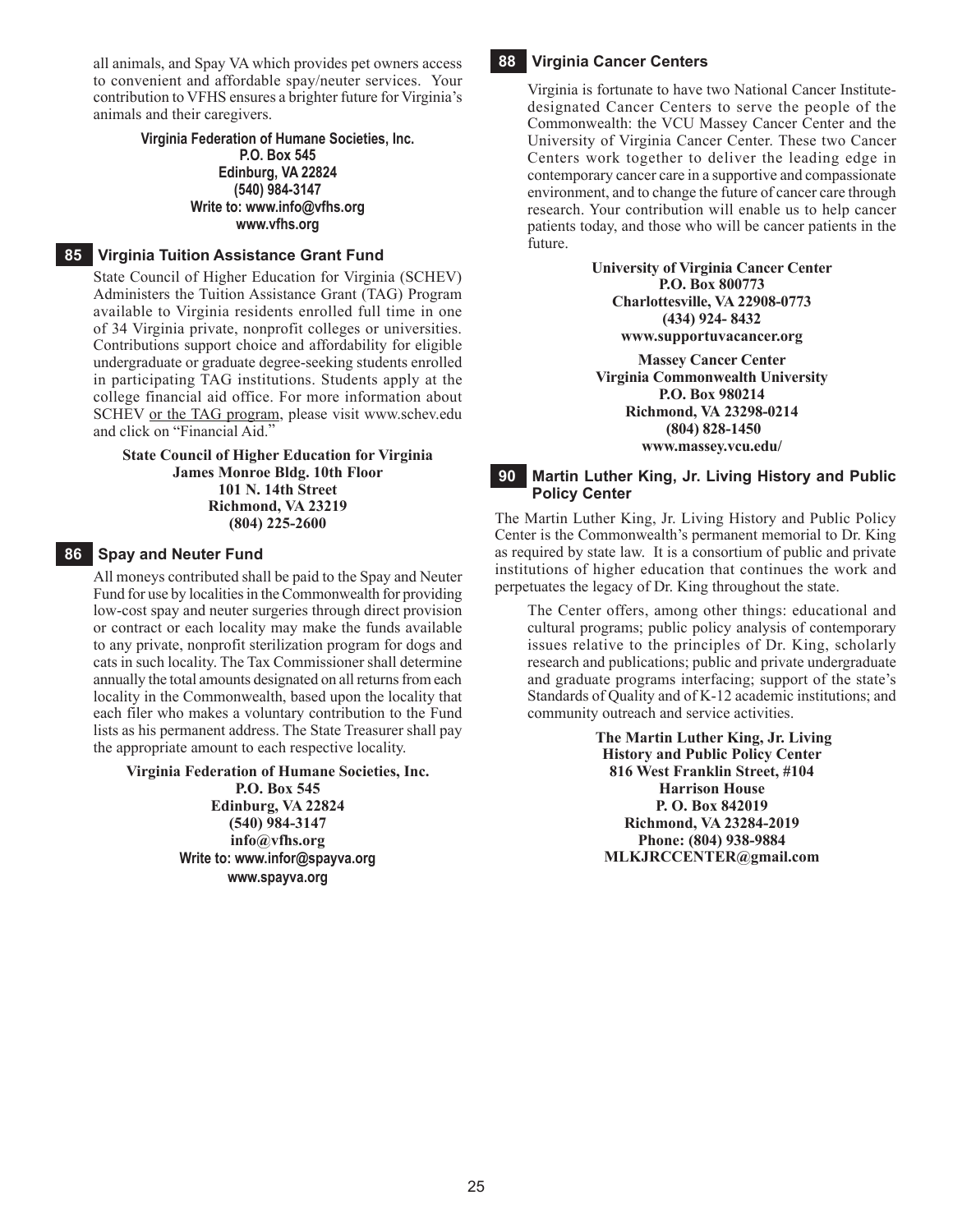#### **92 Virginia Military Family Relief Fund (MFRF)**

In 2006, with support from the Virginia Legislature, Governor Tim Kaine established the Military Family Relief Fund (MFRF). This is a quick response grant program to assist military and family members of the Virginia National Guard and the United States Reserve Components who are residents of Virginia, and, who are called to active duty for periods in excess of 90 days in support of Operation Enduring Freedom and Operation Iraqi Freedom and up to 180 days after their return. The Military Family Relief Fund assists military families with urgent or emergency needs relating to living expenses including but not limited to food, housing, utilities and medical services. Each need is considered on its own merit.

#### **Virginia National Guard Family Programs 5901 Beulah Rd. Sandston, VA 23150 (804) 236-7864**

#### **93 Celebrating Special Children**

To assist individuals with disabilities in realizing their fullest potential, Celebrating Special Children, Inc. provides on-line resource information in an easy to use format for individuals with disabilities, family members, caregivers and service providers. Cradle to older adult resource information is made available from a wide variety of providers at both the state and local level. Resource information listings include private for profit, not-for-profit and government agencies. All listings include a contact telephone number and web address where available. In addition to the resource information database, Celebrating Special Children also publishes original articles on a variety of topics of interest to the disability community. Celebrating Special Children makes information available at no charge to the user.

> **Celebrating Special Children, Inc. 101 Niblick Drive Vienna, VA 22180 (703) 319-7829 www.celebratingspecialchildren.org**

#### **Line 24 - Total Adjustments**

Add Lines 18 - 23c and enter here and on Form 760PY, Line 30.

# **QUALIFYING AGE DEDUCTION**

**To compute your income based age deduction, use the Age 65 and Older Income based Age Deduction Worksheet on the following page.**

#### **Are you eligible to claim an age deduction?**

For 2013, taxpayers born on or before January 1, 1949, may qualify to claim an age deduction based on birth date, filing status and income. A taxpayer who qualifies to claim an age deduction may **NOT** also claim either of the following:

#### **• Disability Subtraction**

If you qualify to claim an age deduction, you may not also claim a disability subtraction. For married taxpayers, each spouse, if eligible, may claim either an age deduction or a disability subtraction. You should claim the deduction or subtraction that gives you the greatest tax benefit.

#### **• Credit for Low-Income Individuals or Virginia Earned Income Credit**

You may not claim both an age deduction and a Credit for Low-Income Individuals or Virginia Earned Income Credit on the same tax return. In addition, for married taxpayers filing separate returns, if one spouse claimed a Credit for Low-Income Individuals or Virginia Earned Income Credit, then neither spouse can claim an age deduction.

If you or your spouse are not claiming a disability subtraction and you, or your spouse, are not claiming a Credit for Low-Income Individuals and your birth date is on or before January 1, 1949, please read the instructions below to determine if you qualify for an age deduction and the amount of the age deduction you may claim for 2013.

#### **Taxpayers Age 65 and Older**

If you, or your spouse if you are married, were **born on or before January 1, 1949,** you may qualify to claim an age deduction of up to \$12,000 each for 2013.

The age deduction you may claim will depend upon your birth date, filing status and income.

If your birth date is:

#### **• On or before January 1, 1939**

Your age deduction is not income based. You may claim an age deduction of \$12,000. If you are married, each spouse born on or before January 1, 1939, may claim a \$12,000 age deduction. For a spouse born after January 1, 1939, the age deduction for that spouse is based on the criteria below.

Multiply the age deduction by the ratio amount from the Ratio Schedule on Page 29 when computing the deduction amount. Enter the adjusted amount on Form 760PY, Line 4.

#### **• On or between January 2, 1939, and January 1, 1949**

Your age deduction is based on your income. A taxpayer's income, for purposes of determining an **income based age deduction**, is the taxpayer's *adjusted federal adjusted gross income* or "AFAGI".

A taxpayer's AFAGI is the taxpayer's federal adjusted gross income, modified for any fixed date conformity adjustments, minus Social Security and Tier 1 Railroad Benefits.

- For Filing Status 1, single taxpayer, the maximum allowable age deduction of \$12,000 is reduced \$1 for every \$1 the taxpayer's AFAGI exceeds \$50,000.
- For all married taxpayers, whether filing jointly or separately, the maximum allowable age deduction of \$12,000 each is reduced \$1 for every \$1 the married taxpayers' joint AFAGI exceeds \$75,000.

To compute your income based age deduction, use the Age 65 and Older Income based Deduction Worksheet on the following page.

#### **Notice to All Married Taxpayers**

A married taxpayer's **income based age deduction** is **always** determined using the married taxpayers' **joint AFAGI**. Regardless of whether you are filing jointly or separately, if you are married, your income based age deduction is determined using both your and your spouse's income.

In addition, if both spouses are claiming an **income based age deduction,** regardless of whether filing jointly or separately, the married taxpayers must compute a joint age deduction first and then allocate half the joint age deduction to each spouse.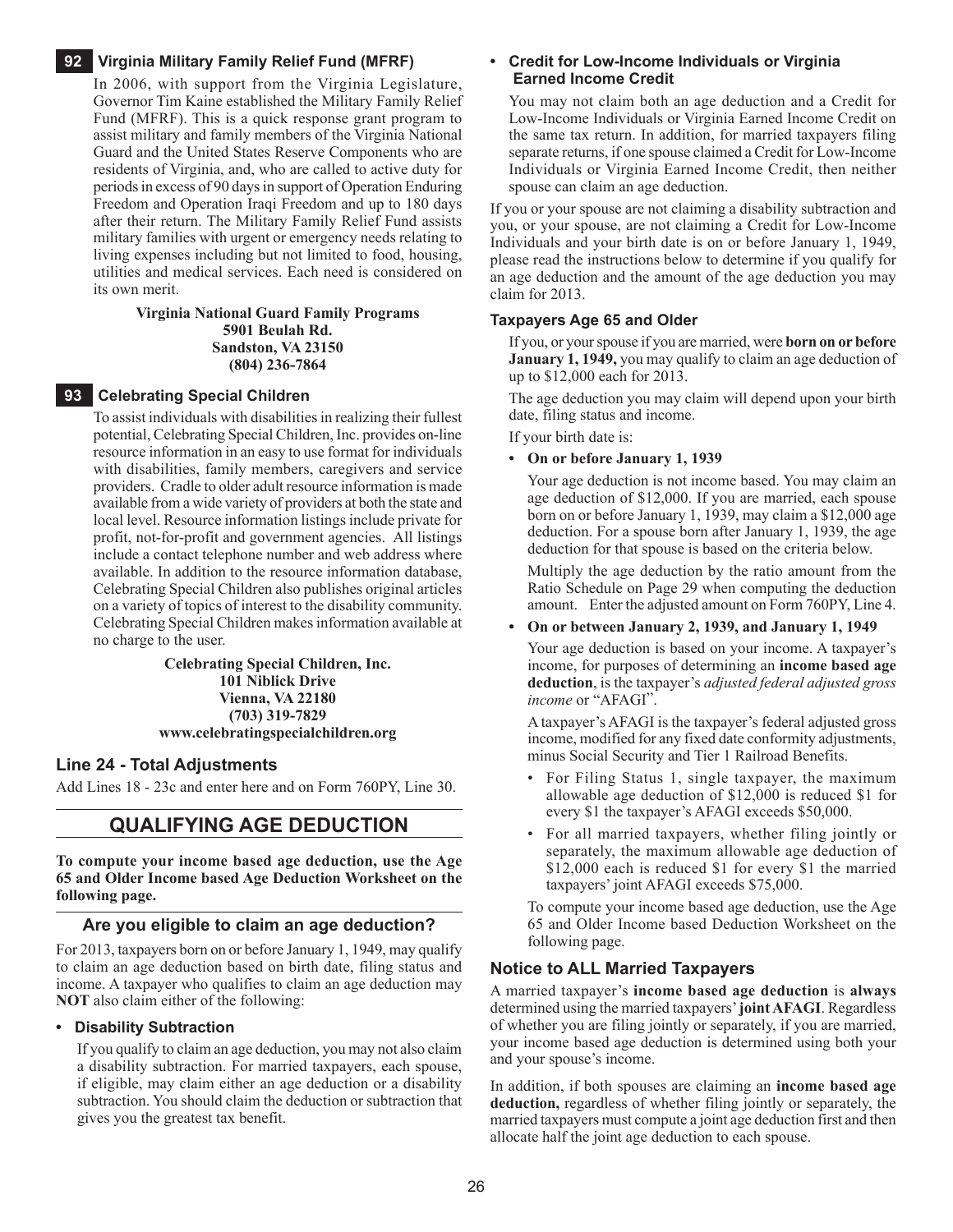# **AGE 65 AND OLDER INCOME BASED Deduction Worksheet**

**FOR 2013**: *Only taxpayers born on or between January 2, 1939, and January 1, 1949, may claim an income based age deduction for 2013. Married taxpayers, regardless of whether filing jointly or separately or whether one or both spouses are claiming an income based age deduction, always enter the combined total of your and your spouse's income.* 

| 1.  | Enter the number of taxpayers born on or between January 2, 1939, and January 1, 1949,<br>who are claiming an income based age deduction for Age 65 and Older.<br>A. Filing Status 1, Single: Enter 1.<br>B. All Married Taxpayers: • If one spouse is eligible to claim an income based age deduction: Enter 1<br>• If both spouses are eligible to claim an income based age deduction, and<br>both spouses are filing Virginia returns, regardless of whether filing jointly<br>or separately: Enter 2. |        |   |   |             |
|-----|------------------------------------------------------------------------------------------------------------------------------------------------------------------------------------------------------------------------------------------------------------------------------------------------------------------------------------------------------------------------------------------------------------------------------------------------------------------------------------------------------------|--------|---|---|-------------|
| 2.  | Enter your Federal Adjusted Gross Income (FAGI).<br>A. Filing Status 1, Single: Enter your FAGI from your federal return.<br>B. All Married Taxpayers: Enter the combined FAGI for you and your spouse from your federal<br>$return(s)$ .                                                                                                                                                                                                                                                                  |        |   |   |             |
| 3.  | Enter your fixed date conformity (FDC) addition, if applicable.<br>A. Filing Status 1, Single: Enter your FDC addition.<br>B. All Married Taxpayers: Enter the combined FDC addition for you and your spouse.                                                                                                                                                                                                                                                                                              |        |   |   |             |
| 4.  | Add Line 2 and Line 3 and enter the total.                                                                                                                                                                                                                                                                                                                                                                                                                                                                 |        |   |   |             |
| 5.  | Enter your fixed date conformity (FDC) subtractions, if applicable.<br>A. Filing Status 1, Single: Enter your FDC subtraction.<br>B. All Married Taxpayers: Enter the combined FDC subtraction for you and your spouse.                                                                                                                                                                                                                                                                                    |        |   |   |             |
| 6.  | Deduct Line 5 from Line 4 and enter the difference.                                                                                                                                                                                                                                                                                                                                                                                                                                                        |        |   |   |             |
| 7.  | Enter your Social Security and Tier 1 Railroad Benefits.<br>A. Filing Status 1, Single: Enter taxable benefits from your federal return.<br>B. All Married Taxpayers: Enter the combined taxable benefits for you and your spouse from your<br>federal return(s).                                                                                                                                                                                                                                          |        |   |   |             |
| 8.  | Deduct Line 7 from Line 6 and enter the difference. This is your AFAGI.                                                                                                                                                                                                                                                                                                                                                                                                                                    |        |   |   |             |
| 9.  | Enter the income limit for your age deduction.<br>A. Filing Status 1, Single: Enter \$50,000.<br>B. All Married Taxpayers: Enter \$75,000.                                                                                                                                                                                                                                                                                                                                                                 |        |   |   |             |
|     | 10. If Line 8 is less than Line 9, your AFAGI is below the threshold.                                                                                                                                                                                                                                                                                                                                                                                                                                      |        |   |   | Spouse      |
|     | A. Filing Status 1, Single: Enter \$12,000 here and on Line 15 in the appropriate column.                                                                                                                                                                                                                                                                                                                                                                                                                  |        |   |   |             |
|     | B. All Married Taxpayers: Enter \$12,000 for each spouse claiming an income based age<br>deduction here and on Line 15 in the appropriate column.                                                                                                                                                                                                                                                                                                                                                          |        |   |   | You         |
|     | 11. If Line 8 is greater than Line 9, deduct Line 9 from Line 8 and enter the difference.                                                                                                                                                                                                                                                                                                                                                                                                                  |        |   |   |             |
|     | 12. Multiply Line 1 by \$12,000 and enter the result.                                                                                                                                                                                                                                                                                                                                                                                                                                                      |        |   |   |             |
|     | 13. If Line 11 is greater than Line 12: YOU DO NOT QUALIFY FOR AN AGE DEDUCTION.<br>If married and you are computing an income based age deduction for both spouses, neither spouse<br>qualifies for an age deduction.                                                                                                                                                                                                                                                                                     |        |   |   |             |
|     | 14. If Line 12 is greater than Line 11, deduct Line 11 from Line 12 and enter the difference.                                                                                                                                                                                                                                                                                                                                                                                                              |        |   |   |             |
| 15. | Single or married taxpayers with only one spouse claiming an<br>income based age deduction: Enter the amount from Line 14 in the<br>appropriate row in Column A. Married taxpayers and both spouses<br>claiming an income based age deduction: Divide Line 14 by 2 and<br>enter on "You" and "Spouse" rows in Column A.                                                                                                                                                                                    | Spouse | A | B | $\mathsf C$ |
|     | Enter the ratio amount from the Ratio Schedule on Page 29 for<br>the date you moved into or out of Virginia in the applicable row in<br>Column B.<br>Multiply Column A by Column B and enter the result in both Column<br>C and on Form 760PY, Line 4.                                                                                                                                                                                                                                                     |        |   |   |             |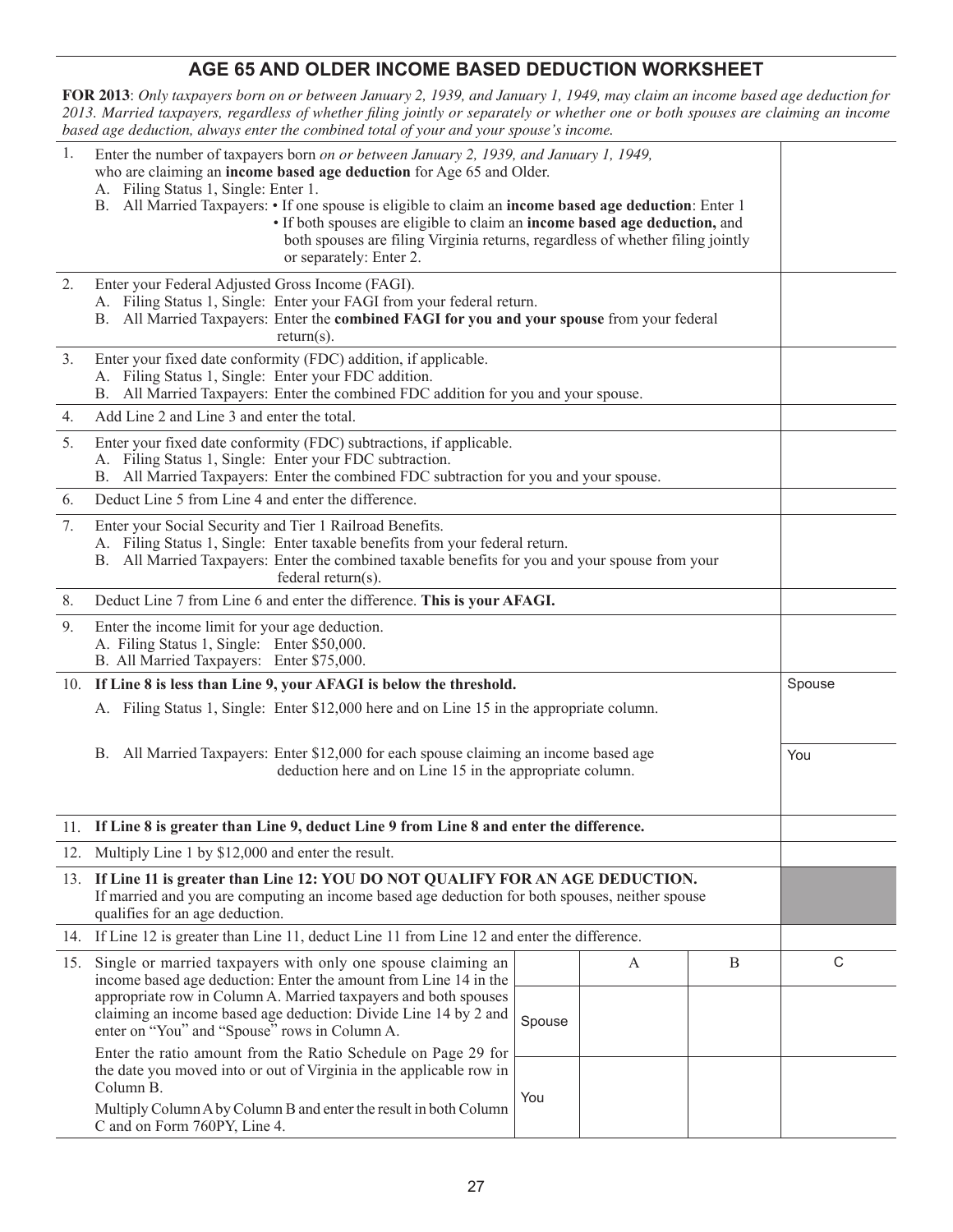# **Credit For Tax Paid To Another State (Schedule OSC Instructions)**

Compute all credits for taxes paid to other states on Schedule OSC and enter the total credit claimed on Line 24 of Form 760PY.

Generally, Virginia will allow taxpayers filing resident individual income tax returns to claim credit for income tax paid as a nonresident to another state on earned or business income derived from sources outside Virginia or any gain (if included in federal adjusted gross income) on the sale of a capital asset outside Virginia, provided the income is taxed by Virginia as well as the other state.

#### **Special Computation Involving States Bordering Virginia**

You qualify for a special computation of the out-of-state tax credit for income tax paid to a state which borders Virginia if:

- 1. You are required to file an individual income tax return with Virginia and only one other state.
- 2. The other state for which you are claiming a credit is one of the following states which borders Virginia: Kentucky, Maryland, North Carolina or West Virginia.
- 3. Your only income from the border state was earned income on wages and salaries (generally wages and salaries from which you received a Form W-2 or Form 1099, etc.) or business income reported on federal Schedule C.
- 4. Your Virginia taxable income is equal to or more than the taxable income on the tax return filed with the other state.

If you meet all of these qualifications, fill in the border state oval and enter "100.0" in the Income Percentage field.

# **Line 1 - Filing Status**

Enter the number listed below to identify the filing status claimed on the other state's tax return.

1. Single 2. Married Filing Jointly

3. Married Filing Separately 4. Other

# **Line 2 - Claiming Credit**

Enter the number listed below to identify the person claiming the credit.

1. You 2. Spouse 3. You and Spouse

# **Line 3 - Qualifying Taxable Income**

To be qualified, the income on this line must be included as taxable income on both the Virginia return and the other state's return. Enter the total taxable income from all of the following that apply to you to the extent that this income was taxed by the other state:

- • Earned or business income derived from sources outside Virginia, which is subject to tax by Virginia as well as another state;
- Gain from the sale of a principal residence outside Virginia which was included in federal adjusted gross income;
- Gain from the sale of any capital asset not used in a trade or business; and
- Corporation income tax paid to another state (one that does not recognize the federal S Corporation election), by an individual shareholder of an S Corporation. Attach a statement from the S Corporation.

In some states, the tax is computed on total taxable income (from all sources) and then reduced by an allocation percentage. In these cases, you must multiply the total taxable income shown on the other state's return by the allocation percentage in order to determine the amount of income to enter on this line.

If you were taxed as a nonresident of another state while a Virginia resident, enter the amount of qualifying taxable income that is derived from sources in the other state on Line 3. The only exception to this rule involves income on which you were taxed as a nonresident of **Arizona, California, District of Columbia or Oregon**.

If you are a Virginia resident who is a shareholder in an S Corporation that paid income tax to a state which imposes an income tax on the S Corporation and the fiscal year of the S Corporation ended while you were a Virginia resident, enter your share of the income subject to tax, as shown on the corporation income tax return filed with the other state.

Attach a copy of the return(s) from the other state(s).

# **Line 4 - Virginia Taxable Income Tax**

Enter the Virginia taxable income from Line 17 of Form 760PY.

# **Line 5 - Qualifying Tax Owed to the Other State**

Enter the amount of tax liability reflected on the return you filed with the other state.

# **Line 6 - Identify the State**

Enter the 2 character postal abbreviation for the other state.

# **Line 7 - Virginia Income Tax**

Enter the amount from Form 760PY, Line 18. If you filed a joint return in the other state and you are using Filing Status 4 on your Virginia return, use the total from Columns A and B on Line 19.

# **Line 8 - Income Percentage**

**Divide Line 3 by Line 4.** Compute the percentage to one decimal place. (For example, .3163 becomes 31.6%). If the result is greater than 100%, enter 100%. If the income from the other state is from Kentucky, Maryland, North Carolina or West Virginia, see "Special Computation Involving States Bordering Virginia" to determine the amount to enter on Line 8.

# **Line 9 - Virginia Ratio**

Multiply Line 7 by Line 8.

# **Line 10 - Total**

Enter the lesser of Line 5 or Line 9. Also enter on Form 760PY, Line 24.

Note: The sum of Schedule 760PY ADJ, Line 17 and Schedule OSC, Line 21 cannot exceed your tax liability. Lower the amount of this line if necessary to ensure sum does not exceed your tax liability.

**Attach a complete copy of the state tax return filed in the state for which you claim the credit.** Copies of Forms W-2, W-2G, and 1099-R are not sufficient to verify payment of the tax to the other state.

If claiming more than one credit, continue to Line 11 of Schedule OSC and enter the total of all credits for taxes paid to other states on Line 21 and on Line 24 of Form 760PY.

Note: The sum of all nonrefundable credits claimed cannot exceed your tax liability as shown on Line 19 of Form 760PY. Nonrefundable credits include the Tax Credit for Low-Income Individuals and Credit for Tax Paid to Another State.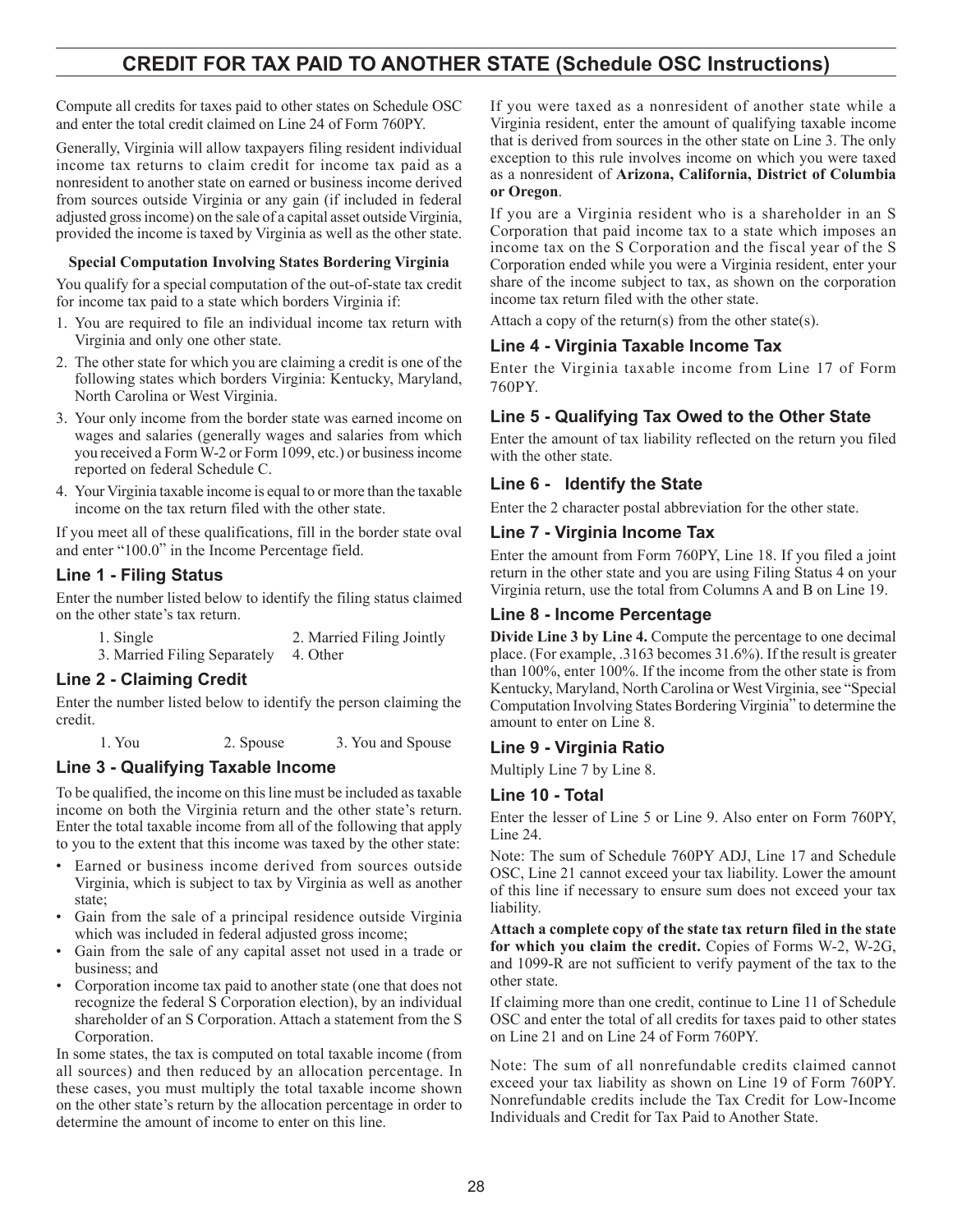# **RATIO SCHEDULE**

# **RATIO SCHEDULE FOR PRORATING PERSONAL EXEMPTIONS For taxpayers who were not residents for the full taxable year.**

Column 2 is the decimal fraction by which the full personal exemptions must be multiplied in order to obtain the amount of the personal exemptions allowable by law. Column 2, in combination with Column 1, is for use with respect to a person who

becomes a resident of Virginia, whether domiciliary or actual, for purposes of income taxation, by moving to Virginia from out of Virginia during the taxable year (read down).

Column 2, in combination with Column 3, is for use

with respect to a person who moved to a place outside of Virginia during the taxable year with the bona fide intention of continuing reside permanently outside of Virginia (read up).

| Col. 1                        | Col. 2<br>Multiply         | Col. 3<br>Date moved          | Col. 1                            | Col. 2<br>Multiply           | Col. 3<br>Date moved                                | Col. 1                        | Col. 2<br>Multiply           | Col. 3<br>Date moved                 | Col. 1                           | Col. 2<br>Multiply      | Col. 3<br>Date moved          | Col. 1                        | Col. 2<br>Multiply       | Col. 3<br>Date moved                     |
|-------------------------------|----------------------------|-------------------------------|-----------------------------------|------------------------------|-----------------------------------------------------|-------------------------------|------------------------------|--------------------------------------|----------------------------------|-------------------------|-------------------------------|-------------------------------|--------------------------|------------------------------------------|
| Date moved<br>to Virginia     | full<br>exemptions         | to place<br>outside           | Date moved<br>to Virginia         | full<br>exemptions           | to place<br>outside                                 | Date moved<br>to Virginia     | full                         | to place<br>outside                  | Date moved<br>to Virginia        | full<br>exemptions      | to place<br>outside           | Date moved<br>to Virginia     | full<br>exemptions       | to place<br>outside                      |
|                               | by                         | Virginia, etc.                |                                   | by                           | Virginia, etc.                                      |                               | exemptions<br>by             | Virginia, etc.                       |                                  | by                      | Virginia, etc                 |                               | by                       | Virginia, etc.                           |
| Jan. 1<br>Jan. 2              | 1.000                      | Dec. 31<br>Dec. 30<br>Dec. 29 | Mar. 15<br>Mar. 16                | .800<br>.797                 | Oct. 19<br>Oct. 18                                  | May 27<br><b>May 28</b>       | .600<br>.597                 | Aug. 7<br>Aug. 6                     | Aug. 8                           | .400                    | May 26                        | Oct. 20<br>Oct. 21            | .200<br>.197             | Mar. 14<br>Mar. 13<br>Mar. 12            |
| Jan. 3<br>Jan. 4              | $.997$<br>$.995$<br>$.992$ | Dec. 28                       | Mar. 17                           | .795                         | Oct. 17                                             | May 29<br><b>May 30</b>       | .595<br>.592                 | Aug. 5<br>Aug. 4                     | Aug. 9<br>Aug. 10                | .397<br>395             | May 25<br>May 24              | Oct. 22                       | .195                     |                                          |
| Jan. 5                        | .989                       | Dec. 27                       | Mar. 18<br>Mar. 19                | .792<br>.789                 | Oct. 16<br>Oct. 15                                  | May 31                        | .589                         | Aug. 3                               | Aug. 11<br>Aug. 12               | 392<br>.389             | May 23<br>May 22              | Oct. 23<br>Oct. 24            | .192<br>.189             | Mar. 11<br>Mar. 10                       |
| Jan. 6<br>Jan. 7<br>Jan. 8    | .986<br>.984<br>.981       | Dec. 26<br>Dec. 25<br>Dec. 24 | Mar. 20<br>Mar. 21                | .786<br>.784                 | Oct. 14<br>Oct. 13                                  | June 1<br>June 2              | .586<br>.584                 | Aug. 2<br>Aug. 1                     | Aug. 13<br>Aug. 14               | .386<br>.384            | May 21<br>May 20              | Oct. 25<br>Oct. 26<br>Oct. 27 | .186<br>.184<br>.181     | Mar. 9<br>Mar. 8<br>Mar. 7               |
| Jan. 9<br>Jan. 10             | .978<br>.975               | Dec. 23<br>Dec. 22            | Mar. 22<br>Mar. 23                | .781<br>.778                 | Oct. 12<br>Oct. 11                                  | June 3                        | .581                         | July 31                              | Aug. 15<br>Aug. 16               | 381<br>378              | May 19<br>May 18              | Oct. 28                       | .178                     | Mar. 6                                   |
| Jan. 11                       | .973                       | Dec. 21                       | Mar. 24<br>Mar. 25                | .775<br>.773                 | Oct. 10<br>Oct. 9                                   | June 4                        | .578                         | July 30                              | Aug. 17<br>Aug. 18               | 375<br>.373             | May 17<br><b>May 16</b>       | Oct. 29<br>Oct. 30            | .175<br>.173             | Mar. 5<br>Mar. 4                         |
| Jan. 12<br>Jan. 13            | .970<br>.967               | Dec. 20<br>Dec. 19            | Mar. 26                           | .770                         | Oct. 8                                              | June 5<br>June 6              | .575<br>.573                 | July 29<br>July 28                   | Aug. 19<br>Aug. 20               | 370                     | May 15                        | Oct. 31                       | .170                     | Mar. 3                                   |
| Jan. 14<br>Jan. 15            | .964<br>.962               | Dec. 18<br>Dec. 17            | Mar. 27<br>Mar. 28                | .767<br>.764<br>.762<br>.759 | Oct. 7<br>Oct. 6                                    | June 7<br>June 8<br>June 9    | .570<br>567<br>.564          | July 27<br>July 26<br>July 25        | Aug. 21                          | 367<br>.364<br>.362     | May 14<br>May 13              | Nov. 1<br>Nov. 2              | .167<br>.164             | Mar. 2<br>Mar. 1                         |
| Jan. 16<br>Jan. 17            | .959<br>.956<br>.953       | Dec. 16<br>Dec. 15            | Mar. 29<br>Mar. 30<br>Mar. 31     | .756                         | Oct. 5<br>Oct. 4<br>Oct. 3                          | June 10                       | 562                          | July 24                              | Aug. 22<br>Aug. 23               | .359                    | <b>May 12</b><br>May 11       | Nov. 3                        | .162                     |                                          |
| Jan. 18<br>Jan. 19            | .951                       | Dec. 14<br>Dec. 13            | Apr. 1                            | .753                         | Oct. 2                                              | June 11<br>June 12            | .559<br>556                  | $July\overline{23}$<br>July 22       |                                  | 356                     | May 10                        | Nov. 4<br>Nov. 5              | .159<br>.156             | Feb. 28<br>Feb. 27<br>Feb. 26            |
| Jan. 20                       | .948                       | Dec. 12                       | Apr. 2                            | .751                         | Oct. 1                                              | June 13                       | .553                         | July 21                              | Aug. 24<br>Aug. 25<br>Aug. 26    | 353<br>351              | May 9<br>May 8                | Nov. 6                        | .153                     | Feb. 25                                  |
| Jan. 21<br>Jan. 22            | .945<br>.942               | Dec. 11<br>Dec. 10            | Apr. 3<br>Apr. 4                  | .748<br>.745                 | Sept. 30<br>Sept. 29                                | June 14<br>June 15<br>June 16 | .551                         | July 20<br>July 19<br>July 18        | Aug. 27<br>Aug. 28               | 348<br>.345             | May 7<br>May 6                | Nov. 7<br>Nov. 8              | .151<br>.148             | Feb. 24<br>Feb. 23<br>Feb. 22            |
| Jan. 23<br>Jan. 24            | .940<br>.937               | Dec. 9<br>Dec. 8              | Apr. 5<br>Apr. 6                  | .742<br>.740                 | Sept. 28<br>Sept. 27                                | June 17<br>June 18            | .548<br>.545<br>.542<br>.540 | July 17<br>July 16                   | Aug. 29<br>Aug. 30               | 342<br>340              | May 5<br>May 4                | Nov. 9<br>Nov. 10<br>Nov. 11  | $.145$<br>$.142$<br>.140 | Feb. 21<br>Feb. 20                       |
| Jan. 25<br>Jan. 26            | .934<br>.932               | Dec. 7<br>Dec. 6              | Apr. 7<br>Apr. 8                  | .737<br>.734                 | Sept. 26<br>Sept. 25                                | June 19                       | .537                         | July 15                              | Aug. 31                          | .337                    | May 3                         | Nov. 12                       | .137                     | Feb. 19                                  |
| Jan. 27<br>Jan. 28            | .929<br>.926               | Dec. 5<br>Dec. 4              | Apr. 9<br>Apr. 10                 | .732<br>.729                 | Sept. 24<br>Sept. 23                                | June 20<br>June 21            | .534<br>.532                 | July 14<br>July 13                   | Sept. 1<br>Sept. 2               | 334<br>332              | May 2<br>May 1                | Nov. 13<br>Nov. 14            | .134<br>.132             | Feb. 18<br>Feb. 17                       |
| Jan. 29<br>Jan. 30            | .923<br>.921               | Dec. 3<br>Dec. 2              | Apr. 11                           | .726                         | Sept. 22                                            | June 22<br>June 23            | .529<br>.526                 | July 12<br>July 11                   | Sept. 3<br>Sept. 4               | 329<br>326              | Apr. 30<br>Apr. 29            | Nov. 15<br>Nov. 16            | .129<br>.126             | Feb. 16<br>Feb. 15                       |
| Jan. 31                       | .918                       | Dec. 1                        | Apr. 12<br>Apr. 13<br>Apr. 14     | .723<br>.721<br>.718         | Sept. 21<br>Sept. 20<br>Sept. 19                    | June 24<br>June 25            | .523                         | July 10<br>July 9                    | Sept. 5<br>Sept. 6               | 323<br>321              | Apr. 28<br>Apr. 27            | Nov. 17<br>Nov. 18            | $.123$<br>$.121$         | Feb. 14<br>Feb. 13                       |
| Feb. 1<br>Feb. 2              | .915<br>.912               | Nov. 30<br>Nov. 29            | Apr. 15                           | .715                         | Sept. 18                                            | June 26<br>June 27            | .521<br>.518<br>.515         | July 8<br>July 7                     | Sept. 7                          | .318                    | Apr. 26                       | Nov. 19<br>Nov. 20            | .118<br>.115             | Feb. 12<br>Feb. 11                       |
| Feb. 3<br>Feb. 4              | .910<br>.907               | Nov. 28<br><b>Nov. 27</b>     | Apr. 16<br>Apr. 17                | .712<br>.710                 | Sept. 17<br>Sept. 16                                | June 28<br>June 29            | .512<br>.510                 | July 6<br>July 5                     | Sept. 8<br>Sept. 9               | .315<br>.312            | Apr. 25<br>Apr. 24            | Nov. 21                       | .112                     | Feb. 10                                  |
| Feb. 5                        | .904                       | Nov. 26                       | Apr. 18<br>Apr. 19                | .707<br>.704                 | Sept. 15<br>Sept. 14                                | June 30                       | .507                         | July 4                               | Sept. 10<br>Sept. 11             | .310<br>.307            | Apr. 23<br>Apr. 22            | Nov. 22<br>Nov. 23            | .110<br>.107             | Feb. 9<br>Feb. 8                         |
| Feb. 6<br>Feb. 7<br>Feb. 8    | .901<br>.899<br>.896       | Nov. 25<br>Nov. 24<br>Nov. 23 | Apr. 20<br>Apr. 21                | .701<br>.699                 | Sept. 13<br>Sept. 12                                | July 1<br>July 2              | .504<br>.501                 | July 3<br>July 2                     | Sept. 12<br>Sept. 13             | .304<br>.301            | Apr. 21<br>Apr. 20            | Nov. 24<br>Nov. 25<br>Nov. 26 | .104<br>.101<br>.099     | Feb. 7<br>Feb. 6<br>Feb. 5               |
| Feb. 9                        | .893                       | Nov. 22                       | Apr. 22<br>Apr. 23                | .696<br>.693                 | Sept. 11<br>Sept. 10                                | July 3                        | .499                         | July 1                               | Sept. 14<br>Sept. 15             | .299<br>.296            | Apr. 19<br>Apr. 18            | Nov. 27                       | .096                     | Feb. 4                                   |
| Feb. 10<br>Feb. 11            | .890<br>.888               | Nov. 21<br>Nov. 20            | Apr. 24<br>Apr. 25                | .690<br>.688                 | Sept. 9<br>Sept. 8                                  | July 4<br>July 5              | .496<br>.493                 | June 30<br>June 29                   | Sept. 16<br>Sept. 17             | .293<br>.290            | Apr. 17<br>Apr. 16            | Nov. 28<br>Nov. 29            | .093<br>.090             | Feb. 3<br>Feb. 2                         |
| Feb. 12<br>Feb. 13            | .885<br>.882               | Nov. 19<br>Nov. 18            | Apr. 26<br>Apr. 27                | .685<br>.682                 | Sept. 7<br>Sept. 6                                  | July 6<br>July 7              | .490<br>.488                 | June 28<br>June 27                   | Sept. 18<br>Sept. 19             | .288<br>.285            | Apr. 15<br>Apr. 14            | Nov. 30<br>Dec. 1             | .088<br>.085             | Feb. 1<br>Jan. 31                        |
| Feb. 14<br>Feb. 15            | .879<br>.877               | Nov. 17<br>Nov. 16            | Apr. 28<br>Apr. 29                | .679<br>.677                 | Sept. 5<br>Sept. 4                                  | July 8<br>July 9              | .485<br>.482                 | June 26<br>June 25                   | Sept. 20<br>Sept. 21<br>Sept. 22 | .282<br>.279            | Apr. 13<br>Apr. 12            | Dec. 2                        | .082                     | Jan. 30                                  |
| Feb. 16<br>Feb. 17            | .874<br>.871               | Nov. 15<br>Nov. 14            | Apr. 30                           | .674                         | Sept. 3                                             | July 10<br>July 11            | .479<br>.477                 | June 24<br>June 23                   |                                  | .277                    | Apr. 11                       | Dec. 3<br>Dec. 4              | .079<br>.077             | Jan. 29<br>Jan. 28                       |
| Feb. 18<br>Feb. 19            | .868<br>.866               | Nov. 13<br>Nov. 12            | May 1<br>May 2                    | .671<br>.668                 | Sept. 2<br>Sept. 1                                  | July 12<br>July 13            | .474<br>.471                 | June 22<br>June 21                   | Sept. 23<br>Sept. 24<br>Sept. 25 | .274<br>.271<br>.268    | Apr. 10<br>Apr. 9<br>Apr. 8   | Dec. 5<br>Dec. 6              | .074<br>.071             | Jan. 27<br>Jan. 26                       |
| Feb. 20<br>Feb. 21            | .863<br>.860               | Nov. 11<br>Nov. 10            | May 3<br>May 4                    | .666<br>.663                 | Aug. 31<br>Aug. 30                                  | July 14                       | .468                         | June 20                              | Sept. 26<br>Sept. 27             | .266<br>.263            | Apr. 7<br>Apr. 6              | Dec. 7<br>Dec. 8              | .068<br>.066             | Jan. 25<br>Jan. 24<br>Jan. 23<br>Jan. 22 |
| Feb. 22<br>Feb. 23            | .858                       | Nov. 9<br>Nov. 8              | May 5                             | .660                         | Aug. 29                                             | July 15<br>July 16            | .466<br>.463                 | June 19<br>June 18                   | Sept. 28                         | .260                    | Apr. 5                        | Dec. 9<br>Dec. 10             | .063<br>.060             |                                          |
| Feb. 24                       | .855<br>.852               | Nov. 7                        | May 6<br>May 7<br>May 8           | .658<br>.655<br>.652         |                                                     | July 17<br>July 18<br>July 19 | .460<br>.458<br>.455         | June 17<br>June 16<br>June 15        | Sept. 29<br>Sept. 30             | 258<br>.255             | Apr. 4<br>Apr. 3              | Dec. 11<br>Dec. 12            | .058                     | Jan. 21<br>Jan. 20                       |
| Feb. 25<br>Feb. 26<br>Feb. 27 | .849<br>.847<br>.844       | Nov. 6<br>Nov. 5<br>Nov. 4    | May 9<br><b>May 10</b>            | .649<br>.647                 | Aug. 28<br>Aug. 27<br>Aug. 26<br>Aug. 25<br>Aug. 24 | July 20                       | .452                         | June 14                              | Oct. 1<br>Oct. 2                 | .252<br>.249            | Apr. 2<br>Apr. 1              | Dec. 13<br>Dec. 14            | .055<br>.052<br>.049     | Jan. 19<br>Jan. 18                       |
| Feb. 28                       | .841                       | Nov. 3                        |                                   | .644<br>.641                 |                                                     | July 21                       | .449<br>.447                 | June 13<br>June 12                   | Oct. 3                           | 247                     | Mar. 31                       | Dec. 15<br>Dec. 16            | 047<br>.044              | Jan. 17<br>Jan. 16                       |
| Mar. 1                        | .838                       | Nov. 2                        | May 11<br>May 12<br>May 13        | .638                         | Aug. 23<br>Aug. 22<br>Aug. 21<br>Aug. 20<br>Aug. 19 | July 22<br>July 23<br>July 24 | .444<br>.441                 | June 11<br>June 10                   | Oct. 4<br>Oct. 5<br>Oct. 6       | 244<br>241<br>.238      | Mar. 30<br>Mar. 29<br>Mar. 28 | Dec. 17<br>Dec. 18            | .041<br>.038             | Jan. 15<br>Jan. 14                       |
| Mar. 2<br>Mar. 3              | .836<br>.833               | Nov. 1<br>Oct. 31             | <b>May 14</b><br>May 15           | .636<br>.633                 |                                                     | July 25<br>July 26            | .438<br>.436                 | June 9<br>June 8                     | Oct. 7                           | .236                    | Mar. 27                       | Dec. 19<br>Dec. 20            | .036<br>.033             | Jan. 13<br>Jan. 12                       |
| Mar. 4<br>Mar. 5              | .830<br>.827               | Oct. 30<br>Oct. 29            | May 16<br>May 17                  | .630<br>.627                 | Aug. 18<br>Aug. 17<br>Aug. 16                       | July 27<br>July 28<br>July 29 | .433<br>.430                 | June 7<br>June 6                     | Oct. 8<br>Oct. 9                 | 233<br>$.230$<br>$.227$ | Mar. 26<br>Mar. 25            | Dec. 21                       | .030                     | Jan. 11                                  |
| Mar. 6                        | .825                       | Oct. 28                       | May 18<br>May 19                  | .625<br>.622                 | Aug. 15<br>Aug. 14                                  |                               | .427                         | June 5                               | Oct. 10<br>Oct. 11               | .225                    | Mar. 24<br>Mar. 23            | Dec. 22<br>Dec. 23            | .027<br>.025             | Jan. 10<br>Jan. 9                        |
| Mar. 7<br>Mar. 8              | $.822$<br>$.819$           | Oct. 27<br>Oct. 26            | May 20                            | .619                         |                                                     | July 30<br>July 31            | .425<br>.422                 | June 4<br>June 3                     | Oct. 12<br>Oct. 13               | .222<br>.219            | Mar. 22<br>Mar. 21            | Dec. 24<br>Dec. 25            | .022<br>.019             | Jan. 8<br>Jan. 7                         |
| Mar. 9<br>Mar. 10<br>Mar. 11  | .816<br>.814<br>.811       | Oct. 25<br>Oct. 24<br>Oct. 23 | May 21<br><b>May 22</b><br>May 23 | .616<br>.614<br>.611         | Aug. 13<br>Aug. 12<br>Aug. 11                       | Aug. 1<br>Aug. 2              | .419<br>.416                 | June 2<br>June 1                     | Oct. 14<br>Oct. 15               | .216<br>.214            | Mar. 20<br>Mar. 19            | Dec. 26<br>Dec. 27            | .016<br>.014             | Jan. 6<br>Jan. 5                         |
| Mar. 12                       |                            |                               | <b>May 24</b><br>May 25           | .608<br>.605                 | Aug. 10<br>Aug. 9                                   | Aug. 3                        | .414                         | May 31                               | Oct. 16<br>Oct. 17               | .211<br>.208            | Mar. 18<br>Mar. 17            | Dec. 28<br>Dec. 29            | .011<br>.008             | Jan. 4<br>Jan. 3                         |
| Mar. 13<br>Mar. 14            | .808.805<br>.803           | Oct. 22<br>Oct. 21<br>Oct. 20 | May 26                            | .603                         | Aug. 8                                              | Aug. 4<br>Aug. 5              | .411<br>.408                 |                                      | Oct. 18                          | .205                    | Mar. 16                       | Dec. 30<br>Dec. 31            | .005<br>.003             | Jan. 2<br>Jan. 1                         |
|                               |                            |                               |                                   |                              |                                                     | Aug. 6<br>Aug. 7              | .405<br>.403                 | May 30<br>May 29<br>May 28<br>May 27 | Oct. 19                          | .203                    | Mar. 15                       |                               |                          |                                          |
|                               |                            |                               |                                   |                              |                                                     |                               |                              |                                      |                                  |                         |                               |                               |                          |                                          |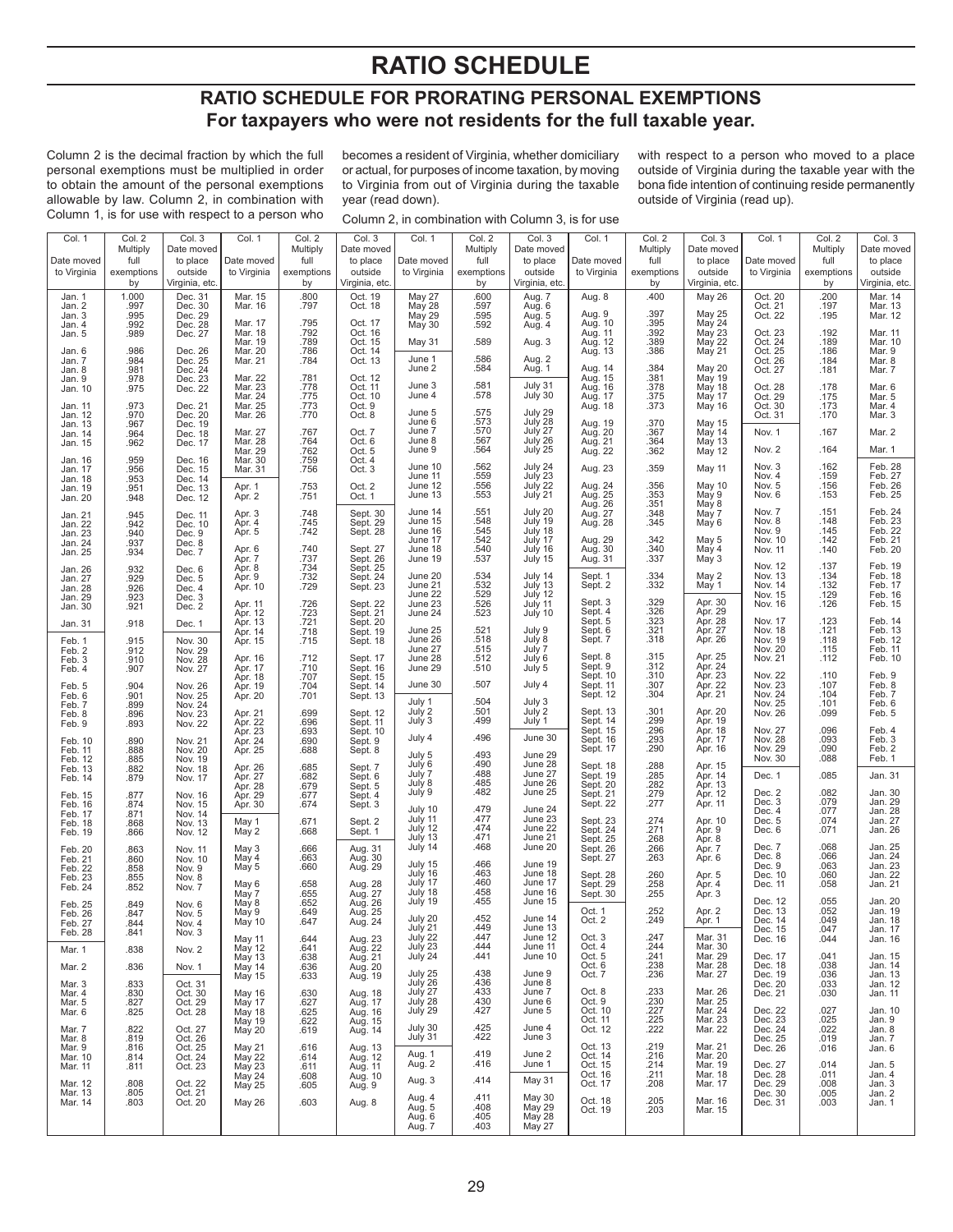# **TAX RATE SCHEDULE**

|          |          | IF YOUR VIRGINIA TAXABLE INCOME IS:                               |                                                                                                     |
|----------|----------|-------------------------------------------------------------------|-----------------------------------------------------------------------------------------------------|
|          |          | Not over \$3,000, your tax is 2% of your Virginia taxable income. |                                                                                                     |
|          | but not  | your tax                                                          | of excess                                                                                           |
| over-    | over—    | is—                                                               | over-                                                                                               |
| \$3,000  | \$5,000  | $$60 + 3%$                                                        | \$3,000                                                                                             |
| \$5,000  | \$17,000 | $$120 + 5%$                                                       | \$5,000                                                                                             |
| \$17,000 |          | $$720 + 5.75\%$                                                   | \$17,000                                                                                            |
|          |          | <b>Example</b>                                                    |                                                                                                     |
|          |          |                                                                   | If your taxable income is \$90,000, your tax is $$720 + 5.75\%$ of the amount over \$17,000.        |
|          |          |                                                                   | This equals \$720 + (.0575 x \$73,000) = \$720 + \$4,197.50 = \$4,917.50 which should be rounded to |
|          |          | \$4,918                                                           |                                                                                                     |
|          |          |                                                                   |                                                                                                     |

# **TAX TABLE**

**The tax table can be used if your Virginia taxable income is listed in the table. Otherwise, use the Tax Rate Schedule.**

| <b>Taxable</b>                               | <b>But</b>             | Your                               | <b>Taxable</b>                                          | <b>But</b>                       | Your                                   | <b>Taxable</b>                                         | <b>But</b>                       | Your                                   | <b>Taxable</b>                                         | But                              | Your                                       | <b>Taxable</b>                                         | <b>But</b>                       | Your                                       |
|----------------------------------------------|------------------------|------------------------------------|---------------------------------------------------------|----------------------------------|----------------------------------------|--------------------------------------------------------|----------------------------------|----------------------------------------|--------------------------------------------------------|----------------------------------|--------------------------------------------|--------------------------------------------------------|----------------------------------|--------------------------------------------|
| Income is                                    | Less                   | Tax                                | Income is                                               | Less                             | Tax                                    | Income is                                              | Less                             | Tax                                    | Income is                                              | Less                             | Tax                                        | Income is                                              | Less                             | Tax                                        |
| At Least                                     | Than                   | ls                                 | At Least                                                | Than                             | Is                                     | At Least                                               | Than                             | ls                                     | At Least                                               | Than                             | ls                                         | At Least                                               | Than                             | ls                                         |
| \$<br>$0 - $$<br>$25 -$<br>$75 -$<br>$125 -$ | 25<br>75<br>125<br>175 | \$<br>0.00<br>1.00<br>2.00<br>3.00 | \$<br>$1,975 - $$<br>$2,025 -$<br>$2,075-$<br>$2,125 -$ | 2,025<br>2,075<br>2,125<br>2,175 | \$<br>40.00<br>41.00<br>42.00<br>43.00 | \$<br>$3,650 - $$<br>$3,683 -$<br>$3,717-$<br>$3,750-$ | 3,683<br>3,717<br>3,750<br>3,783 | \$<br>80.00<br>81.00<br>82.00<br>83.00 | $4,983 - $$<br>\$<br>$5,017-$<br>$5,040 -$<br>$5,080-$ | 5,017<br>5,040<br>5,080<br>5,120 | \$<br>120.00<br>121.00<br>123.00<br>125.00 | \$<br>$6,560 - $$<br>$6,600 -$<br>$6,640-$<br>$6,680-$ | 6,600<br>6,640<br>6,680<br>6,720 | \$<br>199.00<br>201.00<br>203.00<br>205.00 |
| $175 -$                                      | 225                    | 4.00                               | $2,175-$                                                | 2,225                            | 44.00                                  | $3,783-$                                               | 3,817                            | 84.00                                  | $5,120-$                                               | 5,160                            | 127.00                                     | $6,720-$                                               | 6,760                            | 207.00                                     |
| $225 -$                                      | 275                    | 5.00                               | $2,225 -$                                               | 2,275                            | 45.00                                  | $3,817-$                                               | 3,850                            | 85.00                                  | $5,160-$                                               | 5,200                            | 129.00                                     | $6,760-$                                               | 6,800                            | 209.00                                     |
| $275 -$                                      | 325                    | 6.00                               | $2,275-$                                                | 2,325                            | 46.00                                  | $3,850-$                                               | 3,883                            | 86.00                                  | $5,200 -$                                              | 5,240                            | 131.00                                     | $6,800 -$                                              | 6,840                            | 211.00                                     |
| $325 -$                                      | 375                    | 7.00                               | $2,325 -$                                               | 2,375                            | 47.00                                  | $3,883-$                                               | 3,917                            | 87.00                                  | $5,240-$                                               | 5,280                            | 133.00                                     | $6,840-$                                               | 6,880                            | 213.00                                     |
| $375 -$                                      | 425                    | 8.00                               | $2,375-$                                                | 2,425                            | 48.00                                  | $3,917-$                                               | 3,950                            | 88.00                                  | $5,280-$                                               | 5,320                            | 135.00                                     | $6,880-$                                               | 6,920                            | 215.00                                     |
| $425 -$                                      | 475                    | 9.00                               | $2,425 -$                                               | 2,475                            | 49.00                                  | $3,950-$                                               | 3,983                            | 89.00                                  | $5,320-$                                               | 5,360                            | 137.00                                     | $6,920 -$                                              | 6,960                            | 217.00                                     |
| $475 -$                                      | 525                    | 10.00                              | $2,475-$                                                | 2,525                            | 50.00                                  | $3,983 -$                                              | 4,017                            | 90.00                                  | $5,360-$                                               | 5,400                            | 139.00                                     | $6,960-$                                               | 7,000                            | 219.00                                     |
| $525 -$                                      | 575                    | 11.00                              | $2,525 -$                                               | 2,575                            | 51.00                                  | $4,017-$                                               | 4,050                            | 91.00                                  | $5,400-$                                               | 5,440                            | 141.00                                     | $7,000 -$                                              | 7,040                            | 221.00                                     |
| $575 -$                                      | 625                    | 12.00                              | $2,575-$                                                | 2,625                            | 52.00                                  | $4,050-$                                               | 4,083                            | 92.00                                  | $5,440-$                                               | 5,480                            | 143.00                                     | $7.040 -$                                              | 7,080                            | 223.00                                     |
| $625 -$                                      | 675                    | 13.00                              | $2,625 -$                                               | 2,675                            | 53.00                                  | $4,083-$                                               | 4,117                            | 93.00                                  | $5,480-$                                               | 5,520                            | 145.00                                     | $7,080 -$                                              | 7,120                            | 225.00                                     |
| $675 -$                                      | 725                    | 14.00                              | $2,675-$                                                | 2,725                            | 54.00                                  | $4,117-$                                               | 4,150                            | 94.00                                  | $5,520 -$                                              | 5,560                            | 147.00                                     | $7,120 -$                                              | 7,160                            | 227.00                                     |
| $725 -$                                      | 775                    | 15.00                              | $2,725 -$                                               | 2,775                            | 55.00                                  | $4,150-$                                               | 4,183                            | 95.00                                  | $5,560-$                                               | 5,600                            | 149.00                                     | $7,160-$                                               | 7,200                            | 229.00                                     |
| $775 -$                                      | 825                    | 16.00                              | $2,775-$                                                | 2,825                            | 56.00                                  | $4,183-$                                               | 4,217                            | 96.00                                  | $5,600 -$                                              | 5,640                            | 151.00                                     | $7,200 -$                                              | 7,240                            | 231.00                                     |
| $825 -$                                      | 875                    | 17.00                              | $2,825 -$                                               | 2,875                            | 57.00                                  | $4,217-$                                               | 4,250                            | 97.00                                  | $5,640-$                                               | 5,680                            | 153.00                                     | $7,240-$                                               | 7,280                            | 233.00                                     |
| $875 -$                                      | 925                    | 18.00                              | $2,875-$                                                | 2,925                            | 58.00                                  | $4,250-$                                               | 4,283                            | 98.00                                  | $5,680-$                                               | 5,720                            | 155.00                                     | $7,280-$                                               | 7,320                            | 235.00                                     |
| $925 -$                                      | 975                    | 19.00                              | $2,925 -$                                               | 2,975                            | 59.00                                  | $4,283-$                                               | 4,317                            | 99.00                                  | $5,720-$                                               | 5,760                            | 157.00                                     | $7,320 -$                                              | 7,360                            | 237.00                                     |
| $975 -$                                      | 1,025                  | 20.00                              | $2,975-$                                                | 3,025                            | 60.00                                  | $4,317-$                                               | 4,350                            | 100.00                                 | $5,760-$                                               | 5,800                            | 159.00                                     | $7,360-$                                               | 7,400                            | 239.00                                     |
| $1,025 -$                                    | 1,075                  | 21.00                              | $3,025 -$                                               | 3,050                            | 61.00                                  | $4,350-$                                               | 4,383                            | 101.00                                 | $5,800-$                                               | 5,840                            | 161.00                                     | $7,400 -$                                              | 7,440                            | 241.00                                     |
| $1,075-$                                     | 1,125                  | 22.00                              | $3,050-$                                                | 3,083                            | 62.00                                  | $4,383-$                                               | 4,417                            | 102.00                                 | $5,840-$                                               | 5,880                            | 163.00                                     | $7,440-$                                               | 7,480                            | 243.00                                     |
| $1,125 -$                                    | 1,175                  | 23.00                              | $3,083 -$                                               | 3,117                            | 63.00                                  | $4,417-$                                               | 4,450                            | 103.00                                 | $5,880-$                                               | 5,920                            | 165.00                                     | $7,480-$                                               | 7,520                            | 245.00                                     |
| $1,175-$                                     | 1,225                  | 24.00                              | $3,117-$                                                | 3,150                            | 64.00                                  | $4,450-$                                               | 4,483                            | 104.00                                 | $5,920 -$                                              | 5,960                            | 167.00                                     | $7,520 -$                                              | 7,560                            | 247.00                                     |
| $1,225 -$                                    | 1,275                  | 25.00                              | $3,150-$                                                | 3,183                            | 65.00                                  | $4,483-$                                               | 4,517                            | 105.00                                 | $5,960-$                                               | 6,000                            | 169.00                                     | $7,560-$                                               | 7,600                            | 249.00                                     |
| $1,275-$                                     | 1,325                  | 26.00                              | $3,183-$                                                | 3,217                            | 66.00                                  | $4,517-$                                               | 4,550                            | 106.00                                 | $6,000 -$                                              | 6,040                            | 171.00                                     | $7,600 -$                                              | 7,640                            | 251.00                                     |
| $1,325 -$                                    | 1,375                  | 27.00                              | $3,217-$                                                | 3,250                            | 67.00                                  | $4,550-$                                               | 4,583                            | 107.00                                 | $6,040-$                                               | 6,080                            | 173.00                                     | $7,640-$                                               | 7,680                            | 253.00                                     |
| $1,375-$                                     | 1,425                  | 28.00                              | $3,250 -$                                               | 3,283                            | 68.00                                  | $4,583-$                                               | 4,617                            | 108.00                                 | $6,080 -$                                              | 6,120                            | 175.00                                     | $7,680-$                                               | 7,720                            | 255.00                                     |
| $1,425 -$                                    | 1,475                  | 29.00                              | $3,283 -$                                               | 3,317                            | 69.00                                  | $4,617-$                                               | 4,650                            | 109.00                                 | $6,120 -$                                              | 6,160                            | 177.00                                     | $7,720 -$                                              | 7,760                            | 257.00                                     |
| $1,475-$                                     | 1,525                  | 30.00                              | $3,317-$                                                | 3,350                            | 70.00                                  | $4,650-$                                               | 4,683                            | 110.00                                 | $6,160-$                                               | 6,200                            | 179.00                                     | $7,760-$                                               | 7,800                            | 259.00                                     |
| $1,525 -$                                    | 1,575                  | 31.00                              | $3,350-$                                                | 3,383                            | 71.00                                  | $4,683-$                                               | 4,717                            | 111.00                                 | $6,200-$                                               | 6,240                            | 181.00                                     | $7,800-$                                               | 7,840                            | 261.00                                     |
| $1,575-$                                     | 1,625                  | 32.00                              | $3,383-$                                                | 3,417                            | 72.00                                  | $4,717-$                                               | 4,750                            | 112.00                                 | $6,240-$                                               | 6,280                            | 183.00                                     | $7,840-$                                               | 7,880                            | 263.00                                     |
| $1,625 -$                                    | 1,675                  | 33.00                              | $3,417-$                                                | 3,450                            | 73.00                                  | $4,750-$                                               | 4,783                            | 113.00                                 | $6,280 -$                                              | 6,320                            | 185.00                                     | $7,880-$                                               | 7,920                            | 265.00                                     |
| $1,675-$                                     | 1,725                  | 34.00                              | $3,450-$                                                | 3,483                            | 74.00                                  | $4,783-$                                               | 4,817                            | 114.00                                 | $6,320 -$                                              | 6,360                            | 187.00                                     | $7,920 -$                                              | 7,960                            | 267.00                                     |
| $1,725 -$                                    | 1,775                  | 35.00                              | $3,483-$                                                | 3,517                            | 75.00                                  | $4,817-$                                               | 4,850                            | 115.00                                 | $6,360-$                                               | 6,400                            | 189.00                                     | $7,960 -$                                              | 8,000                            | 269.00                                     |
| $1,775-$                                     | 1,825                  | 36.00                              | $3,517-$                                                | 3,550                            | 76.00                                  | $4,850-$                                               | 4,883                            | 116.00                                 | $6,400 -$                                              | 6,440                            | 191.00                                     | $8,000 -$                                              | 8,040                            | 271.00                                     |
| $1,825 -$                                    | 1,875                  | 37.00                              | $3,550-$                                                | 3,583                            | 77.00                                  | $4,883-$                                               | 4,917                            | 117.00                                 | $6,440-$                                               | 6,480                            | 193.00                                     | $8,040-$                                               | 8,080                            | 273.00                                     |
| $1,875-$                                     | 1,925                  | 38.00                              | $3,583 -$                                               | 3,617                            | 78.00                                  | $4,917-$                                               | 4,950                            | 118.00                                 | $6,480-$                                               | 6,520                            | 195.00                                     | $8,080-$                                               | 8,120                            | 275.00                                     |
| $1,925 -$                                    | 1,975                  | 39.00                              | $3,617-$                                                | 3,650                            | 79.00                                  | $4,950-$                                               | 4,983                            | 119.00                                 | $6,520 -$                                              | 6,560                            | 197.00                                     | $8,120 -$                                              | 8,160                            | 277.00                                     |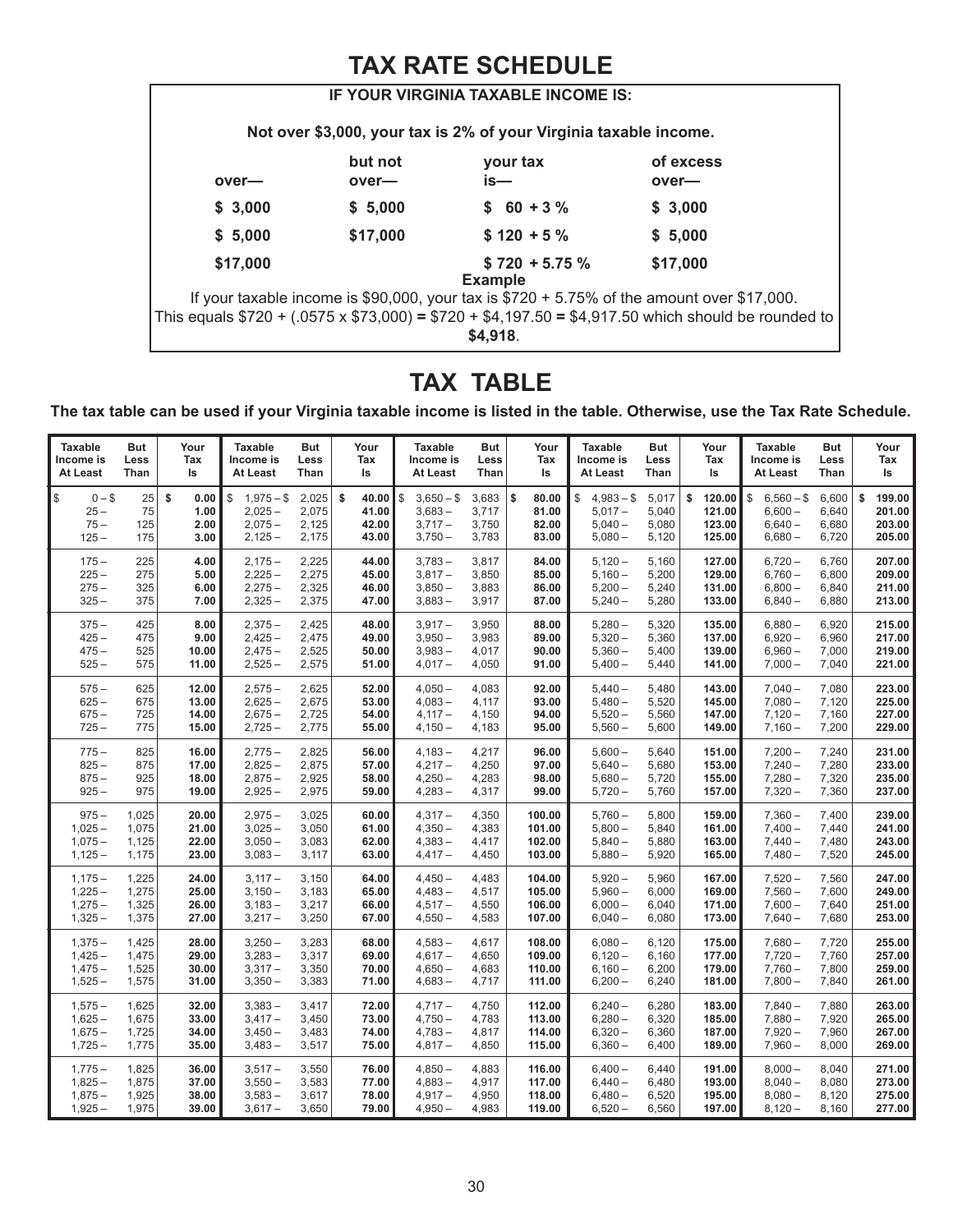| <b>Taxable</b><br>Income is<br>At Least                | But<br>Less<br>Than                  | Your<br>Tax<br>Is                          | Taxable<br>Income is<br>At Least                              | But<br>Less<br>Than                  | Your<br>Tax<br>ls                          | <b>Taxable</b><br>Income is<br>At Least                            | But<br>Less<br>Than                  | Your<br>Tax<br>ls                          | <b>Taxable</b><br>But<br>Income is<br>Less<br>At Least<br>Than                               | Your<br>Tax<br>ls                          | Taxable<br>Income is<br>At Least                             | But<br>Less<br>Than                  | Your<br>Tax<br>ls                          |
|--------------------------------------------------------|--------------------------------------|--------------------------------------------|---------------------------------------------------------------|--------------------------------------|--------------------------------------------|--------------------------------------------------------------------|--------------------------------------|--------------------------------------------|----------------------------------------------------------------------------------------------|--------------------------------------------|--------------------------------------------------------------|--------------------------------------|--------------------------------------------|
| \$<br>$8,160 - $$<br>$8,200 -$<br>$8,240-$<br>$8,280-$ | 8,200<br>8,240<br>8,280<br>8,320     | 279.00<br>\$<br>281.00<br>283.00<br>285.00 | $$10,720 - $10,760$<br>$10,760 -$<br>$10,800 -$<br>$10,840 -$ | 10,800<br>10,840<br>10,880           | \$<br>407.00<br>409.00<br>411.00<br>413.00 | $$13,280 - $13,320$<br>$13,320 -$<br>$13,360 -$<br>$13,400 -$      | 13,360<br>13,400<br>13,440           | \$<br>535.00<br>537.00<br>539.00<br>541.00 | $$15,840 - $15,880$<br>$15,880 -$<br>15,920<br>$15,920 -$<br>15,960<br>$15,960 -$<br>16,000  | \$<br>663.00<br>665.00<br>667.00<br>669.00 | $$18,217 - $18,252$<br>$18,252 -$<br>$18,287-$<br>$18,322 -$ | 18,287<br>18,322<br>18,357           | \$<br>791.00<br>793.00<br>795.00<br>797.00 |
| $8,320 -$<br>$8,360-$<br>$8,400 -$<br>$8,440-$         | 8,360<br>8,400<br>8,440<br>8,480     | 287.00<br>289.00<br>291.00<br>293.00       | $10,880 -$<br>$10,920 -$<br>$10,960 -$<br>$11,000 -$          | 10,920<br>10,960<br>11,000<br>11,040 | 415.00<br>417.00<br>419.00<br>421.00       | $13,440 -$<br>$13,480 -$<br>$13,520 -$<br>$13,560 -$               | 13,480<br>13,520<br>13,560<br>13,600 | 543.00<br>545.00<br>547.00<br>549.00       | $16,000 -$<br>16,040<br>$16,040 -$<br>16,080<br>$16,080 -$<br>16,120<br>$16,120 -$<br>16,160 | 671.00<br>673.00<br>675.00<br>677.00       | $18,357-$<br>$18,391 -$<br>$18,426-$<br>$18,461 -$           | 18,391<br>18,426<br>18,461<br>18,496 | 799.00<br>801.00<br>803.00<br>805.00       |
| $8,480-$<br>$8,520 -$<br>$8,560-$<br>$8,600-$          | 8,520<br>8,560<br>8,600<br>8,640     | 295.00<br>297.00<br>299.00<br>301.00       | $11,040 -$<br>$11,080 -$<br>$11,120 -$<br>$11,160 -$          | 11,080<br>11,120<br>11,160<br>11,200 | 423.00<br>425.00<br>427.00<br>429.00       | $13,600 -$<br>$13,640 -$<br>$13,680 -$<br>$13,720 -$               | 13,640<br>13,680<br>13,720<br>13,760 | 551.00<br>553.00<br>555.00<br>557.00       | $16,160 -$<br>16,200<br>$16,200 -$<br>16,240<br>$16,240 -$<br>16,280<br>$16,280 -$<br>16,320 | 679.00<br>681.00<br>683.00<br>685.00       | $18,496-$<br>$18,530 -$<br>$18,565-$<br>$18,600 -$           | 18,530<br>18,565<br>18,600<br>18,635 | 807.00<br>809.00<br>811.00<br>813.00       |
| $8,640-$<br>$8,680-$<br>$8,720 -$<br>$8,760-$          | 8,680<br>8,720<br>8,760<br>8,800     | 303.00<br>305.00<br>307.00<br>309.00       | $11,200 -$<br>$11,240 -$<br>$11,280 -$<br>$11,320 -$          | 11,240<br>11,280<br>11,320<br>11,360 | 431.00<br>433.00<br>435.00<br>437.00       | $13,760-$<br>$13,800 -$<br>$13,840 -$<br>$13,880 -$                | 13,800<br>13,840<br>13,880<br>13,920 | 559.00<br>561.00<br>563.00<br>565.00       | $16,320 -$<br>16,360<br>$16,360 -$<br>16,400<br>$16,400 -$<br>16,440<br>16,480<br>$16,440-$  | 687.00<br>689.00<br>691.00<br>693.00       | $18,635-$<br>$18,670-$<br>$18,704-$<br>$18,739-$             | 18,670<br>18,704<br>18,739<br>18,774 | 815.00<br>817.00<br>819.00<br>821.00       |
| $8,800 -$<br>$8,840 -$<br>$8,880-$<br>$8,920 -$        | 8,840<br>8,880<br>8,920<br>8,960     | 311.00<br>313.00<br>315.00<br>317.00       | $11,360 -$<br>$11,400 -$<br>$11,440 -$<br>$11,480 -$          | 11,400<br>11,440<br>11,480<br>11,520 | 439.00<br>441.00<br>443.00<br>445.00       | $13,920 -$<br>$13,960 -$<br>$14,000 -$<br>$14,040 -$               | 13,960<br>14,000<br>14,040<br>14,080 | 567.00<br>569.00<br>571.00<br>573.00       | $16,480 -$<br>16,520<br>16,560<br>$16,520 -$<br>$16,560 -$<br>16,600<br>$16,600 -$<br>16,640 | 695.00<br>697.00<br>699.00<br>701.00       | $18,774-$<br>$18,809-$<br>$18,843-$<br>$18,878-$             | 18,809<br>18,843<br>18,878<br>18,913 | 823.00<br>825.00<br>827.00<br>829.00       |
| $8,960-$<br>$9,000 -$<br>$9,040-$<br>$9,080 -$         | 9,000<br>9,040<br>9,080<br>9,120     | 319.00<br>321.00<br>323.00<br>325.00       | $11,520 -$<br>$11,560 -$<br>$11,600 -$<br>$11,640 -$          | 11,560<br>11,600<br>11,640<br>11,680 | 447.00<br>449.00<br>451.00<br>453.00       | $14,080 -$<br>$14,120 -$<br>$14,160 -$<br>$14,200 -$               | 14,120<br>14,160<br>14,200<br>14,240 | 575.00<br>577.00<br>579.00<br>581.00       | $16,640-$<br>16,680<br>$16,680 -$<br>16,720<br>$16,720 -$<br>16,760<br>$16,760 -$<br>16,800  | 703.00<br>705.00<br>707.00<br>709.00       | $18,913-$<br>$18,948 -$<br>$18.983 -$<br>$19,017-$           | 18,948<br>18,983<br>19,017<br>19,052 | 831.00<br>833.00<br>835.00<br>837.00       |
| $9,120 -$<br>$9,160 -$<br>$9,200 -$<br>$9,240 -$       | 9,160<br>9,200<br>9,240<br>9,280     | 327.00<br>329.00<br>331.00<br>333.00       | $11,680 -$<br>$11,720 -$<br>$11,760 -$<br>$11,800 -$          | 11,720<br>11,760<br>11,800<br>11,840 | 455.00<br>457.00<br>459.00<br>461.00       | $14,240 -$<br>$14,280 -$<br>$14,320 -$<br>$14,360 -$               | 14,280<br>14,320<br>14,360<br>14,400 | 583.00<br>585.00<br>587.00<br>589.00       | $16,800 -$<br>16,840<br>$16,840 -$<br>16,880<br>$16,880 -$<br>16,920<br>$16,920 -$<br>16,960 | 711.00<br>713.00<br>715.00<br>717.00       | $19,052 -$<br>$19,087 -$<br>$19,122 -$<br>$19,157-$          | 19,087<br>19,122<br>19,157<br>19,191 | 839.00<br>841.00<br>843.00<br>845.00       |
| $9,280 -$<br>$9,320 -$<br>$9,360 -$<br>$9,400-$        | 9,320<br>9,360<br>9,400<br>9,440     | 335.00<br>337.00<br>339.00<br>341.00       | $11,840 -$<br>$11,880 -$<br>$11,920 -$<br>$11,960 -$          | 11,880<br>11,920<br>11,960<br>12,000 | 463.00<br>465.00<br>467.00<br>469.00       | $14,400 -$<br>$14,440-$<br>$14,480 -$<br>$14,520 -$                | 14,440<br>14,480<br>14,520<br>14,560 | 591.00<br>593.00<br>595.00<br>597.00       | $16,960 -$<br>17,000<br>$17,000 -$<br>17,035<br>$17,035-$<br>17,070<br>$17,070-$<br>17,104   | 719.00<br>721.00<br>723.00<br>725.00       | $19,191 -$<br>$19,226 -$<br>$19,261 -$<br>$19,296-$          | 19,226<br>19,261<br>19,296<br>19,330 | 847.00<br>849.00<br>851.00<br>853.00       |
| $9,440 -$<br>$9,480 -$<br>$9,520 -$<br>$9,560 -$       | 9,480<br>9,520<br>9,560<br>9,600     | 343.00<br>345.00<br>347.00<br>349.00       | $12,000 -$<br>$12,040 -$<br>$12,080 -$<br>$12,120 -$          | 12,040<br>12,080<br>12,120<br>12,160 | 471.00<br>473.00<br>475.00<br>477.00       | $14,560 -$<br>$14,600 -$<br>$14,640 -$<br>$14,680 -$               | 14,600<br>14,640<br>14,680<br>14,720 | 599.00<br>601.00<br>603.00<br>605.00       | $17,104-$<br>17,139<br>$17,139-$<br>17,174<br>$17,174-$<br>17,209<br>$17,209-$<br>17,243     | 727.00<br>729.00<br>731.00<br>733.00       | $19,330 -$<br>$19,365 -$<br>$19,400 -$<br>$19,435 -$         | 19,365<br>19,400<br>19,435<br>19,470 | 855.00<br>857.00<br>859.00<br>861.00       |
| $9,600 -$<br>$9,640 -$<br>$9,680 -$<br>$9,720 -$       | 9,640<br>9,680<br>9,720<br>9,760     | 351.00<br>353.00<br>355.00<br>357.00       | $12,160-$<br>$12,200 -$<br>$12,240 -$<br>$12,280 -$           | 12,200<br>12,240<br>12,280<br>12,320 | 479.00<br>481.00<br>483.00<br>485.00       | $14,720 -$<br>$14,760 -$<br>$14,800 -$<br>$14,840 -$               | 14,760<br>14,800<br>14,840<br>14,880 | 607.00<br>609.00<br>611.00<br>613.00       | 17,278<br>$17,243-$<br>$17,278-$<br>17,313<br>$17,313 -$<br>17,348<br>$17,348-$<br>17,383    | 735.00<br>737.00<br>739.00<br>741.00       | $19,470-$<br>$19,504 -$<br>$19,539-$<br>$19,574-$            | 19,504<br>19,539<br>19,574<br>19,609 | 863.00<br>865.00<br>867.00<br>869.00       |
| 9,760 –<br>$9,800 -$<br>$9,840 -$<br>$9,880 -$         | 9,800<br>9,840<br>9,880<br>9,920     | 359.00<br>361.00<br>363.00<br>365.00       | $12,320 -$<br>$12,360 -$<br>$12,400 -$<br>$12,440-$           | 12,360<br>12,400<br>12,440<br>12,480 | 487.00 <br>489.00<br>491.00<br>493.00      | $14,880-$<br>$14,920 -$<br>$14,960 -$<br>$15,000 -$                | 14,920<br>14,960<br>15,000<br>15,040 | 615.00<br>617.00<br>619.00<br>621.00       | $17,383 -$<br>17,417<br>$17,417-$<br>17,452<br>17,487<br>$17,452 -$<br>$17,487-$<br>17,522   | 743.00<br>745.00<br>747.00<br>749.00       | $19,609-$<br>$19,643 -$<br>$19,678-$<br>$19,713 -$           | 19,643<br>19,678<br>19,713<br>19,748 | 871.00<br>873.00<br>875.00<br>877.00       |
| $9,920 -$<br>$9,960 -$<br>$10,000 -$<br>$10,040 -$     | 9,960<br>10,000<br>10,040<br>10,080  | 367.00<br>369.00<br>371.00<br>373.00       | $12,480 -$<br>$12,520 -$<br>$12,560 -$<br>$12,600 -$          | 12,520<br>12,560<br>12,600<br>12,640 | 495.00<br>497.00<br>499.00<br>501.00       | $15.040 -$<br>$15,080 -$<br>$15,120 -$<br>$15,160 -$               | 15,080<br>15,120<br>15,160<br>15,200 | 623.00<br>625.00<br>627.00<br>629.00       | $17,522 -$<br>17,557<br>$17,557-$<br>17,591<br>$17,591 -$<br>17,626<br>$17,626-$<br>17,661   | 751.00<br>753.00<br>755.00<br>757.00       | $19,748 -$<br>$19,783 -$<br>$19,817 -$<br>$19,852 -$         | 19,783<br>19,817<br>19,852<br>19,887 | 879.00<br>881.00<br>883.00<br>885.00       |
| $10.080 -$<br>$10,120 -$<br>$10,160 -$<br>$10,200 -$   | 10,120<br>10,160<br>10,200<br>10,240 | 375.00<br>377.00<br>379.00<br>381.00       | $12,640 -$<br>$12,680 -$<br>$12,720 -$<br>$12,760 -$          | 12,680<br>12,720<br>12,760<br>12,800 | 503.00<br>505.00<br>507.00<br>509.00       | $15,200 -$<br>$15,240 -$<br>$15,280 -$<br>$15,320 -$               | 15,240<br>15,280<br>15,320<br>15,360 | 631.00<br>633.00<br>635.00<br>637.00       | $17,661-$<br>17,696<br>$17,696-$<br>17,730<br>$17,730-$<br>17,765<br>$17,765-$<br>17,800     | 759.00<br>761.00<br>763.00<br>765.00       | $19,887 -$<br>$19,922 -$<br>$19,957 -$<br>$19,991 -$         | 19,922<br>19,957<br>19,991<br>20,026 | 887.00<br>889.00<br>891.00<br>893.00       |
| $10,240 -$<br>$10,280 -$<br>$10,320 -$<br>$10,360 -$   | 10,280<br>10,320<br>10,360<br>10,400 | 383.00<br>385.00<br>387.00<br>389.00       | $12,800 -$<br>$12,840 -$<br>$12,880 -$<br>$12,920 -$          | 12,840<br>12,880<br>12,920<br>12,960 | 511.00<br>513.00<br>515.00<br>517.00       | $15,360 -$<br>$15,400 -$<br>$15,440 -$<br>$15,480 -$               | 15,400<br>15,440<br>15,480<br>15,520 | 639.00<br>641.00<br>643.00<br>645.00       | $17,800 -$<br>17,835<br>$17,835-$<br>17,870<br>$17,870 -$<br>17,904<br>$17,904-$<br>17,939   | 767.00<br>769.00<br>771.00<br>773.00       | $20,026 -$<br>$20,061 -$<br>$20,096-$<br>$20,130 -$          | 20.061<br>20,096<br>20,130<br>20,165 | 895.00<br>897.00<br>899.00<br>901.00       |
| $10,400 -$<br>$10,440 -$<br>$10,480 -$<br>$10,520 -$   | 10,440<br>10,480<br>10,520<br>10,560 | 391.00<br>393.00<br>395.00<br>397.00       | $12,960 -$<br>$13,000 -$<br>$13,040 -$<br>$13,080 -$          | 13,000<br>13,040<br>13,080<br>13,120 | 519.00<br>521.00<br>523.00<br>525.00       | $15,520 -$<br>$15,560 -$<br>$15,600 -$<br>$15,640 -$               | 15,560<br>15,600<br>15,640<br>15,680 | 647.00<br>649.00<br>651.00<br>653.00       | $17,939-$<br>17,974<br>$17,974-$<br>18,009<br>$18,009-$<br>18,043<br>$18,043-$<br>18,078     | 775.00<br>777.00<br>779.00<br>781.00       | $20,165 -$<br>$20,200 -$<br>$20,235 -$<br>$20,270-$          | 20,200<br>20,235<br>20,270<br>20,304 | 903.00<br>905.00<br>907.00<br>909.00       |
| $10,560 -$<br>$10,600 -$<br>$10,640 -$<br>$10,680 -$   | 10,600<br>10,640<br>10,680<br>10,720 | 399.00<br>401.00<br>403.00<br>405.00       | $13,120 -$<br>$13,160-$<br>$13,200 -$<br>$13,240 -$           | 13,160<br>13,200<br>13,240<br>13,280 | 527.00<br>529.00<br>531.00<br>533.00       | $15,680 -$<br>$15,720 -$<br>$15,760 - 15,800$<br>$15,800 - 15,840$ | 15,720<br>15,760                     | 655.00<br>657.00<br>659.00<br>661.00       | $18,078-$<br>18,113<br>$18,113-$<br>18,148<br>$18,148-$<br>18,183<br>$18,183-$<br>18,217     | 783.00<br>785.00<br>787.00<br>789.00       | $20,304-$<br>$20,339-$<br>$20,374-$<br>$20,409-$             | 20,339<br>20,374<br>20,409<br>20,443 | 911.00<br>913.00<br>915.00<br>917.00       |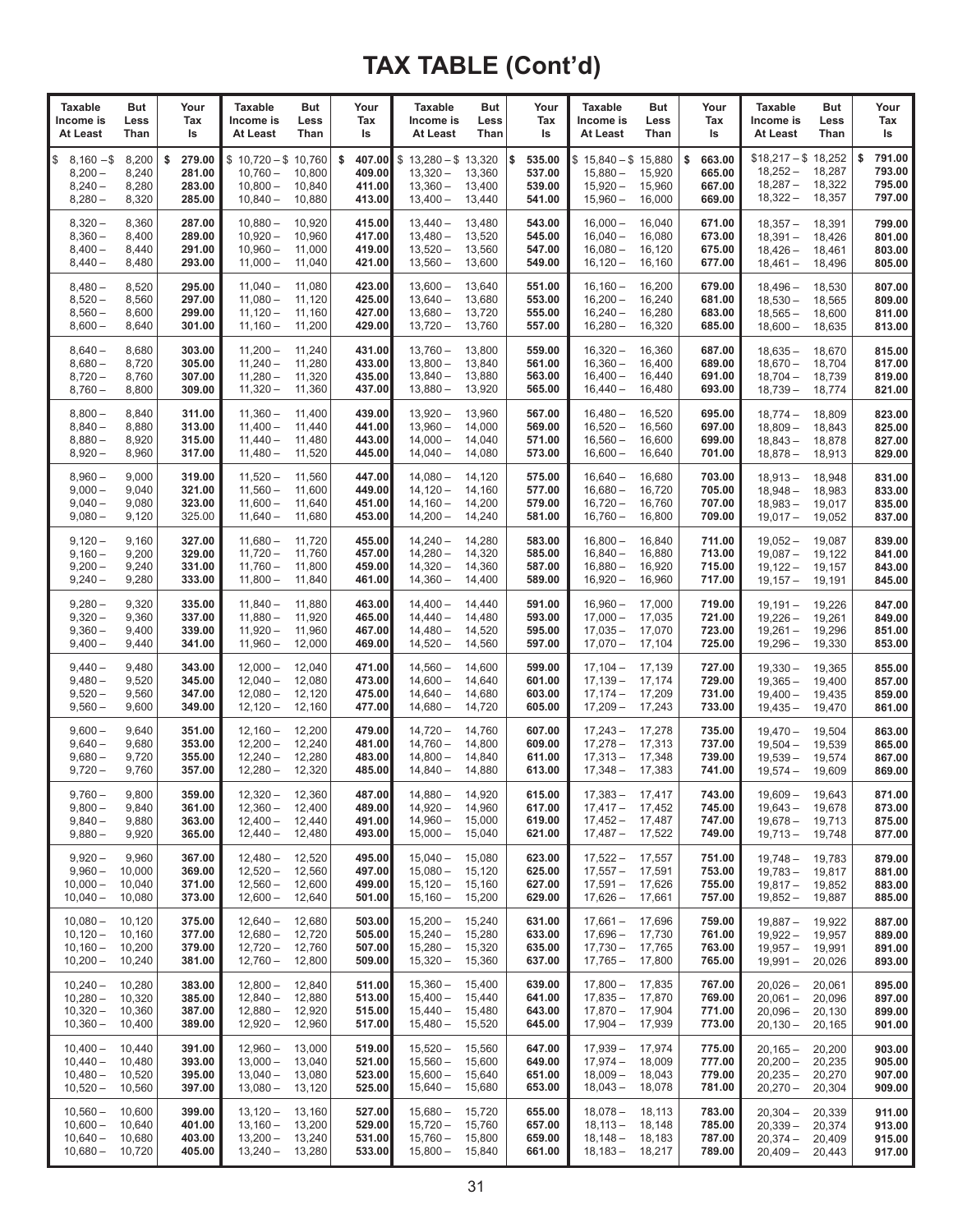| <b>Taxable</b>                                                                   | <b>But</b>                 | Your                                         | <b>Taxable</b>                                             | But                                  | Your                                           | <b>Taxable</b>                                                            | But                                  | Your                                           | <b>Taxable</b>                                              | But                                  | Your                                           | <b>Taxable</b>                                                                   | But                                  | Your                                           |
|----------------------------------------------------------------------------------|----------------------------|----------------------------------------------|------------------------------------------------------------|--------------------------------------|------------------------------------------------|---------------------------------------------------------------------------|--------------------------------------|------------------------------------------------|-------------------------------------------------------------|--------------------------------------|------------------------------------------------|----------------------------------------------------------------------------------|--------------------------------------|------------------------------------------------|
| Income is                                                                        | Less                       | Tax                                          | Income is                                                  | Less                                 | Tax                                            | Income is                                                                 | Less                                 | Tax                                            | Income is                                                   | Less                                 | Tax                                            | Income is                                                                        | Less                                 | Tax                                            |
| At Least                                                                         | Than                       | ls                                           | At Least                                                   | Than                                 | ls                                             | At Least                                                                  | Than                                 | ls                                             | At Least                                                    | Than                                 | ls                                             | At Least                                                                         | Than                                 | ls                                             |
| $20,443 - $20,478$<br>\$<br>20,478 –<br>$20,513-$<br>$20,548-$                   | 20,513<br>20,548<br>20,583 | 919.00<br>\$<br>921.00<br>923.00<br>925.00   | $$22,670 - $22,704$<br>$22,704-$<br>$22,739-$<br>$22,774-$ | 22,739<br>22,774<br>22,809           | \$1,047.00<br>1,049.00<br>1,051.00<br>1,053.00 | $$24,896 - $24,930$<br>$24,930 -$<br>$24.965 -$<br>$25,000 -$             | 24,965<br>25,000<br>25,035           | \$1,175.00<br>1,177.00<br>1,179.00<br>1,181.00 | $$27,122-\$27,157$<br>$27,157-$<br>$27,191 -$<br>$27,226 -$ | 27,191<br>27,226<br>27,261           | \$1,303.00<br>1,305.00<br>1,307.00<br>1,309.00 | $$29,348 - $29,383$<br>$29,383 -$<br>29,417 –<br>$29,452 -$                      | 29,417<br>29,452<br>29,487           | \$1,431.00<br>1,433.00<br>1,435.00<br>1,437.00 |
| $20,583 -$                                                                       | 20,617                     | 927.00                                       | $22,809-$                                                  | 22,843                               | 1,055.00                                       | $25,035 -$                                                                | 25,070                               | 1,183.00                                       | $27,261 -$                                                  | 27,296                               | 1,311.00                                       | $29,487-$                                                                        | 29,522                               | 1,439.00                                       |
| $20,617-$                                                                        | 20,652                     | 929.00                                       | $22,843-$                                                  | 22,878                               | 1,057.00                                       | $25,070-$                                                                 | 25,104                               | 1,185.00                                       | $27,296-$                                                   | 27,330                               | 1,313.00                                       | $29,522 -$                                                                       | 29,557                               | 1,441.00                                       |
| $20,652 -$                                                                       | 20,687                     | 931.00                                       | $22,878-$                                                  | 22,913                               | 1,059.00                                       | $25,104-$                                                                 | 25,139                               | 1,187.00                                       | $27,330 -$                                                  | 27,365                               | 1,315.00                                       | $29,557 -$                                                                       | 29,591                               | 1,443.00                                       |
| $20,687-$                                                                        | 20,722                     | 933.00                                       | $22,913 -$                                                 | 22,948                               | 1,061.00                                       | $25,139-$                                                                 | 25,174                               | 1,189.00                                       | $27,365 -$                                                  | 27,400                               | 1,317.00                                       | $29,591 -$                                                                       | 29,626                               | 1,445.00                                       |
| $20,722 -$                                                                       | 20,757                     | 935.00                                       | $22,948 -$                                                 | 22,983                               | 1,063.00                                       | $25,174-$                                                                 | 25,209                               | 1,191.00                                       | $27,400 -$                                                  | 27,435                               | 1.319.00                                       | 29,626 –                                                                         | 29,661                               | 1,447.00                                       |
| $20,757-$                                                                        | 20,791                     | 937.00                                       | $22,983 -$                                                 | 23,017                               | 1,065.00                                       | $25,209-$                                                                 | 25,243                               | 1,193.00                                       | $27,435-$                                                   | 27,470                               | 1,321.00                                       | $29,661 -$                                                                       | 29,696                               | 1,449.00                                       |
| $20,791 -$                                                                       | 20,826                     | 939.00                                       | $23,017-$                                                  | 23,052                               | 1,067.00                                       | $25,243-$                                                                 | 25,278                               | 1,195.00                                       | $27,470-$                                                   | 27,504                               | 1,323.00                                       | $29,696-$                                                                        | 29,730                               | 1,451.00                                       |
| $20,826 -$                                                                       | 20,861                     | 941.00                                       | $23,052-$                                                  | 23,087                               | 1,069.00                                       | $25,278-$                                                                 | 25,313                               | 1,197.00                                       | $27,504-$                                                   | 27,539                               | 1,325.00                                       | $29,730-$                                                                        | 29,765                               | 1,453.00                                       |
| $20,861 -$                                                                       | 20,896                     | 943.00                                       | $23,087-$                                                  | 23,122                               | 1,071.00                                       | $25,313 -$                                                                | 25,348                               | 1,199.00                                       | $27,539-$                                                   | 27,574                               | 1,327.00                                       | $29,765 -$                                                                       | 29,800                               | 1,455.00                                       |
| $20,896 -$                                                                       | 20,930                     | 945.00                                       | $23,122-$                                                  | 23,157                               | 1,073.00                                       | $25,348-$                                                                 | 25,383                               | 1,201.00                                       | $27,574-$                                                   | 27,609                               | 1,329.00                                       | $29,800 -$                                                                       | 29,835                               | 1,457.00                                       |
| $20,930 -$                                                                       | 20,965                     | 947.00                                       | $23,157-$                                                  | 23,191                               | 1,075.00                                       | $25,383 -$                                                                | 25,417                               | 1,203.00                                       | $27,609-$                                                   | 27,643                               | 1,331.00                                       | $29,835 -$                                                                       | 29,870                               | 1,459.00                                       |
| $20,965 -$                                                                       | 21,000                     | 949.00                                       | $23,191 -$                                                 | 23,226                               | 1,077.00                                       | $25,417-$                                                                 | 25,452                               | 1,205.00                                       | $27,643-$                                                   | 27,678                               | 1,333.00                                       | $29,870-$                                                                        | 29,904                               | 1,461.00                                       |
| $21,000 -$                                                                       | 21.035                     | 951.00                                       | $23,226 -$                                                 | 23,261                               | 1,079.00                                       | $25,452-$                                                                 | 25,487                               | 1,207.00                                       | $27,678-$                                                   | 27,713                               | 1.335.00                                       | $29,904 -$                                                                       | 29,939                               | 1,463.00                                       |
| $21,035 -$                                                                       | 21,070                     | 953.00                                       | $23,261 -$                                                 | 23,296                               | 1,081.00                                       | $25,487-$                                                                 | 25,522                               | 1,209.00                                       | $27,713-$                                                   | 27,748                               | 1,337.00                                       | $29,939-$                                                                        | 29,974                               | 1,465.00                                       |
| $21,070 -$                                                                       | 21,104                     | 955.00                                       | $23,296-$                                                  | 23,330                               | 1,083.00                                       | $25,522 -$                                                                | 25,557                               | 1,211.00                                       | $27,748-$                                                   | 27,783                               | 1,339.00                                       | $29,974-$                                                                        | 30,009                               | 1,467.00                                       |
| 21,104 –                                                                         | 21,139                     | 957.00                                       | $23,330 -$                                                 | 23,365                               | 1,085.00                                       | $25,557-$                                                                 | 25,591                               | 1,213.00                                       | $27,783-$                                                   | 27,817                               | 1,341.00                                       | $30,009 -$                                                                       | 30,043                               | 1,469.00                                       |
| $21,139-$                                                                        | 21,174                     | 959.00                                       | $23,365 -$                                                 | 23,400                               | 1,087.00                                       | $25.591 -$                                                                | 25,626                               | 1,215.00                                       | $27,817-$                                                   | 27,852                               | 1,343.00                                       | $30,043 -$                                                                       | 30,078                               | 1,471.00                                       |
| $21,174-$                                                                        | 21,209                     | 961.00                                       | $23,400 -$                                                 | 23,435                               | 1,089.00                                       | $25,626-$                                                                 | 25,661                               | 1,217.00                                       | $27,852-$                                                   | 27,887                               | 1,345.00                                       | $30,078-$                                                                        | 30,113                               | 1,473.00                                       |
| $21,209-$                                                                        | 21,243                     | 963.00                                       | $23,435 -$                                                 | 23,470                               | 1,091.00                                       | $25,661-$                                                                 | 25,696                               | 1,219.00                                       | $27,887-$                                                   | 27,922                               | 1,347.00                                       | $30,113 -$                                                                       | 30,148                               | 1,475.00                                       |
| $21,243-$                                                                        | 21,278                     | 965.00                                       | $23,470-$                                                  | 23,504                               | 1,093.00                                       | $25,696-$                                                                 | 25,730                               | 1,221.00                                       | $27,922 -$                                                  | 27,957                               | 1,349.00                                       | $30,148 -$                                                                       | 30,183                               | 1,477.00                                       |
| $21,278-$                                                                        | 21,313                     | 967.00                                       | $23,504-$                                                  | 23,539                               | 1,095.00                                       | $25,730 -$                                                                | 25,765                               | 1,223.00                                       | $27.957 -$                                                  | 27,991                               | 1.351.00                                       | $30,183 -$                                                                       | 30,217                               | 1.479.00                                       |
| $21,313-$                                                                        | 21,348                     | 969.00                                       | $23,539-$                                                  | 23,574                               | 1,097.00                                       | $25,765-$                                                                 | 25,800                               | 1,225.00                                       | $27,991 -$                                                  | 28,026                               | 1,353.00                                       | $30,217-$                                                                        | 30,252                               | 1,481.00                                       |
| $21,348 -$                                                                       | 21,383                     | 971.00                                       | $23,574-$                                                  | 23,609                               | 1,099.00                                       | $25,800 -$                                                                | 25,835                               | 1,227.00                                       | $28,026-$                                                   | 28,061                               | 1,355.00                                       | $30,252 -$                                                                       | 30,287                               | 1,483.00                                       |
| 21,383 –                                                                         | 21,417                     | 973.00                                       | $23,609-$                                                  | 23,643                               | 1,101.00                                       | $25,835-$                                                                 | 25,870                               | 1,229.00                                       | $28,061 -$                                                  | 28,096                               | 1,357.00                                       | $30,287 -$                                                                       | 30,322                               | 1,485.00                                       |
| $21,417-$                                                                        | 21,452                     | 975.00                                       | $23,643 -$                                                 | 23,678                               | 1,103.00                                       | $25,870-$                                                                 | 25,904                               | 1,231.00                                       | $28,096-$                                                   | 28,130                               | 1,359.00                                       | $30,322 -$                                                                       | 30,357                               | 1,487.00                                       |
| $21,452-$                                                                        | 21,487                     | 977.00                                       | $23,678-$                                                  | 23,713                               | 1,105.00                                       | $25,904-$                                                                 | 25,939                               | 1,233.00                                       | $28,130-$                                                   | 28,165                               | 1,361.00                                       | $30,357 -$                                                                       | 30,391                               | 1,489.00                                       |
| $21,487-$                                                                        | 21,522                     | 979.00                                       | $23,713-$                                                  | 23,748                               | 1,107.00                                       | $25,939-$                                                                 | 25,974                               | 1,235.00                                       | $28,165-$                                                   | 28,200                               | 1,363.00                                       | $30,391 -$                                                                       | 30,426                               | 1,491.00                                       |
| $21,522 -$                                                                       | 21,557                     | 981.00                                       | $23,748-$                                                  | 23,783                               | 1,109.00                                       | $25,974-$                                                                 | 26,009                               | 1,237.00                                       | $28,200 -$                                                  | 28,235                               | 1,365.00                                       | $30,426 -$                                                                       | 30,461                               | 1,493.00                                       |
| $21,557-$                                                                        | 21,591                     | 983.00                                       | $23,783-$                                                  | 23,817                               | 1,111.00                                       | $26,009-$                                                                 | 26,043                               | 1,239.00                                       | $28,235 -$                                                  | 28,270                               | 1,367.00                                       | $30,461 -$                                                                       | 30,496                               | 1,495.00                                       |
| $21,591 -$                                                                       | 21,626                     | 985.00                                       | $23,817-$                                                  | 23,852                               | 1,113.00                                       | $26,043-$                                                                 | 26,078                               | 1,241.00                                       | $28,270-$                                                   | 28,304                               | 1,369.00                                       | $30,496-$                                                                        | 30,530                               | 1,497.00                                       |
| 21,626 –                                                                         | 21,661                     | 987.00                                       | $23,852-$                                                  | 23,887                               | 1,115.00                                       | $26,078-$                                                                 | 26,113                               | 1,243.00                                       | $28,304-$                                                   | 28,339                               | 1,371.00                                       | $30,530 -$                                                                       | 30,565                               | 1,499.00                                       |
| $21,661 -$                                                                       | 21,696                     | 989.00                                       | $23,887-$                                                  | 23,922                               | 1,117.00                                       | $26,113-$                                                                 | 26,148                               | 1,245.00                                       | $28,339-$                                                   | 28,374                               | 1,373.00                                       | $30,565 -$                                                                       | 30,600                               | 1,501.00                                       |
| $21,696-$                                                                        | 21,730                     | 991.00                                       | $23,922 -$                                                 | 23,957                               | 1,119.00                                       | $26,148-$                                                                 | 26,183                               | 1,247.00                                       | $28.374 -$                                                  | 28,409                               | 1,375.00                                       | $30,600 -$                                                                       | 30,635                               | 1,503.00                                       |
| $21,730 -$                                                                       | 21,765                     | 993.00                                       | $23,957-$                                                  | 23,991                               | 1,121.00                                       | $26,183-$                                                                 | 26,217                               | 1,249.00                                       | $28,409-$                                                   | 28,443                               | 1,377.00                                       | $30,635 -$                                                                       | 30,670                               | 1,505.00                                       |
| $21,765 -$                                                                       | 21,800                     | 995.00                                       | $23,991 -$                                                 | 24,026                               | 1,123.00                                       | $26,217-$                                                                 | 26,252                               | 1,251.00                                       | $28,443-$                                                   | 28,478                               | 1,379.00                                       | $30,670 -$                                                                       | 30,704                               | 1,507.00                                       |
| $21,800 -$                                                                       | 21,835                     | 997.00                                       | $24,026 -$                                                 | 24,061                               | 1,125.00                                       | $26,252-$                                                                 | 26,287                               | 1,253.00                                       | $28,478-$                                                   | 28,513                               | 1,381.00                                       | $30,704 -$                                                                       | 30,739                               | 1,509.00                                       |
| $21,835 -$<br>21,870 - 21,904<br>$21,904 - 21,939$<br>21,939 - 21,974            | 21,870                     | 999.00<br>1,001.00<br>1,003.00<br>1,005.00   | $24,061 -$<br>$24,096 - 24,130$<br>$24,130-$<br>$24,165-$  | 24,096<br>24,165<br>24,200           | 1,127.00<br>1,129.00<br>1,131.00<br>1,133.00   | $26,287-$<br>$26,322 -$<br>$26,357 -$<br>$26,391 -$                       | 26,322<br>26,357<br>26,391<br>26,426 | 1,255.00<br>1,257.00<br>1,259.00<br>1,261.00   | $28,513-$<br>$28,548-$<br>$28,583-$<br>$28,617-$            | 28,548<br>28,583<br>28,617<br>28,652 | 1,383.00<br>1,385.00<br>1,387.00<br>1,389.00   | $30,739-$<br>$30,774 -$<br>$30,809-$<br>$30,843 -$                               | 30,774<br>30,809<br>30,843<br>30,878 | 1,511.00<br>1,513.00<br>1,515.00<br>1,517.00   |
| $21,974 - 22,009$<br>$22,009 - 22,043$<br>$22,043 - 22,078$<br>$22,078-$         | 22,113                     | 1,007.00<br>1,009.00<br>1,011.00<br>1,013.00 | $24,200 -$<br>$24,235 -$<br>$24,270-$<br>$24,304-$         | 24,235<br>24,270<br>24,304<br>24,339 | 1,135.00<br>1,137.00<br>1,139.00<br>1,141.00   | $26,426-$<br>$26,461-$<br>$26,496-$<br>$26,530 -$                         | 26,461<br>26,496<br>26,530<br>26,565 | 1,263.00<br>1,265.00<br>1,267.00<br>1,269.00   | $28,652-$<br>$28,687-$<br>$28,722 -$<br>$28,757-$           | 28,687<br>28.722<br>28,757<br>28,791 | 1,391.00<br>1,393.00<br>1,395.00<br>1,397.00   | $30,878-$<br>$30,913 - 30,948$<br>$30,948 -$<br>$30,983 - 31,017$                | 30,913<br>30,983                     | 1,519.00<br>1,521.00<br>1,523.00<br>1,525.00   |
| $22,113 - 22,148$<br>$22,148 - 22,183$<br>$22,183 - 22,217$<br>$22,217 - 22,252$ |                            | 1,015.00<br>1,017.00<br>1,019.00<br>1,021.00 | $24.339 -$<br>$24,374-$<br>$24,409-$<br>$24,443-$          | 24,374<br>24,409<br>24,443<br>24,478 | 1,143.00<br>1,145.00<br>1,147.00<br>1,149.00   | $26,565 -$<br>$26,600 -$<br>$26,635 -$<br>$26,670 -$                      | 26,600<br>26,635<br>26,670<br>26,704 | 1,271.00<br>1,273.00<br>1,275.00<br>1,277.00   | $28,791 -$<br>$28,826-$<br>$28,861 -$<br>$28,896-$          | 28,826<br>28,861<br>28,896<br>28,930 | 1,399.00<br>1,401.00<br>1,403.00<br>1,405.00   | $31,017 - 31,052$<br>$31,052 - 31,087$<br>$31,087 - 31,122$<br>$31,122 - 31,157$ |                                      | 1,527.00<br>1,529.00<br>1,531.00<br>1,533.00   |
| $22,252 - 22,287$<br>$22,287 - 22,322$<br>$22,322 - 22,357$<br>$22,357 -$        | 22,391                     | 1,023.00<br>1,025.00<br>1,027.00<br>1,029.00 | $24,478-$<br>$24,513-$<br>$24,548-$<br>$24,583 -$          | 24,513<br>24,548<br>24,583<br>24,617 | 1,151.00<br>1,153.00<br>1,155.00<br>1,157.00   | $26,704-$<br>$26,739-$<br>$26,774-$<br>$26,809-$                          | 26,739<br>26,774<br>26,809<br>26,843 | 1,279.00<br>1,281.00<br>1,283.00<br>1,285.00   | $28,930 -$<br>$28,965 -$<br>$29,000 -$<br>$29,035 -$        | 28,965<br>29,000<br>29,035<br>29,070 | 1,407.00<br>1,409.00<br>1,411.00<br>1,413.00   | $31,157 - 31,191$<br>$31,191 - 31,226$<br>$31,226 - 31,261$<br>$31,261 - 31,296$ |                                      | 1,535.00<br>1,537.00<br>1,539.00<br>1,541.00   |
| 22,391 –<br>$22,426-$<br>$22,461-$<br>$22,496 - 22,530$                          | 22,426<br>22,461<br>22,496 | 1,031.00<br>1,033.00<br>1,035.00<br>1,037.00 | $24,617-$<br>$24,652-$<br>$24,687-$<br>$24,722 -$          | 24,652<br>24,687<br>24,722<br>24,757 | 1,159.00<br>1,161.00<br>1,163.00<br>1,165.00   | $26,843-$<br>$26,878-$<br>$26,913-$<br>$26,948-$                          | 26,878<br>26,913<br>26,948<br>26,983 | 1,287.00<br>1,289.00<br>1,291.00<br>1,293.00   | $29,070-$<br>$29,104-$<br>$29,139-$<br>$29,174-$            | 29,104<br>29,139<br>29,174<br>29,209 | 1,415.00<br>1,417.00<br>1,419.00<br>1,421.00   | $31,296 - 31,330$<br>$31,330 - 31,365$<br>$31,365 - 31,400$<br>$31,400 - 31,435$ |                                      | 1,543.00<br>1,545.00<br>1,547.00<br>1,549.00   |
| 22,530 –<br>$22,565 - 22,600$<br>$22,600 - 22,635$<br>$22,635 - 22,670$          | 22,565                     | 1,039.00<br>1,041.00<br>1,043.00<br>1,045.00 | $24,757-$<br>$24,791 -$<br>$24,826 -$<br>$24,861-$         | 24,791<br>24,826<br>24,861<br>24,896 | 1,167.00<br>1,169.00<br>1,171.00<br>1,173.00   | $26,983 -$<br>$27,017 - 27,052$<br>$27,052 - 27,087$<br>$27,087 - 27,122$ | 27,017                               | 1,295.00<br>1,297.00<br>1,299.00<br>1,301.00   | $29,209-$<br>$29,243-$<br>$29,278-$<br>$29,313-$            | 29,243<br>29,278<br>29,313<br>29,348 | 1,423.00<br>1,425.00<br>1,427.00<br>1,429.00   | $31,435 - 31,470$<br>$31,470 - 31,504$<br>$31,504 - 31,539$<br>$31,539 - 31,574$ |                                      | 1,551.00<br>1,553.00<br>1,555.00<br>1,557.00   |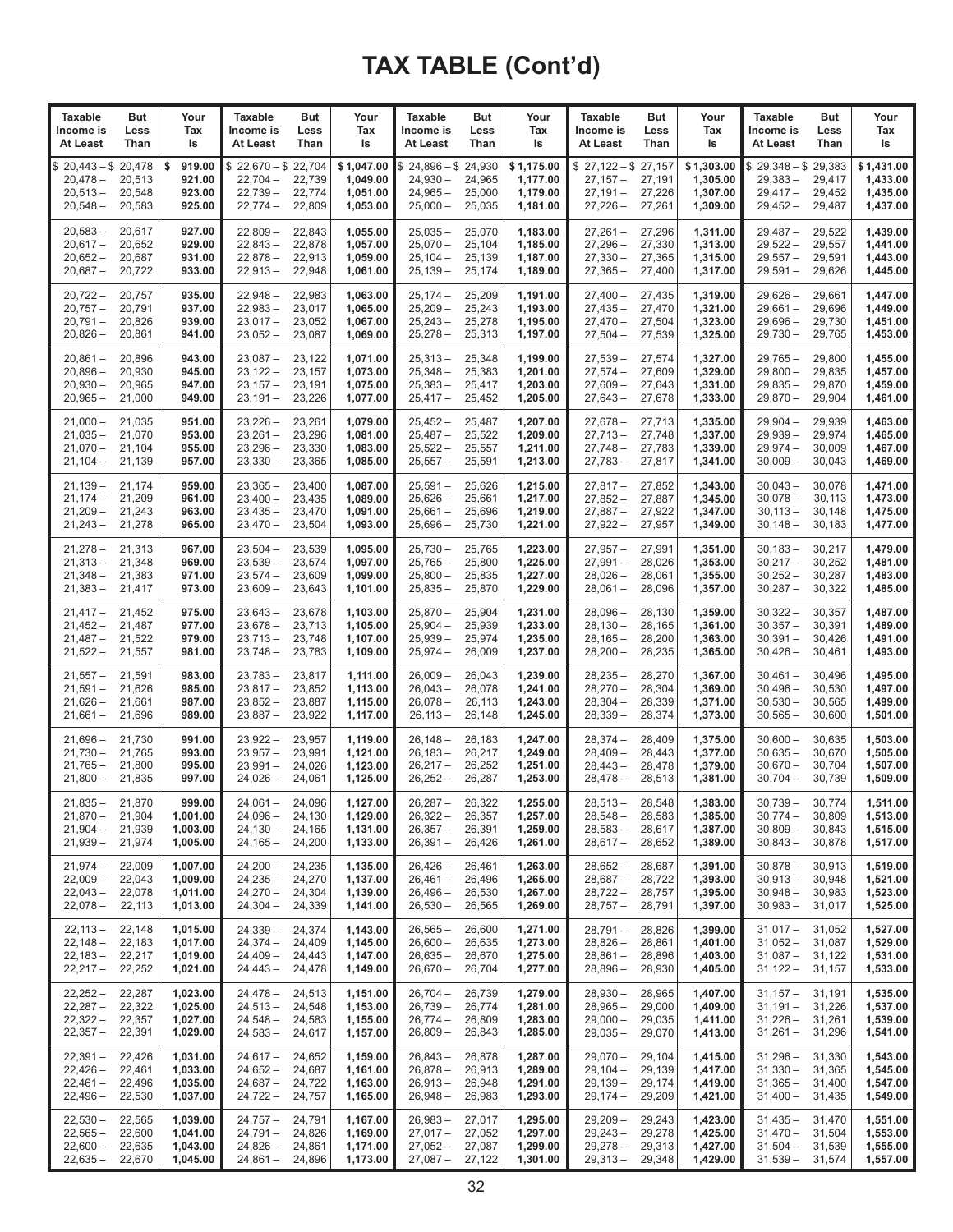| <b>Taxable</b>                                                   | But                                  | Your                                           | Taxable                                                      | But                                  | Your                                           | <b>Taxable</b>                                                                   | But                        | Your                                           | <b>Taxable</b>                                                | But                                  | Your                                           | <b>Taxable</b>                                                           | But                        | Your                                           |
|------------------------------------------------------------------|--------------------------------------|------------------------------------------------|--------------------------------------------------------------|--------------------------------------|------------------------------------------------|----------------------------------------------------------------------------------|----------------------------|------------------------------------------------|---------------------------------------------------------------|--------------------------------------|------------------------------------------------|--------------------------------------------------------------------------|----------------------------|------------------------------------------------|
| Income is                                                        | Less                                 | Tax                                            | Income is                                                    | Less                                 | Tax                                            | Income is                                                                        | Less                       | Tax                                            | Income is                                                     | Less                                 | Tax                                            | Income is                                                                | Less                       | Tax                                            |
| At Least                                                         | Than                                 | ls                                             | At Least                                                     | Than                                 | ls                                             | At Least                                                                         | Than                       | ls                                             | At Least                                                      | Than                                 | ls                                             | At Least                                                                 | Than                       | ls                                             |
| $31,574 - $31,609$<br>\$<br>$31,609-$<br>$31,643 -$<br>$31,678-$ | 31,643<br>31,678<br>31,713           | \$1,559.00<br>1,561.00<br>1,563.00<br>1,565.00 | $$33,800 - $33,835$<br>$33,835 -$<br>$33,870-$<br>$33,904 -$ | 33,870<br>33,904<br>33,939           | \$1,687.00<br>1,689.00<br>1,691.00<br>1,693.00 | $$36,026 - $36,061$<br>$36,061 -$<br>$36,096 -$<br>$36,130 -$                    | 36,096<br>36,130<br>36,165 | \$1,815.00<br>1,817.00<br>1,819.00<br>1,821.00 | $$38,252 - $38,287$<br>$38,287 -$<br>$38,322 -$<br>$38,357 -$ | 38,322<br>38,357<br>38,391           | \$1,943.00<br>1,945.00<br>1,947.00<br>1,949.00 | $$40,478 - $40,513$<br>$40,513-$<br>$40,548-$<br>$40,583-$               | 40,548<br>40,583<br>40,617 | \$2,071.00<br>2,073.00<br>2,075.00<br>2,077.00 |
| $31,713 -$                                                       | 31,748                               | 1,567.00                                       | $33,939 -$                                                   | 33,974                               | 1,695.00                                       | $36,165 -$                                                                       | 36,200                     | 1,823.00                                       | $38,391 -$                                                    | 38,426                               | 1,951.00                                       | $40,617-$                                                                | 40,652                     | 2,079.00                                       |
| $31,748 -$                                                       | 31,783                               | 1,569.00                                       | $33,974-$                                                    | 34,009                               | 1,697.00                                       | $36,200 -$                                                                       | 36,235                     | 1,825.00                                       | $38,426 -$                                                    | 38,461                               | 1,953.00                                       | $40,652 -$                                                               | 40,687                     | 2,081.00                                       |
| $31,783 -$                                                       | 31,817                               | 1,571.00                                       | $34,009-$                                                    | 34,043                               | 1,699.00                                       | $36,235 -$                                                                       | 36,270                     | 1,827.00                                       | $38,461 -$                                                    | 38,496                               | 1,955.00                                       | $40,687-$                                                                | 40,722                     | 2,083.00                                       |
| $31,817 -$                                                       | 31,852                               | 1,573.00                                       | $34,043-$                                                    | 34,078                               | 1,701.00                                       | $36,270 -$                                                                       | 36,304                     | 1,829.00                                       | $38,496 -$                                                    | 38,530                               | 1,957.00                                       | $40,722 -$                                                               | 40,757                     | 2,085.00                                       |
| $31,852 -$                                                       | 31,887                               | 1,575.00                                       | $34,078-$                                                    | 34,113                               | 1.703.00                                       | $36,304 -$                                                                       | 36,339                     | 1,831.00                                       | $38,530 -$                                                    | 38,565                               | 1,959.00                                       | $40,757-$                                                                | 40,791                     | 2,087.00                                       |
| $31,887 -$                                                       | 31,922                               | 1,577.00                                       | $34,113 -$                                                   | 34,148                               | 1,705.00                                       | $36,339 -$                                                                       | 36,374                     | 1,833.00                                       | $38,565 -$                                                    | 38.600                               | 1.961.00                                       | $40,791 -$                                                               | 40,826                     | 2,089.00                                       |
| $31,922 -$                                                       | 31,957                               | 1,579.00                                       | $34,148-$                                                    | 34,183                               | 1,707.00                                       | $36.374 -$                                                                       | 36,409                     | 1,835.00                                       | $38,600 -$                                                    | 38,635                               | 1,963.00                                       | $40,826 -$                                                               | 40,861                     | 2,091.00                                       |
| $31,957 -$                                                       | 31,991                               | 1,581.00                                       | $34,183 -$                                                   | 34,217                               | 1,709.00                                       | $36,409-$                                                                        | 36,443                     | 1,837.00                                       | $38,635 -$                                                    | 38,670                               | 1,965.00                                       | $40,861 -$                                                               | 40,896                     | 2,093.00                                       |
| $31,991 -$                                                       | 32,026                               | 1,583.00                                       | $34,217-$                                                    | 34,252                               | 1,711.00                                       | $36,443 -$                                                                       | 36,478                     | 1,839.00                                       | $38,670 -$                                                    | 38,704                               | 1,967.00                                       | $40,896-$                                                                | 40,930                     | 2,095.00                                       |
| $32,026 -$                                                       | 32,061                               | 1,585.00                                       | $34,252 -$                                                   | 34,287                               | 1,713.00                                       | $36,478-$                                                                        | 36,513                     | 1,841.00                                       | $38,704-$                                                     | 38,739                               | 1,969.00                                       | $40,930 -$                                                               | 40,965                     | 2,097.00                                       |
| $32,061 -$                                                       | 32,096                               | 1,587.00                                       | $34,287 -$                                                   | 34,322                               | 1,715.00                                       | $36,513 -$                                                                       | 36,548                     | 1,843.00                                       | $38,739-$                                                     | 38,774                               | 1,971.00                                       | $40,965 -$                                                               | 41,000                     | 2,099.00                                       |
| $32,096-$                                                        | 32,130                               | 1,589.00                                       | $34,322 -$                                                   | 34,357                               | 1,717.00                                       | $36,548-$                                                                        | 36,583                     | 1,845.00                                       | $38,774-$                                                     | 38,809                               | 1,973.00                                       | $41,000 -$                                                               | 41,035                     | 2,101.00                                       |
| $32,130 -$                                                       | 32,165                               | 1,591.00                                       | $34,357 -$                                                   | 34,391                               | 1,719.00                                       | $36,583 -$                                                                       | 36,617                     | 1,847.00                                       | $38,809 -$                                                    | 38,843                               | 1,975.00                                       | $41,035-$                                                                | 41,070                     | 2,103.00                                       |
| $32,165 -$                                                       | 32,200                               | 1,593.00                                       | $34,391 -$                                                   | 34,426                               | 1,721.00                                       | $36,617-$                                                                        | 36,652                     | 1,849.00                                       | $38,843 -$                                                    | 38,878                               | 1,977.00                                       | $41,070-$                                                                | 41,104                     | 2,105.00                                       |
| $32,200 -$                                                       | 32,235                               | 1,595.00                                       | $34,426 -$                                                   | 34,461                               | 1,723.00                                       | $36,652 -$                                                                       | 36,687                     | 1,851.00                                       | $38,878-$                                                     | 38,913                               | 1,979.00                                       | $41,104-$                                                                | 41,139                     | 2,107.00                                       |
| $32,235 -$                                                       | 32,270                               | 1,597.00                                       | $34,461 -$                                                   | 34,496                               | 1,725.00                                       | $36.687 -$                                                                       | 36,722                     | 1,853.00                                       | $38,913 -$                                                    | 38,948                               | 1,981.00                                       | $41,139-$                                                                | 41,174                     | 2,109.00                                       |
| $32,270-$                                                        | 32,304                               | 1,599.00                                       | $34,496-$                                                    | 34,530                               | 1,727.00                                       | $36,722 -$                                                                       | 36,757                     | 1,855.00                                       | $38,948 -$                                                    | 38,983                               | 1,983.00                                       | $41,174-$                                                                | 41,209                     | 2,111.00                                       |
| $32,304 -$                                                       | 32,339                               | 1,601.00                                       | $34,530 -$                                                   | 34,565                               | 1,729.00                                       | $36,757 -$                                                                       | 36,791                     | 1.857.00                                       | $38,983 -$                                                    | 39,017                               | 1,985.00                                       | $41,209-$                                                                | 41,243                     | 2,113.00                                       |
| $32.339 -$                                                       | 32,374                               | 1,603.00                                       | $34,565 -$                                                   | 34,600                               | 1,731.00                                       | $36,791 -$                                                                       | 36,826                     | 1,859.00                                       | $39,017 -$                                                    | 39,052                               | 1,987.00                                       | $41,243-$                                                                | 41.278                     | 2,115.00                                       |
| $32,374-$                                                        | 32,409                               | 1,605.00                                       | $34,600 -$                                                   | 34,635                               | 1,733.00                                       | $36,826 -$                                                                       | 36,861                     | 1,861.00                                       | $39,052 -$                                                    | 39,087                               | 1,989.00                                       | $41,278-$                                                                | 41,313                     | 2,117.00                                       |
| $32,409-$                                                        | 32,443                               | 1,607.00                                       | $34,635 -$                                                   | 34,670                               | 1,735.00                                       | $36,861 -$                                                                       | 36,896                     | 1,863.00                                       | $39,087 -$                                                    | 39.122                               | 1,991.00                                       | $41.313 -$                                                               | 41,348                     | 2,119.00                                       |
| $32,443 -$                                                       | 32,478                               | 1,609.00                                       | $34,670-$                                                    | 34,704                               | 1,737.00                                       | $36,896-$                                                                        | 36,930                     | 1,865.00                                       | $39,122 -$                                                    | 39,157                               | 1,993.00                                       | $41,348 -$                                                               | 41,383                     | 2,121.00                                       |
| $32,478-$                                                        | 32,513                               | 1,611.00                                       | $34,704-$                                                    | 34,739                               | 1,739.00                                       | $36,930 -$                                                                       | 36,965                     | 1,867.00                                       | $39,157 -$                                                    | 39,191                               | 1,995.00                                       | $41,383 -$                                                               | 41,417                     | 2,123.00                                       |
| $32,513-$                                                        | 32,548                               | 1,613.00                                       | $34,739-$                                                    | 34,774                               | 1,741.00                                       | $36,965 -$                                                                       | 37,000                     | 1,869.00                                       | 39,191 –                                                      | 39,226                               | 1,997.00                                       | $41,417-$                                                                | 41,452                     | 2,125.00                                       |
| $32,548 -$                                                       | 32,583                               | 1,615.00                                       | $34,774-$                                                    | 34,809                               | 1,743.00                                       | $37,000 -$                                                                       | 37,035                     | 1,871.00                                       | $39,226 -$                                                    | 39,261                               | 1,999.00                                       | $41,452 -$                                                               | 41,487                     | 2,127.00                                       |
| $32,583 -$                                                       | 32,617                               | 1,617.00                                       | $34,809-$                                                    | 34,843                               | 1,745.00                                       | $37,035 -$                                                                       | 37,070                     | 1,873.00                                       | $39,261 -$                                                    | 39,296                               | 2,001.00                                       | $41,487 -$                                                               | 41,522                     | 2,129.00                                       |
| $32,617-$                                                        | 32,652                               | 1,619.00                                       | $34,843 -$                                                   | 34,878                               | 1,747.00                                       | $37,070 -$                                                                       | 37,104                     | 1,875.00                                       | $39,296 -$                                                    | 39,330                               | 2,003.00                                       | $41,522 -$                                                               | 41,557                     | 2,131.00                                       |
| $32,652-$                                                        | 32,687                               | 1,621.00                                       | $34,878-$                                                    | 34,913                               | 1,749.00                                       | $37,104 -$                                                                       | 37,139                     | 1,877.00                                       | $39,330 -$                                                    | 39,365                               | 2,005.00                                       | $41,557-$                                                                | 41,591                     | 2,133.00                                       |
| $32,687-$                                                        | 32,722                               | 1,623.00                                       | $34,913 -$                                                   | 34,948                               | 1,751.00                                       | $37,139-$                                                                        | 37,174                     | 1,879.00                                       | $39,365 -$                                                    | 39,400                               | 2,007.00                                       | $41,591 -$                                                               | 41,626                     | 2,135.00                                       |
| $32,722 -$                                                       | 32,757                               | 1,625.00                                       | $34,948 -$                                                   | 34,983                               | 1,753.00                                       | $37,174-$                                                                        | 37,209                     | 1,881.00                                       | $39,400 -$                                                    | 39,435                               | 2,009.00                                       | $41,626 -$                                                               | 41,661                     | 2,137.00                                       |
| $32,757 -$                                                       | 32,791                               | 1,627.00                                       | $34,983 -$                                                   | 35,017                               | 1,755.00                                       | $37,209 -$                                                                       | 37,243                     | 1,883.00                                       | $39,435 -$                                                    | 39,470                               | 2,011.00                                       | $41,661 -$                                                               | 41,696                     | 2,139.00                                       |
| $32,791 -$                                                       | 32,826                               | 1,629.00                                       | $35,017-$                                                    | 35,052                               | 1,757.00                                       | $37,243 -$                                                                       | 37,278                     | 1,885.00                                       | $39,470-$                                                     | 39,504                               | 2,013.00                                       | $41,696-$                                                                | 41,730                     | 2,141.00                                       |
| $32,826 -$                                                       | 32,861                               | 1.631.00                                       | $35,052 -$                                                   | 35,087                               | 1,759.00                                       | $37,278-$                                                                        | 37,313                     | 1,887.00                                       | $39,504 -$                                                    | 39,539                               | 2,015.00                                       | $41,730 -$                                                               | 41,765                     | 2,143.00                                       |
| $32,861 -$                                                       | 32,896                               | 1,633.00                                       | $35,087 -$                                                   | 35,122                               | 1,761.00                                       | $37,313 -$                                                                       | 37,348                     | 1,889.00                                       | $39,539-$                                                     | 39,574                               | 2,017.00                                       | $41,765 -$                                                               | 41,800                     | 2,145.00                                       |
| $32,896-$                                                        | 32,930                               | 1,635.00                                       | $35,122 -$                                                   | 35,157                               | 1,763.00                                       | $37,348 -$                                                                       | 37,383                     | 1,891.00                                       | $39,574 -$                                                    | 39,609                               | 2,019.00                                       | $41,800 -$                                                               | 41,835                     | 2,147.00                                       |
| $32,930 -$                                                       | 32,965                               | 1,637.00                                       | $35,157-$                                                    | 35,191                               | 1,765.00                                       | $37,383 -$                                                                       | 37,417                     | 1,893.00                                       | $39,609 -$                                                    | 39,643                               | 2,021.00                                       | $41,835 -$                                                               | 41,870                     | 2,149.00                                       |
| $32,965 -$                                                       | 33,000                               | 1,639.00                                       | $35,191 -$                                                   | 35,226                               | 1,767.00                                       | $37,417 - 37,452$                                                                |                            | 1,895.00                                       | $39,643-$                                                     | 39,678                               | 2,023.00                                       | $41,870-$                                                                | 41,904                     | 2,151.00                                       |
| $33,000 -$                                                       | 33,035                               | 1,641.00                                       | $35,226 -$                                                   | 35,261                               | 1,769.00                                       | $37,452 - 37,487$                                                                |                            | 1,897.00                                       | $39,678 -$                                                    | 39,713                               | 2,025.00                                       | $41,904-$                                                                | 41,939                     | 2,153.00                                       |
| $33,035 -$                                                       | 33,070                               | 1,643.00                                       | $35,261 -$                                                   | 35,296                               | 1,771.00                                       | $37,487 - 37,522$                                                                |                            | 1,899.00                                       | $39,713 -$                                                    | 39,748                               | 2,027.00                                       | $41,939-$                                                                | 41,974                     | 2,155.00                                       |
| $33,070-$                                                        | 33,104                               | 1,645.00                                       | $35,296-$                                                    | 35,330                               | 1,773.00                                       | $37,522 - 37,557$                                                                |                            | 1,901.00                                       | $39,748 -$                                                    | 39,783                               | 2,029.00                                       | $41,974-$                                                                | 42,009                     | 2,157.00                                       |
| $33,104-$<br>$33,139-$<br>$33,174-$<br>$33,209-$                 | 33,139<br>33,174<br>33,209<br>33,243 | 1,647.00<br>1,649.00<br>1,651.00<br>1,653.00   | $35,330 -$<br>$35,365 -$<br>$35,400 -$<br>$35,435 -$         | 35,365<br>35,400<br>35,435<br>35,470 | 1,775.00<br>1,777.00<br>1,779.00<br>1,781.00   | $37,557 - 37,591$<br>$37,591 - 37,626$<br>$37,626 - 37,661$<br>$37,661 - 37,696$ |                            | 1.903.00<br>1,905.00<br>1.907.00<br>1,909.00   | $39,783 -$<br>$39,817 -$<br>$39,852 -$<br>$39,887 -$          | 39,817<br>39,852<br>39,887<br>39,922 | 2,031.00<br>2,033.00<br>2,035.00<br>2,037.00   | $42,009-$<br>$42,043 - 42,078$<br>$42,078 - 42,113$<br>42,113 —          | 42,043<br>42,148           | 2,159.00<br>2,161.00<br>2,163.00<br>2,165.00   |
| $33,243-$<br>$33,278-$<br>$33,313 -$<br>$33,348 -$               | 33,278<br>33,313<br>33,348<br>33,383 | 1,655.00<br>1,657.00<br>1,659.00<br>1,661.00   | $35,470 -$<br>$35,504 -$<br>$35,539-$<br>$35,574-$           | 35,504<br>35,539<br>35,574<br>35,609 | 1,783.00<br>1,785.00<br>1,787.00<br>1,789.00   | $37,696 -$<br>$37,730 - 37,765$<br>$37,765 - 37,800$<br>$37,800 -$               | 37,730<br>37,835           | 1,911.00<br>1,913.00<br>1,915.00<br>1,917.00   | $39,922 -$<br>$39,957 -$<br>$39,991 -$<br>$40,026 -$          | 39,957<br>39,991<br>40,026<br>40,061 | 2,039.00<br>2,041.00<br>2,043.00<br>2,045.00   | $42,148 - 42,183$<br>$42,183 - 42,217$<br>$42,217-$<br>$42,252 -$        | 42,252<br>42,287           | 2,167.00<br>2,169.00<br>2,171.00<br>2,173.00   |
| $33,383 -$<br>$33,417-$<br>$33,452 -$<br>$33,487-$               | 33,417<br>33,452<br>33,487<br>33,522 | 1,663.00<br>1,665.00<br>1,667.00<br>1,669.00   | $35,609-$<br>$35,643 -$<br>$35,678-$<br>$35,713-$            | 35,643<br>35,678<br>35,713<br>35,748 | 1,791.00<br>1,793.00<br>1,795.00<br>1,797.00   | $37,835 - 37,870$<br>$37,870 - 37,904$<br>$37,904 - 37,939$<br>$37,939 -$        | 37,974                     | 1,919.00<br>1,921.00<br>1,923.00<br>1,925.00   | $40,061 -$<br>$40,096-$<br>$40,130 -$<br>$40,165 -$           | 40,096<br>40,130<br>40,165<br>40,200 | 2,047.00<br>2,049.00<br>2,051.00<br>2,053.00   | $42,287-$<br>$42,322 -$<br>$42,357 - 42,391$<br>$42,391 -$               | 42,322<br>42,357<br>42,426 | 2,175.00<br>2,177.00<br>2,179.00<br>2,181.00   |
| $33,522 -$<br>$33,557-$<br>$33,591 -$<br>$33,626 -$              | 33,557<br>33,591<br>33,626<br>33,661 | 1,671.00<br>1,673.00<br>1,675.00<br>1,677.00   | $35,748 -$<br>$35,783-$<br>$35,817 -$<br>$35,852 -$          | 35,783<br>35,817<br>35,852<br>35,887 | 1,799.00<br>1,801.00<br>1,803.00<br>1,805.00   | $37,974-$<br>$38,009-$<br>$38,043 - 38,078$<br>$38,078-$                         | 38,009<br>38,043<br>38,113 | 1,927.00<br>1,929.00<br>1,931.00<br>1,933.00   | $40,200 -$<br>$40,235-$<br>$40,270 -$<br>$40,304-$            | 40,235<br>40,270<br>40,304<br>40,339 | 2,055.00<br>2,057.00<br>2,059.00<br>2,061.00   | 42,426 –<br>$42,461-$<br>$42,496 - 42,530$<br>$42,530 - 42,565$          | 42,461<br>42,496           | 2,183.00<br>2,185.00<br>2,187.00<br>2,189.00   |
| $33,661-$<br>$33,696-$<br>$33,730 -$<br>$33,765 -$               | 33,696<br>33,730<br>33,765<br>33,800 | 1,679.00<br>1,681.00<br>1,683.00<br>1,685.00   | $35,887 -$<br>$35,922 -$<br>$35,957 -$<br>$35,991 -$         | 35,922<br>35,957<br>35,991<br>36,026 | 1,807.00<br>1,809.00<br>1,811.00<br>1,813.00   | $38,113 - 38,148$<br>$38,148 - 38,183$<br>$38,183 - 38,217$<br>$38,217 -$        | 38,252                     | 1,935.00<br>1,937.00<br>1,939.00<br>1,941.00   | $40,339-$<br>$40,374-$<br>$40,409-$<br>$40,443-$              | 40,374<br>40,409<br>40,443<br>40,478 | 2,063.00<br>2,065.00<br>2,067.00<br>2,069.00   | $42,565 - 42,600$<br>$42,600 - 42,635$<br>$42,635 - 42,670$<br>$42,670-$ | 42,704                     | 2,191.00<br>2,193.00<br>2,195.00<br>2,197.00   |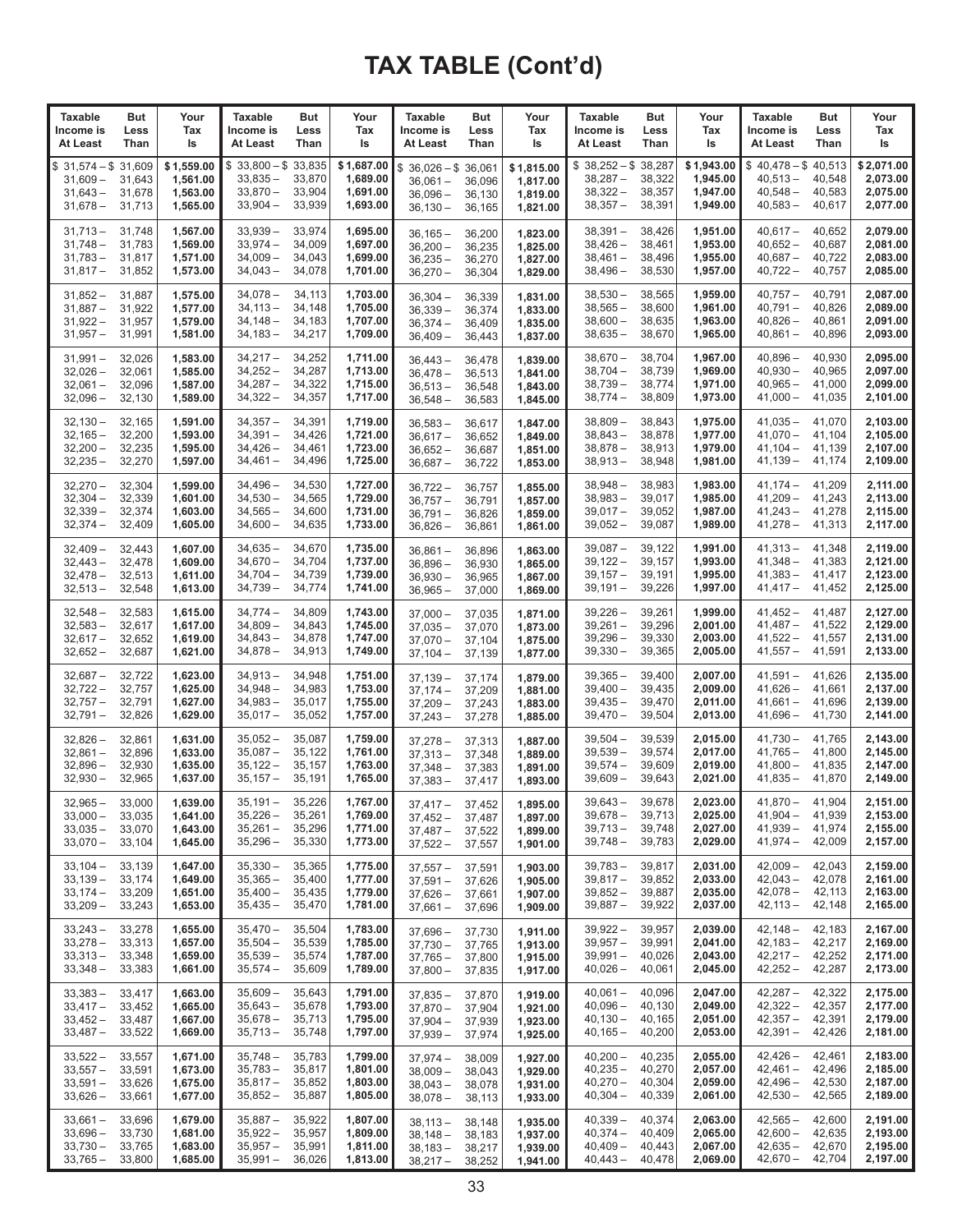| <b>Taxable</b><br>Income is<br>At Least                         | But<br>Less<br>Than                  | Your<br>Tax<br>ls                              | <b>Taxable</b><br>Income is<br>At Least                                          | But<br>Less<br>Than                  | Your<br>Tax<br>ls                              | Taxable<br>Income is<br>At Least                                                   | But<br>Less<br>Than                  | Your<br>Tax<br>ls                              | Taxable<br>Income is<br>At Least                                        | But<br>Less<br>Than                  | Your<br>Tax<br>ls                              | <b>Taxable</b><br>Income is<br>At Least                    | But<br>Less<br>Than                  | Your<br>Tax<br>ls                              |
|-----------------------------------------------------------------|--------------------------------------|------------------------------------------------|----------------------------------------------------------------------------------|--------------------------------------|------------------------------------------------|------------------------------------------------------------------------------------|--------------------------------------|------------------------------------------------|-------------------------------------------------------------------------|--------------------------------------|------------------------------------------------|------------------------------------------------------------|--------------------------------------|------------------------------------------------|
| $42,704 - $42,739$<br>\$<br>$42,739-$<br>$42,774-$<br>$42,809-$ | 42,774<br>42,809<br>42,843           | \$2,199.00<br>2,201.00<br>2,203.00<br>2,205.00 | $$44,930 - $44,965$<br>$44,965 -$<br>$45,000 -$<br>$45,035-$                     | 45,000<br>45,035<br>45,070           | \$2,327.00<br>2,329.00<br>2,331.00<br>2,333.00 | $$47,157 - $47,191$<br>$47,191 - 47,226$<br>$47,226 - 47,261$<br>$47,261 - 47,296$ |                                      | \$2,455.00<br>2,457.00<br>2,459.00<br>2,461.00 | $$49,383-\$49,417$<br>$49,417-$<br>49,452 –<br>$49,487-$                | 49,452<br>49,487<br>49,522           | \$2,583.00<br>2,585.00<br>2,587.00<br>2,589.00 | $$51,609 - $51,643$<br>$51,643-$<br>$51,678-$<br>$51,713-$ | 51,678<br>51,713<br>51,748           | \$2,711.00<br>2,713.00<br>2,715.00<br>2,717.00 |
| $42,843-$<br>$42,878-$<br>$42,913-$<br>$42,948-$                | 42,878<br>42,913<br>42,948<br>42,983 | 2,207.00<br>2,209.00<br>2,211.00<br>2,213.00   | $45,070 -$<br>$45,104-$<br>$45,139-$<br>$45,174-$                                | 45,104<br>45,139<br>45,174<br>45,209 | 2,335.00<br>2,337.00<br>2,339.00<br>2,341.00   | 47,296 –<br>$47,330 -$<br>$47,365 -$<br>47,400 -                                   | 47,330<br>47,365<br>47,400<br>47,435 | 2,463.00<br>2,465.00<br>2,467.00<br>2,469.00   | 49,522 –<br>$49,557 -$<br>$49,591 -$<br>$49,626 -$                      | 49,557<br>49,591<br>49,626<br>49,661 | 2,591.00<br>2,593.00<br>2,595.00<br>2,597.00   | $51,748-$<br>$51,783 -$<br>$51,817-$<br>$51,852 -$         | 51,783<br>51,817<br>51,852<br>51,887 | 2,719.00<br>2,721.00<br>2,723.00<br>2,725.00   |
| $42,983 -$<br>$43,017-$<br>$43,052-$<br>$43,087-$               | 43,017<br>43,052<br>43,087<br>43,122 | 2,215.00<br>2,217.00<br>2,219.00<br>2,221.00   | $45,209-$<br>$45,243-$<br>$45,278-$<br>$45,313-$                                 | 45,243<br>45,278<br>45,313<br>45,348 | 2,343.00<br>2,345.00<br>2,347.00<br>2,349.00   | 47,435 –<br>47,470 –<br>$47.504 -$<br>47,539 —                                     | 47,470<br>47,504<br>47,539<br>47,574 | 2,471.00<br>2,473.00<br>2,475.00<br>2,477.00   | 49,661 -<br>$49.696 -$<br>$49,730 -$<br>$49,765 -$                      | 49,696<br>49,730<br>49,765<br>49,800 | 2,599.00<br>2,601.00<br>2,603.00<br>2,605.00   | $51,887 -$<br>$51,922 -$<br>$51,957 -$<br>$51,991 -$       | 51,922<br>51,957<br>51.991<br>52,026 | 2,727.00<br>2,729.00<br>2,731.00<br>2,733.00   |
| $43,122 -$<br>$43,157-$<br>$43,191 -$<br>$43,226 -$             | 43,157<br>43,191<br>43,226<br>43,261 | 2,223.00<br>2,225.00<br>2,227.00<br>2,229.00   | $45,348 -$<br>$45,383 -$<br>$45,417-$<br>$45,452 -$                              | 45,383<br>45,417<br>45,452<br>45,487 | 2,351.00<br>2,353.00<br>2,355.00<br>2,357.00   | 47,574 –<br>47,609 —<br>$47,643 - 47,678$<br>47,678 –                              | 47,609<br>47,643<br>47,713           | 2,479.00<br>2,481.00<br>2,483.00<br>2,485.00   | $49,800 -$<br>$49,835 -$<br>$49,870-$<br>$49,904 -$                     | 49,835<br>49,870<br>49,904<br>49,939 | 2,607.00<br>2,609.00<br>2,611.00<br>2,613.00   | $52,026 -$<br>$52,061 -$<br>$52,096-$<br>$52,130-$         | 52,061<br>52,096<br>52,130<br>52,165 | 2,735.00<br>2,737.00<br>2,739.00<br>2,741.00   |
| $43,261 -$<br>$43,296-$<br>$43,330 -$<br>$43,365 -$             | 43.296<br>43,330<br>43,365<br>43,400 | 2.231.00<br>2,233.00<br>2,235.00<br>2,237.00   | $45,487-$<br>$45,522 -$<br>$45,557-$<br>$45,591 -$                               | 45,522<br>45,557<br>45,591<br>45,626 | 2,359.00<br>2,361.00<br>2,363.00<br>2,365.00   | 47,713 –<br>47,748 –<br>47,783 —<br>$47,817 - 47,852$                              | 47,748<br>47,783<br>47,817           | 2,487.00<br>2,489.00<br>2,491.00<br>2,493.00   | $49,939-$<br>$49,974-$<br>$50,009-$<br>$50,043 -$                       | 49,974<br>50,009<br>50,043<br>50,078 | 2,615.00<br>2,617.00<br>2,619.00<br>2,621.00   | $52,165-$<br>$52,200 -$<br>$52,235-$<br>$52,270-$          | 52,200<br>52,235<br>52,270<br>52,304 | 2,743.00<br>2,745.00<br>2,747.00<br>2,749.00   |
| $43,400 -$<br>$43,435-$<br>$43,470-$<br>$43,504-$               | 43,435<br>43,470<br>43,504<br>43,539 | 2,239.00<br>2,241.00<br>2,243.00<br>2,245.00   | $45,626-$<br>$45,661 -$<br>$45,696-$<br>$45,730 -$                               | 45,661<br>45,696<br>45,730<br>45,765 | 2,367.00<br>2,369.00<br>2,371.00<br>2,373.00   | 47,852 –<br>$47.887 -$<br>47,922 –<br>$47,957 - 47,991$                            | 47,887<br>47,922<br>47,957           | 2,495.00<br>2,497.00<br>2,499.00<br>2,501.00   | $50,078-$<br>$50,113-$<br>$50,148 -$<br>$50,183 -$                      | 50,113<br>50,148<br>50,183<br>50,217 | 2,623.00<br>2,625.00<br>2,627.00<br>2,629.00   | $52,304-$<br>$52,339-$<br>$52,374-$<br>$52,409-$           | 52.339<br>52.374<br>52,409<br>52,443 | 2,751.00<br>2,753.00<br>2,755.00<br>2,757.00   |
| $43,539-$<br>$43,574-$<br>$43,609-$<br>$43,643-$                | 43,574<br>43,609<br>43,643<br>43,678 | 2,247.00<br>2,249.00<br>2,251.00<br>2,253.00   | $45,765-$<br>$45,800 -$<br>$45,835 -$<br>$45,870-$                               | 45,800<br>45,835<br>45,870<br>45,904 | 2,375.00<br>2,377.00<br>2,379.00<br>2,381.00   | 47,991 –<br>$48,026 -$<br>$48,061 -$<br>48,096 –                                   | 48.026<br>48,061<br>48,096<br>48,130 | 2,503.00<br>2,505.00<br>2,507.00<br>2,509.00   | $50,217-$<br>$50,252 -$<br>$50,287-$<br>$50,322 -$                      | 50,252<br>50,287<br>50,322<br>50,357 | 2,631.00<br>2,633.00<br>2,635.00<br>2,637.00   | $52,443-$<br>$52,478-$<br>$52,513-$<br>$52,548-$           | 52,478<br>52,513<br>52,548<br>52,583 | 2,759.00<br>2,761.00<br>2,763.00<br>2,765.00   |
| $43,678-$<br>$43,713-$<br>$43,748-$<br>$43,783-$                | 43,713<br>43,748<br>43,783<br>43,817 | 2,255.00<br>2,257.00<br>2,259.00<br>2,261.00   | $45,904 -$<br>$45,939-$<br>$45,974-$<br>$46,009-$                                | 45,939<br>45,974<br>46,009<br>46,043 | 2,383.00<br>2,385.00<br>2,387.00<br>2,389.00   | $48,130 -$<br>$48,165 -$<br>$48,200 -$<br>48,235 –                                 | 48,165<br>48,200<br>48,235<br>48,270 | 2,511.00<br>2,513.00<br>2,515.00<br>2,517.00   | $50,357-$<br>$50,391 -$<br>$50,426-$<br>$50,461 -$                      | 50,391<br>50,426<br>50,461<br>50,496 | 2,639.00<br>2,641.00<br>2,643.00<br>2,645.00   | $52,583 -$<br>$52,617-$<br>$52,652-$<br>$52,687-$          | 52,617<br>52,652<br>52,687<br>52,722 | 2,767.00<br>2,769.00<br>2,771.00<br>2,773.00   |
| $43,817-$<br>$43,852-$<br>$43,887-$<br>$43,922 -$               | 43,852<br>43,887<br>43,922<br>43,957 | 2,263.00<br>2,265.00<br>2,267.00<br>2,269.00   | $46,043 -$<br>$46,078-$<br>46,113 -<br>$46,148-$                                 | 46,078<br>46,113<br>46,148<br>46,183 | 2,391.00<br>2,393.00<br>2,395.00<br>2,397.00   | $48,270 -$<br>$48,304-$<br>$48,339-$<br>$48,374-$                                  | 48,304<br>48,339<br>48,374<br>48,409 | 2,519.00<br>2,521.00<br>2,523.00<br>2,525.00   | $50,496-$<br>$50,530 -$<br>$50,565 -$<br>$50,600 -$                     | 50,530<br>50,565<br>50,600<br>50,635 | 2,647.00<br>2,649.00<br>2,651.00<br>2,653.00   | 52,722 –<br>$52,757-$<br>$52,791-$<br>$52,826-$            | 52,757<br>52,791<br>52,826<br>52,861 | 2,775.00<br>2,777.00<br>2,779.00<br>2,781.00   |
| $43.957 -$<br>$43,991 -$<br>$44,026-$<br>$44,061-$              | 43,991<br>44,026<br>44,061<br>44,096 | 2,271.00<br>2,273.00<br>2,275.00<br>2,277.00   | $46,183-$<br>$46,217-$<br>$46,252 -$<br>$46,287-$                                | 46,217<br>46,252<br>46,287<br>46,322 | 2,399.00<br>2,401.00<br>2,403.00<br>2,405.00   | $48,409-$<br>$48.443 -$<br>48,478 –<br>48,513 —                                    | 48,443<br>48,478<br>48,513<br>48,548 | 2,527.00<br>2,529.00<br>2,531.00<br>2,533.00   | $50,635 -$<br>$50,670 -$<br>$50,704-$<br>$50.739 -$                     | 50,670<br>50,704<br>50,739<br>50,774 | 2.655.00<br>2,657.00<br>2,659.00<br>2,661.00   | $52,861 -$<br>$52,896-$<br>$52,930 -$<br>$52,965 -$        | 52,896<br>52,930<br>52,965<br>53,000 | 2,783.00<br>2,785.00<br>2,787.00<br>2,789.00   |
| $44,096-$<br>$44,130-$<br>44,165 –<br>$44,200 -$                | 44,130<br>44,165<br>44,200<br>44,235 | 2,279.00<br>2,281.00<br>2,283.00<br>2,285.00   | $46,322 - 46,357$<br>$46,357 -$<br>$46,391 -$<br>$46,426-$                       | 46,391<br>46,426<br>46,461           | 2,407.00<br>2,409.00<br>2,411.00<br>2,413.00   | $48,548 - 48,583$<br>$48,583 - 48,617$<br>48,617 - 48,652<br>$48,652 - 48,687$     |                                      | 2,535.00<br>2,537.00<br>2,539.00<br>2,541.00   | $50,774-$<br>$50,809-$<br>$50,843-$<br>$50,878-$                        | 50,809<br>50,843<br>50,878<br>50,913 | 2,663.00<br>2,665.00<br>2,667.00<br>2,669.00   | $53,000-$<br>$53,035 - 53,070$<br>$53,070-$<br>$53,104-$   | 53,035<br>53,104<br>53,139           | 2,791.00<br>2,793.00<br>2,795.00<br>2,797.00   |
| 44,235 –<br>$44,270-$<br>$44,304-$<br>$44,339-$                 | 44,270<br>44,304<br>44,339<br>44,374 | 2,287.00<br>2,289.00<br>2,291.00<br>2,293.00   | $46,461 -$<br>$46,496-$<br>$46,530 -$<br>$46,565 -$                              | 46,496<br>46,530<br>46,565<br>46,600 | 2,415.00<br>2,417.00<br>2,419.00<br>2,421.00   | 48,687 - 48,722<br>$48,722 - 48,757$<br>48,757 - 48,791<br>$48,791 - 48,826$       |                                      | 2,543.00<br>2,545.00<br>2,547.00<br>2,549.00   | $50,913 - 50,948$<br>$50,948-$<br>$50,983 -$<br>$51,017-$               | 50,983<br>51,017<br>51,052           | 2,671.00<br>2,673.00<br>2,675.00<br>2,677.00   | $53,139-$<br>$53,174-$<br>$53,209 - 53,243$<br>$53,243-$   | 53,174<br>53,209<br>53,278           | 2,799.00<br>2,801.00<br>2,803.00<br>2,805.00   |
| 44,374 –<br>44,409 –<br>$44,443-$<br>44,478 –                   | 44,409<br>44,443<br>44,478<br>44,513 | 2,295.00<br>2,297.00<br>2,299.00<br>2,301.00   | $46,600 -$<br>$46,635 -$<br>$46,670 -$<br>$46,704-$                              | 46,635<br>46,670<br>46,704<br>46,739 | 2,423.00<br>2,425.00<br>2,427.00<br>2,429.00   | $48,826 - 48,861$<br>$48,861 - 48,896$<br>$48,896 - 48,930$<br>48,930 - 48,965     |                                      | 2,551.00<br>2,553.00<br>2,555.00<br>2,557.00   | $51,052 -$<br>$51,087 -$<br>$51,122 - 51,157$<br>$51,157 - 51,191$      | 51,087<br>51,122                     | 2,679.00<br>2,681.00<br>2,683.00<br>2,685.00   | $53,278-$<br>$53,313-$<br>$53,348-$<br>$53,383-$           | 53,313<br>53,348<br>53,383<br>53,417 | 2,807.00<br>2,809.00<br>2,811.00<br>2,813.00   |
| $44,513-$<br>$44,548-$<br>$44,583-$<br>$44,617-$                | 44,548<br>44,583<br>44,617<br>44,652 | 2,303.00<br>2,305.00<br>2,307.00<br>2,309.00   | $46,739-$<br>$46,774-$<br>$46,809-$<br>$46,843-$                                 | 46,774<br>46,809<br>46,843<br>46,878 | 2,431.00<br>2,433.00<br>2,435.00<br>2,437.00   | $48,965 - 49,000$<br>$49,000 - 49,035$<br>$49,035 - 49,070$<br>49,070 - 49,104     |                                      | 2,559.00<br>2,561.00<br>2,563.00<br>2,565.00   | $51,191 - 51,226$<br>$51,226 - 51,261$<br>$51,261 - 51,296$<br>51,296 – | 51,330                               | 2,687.00<br>2,689.00<br>2,691.00<br>2,693.00   | $53,417-$<br>$53,452-$<br>$53,487-$<br>$53,522 -$          | 53,452<br>53,487<br>53,522<br>53,557 | 2,815.00<br>2,817.00<br>2,819.00<br>2,821.00   |
| 44,652 –<br>44,687 –<br>44,722 –<br>$44,757 - 44,791$           | 44,687<br>44,722<br>44,757           | 2,311.00<br>2,313.00<br>2,315.00<br>2,317.00   | $46,878-$<br>$46,913-$<br>$46,948-$<br>$46,983-$                                 | 46,913<br>46,948<br>46,983<br>47,017 | 2,439.00<br>2,441.00<br>2,443.00<br>2,445.00   | $49,104 - 49,139$<br>$49,139 - 49,174$<br>$49,174 - 49,209$<br>$49,209 - 49,243$   |                                      | 2,567.00<br>2,569.00<br>2,571.00<br>2,573.00   | $51,330 -$<br>$51,365 -$<br>$51,400-$<br>$51,435 -$                     | 51,365<br>51,400<br>51,435<br>51,470 | 2,695.00<br>2,697.00<br>2,699.00<br>2,701.00   | $53,557 -$<br>$53,591 -$<br>$53,626-$<br>$53,661 - 53,696$ | 53,591<br>53,626<br>53,661           | 2,823.00<br>2,825.00<br>2,827.00<br>2,829.00   |
| $44,791 -$<br>- 44,826<br>44,861 –<br>44,896 –                  | 44,826<br>44,861<br>44,896<br>44,930 | 2,319.00<br>2,321.00<br>2,323.00<br>2,325.00   | $47,017 - 47,052$<br>$47,052 - 47,087$<br>$47,087 - 47,122$<br>$47,122 - 47,157$ |                                      | 2,447.00<br>2,449.00<br>2,451.00<br>2,453.00   | $49,243 - 49,278$<br>$49,278 - 49,313$<br>$49,313 - 49,348$<br>$49,348 - 49,383$   |                                      | 2,575.00<br>2,577.00<br>2,579.00<br>2,581.00   | $51,470-$<br>$51,504-$<br>$51,539-$<br>$51,574-$                        | 51,504<br>51,539<br>51,574<br>51,609 | 2,703.00<br>2,705.00<br>2,707.00<br>2,709.00   | $53,696-$<br>$53,730 - 53,765$<br>$53,765-$<br>$53,800 -$  | 53,730<br>53,800<br>53,835           | 2,831.00<br>2,833.00<br>2,835.00<br>2,837.00   |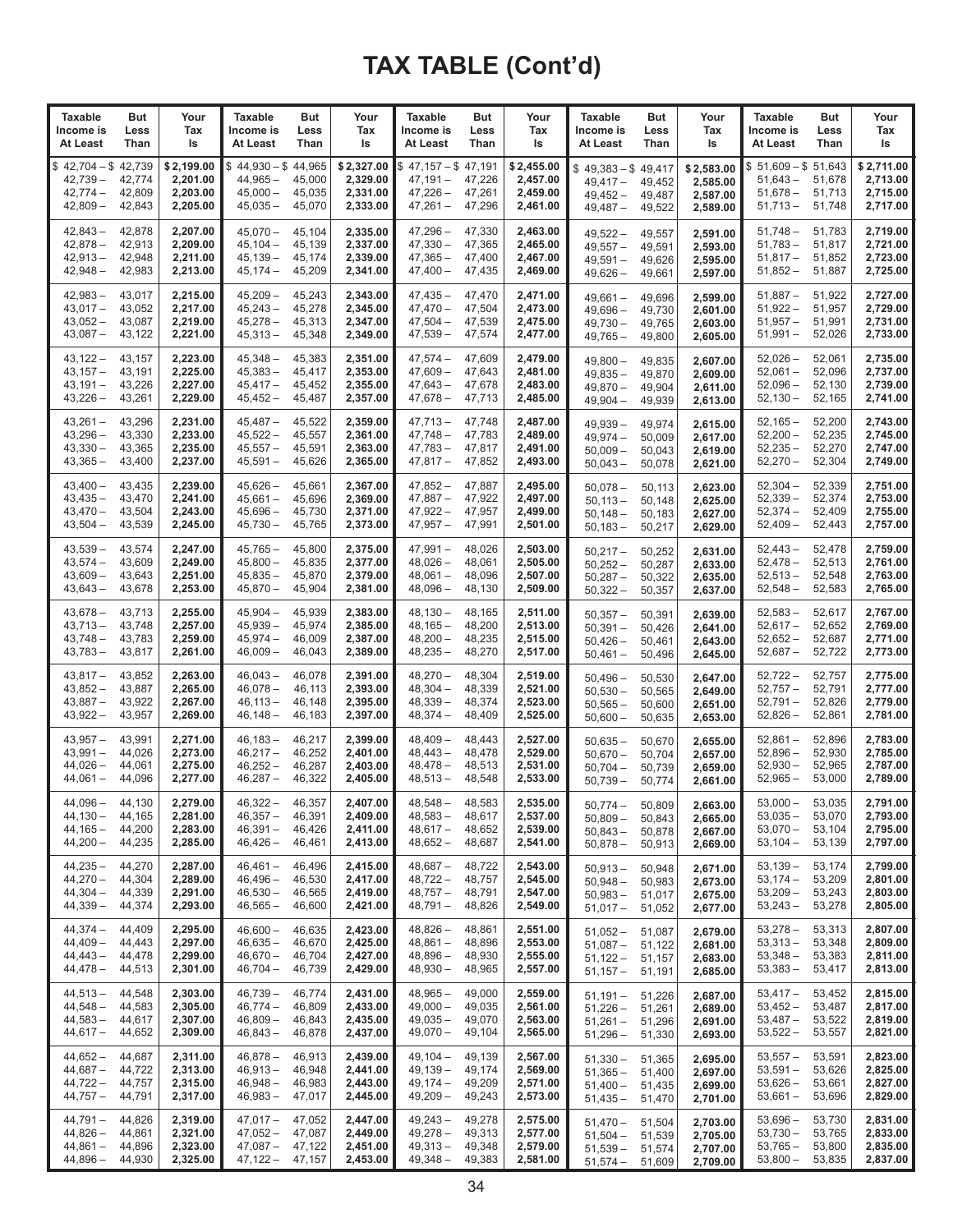| <b>Taxable</b>                                              | But                                  | Your                                           | <b>Taxable</b>                                              | But                                  | Your                                           | <b>Taxable</b>                                                    | But                                  | Your                                           | <b>Taxable</b>                                                   | But                                  | Your                                           | <b>Taxable</b>                                                                 | But                                  | Your                                           |
|-------------------------------------------------------------|--------------------------------------|------------------------------------------------|-------------------------------------------------------------|--------------------------------------|------------------------------------------------|-------------------------------------------------------------------|--------------------------------------|------------------------------------------------|------------------------------------------------------------------|--------------------------------------|------------------------------------------------|--------------------------------------------------------------------------------|--------------------------------------|------------------------------------------------|
| Income is                                                   | Less                                 | Tax                                            | Income is                                                   | Less                                 | Tax                                            | Income is                                                         | Less                                 | Tax                                            | Income is                                                        | Less                                 | Tax                                            | Income is                                                                      | Less                                 | Tax                                            |
| At Least                                                    | Than                                 | ls                                             | At Least                                                    | Than                                 | ls                                             | At Least                                                          | Than                                 | ls                                             | At Least                                                         | Than                                 | ls                                             | At Least                                                                       | Than                                 | ls                                             |
| $$53,835 - $53,870$<br>$53,870 -$<br>$53,904-$<br>$53,939-$ | 53,904<br>53,939<br>53,974           | \$2,839.00<br>2,841.00<br>2,843.00<br>2,845.00 | $$56,061 - $56,096$<br>$56,096-$<br>$56,130-$<br>$56,165 -$ | 56,130<br>56,165<br>56,200           | \$2,967.00<br>2,969.00<br>2,971.00<br>2,973.00 | $58,287 - $58,322$<br>\$<br>$58,322 -$<br>$58,357-$<br>$58,391 -$ | 58,357<br>58,391<br>58,426           | \$3,095.00<br>3,097.00<br>3,099.00<br>3,101.00 | $$60,513 - $60,548$<br>$60,548 -$<br>$60,583 -$<br>$60,617 -$    | 60,583<br>60,617<br>60,652           | \$3,223.00<br>3,225.00<br>3,227.00<br>3,229.00 | $$62,739 - $62,774$<br>$62,774-$<br>$62,809-$<br>62,843 –                      | 62,809<br>62,843<br>62,878           | \$3,351.00<br>3,353.00<br>3,355.00<br>3,357.00 |
| $53,974-$                                                   | 54,009                               | 2,847.00                                       | $56,200 -$                                                  | 56,235                               | 2,975.00                                       | $58,426-$                                                         | 58,461                               | 3,103.00                                       | $60,652 -$                                                       | 60,687                               | 3,231.00                                       | $62,878-$                                                                      | 62,913                               | 3,359.00                                       |
| $54,009-$                                                   | 54,043                               | 2,849.00                                       | $56,235-$                                                   | 56,270                               | 2,977.00                                       | $58,461-$                                                         | 58,496                               | 3,105.00                                       | $60,687 -$                                                       | 60,722                               | 3,233.00                                       | $62,913-$                                                                      | 62,948                               | 3,361.00                                       |
| $54,043-$                                                   | 54,078                               | 2,851.00                                       | $56,270-$                                                   | 56,304                               | 2,979.00                                       | $58,496-$                                                         | 58,530                               | 3,107.00                                       | $60,722 -$                                                       | 60,757                               | 3,235.00                                       | $62,948-$                                                                      | 62,983                               | 3,363.00                                       |
| $54,078-$                                                   | 54,113                               | 2,853.00                                       | $56,304-$                                                   | 56,339                               | 2,981.00                                       | $58,530 -$                                                        | 58,565                               | 3,109.00                                       | $60,757-$                                                        | 60,791                               | 3,237.00                                       | $62,983 -$                                                                     | 63,017                               | 3,365.00                                       |
| $54,113-$                                                   | 54,148                               | 2,855.00                                       | $56,339 -$                                                  | 56,374                               | 2.983.00                                       | $58,565-$                                                         | 58,600                               | 3,111.00                                       | $60,791 -$                                                       | 60,826                               | 3,239.00                                       | $63,017-$                                                                      | 63,052                               | 3,367.00                                       |
| $54,148-$                                                   | 54,183                               | 2,857.00                                       | $56,374-$                                                   | 56,409                               | 2,985.00                                       | $58,600 -$                                                        | 58,635                               | 3,113.00                                       | $60,826 -$                                                       | 60,861                               | 3,241.00                                       | $63,052-$                                                                      | 63,087                               | 3,369.00                                       |
| $54,183-$                                                   | 54,217                               | 2,859.00                                       | $56,409-$                                                   | 56,443                               | 2,987.00                                       | $58,635-$                                                         | 58,670                               | 3,115.00                                       | $60,861 -$                                                       | 60,896                               | 3,243.00                                       | $63,087 -$                                                                     | 63,122                               | 3,371.00                                       |
| $54,217-$                                                   | 54,252                               | 2,861.00                                       | $56,443-$                                                   | 56,478                               | 2,989.00                                       | $58,670-$                                                         | 58,704                               | 3,117.00                                       | $60,896 -$                                                       | 60,930                               | 3,245.00                                       | $63,122-$                                                                      | 63,157                               | 3,373.00                                       |
| $54,252-$                                                   | 54,287                               | 2,863.00                                       | $56,478-$                                                   | 56,513                               | 2,991.00                                       | $58,704-$                                                         | 58,739                               | 3,119.00                                       | $60,930 -$                                                       | 60,965                               | 3,247.00                                       | $63,157-$                                                                      | 63,191                               | 3,375.00                                       |
| $54,287-$                                                   | 54,322                               | 2,865.00                                       | $56,513-$                                                   | 56,548                               | 2,993.00                                       | $58,739-$                                                         | 58,774                               | 3,121.00                                       | $60,965 -$                                                       | 61,000                               | 3,249.00                                       | $63,191 -$                                                                     | 63,226                               | 3,377.00                                       |
| $54,322 -$                                                  | 54,357                               | 2,867.00                                       | $56,548-$                                                   | 56,583                               | 2,995.00                                       | $58,774-$                                                         | 58,809                               | 3,123.00                                       | $61,000 -$                                                       | 61,035                               | 3,251.00                                       | $63,226 -$                                                                     | 63,261                               | 3,379.00                                       |
| $54,357-$                                                   | 54,391                               | 2,869.00                                       | $56,583-$                                                   | 56,617                               | 2,997.00                                       | $58,809-$                                                         | 58,843                               | 3,125.00                                       | $61,035 -$                                                       | 61,070                               | 3,253.00                                       | $63,261 -$                                                                     | 63,296                               | 3,381.00                                       |
| $54,391 -$                                                  | 54,426                               | 2,871.00                                       | $56,617-$                                                   | 56,652                               | 2,999.00                                       | $58,843 -$                                                        | 58.878                               | 3,127.00                                       | $61,070 -$                                                       | 61,104                               | 3,255.00                                       | $63,296 -$                                                                     | 63,330                               | 3,383.00                                       |
| $54,426-$                                                   | 54,461                               | 2,873.00                                       | $56,652-$                                                   | 56,687                               | 3,001.00                                       | $58,878-$                                                         | 58,913                               | 3,129.00                                       | $61,104 -$                                                       | 61,139                               | 3,257.00                                       | $63,330 -$                                                                     | 63,365                               | 3,385.00                                       |
| $54,461 -$                                                  | 54,496                               | 2,875.00                                       | $56,687-$                                                   | 56,722                               | 3,003.00                                       | $58,913 -$                                                        | 58,948                               | 3,131.00                                       | $61,139-$                                                        | 61,174                               | 3,259.00                                       | $63,365 -$                                                                     | 63,400                               | 3,387.00                                       |
| $54,496-$                                                   | 54,530                               | 2,877.00                                       | $56,722-$                                                   | 56,757                               | 3,005.00                                       | $58,948 -$                                                        | 58,983                               | 3,133.00                                       | $61,174-$                                                        | 61,209                               | 3,261.00                                       | $63,400 -$                                                                     | 63,435                               | 3,389.00                                       |
| $54,530 -$                                                  | 54.565                               | 2,879.00                                       | $56,757-$                                                   | 56,791                               | 3,007.00                                       | $58,983-$                                                         | 59,017                               | 3,135.00                                       | $61,209-$                                                        | 61,243                               | 3,263.00                                       | $63,435 -$                                                                     | 63,470                               | 3,391.00                                       |
| $54,565-$                                                   | 54,600                               | 2,881.00                                       | $56,791 -$                                                  | 56,826                               | 3,009.00                                       | $59,017-$                                                         | 59.052                               | 3,137.00                                       | $61,243-$                                                        | 61,278                               | 3,265.00                                       | $63,470-$                                                                      | 63,504                               | 3,393.00                                       |
| $54,600 -$                                                  | 54,635                               | 2,883.00                                       | $56,826 -$                                                  | 56,861                               | 3,011.00                                       | $59,052 -$                                                        | 59,087                               | 3,139.00                                       | $61,278-$                                                        | 61,313                               | 3,267.00                                       | $63,504-$                                                                      | 63,539                               | 3,395.00                                       |
| $54,635-$                                                   | 54,670                               | 2,885.00                                       | $56,861 -$                                                  | 56,896                               | 3,013.00                                       | $59,087-$                                                         | 59,122                               | 3,141.00                                       | $61,313 -$                                                       | 61,348                               | 3,269.00                                       | $63,539-$                                                                      | 63,574                               | 3,397.00                                       |
| $54,670-$                                                   | 54,704                               | 2,887.00                                       | $56,896-$                                                   | 56,930                               | 3,015.00                                       | $59,122 -$                                                        | 59,157                               | 3.143.00                                       | $61,348 -$                                                       | 61,383                               | 3,271.00                                       | $63,574-$                                                                      | 63,609                               | 3,399.00                                       |
| $54,704-$                                                   | 54,739                               | 2,889.00                                       | $56,930 -$                                                  | 56,965                               | 3,017.00                                       | $59,157-$                                                         | 59,191                               | 3,145.00                                       | $61,383 -$                                                       | 61,417                               | 3,273.00                                       | $63,609-$                                                                      | 63,643                               | 3,401.00                                       |
| $54,739-$                                                   | 54,774                               | 2,891.00                                       | $56,965 -$                                                  | 57,000                               | 3,019.00                                       | $59,191 -$                                                        | 59,226                               | 3,147.00                                       | $61,417-$                                                        | 61,452                               | 3,275.00                                       | $63,643-$                                                                      | 63,678                               | 3,403.00                                       |
| $54,774-$                                                   | 54,809                               | 2,893.00                                       | $57,000 -$                                                  | 57,035                               | 3,021.00                                       | $59,226 -$                                                        | 59,261                               | 3,149.00                                       | $61,452-$                                                        | 61,487                               | 3,277.00                                       | 63,678 -                                                                       | 63,713                               | 3,405.00                                       |
| $54,809-$                                                   | 54,843                               | 2,895.00                                       | $57,035 -$                                                  | 57,070                               | 3,023.00                                       | $59,261 -$                                                        | 59,296                               | 3,151.00                                       | $61,487-$                                                        | 61,522                               | 3,279.00                                       | $63,713-$                                                                      | 63,748                               | 3,407.00                                       |
| $54,843-$                                                   | 54,878                               | 2,897.00                                       | $57,070 -$                                                  | 57,104                               | 3,025.00                                       | $59,296-$                                                         | 59,330                               | 3,153.00                                       | $61,522 -$                                                       | 61,557                               | 3,281.00                                       | 63,748 -                                                                       | 63,783                               | 3,409.00                                       |
| $54,878-$                                                   | 54,913                               | 2,899.00                                       | $57,104-$                                                   | 57,139                               | 3,027.00                                       | $59,330 -$                                                        | 59,365                               | 3,155.00                                       | $61,557-$                                                        | 61,591                               | 3,283.00                                       | 63,783 —                                                                       | 63,817                               | 3,411.00                                       |
| $54,913-$                                                   | 54,948                               | 2,901.00                                       | $57,139-$                                                   | 57,174                               | 3,029.00                                       | $59,365 -$                                                        | 59,400                               | 3,157.00                                       | $61,591 -$                                                       | 61,626                               | 3,285.00                                       | $63,817-$                                                                      | 63,852                               | 3,413.00                                       |
| $54,948-$                                                   | 54,983                               | 2,903.00                                       | $57,174-$                                                   | 57,209                               | 3,031.00                                       | $59,400 -$                                                        | 59,435                               | 3,159.00                                       | $61,626 -$                                                       | 61,661                               | 3,287.00                                       | $63,852-$                                                                      | 63,887                               | 3,415.00                                       |
| $54,983 -$                                                  | 55,017                               | 2,905.00                                       | $57,209-$                                                   | 57,243                               | 3,033.00                                       | $59,435-$                                                         | 59,470                               | 3,161.00                                       | $61,661 -$                                                       | 61,696                               | 3,289.00                                       | $63,887-$                                                                      | 63,922                               | 3,417.00                                       |
| $55,017-$                                                   | 55,052                               | 2,907.00                                       | $57,243-$                                                   | 57,278                               | 3,035.00                                       | $59,470-$                                                         | 59,504                               | 3,163.00                                       | $61,696 -$                                                       | 61,730                               | 3,291.00                                       | $63,922 -$                                                                     | 63,957                               | 3,419.00                                       |
| $55,052-$                                                   | 55,087                               | 2,909.00                                       | $57,278-$                                                   | 57,313                               | 3,037.00                                       | $59,504-$                                                         | 59,539                               | 3,165.00                                       | $61,730-$                                                        | 61,765                               | 3,293.00                                       | $63,957 -$                                                                     | 63,991                               | 3,421.00                                       |
| $55,087-$                                                   | 55,122                               | 2,911.00                                       | $57,313 -$                                                  | 57,348                               | 3,039.00                                       | $59,539-$                                                         | 59,574                               | 3,167.00                                       | $61,765 -$                                                       | 61,800                               | 3,295.00                                       | $63,991 -$                                                                     | 64.026                               | 3,423.00                                       |
| $55,122-$                                                   | 55,157                               | 2,913.00                                       | $57,348 -$                                                  | 57,383                               | 3,041.00                                       | $59,574-$                                                         | 59,609                               | 3,169.00                                       | $61,800 -$                                                       | 61,835                               | 3,297.00                                       | $64,026 -$                                                                     | 64,061                               | 3,425.00                                       |
| $55,157-$                                                   | 55,191                               | 2,915.00                                       | $57,383 -$                                                  | 57,417                               | 3,043.00                                       | $59,609 -$                                                        | 59,643                               | 3,171.00                                       | $61,835 -$                                                       | 61,870                               | 3,299.00                                       | $64,061 -$                                                                     | 64,096                               | 3,427.00                                       |
| $55,191 -$                                                  | 55,226                               | 2,917.00                                       | $57,417-$                                                   | 57,452                               | 3,045.00                                       | $59,643 -$                                                        | 59,678                               | 3,173.00                                       | $61,870 -$                                                       | 61,904                               | 3,301.00                                       | 64,096 -                                                                       | 64,130                               | 3,429.00                                       |
| $55,226 -$<br>$55,261-$<br>$55,296-$<br>$55,330 -$          | 55,261<br>55,296<br>55,330<br>55,365 | 2,919.00<br>2,921.00<br>2,923.00<br>2,925.00   | $57,452 -$<br>57,487 –<br>$57,522 -$<br>$57,557-$           | 57,487<br>57,522<br>57,557<br>57,591 | 3,047.00<br>3,049.00<br>3,051.00<br>3,053.00   | $59,678-$<br>$59,713 - 59,748$<br>$59,748-$<br>59,783 –           | 59,713<br>59,783<br>59,817           | 3,175.00<br>3,177.00<br>3,179.00<br>3,181.00   | $61,904 - 61,939$<br>$61,939 - 61,974$<br>$61,974-$<br>$62,009-$ | 62,009<br>62,043                     | 3,303.00<br>3,305.00<br>3,307.00<br>3,309.00   | $64,130-$<br>64,165 —<br>$64,200 -$<br>$64,235 - 64,270$                       | 64,165<br>64,200<br>64,235           | 3,431.00<br>3,433.00<br>3,435.00<br>3,437.00   |
| $55,365 -$<br>$55,400 -$<br>$55,435 -$<br>$55,470-$         | 55,400<br>55,435<br>55,470<br>55,504 | 2,927.00<br>2,929.00<br>2,931.00<br>2,933.00   | $57,591 -$<br>$57,626 -$<br>$57,661-$<br>57,696 —           | 57,626<br>57.661<br>57,696<br>57,730 | 3,055.00<br>3,057.00<br>3,059.00<br>3,061.00   | $59,817 -$<br>$59,852 -$<br>$59,887 -$<br>$59,922 - 59,957$       | 59,852<br>59,887<br>59,922           | 3,183.00<br>3,185.00<br>3,187.00<br>3,189.00   | $62,043-$<br>$62,078-$<br>$62,113-$<br>$62,148-$                 | 62,078<br>62,113<br>62,148<br>62,183 | 3,311.00<br>3,313.00<br>3,315.00<br>3,317.00   | $64,270-$<br>64,304 –<br>$64,339-$<br>$64,374-$                                | 64,304<br>64,339<br>64,374<br>64,409 | 3,439.00<br>3,441.00<br>3,443.00<br>3,445.00   |
| $55,504-$                                                   | 55,539                               | 2,935.00                                       | $57,730 -$                                                  | 57,765                               | 3,063.00                                       | $59,957 -$                                                        | 59,991                               | 3,191.00                                       | $62,183-$                                                        | 62,217                               | 3,319.00                                       | 64,409 -                                                                       | 64,443                               | 3,447.00                                       |
| 55,539 —                                                    | 55,574                               | 2,937.00                                       | $57,765-$                                                   | 57,800                               | 3,065.00                                       | $59,991 -$                                                        | 60,026                               | 3,193.00                                       | $62,217-$                                                        | 62,252                               | 3,321.00                                       | $64,443 - 64,478$                                                              |                                      | 3,449.00                                       |
| $55,574-$                                                   | 55,609                               | 2,939.00                                       | $57,800 -$                                                  | 57,835                               | 3,067.00                                       | $60.026 -$                                                        | 60,061                               | 3,195.00                                       | $62,252-$                                                        | 62,287                               | 3,323.00                                       | $64,478 - 64,513$                                                              |                                      | 3,451.00                                       |
| $55,609-$                                                   | 55,643                               | 2,941.00                                       | $57,835-$                                                   | 57,870                               | 3,069.00                                       | $60,061 -$                                                        | 60,096                               | 3,197.00                                       | $62,287-$                                                        | 62,322                               | 3,325.00                                       | $64,513 - 64,548$                                                              |                                      | 3,453.00                                       |
| $55,643-$<br>$55,678-$<br>$55,713 - 55,748$<br>$55,748-$    | 55,678<br>55,713<br>55,783           | 2,943.00<br>2,945.00<br>2,947.00<br>2,949.00   | $57,870-$<br>$57,904-$<br>$57,939-$<br>$57,974-$            | 57,904<br>57,939<br>57,974<br>58,009 | 3,071.00<br>3,073.00<br>3,075.00<br>3,077.00   | $60,096-$<br>$60,130 -$<br>$60,165 -$<br>$60,200 -$               | 60,130<br>60,165<br>60,200<br>60,235 | 3,199.00<br>3,201.00<br>3,203.00<br>3,205.00   | $62,322 -$<br>$62,357-$<br>$62,391 -$<br>$62,426-$               | 62,357<br>62,391<br>62,426<br>62,461 | 3,327.00<br>3,329.00<br>3,331.00<br>3,333.00   | 64,548 –<br>$64,583 - 64,617$<br>$64,617 - 64,652$<br>$64,652-$                | 64,583<br>64,687                     | 3,455.00<br>3,457.00<br>3,459.00<br>3,461.00   |
| $55,783-$<br>$55,817 -$<br>$55,852 -$<br>$55,887 - 55,922$  | 55,817<br>55,852<br>55,887           | 2,951.00<br>2,953.00<br>2,955.00<br>2,957.00   | $58,009-$<br>$58,043-$<br>$58,078-$<br>$58,113-$            | 58,043<br>58,078<br>58,113<br>58,148 | 3,079.00<br>3,081.00<br>3,083.00<br>3,085.00   | $60,235 -$<br>$60,270-$<br>$60,304-$<br>$60,339 - 60,374$         | 60,270<br>60,304<br>60,339           | 3,207.00<br>3,209.00<br>3,211.00<br>3,213.00   | $62,461-$<br>$62,496-$<br>$62,530 -$<br>$62,565 -$               | 62,496<br>62,530<br>62,565<br>62,600 | 3,335.00<br>3,337.00<br>3,339.00<br>3,341.00   | 64,687 –<br>$64,722 -$<br>$64,757 - 64,791$<br>64,791 - 64,826                 | 64,722<br>64,757                     | 3,463.00<br>3,465.00<br>3,467.00<br>3,469.00   |
| $55,922 -$<br>$55,957 - 55,991$<br>$55,991 -$<br>$56,026-$  | 55,957<br>56,026<br>56,061           | 2,959.00<br>2,961.00<br>2,963.00<br>2,965.00   | $58,148-$<br>$58,183-$<br>$58,217-$<br>$58,252-$            | 58,183<br>58,217<br>58,252<br>58,287 | 3,087.00<br>3,089.00<br>3,091.00<br>3,093.00   | $60,374-$<br>$60,409 - 60,443$<br>$60,443-$<br>$60,478 - 60,513$  | 60,409<br>60,478                     | 3,215.00<br>3,217.00<br>3,219.00<br>3,221.00   | $62,600 -$<br>$62,635 -$<br>$62,670-$<br>$62,704-$               | 62,635<br>62,670<br>62,704<br>62,739 | 3,343.00<br>3,345.00<br>3,347.00<br>3,349.00   | $64,826 - 64,861$<br>$64,861 - 64,896$<br>$64,896 - 64,930$<br>64,930 - 64,965 |                                      | 3,471.00<br>3,473.00<br>3,475.00<br>3,477.00   |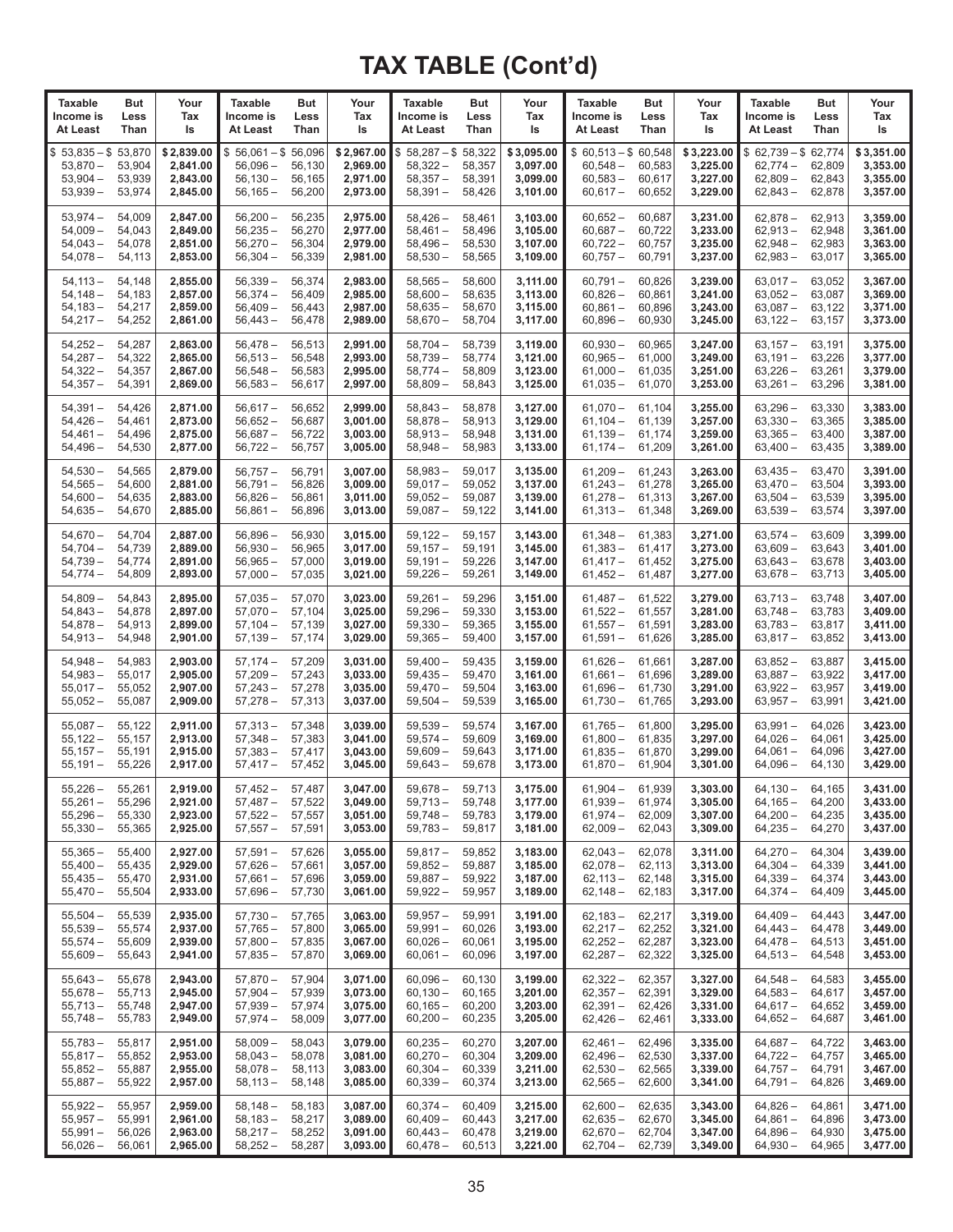| Taxable                                                                  | But                                  | Your                                           | <b>Taxable</b>                                               | But                                  | Your                                           | <b>Taxable</b>                                                                   | But                                  | Your                                           | <b>Taxable</b>                                             | <b>But</b>                           | Your                                           | <b>Taxable</b>                                                           | But                                  | Your                                           |
|--------------------------------------------------------------------------|--------------------------------------|------------------------------------------------|--------------------------------------------------------------|--------------------------------------|------------------------------------------------|----------------------------------------------------------------------------------|--------------------------------------|------------------------------------------------|------------------------------------------------------------|--------------------------------------|------------------------------------------------|--------------------------------------------------------------------------|--------------------------------------|------------------------------------------------|
| Income is                                                                | Less                                 | Tax                                            | Income is                                                    | Less                                 | Tax                                            | Income is                                                                        | Less                                 | Tax                                            | Income is                                                  | Less                                 | Tax                                            | Income is                                                                | Less                                 | Tax                                            |
| At Least                                                                 | Than                                 | ls                                             | At Least                                                     | Than                                 | ls                                             | <b>At Least</b>                                                                  | Than                                 | ls                                             | At Least                                                   | Than                                 | ls                                             | At Least                                                                 | Than                                 | ls                                             |
| $$64,965 - $65,000$<br>$65,000 -$<br>$65,035 -$<br>$65,070-$             | 65,035<br>65,070<br>65,104           | \$3,479.00<br>3,481.00<br>3,483.00<br>3,485.00 | $$67,191 - $67,226$<br>$67,226 -$<br>$67,261 -$<br>$67,296-$ | 67,261<br>67,296<br>67,330           | \$3,607.00<br>3,609.00<br>3,611.00<br>3,613.00 | $69,417 - $69,452$<br>\$<br>$69,452 -$<br>$69,487-$<br>$69,522 -$                | 69,487<br>69,522<br>69,557           | \$3,735.00<br>3,737.00<br>3,739.00<br>3,741.00 | $$71,643 - $71,678$<br>$71,678-$<br>$71,713-$<br>$71,748-$ | 71,713<br>71,748<br>71,783           | \$3,863.00<br>3,865.00<br>3,867.00<br>3,869.00 | $$73,870 - $73,904$<br>$73,904 -$<br>$73,939-$<br>$73,974-$              | 73,939<br>73,974<br>74,009           | \$3,991.00<br>3,993.00<br>3,995.00<br>3,997.00 |
| $65,104-$                                                                | 65,139                               | 3,487.00                                       | $67,330 -$                                                   | 67,365                               | 3,615.00                                       | $69,557-$                                                                        | 69,591                               | 3,743.00                                       | $71,783-$                                                  | 71,817                               | 3,871.00                                       | $74,009-$                                                                | 74,043                               | 3,999.00                                       |
| $65,139-$                                                                | 65,174                               | 3,489.00                                       | $67,365 -$                                                   | 67,400                               | 3,617.00                                       | $69,591 -$                                                                       | 69,626                               | 3,745.00                                       | $71,817-$                                                  | 71,852                               | 3,873.00                                       | $74,043 -$                                                               | 74,078                               | 4,001.00                                       |
| $65,174-$                                                                | 65,209                               | 3,491.00                                       | $67,400 -$                                                   | 67,435                               | 3,619.00                                       | $69,626 -$                                                                       | 69,661                               | 3,747.00                                       | $71,852 -$                                                 | 71,887                               | 3,875.00                                       | $74,078-$                                                                | 74,113                               | 4,003.00                                       |
| $65,209-$                                                                | 65,243                               | 3,493.00                                       | $67,435-$                                                    | 67,470                               | 3,621.00                                       | $69,661 -$                                                                       | 69,696                               | 3,749.00                                       | $71,887-$                                                  | 71,922                               | 3,877.00                                       | $74, 113 -$                                                              | 74,148                               | 4,005.00                                       |
| $65,243-$                                                                | 65,278                               | 3,495.00                                       | $67,470-$                                                    | 67,504                               | 3,623.00                                       | $69,696 -$                                                                       | 69,730                               | 3,751.00                                       | $71,922 -$                                                 | 71,957                               | 3.879.00                                       | $74,148-$                                                                | 74,183                               | 4.007.00                                       |
| $65,278-$                                                                | 65,313                               | 3,497.00                                       | $67,504-$                                                    | 67,539                               | 3,625.00                                       | $69,730 -$                                                                       | 69,765                               | 3,753.00                                       | $71,957 -$                                                 | 71,991                               | 3,881.00                                       | $74,183-$                                                                | 74,217                               | 4,009.00                                       |
| $65,313 -$                                                               | 65,348                               | 3,499.00                                       | $67,539-$                                                    | 67,574                               | 3,627.00                                       | $69,765 -$                                                                       | 69,800                               | 3,755.00                                       | $71,991 -$                                                 | 72,026                               | 3,883.00                                       | $74,217-$                                                                | 74,252                               | 4,011.00                                       |
| $65,348-$                                                                | 65,383                               | 3,501.00                                       | $67,574-$                                                    | 67,609                               | 3,629.00                                       | $69,800 -$                                                                       | 69,835                               | 3,757.00                                       | $72,026 -$                                                 | 72,061                               | 3,885.00                                       | $74,252 -$                                                               | 74,287                               | 4,013.00                                       |
| $65,383 -$                                                               | 65,417                               | 3,503.00                                       | $67,609-$                                                    | 67,643                               | 3,631.00                                       | $69,835 -$                                                                       | 69,870                               | 3,759.00                                       | $72,061 -$                                                 | 72,096                               | 3,887.00                                       | $74,287-$                                                                | 74,322                               | 4,015.00                                       |
| $65,417-$                                                                | 65,452                               | 3,505.00                                       | $67,643-$                                                    | 67,678                               | 3,633.00                                       | $69,870 -$                                                                       | 69,904                               | 3,761.00                                       | $72,096-$                                                  | 72,130                               | 3,889.00                                       | $74,322 -$                                                               | 74,357                               | 4,017.00                                       |
| $65,452-$                                                                | 65,487                               | 3,507.00                                       | $67,678-$                                                    | 67,713                               | 3,635.00                                       | $69,904 -$                                                                       | 69,939                               | 3,763.00                                       | $72,130 -$                                                 | 72,165                               | 3,891.00                                       | $74,357-$                                                                | 74,391                               | 4,019.00                                       |
| $65,487-$                                                                | 65,522                               | 3,509.00                                       | $67,713-$                                                    | 67,748                               | 3,637.00                                       | $69,939-$                                                                        | 69,974                               | 3,765.00                                       | $72,165-$                                                  | 72,200                               | 3,893.00                                       | $74,391 -$                                                               | 74,426                               | 4,021.00                                       |
| $65,522 -$                                                               | 65,557                               | 3,511.00                                       | $67,748-$                                                    | 67,783                               | 3.639.00                                       | $69,974-$                                                                        | 70,009                               | 3,767.00                                       | $72,200 -$                                                 | 72,235                               | 3,895.00                                       | $74,426 -$                                                               | 74,461                               | 4,023.00                                       |
| $65,557-$                                                                | 65,591                               | 3,513.00                                       | $67,783-$                                                    | 67,817                               | 3,641.00                                       | $70.009 -$                                                                       | 70,043                               | 3,769.00                                       | $72,235 -$                                                 | 72,270                               | 3,897.00                                       | $74,461 -$                                                               | 74,496                               | 4,025.00                                       |
| $65,591 -$                                                               | 65,626                               | 3,515.00                                       | $67,817-$                                                    | 67,852                               | 3,643.00                                       | $70,043 -$                                                                       | 70,078                               | 3,771.00                                       | $72,270-$                                                  | 72,304                               | 3,899.00                                       | 74,496 –                                                                 | 74,530                               | 4,027.00                                       |
| $65,626 -$                                                               | 65,661                               | 3,517.00                                       | $67,852-$                                                    | 67,887                               | 3,645.00                                       | $70,078-$                                                                        | 70,113                               | 3,773.00                                       | $72,304-$                                                  | 72,339                               | 3,901.00                                       | $74.530 -$                                                               | 74,565                               | 4,029.00                                       |
| $65,661 -$                                                               | 65,696                               | 3,519.00                                       | $67,887-$                                                    | 67,922                               | 3,647.00                                       | $70,113 -$                                                                       | 70,148                               | 3,775.00                                       | $72,339 -$                                                 | 72,374                               | 3.903.00                                       | $74,565 -$                                                               | 74,600                               | 4,031.00                                       |
| $65,696-$                                                                | 65,730                               | 3,521.00                                       | $67,922 -$                                                   | 67,957                               | 3.649.00                                       | $70.148 -$                                                                       | 70,183                               | 3,777.00                                       | $72,374-$                                                  | 72,409                               | 3,905.00                                       | $74,600 -$                                                               | 74,635                               | 4.033.00                                       |
| $65,730 -$                                                               | 65,765                               | 3,523.00                                       | $67,957-$                                                    | 67,991                               | 3,651.00                                       | $70,183 -$                                                                       | 70,217                               | 3,779.00                                       | $72,409-$                                                  | 72,443                               | 3,907.00                                       | $74,635-$                                                                | 74,670                               | 4,035.00                                       |
| $65,765-$                                                                | 65,800                               | 3,525.00                                       | $67,991 -$                                                   | 68,026                               | 3,653.00                                       | $70,217-$                                                                        | 70,252                               | 3,781.00                                       | $72,443-$                                                  | 72,478                               | 3,909.00                                       | $74,670-$                                                                | 74,704                               | 4,037.00                                       |
| $65,800 -$                                                               | 65.835                               | 3,527.00                                       | $68,026 -$                                                   | 68,061                               | 3,655.00                                       | $70,252 -$                                                                       | 70,287                               | 3,783.00                                       | $72,478-$                                                  | 72,513                               | 3.911.00                                       | 74,704 –                                                                 | 74,739                               | 4,039.00                                       |
| $65,835-$                                                                | 65,870                               | 3,529.00                                       | $68,061 -$                                                   | 68,096                               | 3,657.00                                       | $70,287-$                                                                        | 70,322                               | 3,785.00                                       | $72,513 -$                                                 | 72,548                               | 3,913.00                                       | $74,739-$                                                                | 74,774                               | 4,041.00                                       |
| $65,870 -$                                                               | 65,904                               | 3,531.00                                       | $68,096-$                                                    | 68,130                               | 3,659.00                                       | $70,322 -$                                                                       | 70,357                               | 3,787.00                                       | $72,548 -$                                                 | 72,583                               | 3,915.00                                       | $74,774-$                                                                | 74,809                               | 4,043.00                                       |
| $65,904 -$                                                               | 65,939                               | 3,533.00                                       | $68,130-$                                                    | 68,165                               | 3,661.00                                       | $70,357-$                                                                        | 70,391                               | 3,789.00                                       | $72,583-$                                                  | 72,617                               | 3,917.00                                       | 74,809 –                                                                 | 74,843                               | 4,045.00                                       |
| $65,939-$                                                                | 65,974                               | 3,535.00                                       | $68,165-$                                                    | 68,200                               | 3,663.00                                       | $70,391 -$                                                                       | 70,426                               | 3,791.00                                       | $72,617-$                                                  | 72,652                               | 3,919.00                                       | $74,843 -$                                                               | 74,878                               | 4,047.00                                       |
| $65,974-$                                                                | 66,009                               | 3,537.00                                       | $68,200 -$                                                   | 68,235                               | 3,665.00                                       | $70,426-$                                                                        | 70,461                               | 3,793.00                                       | $72,652-$                                                  | 72,687                               | 3,921.00                                       | $74,878-$                                                                | 74,913                               | 4,049.00                                       |
| $66,009 -$                                                               | 66,043                               | 3,539.00                                       | $68,235-$                                                    | 68,270                               | 3,667.00                                       | $70,461 -$                                                                       | 70,496                               | 3,795.00                                       | $72,687-$                                                  | 72,722                               | 3,923.00                                       | $74,913 -$                                                               | 74,948                               | 4,051.00                                       |
| $66,043 -$                                                               | 66,078                               | 3,541.00                                       | $68,270-$                                                    | 68,304                               | 3,669.00                                       | $70,496-$                                                                        | 70,530                               | 3,797.00                                       | $72,722 -$                                                 | 72,757                               | 3,925.00                                       | $74,948 -$                                                               | 74,983                               | 4,053.00                                       |
| $66,078-$                                                                | 66,113                               | 3,543.00                                       | $68,304-$                                                    | 68,339                               | 3,671.00                                       | $70,530 -$                                                                       | 70,565                               | 3,799.00                                       | $72,757-$                                                  | 72,791                               | 3,927.00                                       | $74,983 -$                                                               | 75,017                               | 4,055.00                                       |
| $66,113 -$                                                               | 66,148                               | 3,545.00                                       | $68,339-$                                                    | 68,374                               | 3,673.00                                       | $70,565 -$                                                                       | 70,600                               | 3,801.00                                       | $72,791 -$                                                 | 72,826                               | 3,929.00                                       | $75,017-$                                                                | 75,052                               | 4,057.00                                       |
| $66,148 -$                                                               | 66,183                               | 3,547.00                                       | $68,374-$                                                    | 68,409                               | 3,675.00                                       | $70,600 -$                                                                       | 70,635                               | 3,803.00                                       | $72,826 -$                                                 | 72,861                               | 3,931.00                                       | $75,052 -$                                                               | 75,087                               | 4,059.00                                       |
| $66,183 -$                                                               | 66,217                               | 3,549.00                                       | $68,409-$                                                    | 68,443                               | 3,677.00                                       | $70,635-$                                                                        | 70,670                               | 3,805.00                                       | $72,861-$                                                  | 72,896                               | 3,933.00                                       | $75,087-$                                                                | 75,122                               | 4,061.00                                       |
| $66,217-$                                                                | 66,252                               | 3,551.00                                       | $68,443-$                                                    | 68,478                               | 3,679.00                                       | $70.670 -$                                                                       | 70,704                               | 3,807.00                                       | $72,896 -$                                                 | 72,930                               | 3,935.00                                       | $75,122 -$                                                               | 75,157                               | 4,063.00                                       |
| $66,252-$                                                                | 66,287                               | 3,553.00                                       | $68,478-$                                                    | 68,513                               | 3,681.00                                       | $70,704 -$                                                                       | 70,739                               | 3,809.00                                       | $72,930 -$                                                 | 72,965                               | 3,937.00                                       | $75,157-$                                                                | 75,191                               | 4,065.00                                       |
| $66,287 -$                                                               | 66,322                               | 3,555.00                                       | $68,513-$                                                    | 68,548                               | 3,683.00                                       | $70,739-$                                                                        | 70,774                               | 3,811.00                                       | $72,965 -$                                                 | 73,000                               | 3,939.00                                       | 75,191-                                                                  | 75,226                               | 4,067.00                                       |
| $66,322 -$                                                               | 66,357                               | 3,557.00                                       | $68,548-$                                                    | 68,583                               | 3,685.00                                       | $70.774 -$                                                                       | 70,809                               | 3,813.00                                       | $73,000 -$                                                 | 73,035                               | 3,941.00                                       | $75,226 -$                                                               | 75,261                               | 4,069.00                                       |
| $66,357-$<br>66,391 –<br>$66,426-$<br>$66,461 -$                         | 66,391<br>66,426<br>66,461<br>66,496 | 3,559.00<br>3.561.00<br>3,563.00<br>3,565.00   | 68,583<br>68,617 –<br>$68,652-$<br>$68,687-$                 | 68,617<br>68,652<br>68,687<br>68,722 | 3,687.00<br>3,689.00<br>3,691.00<br>3,693.00   | $70,809-$<br>$70,843 -$<br>$70,878-$<br>$70,913 -$                               | 70,843<br>70,878<br>70,913<br>70,948 | 3,815.00<br>3,817.00<br>3,819.00<br>3,821.00   | 73,035<br>$73,070 - 73,104$<br>$73,104-$<br>$73,139-$      | 73,070<br>73,139<br>73,174           | 3,943.00<br>3,945.00<br>3,947.00<br>3,949.00   | $75,261 -$<br>$75,296-$<br>$75,330 -$<br>$75,365 -$                      | 75,296<br>75,330<br>75,365<br>75,400 | 4,071.00<br>4,073.00<br>4,075.00<br>4,077.00   |
| 66,496 –<br>$66,530 -$<br>$66,565 -$<br>66,600 -                         | 66,530<br>66,565<br>66,600<br>66,635 | 3,567.00<br>3,569.00<br>3,571.00<br>3,573.00   | $68,722-$<br>$68,757-$<br>$68,791-$<br>$68,826 -$            | 68,757<br>68,791<br>68,826<br>68,861 | 3,695.00<br>3,697.00<br>3,699.00<br>3,701.00   | $70,948 -$<br>$70.983 - 71.017$<br>$71,017 - 71,052$<br>$71,052 -$               | 70,983<br>71,087                     | 3,823.00<br>3,825.00<br>3,827.00<br>3,829.00   | $73,174-$<br>$73,209-$<br>$73,243-$<br>$73,278-$           | 73,209<br>73,243<br>73,278<br>73,313 | 3,951.00<br>3,953.00<br>3,955.00<br>3,957.00   | $75,400 -$<br>$75,435-$<br>75,470 - 75,504<br>$75,504-$                  | 75,435<br>75,470<br>75,539           | 4,079.00<br>4,081.00<br>4,083.00<br>4,085.00   |
| 66,635 —<br>66,670 -<br>$66,704 - 66,739$<br>66,739 -                    | 66,670<br>66,704<br>66,774           | 3,575.00<br>3,577.00<br>3.579.00<br>3,581.00   | $68,861 -$<br>$68,896-$<br>$68,930 -$<br>$68,965 -$          | 68,896<br>68,930<br>68,965<br>69,000 | 3,703.00<br>3,705.00<br>3,707.00<br>3,709.00   | $71,087 - 71,122$<br>$71,122 - 71,157$<br>$71,157 - 71,191$<br>$71,191 - 71,226$ |                                      | 3,831.00<br>3,833.00<br>3,835.00<br>3,837.00   | $73,313 -$<br>$73,348 -$<br>$73,383-$<br>$73,417-$         | 73,348<br>73,383<br>73,417<br>73,452 | 3,959.00<br>3,961.00<br>3,963.00<br>3,965.00   | $75,539-$<br>$75,574-$<br>$75,609-$<br>$75,643 - 75,678$                 | 75,574<br>75,609<br>75,643           | 4,087.00<br>4,089.00<br>4,091.00<br>4,093.00   |
| 66,774 –<br>66,809 -<br>$66,843-$<br>$66,878-$                           | 66,809<br>66,843<br>66,878<br>66,913 | 3,583.00<br>3,585.00<br>3,587.00<br>3,589.00   | $69,000 -$<br>$69,035 -$<br>$69,070-$<br>$69,104-$           | 69,035<br>69,070<br>69,104<br>69,139 | 3.711.00<br>3,713.00<br>3,715.00<br>3,717.00   | $71,226 - 71,261$<br>$71,261 - 71,296$<br>$71,296 - 71,330$<br>$71,330 - 71,365$ |                                      | 3,839.00<br>3,841.00<br>3,843.00<br>3,845.00   | $73,452-$<br>$73,487-$<br>$73,522 -$<br>$73,557-$          | 73,487<br>73,522<br>73,557<br>73,591 | 3,967.00<br>3,969.00<br>3,971.00<br>3,973.00   | $75,678-$<br>$75,713 - 75,748$<br>$75,748 - 75,783$<br>$75,783 - 75,817$ | 75,713                               | 4,095.00<br>4,097.00<br>4,099.00<br>4,101.00   |
| 66,913 —<br>66,948 –<br>$66,983 - 67,017$<br>$67,017 - 67,052$           | 66,948<br>66,983                     | 3,591.00<br>3,593.00<br>3,595.00<br>3,597.00   | 69,139 -<br>$69,174-$<br>$69,209-$<br>$69,243-$              | 69,174<br>69,209<br>69,243<br>69,278 | 3,719.00<br>3,721.00<br>3,723.00<br>3,725.00   | $71,365 - 71,400$<br>$71,400 - 71,435$<br>$71,435 - 71,470$<br>$71,470 - 71,504$ |                                      | 3,847.00<br>3,849.00<br>3,851.00<br>3,853.00   | $73,591 -$<br>$73,626-$<br>$73,661 -$<br>$73,696-$         | 73,626<br>73,661<br>73,696<br>73,730 | 3,975.00<br>3,977.00<br>3,979.00<br>3,981.00   | 75,817 - 75,852<br>$75,852 -$<br>75,887 –<br>75,922 - 75,957             | 75,887<br>75,922                     | 4,103.00<br>4,105.00<br>4,107.00<br>4,109.00   |
| $67,052 - 67,087$<br>$67,087 - 67,122$<br>$67,122 - 67,157$<br>$67,157-$ | 67,191                               | 3,599.00<br>3,601.00<br>3,603.00<br>3,605.00   | $69,278-$<br>$69,313-$<br>$69,348-$<br>$69,383 -$            | 69,313<br>69,348<br>69,383<br>69,417 | 3,727.00<br>3,729.00<br>3,731.00<br>3,733.00   | $71,504-$<br>$71,539-$<br>$71,574 - 71,609$<br>$71,609-$                         | 71,539<br>71,574<br>71,643           | 3,855.00<br>3,857.00<br>3,859.00<br>3,861.00   | $73,730 -$<br>$73,765-$<br>$73,800 -$<br>$73,835-$         | 73,765<br>73,800<br>73,835<br>73,870 | 3,983.00<br>3,985.00<br>3,987.00<br>3,989.00   | $75,957 -$<br>$75,991 -$<br>76,026 - 76,061<br>$76,061 -$                | 75,991<br>76,026<br>76,096           | 4,111.00<br>4,113.00<br>4,115.00<br>4,117.00   |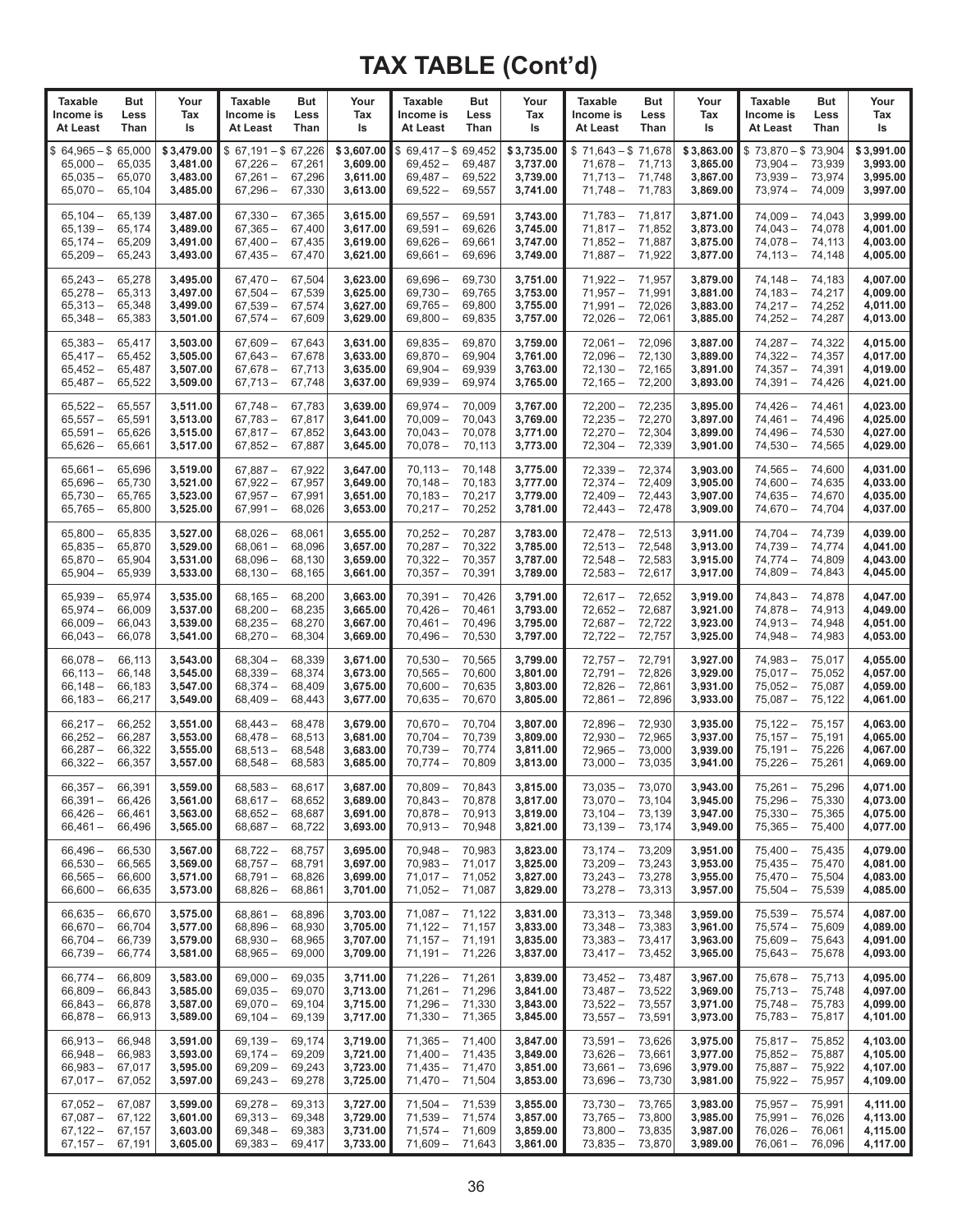| <b>Taxable</b>                                                    | But                        | Your                                           | <b>Taxable</b>                                                | But                                  | Your                                           | <b>Taxable</b>                                                                   | But                        | Your                                           | <b>Taxable</b>                                             | <b>But</b>                           | Your                                           | <b>Taxable</b>                                                                   | <b>But</b>                 | Your                                           |
|-------------------------------------------------------------------|----------------------------|------------------------------------------------|---------------------------------------------------------------|--------------------------------------|------------------------------------------------|----------------------------------------------------------------------------------|----------------------------|------------------------------------------------|------------------------------------------------------------|--------------------------------------|------------------------------------------------|----------------------------------------------------------------------------------|----------------------------|------------------------------------------------|
| Income is                                                         | Less                       | Tax                                            | Income is                                                     | Less                                 | Tax                                            | Income is                                                                        | Less                       | Tax                                            | Income is                                                  | Less                                 | Tax                                            | Income is                                                                        | Less                       | Tax                                            |
| At Least                                                          | Than                       | ls                                             | At Least                                                      | Than                                 | ls                                             | At Least                                                                         | Than                       | ls                                             | At Least                                                   | Than                                 | ls                                             | At Least                                                                         | Than                       | ls                                             |
| $$76,096 - $76,130$<br>$76,130 -$<br>$76,165 -$<br>$76,200 -$     | 76,165<br>76,200<br>76,235 | \$4,119.00<br>4,121.00<br>4,123.00<br>4,125.00 | $$78,322 - $78,357$<br>$78,357-$<br>$78,391 -$<br>$78,426-$   | 78,391<br>78,426<br>78,461           | \$4,247.00<br>4,249.00<br>4,251.00<br>4,253.00 | $$80,548 - $80,583$<br>$80,583 -$<br>$80.617 -$<br>$80,652 -$                    | 80,617<br>80,652<br>80,687 | \$4,375.00<br>4,377.00<br>4,379.00<br>4,381.00 | $$82,774 - $82,809$<br>$82,809-$<br>$82,843-$<br>$82,878-$ | 82,843<br>82,878<br>82,913           | \$4,503.00<br>4,505.00<br>4,507.00<br>4,509.00 | $$85,000 - $85,035$<br>$85,035 -$<br>$85,070-$<br>$85,104-$                      | 85,070<br>85,104<br>85,139 | \$4,631.00<br>4,633.00<br>4,635.00<br>4,637.00 |
| $76,235-$                                                         | 76,270                     | 4,127.00                                       | $78,461 -$                                                    | 78,496                               | 4,255.00                                       | $80,687 -$                                                                       | 80,722                     | 4,383.00                                       | $82,913 -$                                                 | 82,948                               | 4,511.00                                       | $85,139-$                                                                        | 85,174                     | 4,639.00                                       |
| $76,270-$                                                         | 76,304                     | 4,129.00                                       | $78,496-$                                                     | 78,530                               | 4,257.00                                       | $80,722 -$                                                                       | 80,757                     | 4,385.00                                       | $82,948 -$                                                 | 82,983                               | 4,513.00                                       | $85,174-$                                                                        | 85,209                     | 4,641.00                                       |
| $76,304-$                                                         | 76,339                     | 4,131.00                                       | $78,530-$                                                     | 78,565                               | 4,259.00                                       | $80,757 -$                                                                       | 80,791                     | 4,387.00                                       | $82,983 -$                                                 | 83,017                               | 4,515.00                                       | $85,209-$                                                                        | 85,243                     | 4,643.00                                       |
| $76,339-$                                                         | 76,374                     | 4,133.00                                       | $78,565 -$                                                    | 78,600                               | 4,261.00                                       | $80,791 -$                                                                       | 80,826                     | 4,389.00                                       | $83,017-$                                                  | 83,052                               | 4,517.00                                       | $85,243-$                                                                        | 85,278                     | 4,645.00                                       |
| $76,374 -$                                                        | 76,409                     | 4,135.00                                       | $78,600 -$                                                    | 78,635                               | 4,263.00                                       | $80,826 -$                                                                       | 80,861                     | 4,391.00                                       | $83.052 -$                                                 | 83,087                               | 4,519.00                                       | $85,278-$                                                                        | 85,313                     | 4,647.00                                       |
| $76,409-$                                                         | 76,443                     | 4,137.00                                       | $78,635-$                                                     | 78,670                               | 4.265.00                                       | $80,861 -$                                                                       | 80,896                     | 4,393.00                                       | $83,087 -$                                                 | 83,122                               | 4,521.00                                       | $85,313-$                                                                        | 85,348                     | 4,649.00                                       |
| $76,443-$                                                         | 76,478                     | 4,139.00                                       | $78,670-$                                                     | 78,704                               | 4,267.00                                       | $80,896 -$                                                                       | 80,930                     | 4,395.00                                       | $83,122 -$                                                 | 83,157                               | 4,523.00                                       | $85.348 -$                                                                       | 85,383                     | 4,651.00                                       |
| $76,478-$                                                         | 76,513                     | 4,141.00                                       | $78,704-$                                                     | 78,739                               | 4,269.00                                       | $80,930 -$                                                                       | 80,965                     | 4,397.00                                       | $83,157-$                                                  | 83,191                               | 4,525.00                                       | $85,383 -$                                                                       | 85,417                     | 4,653.00                                       |
| $76,513 -$                                                        | 76,548                     | 4,143.00                                       | $78,739-$                                                     | 78,774                               | 4,271.00                                       | $80,965 -$                                                                       | 81,000                     | 4,399.00                                       | $83,191 -$                                                 | 83,226                               | 4,527.00                                       | $85,417-$                                                                        | 85,452                     | 4,655.00                                       |
| $76,548-$                                                         | 76,583                     | 4,145.00                                       | $78,774-$                                                     | 78,809                               | 4,273.00                                       | $81,000 -$                                                                       | 81,035                     | 4,401.00                                       | $83,226 -$                                                 | 83,261                               | 4,529.00                                       | $85,452 -$                                                                       | 85,487                     | 4,657.00                                       |
| $76,583 -$                                                        | 76,617                     | 4,147.00                                       | $78,809-$                                                     | 78,843                               | 4,275.00                                       | $81,035 -$                                                                       | 81,070                     | 4,403.00                                       | $83,261 -$                                                 | 83,296                               | 4,531.00                                       | $85,487-$                                                                        | 85,522                     | 4,659.00                                       |
| $76,617-$                                                         | 76,652                     | 4,149.00                                       | $78,843-$                                                     | 78,878                               | 4,277.00                                       | $81,070 -$                                                                       | 81,104                     | 4,405.00                                       | $83,296-$                                                  | 83,330                               | 4,533.00                                       | $85,522 -$                                                                       | 85,557                     | 4,661.00                                       |
| $76,652 -$                                                        | 76,687                     | 4,151.00                                       | $78,878-$                                                     | 78,913                               | 4,279.00                                       | $81.104 -$                                                                       | 81,139                     | 4,407.00                                       | $83,330 -$                                                 | 83,365                               | 4,535.00                                       | $85,557 -$                                                                       | 85,591                     | 4,663.00                                       |
| $76,687 -$                                                        | 76,722                     | 4,153.00                                       | $78,913 -$                                                    | 78,948                               | 4,281.00                                       | $81,139-$                                                                        | 81,174                     | 4,409.00                                       | $83,365 -$                                                 | 83,400                               | 4,537.00                                       | $85,591 -$                                                                       | 85,626                     | 4,665.00                                       |
| $76,722 -$                                                        | 76,757                     | 4,155.00                                       | $78,948 -$                                                    | 78,983                               | 4,283.00                                       | $81,174-$                                                                        | 81,209                     | 4,411.00                                       | $83,400 -$                                                 | 83,435                               | 4,539.00                                       | $85,626 -$                                                                       | 85,661                     | 4,667.00                                       |
| $76,757-$                                                         | 76,791                     | 4,157.00                                       | $78,983 -$                                                    | 79,017                               | 4,285.00                                       | $81,209-$                                                                        | 81,243                     | 4,413.00                                       | $83,435-$                                                  | 83,470                               | 4,541.00                                       | $85,661 -$                                                                       | 85,696                     | 4,669.00                                       |
| 76,791 -                                                          | 76,826                     | 4,159.00                                       | $79,017-$                                                     | 79.052                               | 4,287.00                                       | $81,243 -$                                                                       | 81,278                     | 4,415.00                                       | $83,470-$                                                  | 83,504                               | 4,543.00                                       | $85,696 -$                                                                       | 85,730                     | 4,671.00                                       |
| $76,826 -$                                                        | 76,861                     | 4,161.00                                       | $79,052 -$                                                    | 79,087                               | 4,289.00                                       | $81,278-$                                                                        | 81,313                     | 4,417.00                                       | $83,504 -$                                                 | 83,539                               | 4,545.00                                       | $85,730 -$                                                                       | 85,765                     | 4,673.00                                       |
| $76,861 -$                                                        | 76,896                     | 4,163.00                                       | $79,087 -$                                                    | 79,122                               | 4,291.00                                       | $81,313 -$                                                                       | 81,348                     | 4,419.00                                       | $83,539-$                                                  | 83,574                               | 4,547.00                                       | $85,765 -$                                                                       | 85,800                     | 4,675.00                                       |
| $76,896 -$                                                        | 76,930                     | 4,165.00                                       | $79,122 -$                                                    | 79,157                               | 4,293.00                                       | $81,348 -$                                                                       | 81,383                     | 4,421.00                                       | $83,574-$                                                  | 83,609                               | 4,549.00                                       | $85,800 -$                                                                       | 85,835                     | 4,677.00                                       |
| $76,930 -$                                                        | 76,965                     | 4,167.00                                       | $79,157-$                                                     | 79,191                               | 4,295.00                                       | $81,383 -$                                                                       | 81,417                     | 4,423.00                                       | $83,609-$                                                  | 83,643                               | 4,551.00                                       | $85,835 -$                                                                       | 85,870                     | 4,679.00                                       |
| $76,965 -$                                                        | 77,000                     | 4,169.00                                       | $79,191 -$                                                    | 79,226                               | 4,297.00                                       | $81,417-$                                                                        | 81,452                     | 4,425.00                                       | $83,643-$                                                  | 83,678                               | 4,553.00                                       | $85,870 -$                                                                       | 85,904                     | 4,681.00                                       |
| $77,000 -$                                                        | 77,035                     | 4,171.00                                       | $79,226 -$                                                    | 79,261                               | 4,299.00                                       | $81,452 -$                                                                       | 81,487                     | 4,427.00                                       | $83,678-$                                                  | 83,713                               | 4,555.00                                       | $85,904 -$                                                                       | 85,939                     | 4,683.00                                       |
| $77,035-$                                                         | 77,070                     | 4,173.00                                       | $79,261 -$                                                    | 79,296                               | 4,301.00                                       | $81,487-$                                                                        | 81,522                     | 4,429.00                                       | $83,713-$                                                  | 83,748                               | 4,557.00                                       | $85,939-$                                                                        | 85,974                     | 4,685.00                                       |
| $77,070 -$                                                        | 77,104                     | 4,175.00                                       | $79,296 -$                                                    | 79,330                               | 4,303.00                                       | $81,522 -$                                                                       | 81,557                     | 4,431.00                                       | $83,748-$                                                  | 83,783                               | 4,559.00                                       | $85,974-$                                                                        | 86,009                     | 4,687.00                                       |
| $77,104-$                                                         | 77,139                     | 4,177.00                                       | $79,330 -$                                                    | 79,365                               | 4,305.00                                       | $81,557 -$                                                                       | 81,591                     | 4,433.00                                       | $83,783-$                                                  | 83,817                               | 4,561.00                                       | $86,009-$                                                                        | 86,043                     | 4,689.00                                       |
| $77,139-$                                                         | 77,174                     | 4,179.00                                       | $79,365 -$                                                    | 79,400                               | 4,307.00                                       | $81,591 -$                                                                       | 81,626                     | 4,435.00                                       | $83,817-$                                                  | 83,852                               | 4,563.00                                       | $86,043-$                                                                        | 86,078                     | 4,691.00                                       |
| $77,174-$                                                         | 77,209                     | 4,181.00                                       | $79,400 -$                                                    | 79,435                               | 4,309.00                                       | $81,626 -$                                                                       | 81,661                     | 4,437.00                                       | $83,852-$                                                  | 83,887                               | 4,565.00                                       | $86,078-$                                                                        | 86,113                     | 4,693.00                                       |
| $77,209-$                                                         | 77,243                     | 4,183.00                                       | $79,435-$                                                     | 79,470                               | 4,311.00                                       | $81,661 -$                                                                       | 81,696                     | 4,439.00                                       | $83,887-$                                                  | 83,922                               | 4,567.00                                       | $86,113-$                                                                        | 86,148                     | 4,695.00                                       |
| $77,243-$                                                         | 77,278                     | 4,185.00                                       | $79,470-$                                                     | 79,504                               | 4,313.00                                       | $81,696 -$                                                                       | 81,730                     | 4,441.00                                       | $83,922 -$                                                 | 83,957                               | 4,569.00                                       | $86,148-$                                                                        | 86,183                     | 4,697.00                                       |
| $77,278-$                                                         | 77,313                     | 4,187.00                                       | $79,504-$                                                     | 79,539                               | 4,315.00                                       | $81,730 -$                                                                       | 81,765                     | 4,443.00                                       | $83,957 -$                                                 | 83,991                               | 4,571.00                                       | $86,183-$                                                                        | 86,217                     | 4,699.00                                       |
| $77,313-$                                                         | 77,348                     | 4,189.00                                       | $79,539-$                                                     | 79,574                               | 4,317.00                                       | $81,765 -$                                                                       | 81,800                     | 4,445.00                                       | $83,991 -$                                                 | 84,026                               | 4,573.00                                       | $86,217-$                                                                        | 86,252                     | 4,701.00                                       |
| $77,348 -$                                                        | 77,383                     | 4,191.00                                       | $79,574-$                                                     | 79,609                               | 4,319.00                                       | $81,800 -$                                                                       | 81,835                     | 4,447.00                                       | $84,026 -$                                                 | 84,061                               | 4,575.00                                       | $86,252-$                                                                        | 86,287                     | 4,703.00                                       |
| $77,383 -$                                                        | 77,417                     | 4,193.00                                       | $79,609-$                                                     | 79,643                               | 4,321.00                                       | $81,835 -$                                                                       | 81,870                     | 4,449.00                                       | $84,061 -$                                                 | 84.096                               | 4,577.00                                       | $86,287-$                                                                        | 86,322                     | 4,705.00                                       |
| $77,417-$                                                         | 77,452                     | 4,195.00                                       | $79,643-$                                                     | 79.678                               | 4,323.00                                       | $81,870 -$                                                                       | 81,904                     | 4,451.00                                       | $84,096-$                                                  | 84.130                               | 4,579.00                                       | $86,322 -$                                                                       | 86,357                     | 4,707.00                                       |
| 77,452 –                                                          | 77,487                     | 4,197.00                                       | $79,678-$                                                     | 79,713                               | 4,325.00                                       | $81,904 -$                                                                       | 81,939                     | 4,453.00                                       | $84,130-$                                                  | 84,165                               | 4,581.00                                       | $86,357 -$                                                                       | 86,391                     | 4,709.00                                       |
| $77,487 - 77,522$<br>$77,522 - 77,557$<br>$77,557-$<br>$77,591 -$ | 77,591<br>77,626           | 4,199.00<br>4,201.00<br>4,203.00<br>4,205.00   | 79,713 - 79,748<br>79,748 - 79,783<br>$79,783 -$<br>$79,817-$ | 79,817<br>79,852                     | 4,327.00<br>4,329.00<br>4,331.00<br>4,333.00   | $81,939 - 81,974$<br>$81,974 - 82,009$<br>$82,009 - 82,043$<br>$82,043 - 82,078$ |                            | 4,455.00<br>4,457.00<br>4,459.00<br>4,461.00   | $84,165-$<br>$84,200 -$<br>$84,235 -$<br>$84,270-$         | 84,200<br>84,235<br>84,270<br>84,304 | 4,583.00<br>4,585.00<br>4,587.00<br>4,589.00   | $86,391 -$<br>86,426 –<br>$86,461 -$<br>$86.496 - 86.530$                        | 86,426<br>86,461<br>86,496 | 4,711.00<br>4,713.00<br>4,715.00<br>4,717.00   |
| 77,626 –                                                          | 77,661                     | 4,207.00                                       | 79,852 —                                                      | 79,887                               | 4,335.00                                       | $82,078-$                                                                        | 82,113                     | 4,463.00                                       | $84,304-$                                                  | 84,339                               | 4,591.00                                       | $86,530 -$                                                                       | 86,565                     | 4,719.00                                       |
| 77,661 –                                                          | 77,696                     | 4,209.00                                       | 79,887 -                                                      | 79,922                               | 4,337.00                                       | $82,113 - 82,148$                                                                |                            | 4,465.00                                       | $84,339-$                                                  | 84,374                               | 4,593.00                                       | $86,565 -$                                                                       | 86,600                     | 4,721.00                                       |
| 77,696 –                                                          | 77,730                     | 4,211.00                                       | $79,922 -$                                                    | 79,957                               | 4,339.00                                       | $82,148 - 82,183$                                                                |                            | 4,467.00                                       | $84,374-$                                                  | 84,409                               | 4,595.00                                       | $86,600 -$                                                                       | 86,635                     | 4,723.00                                       |
| $77,730 -$                                                        | 77,765                     | 4,213.00                                       | $79,957 -$                                                    | 79,991                               | 4,341.00                                       | $82,183 - 82,217$                                                                |                            | 4,469.00                                       | $84,409-$                                                  | 84,443                               | 4,597.00                                       | $86,635 -$                                                                       | 86,670                     | 4,725.00                                       |
| 77,765 —                                                          | 77,800                     | 4,215.00                                       | $79,991 -$                                                    | 80,026                               | 4,343.00                                       | $82,217 - 82,252$                                                                | 82,357                     | 4,471.00                                       | $84,443-$                                                  | 84,478                               | 4,599.00                                       | 86,670 -                                                                         | 86,704                     | 4,727.00                                       |
| 77,800 –                                                          | 77,835                     | 4,217.00                                       | $80,026 -$                                                    | 80,061                               | 4,345.00                                       | $82,252 - 82,287$                                                                |                            | 4,473.00                                       | $84,478-$                                                  | 84,513                               | 4,601.00                                       | $86,704-$                                                                        | 86,739                     | 4,729.00                                       |
| 77,835 –                                                          | 77,870                     | 4,219.00                                       | $80,061 -$                                                    | 80,096                               | 4,347.00                                       | $82,287 - 82,322$                                                                |                            | 4,475.00                                       | $84,513-$                                                  | 84,548                               | 4,603.00                                       | $86,739-$                                                                        | 86,774                     | 4,731.00                                       |
| 77,870 –                                                          | 77,904                     | 4,221.00                                       | $80,096 -$                                                    | 80,130                               | 4,349.00                                       | $82,322 -$                                                                       |                            | 4,477.00                                       | $84,548-$                                                  | 84,583                               | 4,605.00                                       | 86,774 –                                                                         | 86,809                     | 4,733.00                                       |
| 77,904 - 77,939<br>77,939 —<br>$77,974-$<br>78,009 -              | 77,974<br>78,009<br>78,043 | 4,223.00<br>4,225.00<br>4,227.00<br>4,229.00   | $80,130 -$<br>$80,165 -$<br>$80,200 -$<br>$80,235 -$          | 80,165<br>80,200<br>80,235<br>80,270 | 4,351.00<br>4,353.00<br>4,355.00<br>4,357.00   | $82,357 -$<br>$82,391 - 82,426$<br>$82,426 - 82,461$<br>$82,461 - 82,496$        | 82,391                     | 4,479.00<br>4,481.00<br>4,483.00<br>4,485.00   | $84,583-$<br>$84,617-$<br>$84,652-$<br>$84,687-$           | 84.617<br>84,652<br>84,687<br>84,722 | 4,607.00<br>4,609.00<br>4,611.00<br>4,613.00   | 86,809 -<br>86,843 - 86,878<br>86,878 - 86,913<br>$86,913 -$                     | 86,843<br>86,948           | 4,735.00<br>4,737.00<br>4,739.00<br>4,741.00   |
| 78,043 –<br>$78,078-$<br>78,113 –<br>$78,148 - 78,183$            | 78,078<br>78,113<br>78,148 | 4,231.00<br>4,233.00<br>4,235.00<br>4,237.00   | $80,270-$<br>$80,304-$<br>$80,339-$<br>$80,374-$              | 80,304<br>80,339<br>80,374<br>80,409 | 4,359.00<br>4,361.00<br>4,363.00<br>4,365.00   | 82,496 –<br>$82,530 - 82,565$<br>$82,565 - 82,600$<br>$82,600 - 82,635$          | 82,530                     | 4,487.00<br>4,489.00<br>4,491.00<br>4,493.00   | $84,722 -$<br>$84,757-$<br>$84,791 -$<br>$84,826 -$        | 84,757<br>84,791<br>84,826<br>84,861 | 4,615.00<br>4,617.00<br>4,619.00<br>4,621.00   | $86,948 - 86,983$<br>$86,983 - 87,017$<br>$87,017 - 87,052$<br>$87,052 - 87,087$ |                            | 4,743.00<br>4,745.00<br>4,747.00<br>4,749.00   |
| 78,183 - 78,217<br>78,217 - 78,252<br>$78,252 -$<br>78,287 -      | 78,287<br>78,322           | 4,239.00<br>4,241.00<br>4,243.00<br>4,245.00   | $80,409-$<br>$80,443-$<br>$80,478-$<br>$80,513 -$             | 80,443<br>80,478<br>80,513<br>80,548 | 4,367.00<br>4,369.00<br>4,371.00<br>4,373.00   | $82,635 - 82,670$<br>$82,670 - 82,704$<br>$82,704 - 82,739$<br>82,739 - 82,774   |                            | 4,495.00<br>4,497.00<br>4,499.00<br>4,501.00   | $84,861 -$<br>$84,896 -$<br>$84,930 -$<br>$84,965 -$       | 84,896<br>84,930<br>84,965<br>85,000 | 4,623.00<br>4,625.00<br>4,627.00<br>4,629.00   | $87,087 - 87,122$<br>$87,122 - 87,157$<br>$87,157 - 87,191$<br>$87,191 - 87,226$ |                            | 4,751.00<br>4,753.00<br>4,755.00<br>4,757.00   |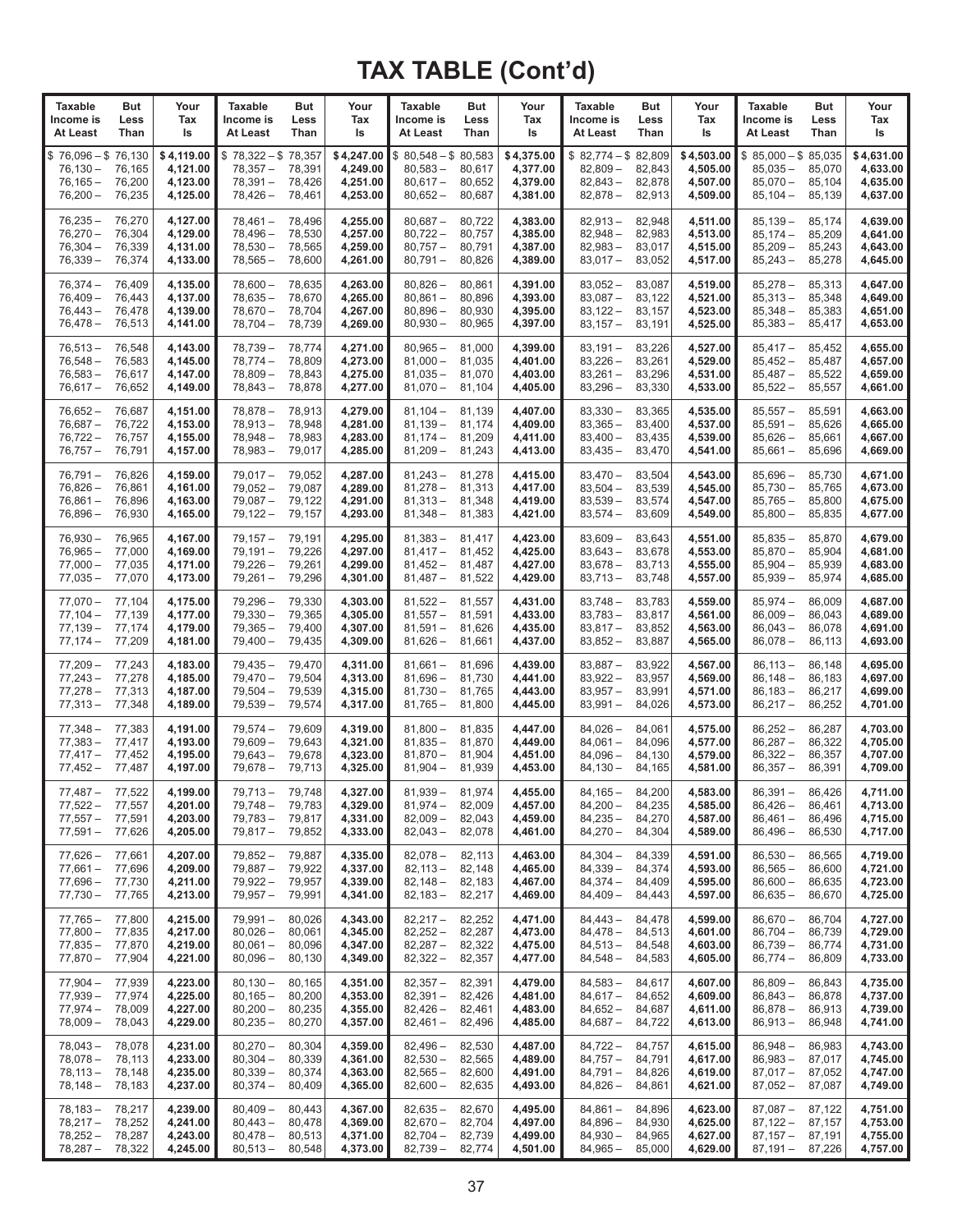| Taxable                                                       | But                                  | Your                                           | <b>Taxable</b>                                              | But                                  | Your                                           | <b>Taxable</b>                                                    | <b>But</b>                 | Your                                           | <b>Taxable</b>                                               | But                                  | Your                                           | <b>Taxable</b>                                                | But                                  | Your                                           |
|---------------------------------------------------------------|--------------------------------------|------------------------------------------------|-------------------------------------------------------------|--------------------------------------|------------------------------------------------|-------------------------------------------------------------------|----------------------------|------------------------------------------------|--------------------------------------------------------------|--------------------------------------|------------------------------------------------|---------------------------------------------------------------|--------------------------------------|------------------------------------------------|
| Income is                                                     | Less                                 | Tax                                            | Income is                                                   | Less                                 | Tax                                            | Income is                                                         | Less                       | Tax                                            | Income is                                                    | Less                                 | Tax                                            | Income is                                                     | Less                                 | Tax                                            |
| At Least                                                      | Than                                 | ls                                             | At Least                                                    | Than                                 | ls                                             | At Least                                                          | Than                       | ls                                             | At Least                                                     | Than                                 | ls                                             | At Least                                                      | Than                                 | ls                                             |
| $$87,226 - $87,261$<br>$87,261 -$<br>$87,296 -$<br>$87,330 -$ | 87,296<br>87.330<br>87,365           | \$4,759.00<br>4,761.00<br>4,763.00<br>4,765.00 | $$89,452-\$89,487$<br>$89,487-$<br>$89,522 -$<br>$89,557 -$ | 89,522<br>89.557<br>89,591           | \$4,887.00<br>4,889.00<br>4,891.00<br>4,893.00 | $$91,678 - $91,713$<br>$91,713 -$<br>$91,748 -$<br>$91,783 -$     | 91,748<br>91,783<br>91,817 | \$5,015.00<br>5,017.00<br>5,019.00<br>5,021.00 | $$93,904 - $93,939$<br>$93,939 -$<br>$93.974 -$<br>$94,009-$ | 93,974<br>94,009<br>94,043           | \$5,143.00<br>5,145.00<br>5,147.00<br>5,149.00 | $$96,130 - $96,165$<br>$96,165 -$<br>$96,200 -$<br>$96,235 -$ | 96,200<br>96,235<br>96,270           | \$5,271.00<br>5,273.00<br>5,275.00<br>5,277.00 |
| $87,365 -$                                                    | 87,400                               | 4,767.00                                       | $89,591 -$                                                  | 89,626                               | 4,895.00                                       | $91,817 -$                                                        | 91,852                     | 5,023.00                                       | $94,043 -$                                                   | 94,078                               | 5,151.00                                       | $96,270-$                                                     | 96,304                               | 5,279.00                                       |
| $87,400 -$                                                    | 87,435                               | 4,769.00                                       | $89,626 -$                                                  | 89,661                               | 4,897.00                                       | $91,852 -$                                                        | 91,887                     | 5,025.00                                       | $94,078-$                                                    | 94,113                               | 5,153.00                                       | $96,304 -$                                                    | 96,339                               | 5,281.00                                       |
| $87,435 -$                                                    | 87,470                               | 4,771.00                                       | $89,661 -$                                                  | 89,696                               | 4,899.00                                       | $91,887 -$                                                        | 91,922                     | 5,027.00                                       | $94,113-$                                                    | 94,148                               | 5,155.00                                       | $96,339-$                                                     | 96,374                               | 5,283.00                                       |
| $87,470-$                                                     | 87,504                               | 4,773.00                                       | $89,696 -$                                                  | 89,730                               | 4,901.00                                       | $91,922 -$                                                        | 91,957                     | 5,029.00                                       | $94,148-$                                                    | 94,183                               | 5,157.00                                       | $96,374-$                                                     | 96,409                               | 5,285.00                                       |
| $87,504 -$                                                    | 87,539                               | 4,775.00                                       | $89,730 -$                                                  | 89,765                               | 4,903.00                                       | $91,957 -$                                                        | 91,991                     | 5,031.00                                       | $94,183-$                                                    | 94,217                               | 5,159.00                                       | $96,409-$                                                     | 96,443                               | 5.287.00                                       |
| $87,539-$                                                     | 87,574                               | 4,777.00                                       | $89,765 -$                                                  | 89,800                               | 4,905.00                                       | $91,991 -$                                                        | 92,026                     | 5,033.00                                       | $94,217-$                                                    | 94,252                               | 5,161.00                                       | $96,443-$                                                     | 96,478                               | 5,289.00                                       |
| $87,574-$                                                     | 87,609                               | 4,779.00                                       | $89,800 -$                                                  | 89,835                               | 4,907.00                                       | $92,026 -$                                                        | 92,061                     | 5,035.00                                       | $94,252 -$                                                   | 94,287                               | 5,163.00                                       | $96,478-$                                                     | 96,513                               | 5,291.00                                       |
| $87,609-$                                                     | 87,643                               | 4,781.00                                       | $89,835 -$                                                  | 89,870                               | 4,909.00                                       | $92,061 -$                                                        | 92,096                     | 5,037.00                                       | $94,287-$                                                    | 94,322                               | 5,165.00                                       | $96,513 -$                                                    | 96,548                               | 5,293.00                                       |
| $87,643-$                                                     | 87,678                               | 4,783.00                                       | $89,870 -$                                                  | 89,904                               | 4,911.00                                       | $92,096 -$                                                        | 92,130                     | 5,039.00                                       | $94,322 -$                                                   | 94,357                               | 5,167.00                                       | $96,548-$                                                     | 96,583                               | 5,295.00                                       |
| $87,678-$                                                     | 87,713                               | 4,785.00                                       | $89,904 -$                                                  | 89,939                               | 4,913.00                                       | $92,130-$                                                         | 92,165                     | 5,041.00                                       | $94,357-$                                                    | 94,391                               | 5,169.00                                       | $96,583 -$                                                    | 96,617                               | 5,297.00                                       |
| $87,713 -$                                                    | 87,748                               | 4,787.00                                       | $89,939 -$                                                  | 89,974                               | 4,915.00                                       | $92,165 -$                                                        | 92,200                     | 5,043.00                                       | $94,391 -$                                                   | 94,426                               | 5,171.00                                       | $96,617-$                                                     | 96,652                               | 5,299.00                                       |
| $87,748-$                                                     | 87,783                               | 4,789.00                                       | $89,974-$                                                   | 90,009                               | 4,917.00                                       | $92,200 -$                                                        | 92,235                     | 5,045.00                                       | $94,426 -$                                                   | 94,461                               | 5,173.00                                       | $96,652 -$                                                    | 96,687                               | 5,301.00                                       |
| $87,783 -$                                                    | 87,817                               | 4,791.00                                       | $90,009 -$                                                  | 90,043                               | 4,919.00                                       | $92,235 -$                                                        | 92,270                     | 5,047.00                                       | $94,461 -$                                                   | 94,496                               | 5,175.00                                       | $96,687-$                                                     | 96,722                               | 5,303.00                                       |
| $87,817-$                                                     | 87.852                               | 4,793.00                                       | $90,043 -$                                                  | 90.078                               | 4,921.00                                       | $92,270-$                                                         | 92,304                     | 5,049.00                                       | $94,496-$                                                    | 94,530                               | 5,177.00                                       | $96,722 -$                                                    | 96,757                               | 5,305,00                                       |
| $87,852 -$                                                    | 87,887                               | 4,795.00                                       | $90,078-$                                                   | 90,113                               | 4,923.00                                       | $92,304 -$                                                        | 92,339                     | 5,051.00                                       | $94,530-$                                                    | 94,565                               | 5,179.00                                       | $96,757-$                                                     | 96,791                               | 5,307.00                                       |
| $87,887 -$                                                    | 87,922                               | 4,797.00                                       | $90,113-$                                                   | 90,148                               | 4,925.00                                       | $92,339-$                                                         | 92,374                     | 5,053.00                                       | $94,565 -$                                                   | 94,600                               | 5,181.00                                       | $96,791 -$                                                    | 96,826                               | 5,309.00                                       |
| $87,922 -$                                                    | 87,957                               | 4,799.00                                       | $90,148-$                                                   | 90,183                               | 4,927.00                                       | $92,374-$                                                         | 92,409                     | 5,055.00                                       | $94,600 -$                                                   | 94,635                               | 5,183.00                                       | $96,826 -$                                                    | 96,861                               | 5,311.00                                       |
| $87,957 -$                                                    | 87,991                               | 4,801.00                                       | $90,183-$                                                   | 90,217                               | 4,929.00                                       | $92,409-$                                                         | 92,443                     | 5,057.00                                       | $94,635-$                                                    | 94,670                               | 5,185.00                                       | $96,861 -$                                                    | 96,896                               | 5,313.00                                       |
| $87,991 -$                                                    | 88,026                               | 4,803.00                                       | $90,217-$                                                   | 90,252                               | 4,931.00                                       | $92.443 -$                                                        | 92,478                     | 5,059.00                                       | $94,670-$                                                    | 94,704                               | 5,187.00                                       | $96,896 -$                                                    | 96,930                               | 5,315.00                                       |
| $88,026 -$                                                    | 88,061                               | 4,805.00                                       | $90,252 -$                                                  | 90,287                               | 4,933.00                                       | $92,478-$                                                         | 92,513                     | 5,061.00                                       | $94,704-$                                                    | 94,739                               | 5,189.00                                       | $96,930 -$                                                    | 96,965                               | 5,317.00                                       |
| $88,061 -$                                                    | 88,096                               | 4.807.00                                       | $90,287-$                                                   | 90,322                               | 4,935.00                                       | $92,513-$                                                         | 92,548                     | 5,063.00                                       | $94,739-$                                                    | 94,774                               | 5,191.00                                       | $96,965 -$                                                    | 97,000                               | 5,319.00                                       |
| $88,096-$                                                     | 88,130                               | 4,809.00                                       | $90,322 -$                                                  | 90,357                               | 4,937.00                                       | $92,548 -$                                                        | 92,583                     | 5,065.00                                       | $94,774-$                                                    | 94,809                               | 5,193.00                                       | $97,000 -$                                                    | 97,035                               | 5,321.00                                       |
| $88,130-$                                                     | 88,165                               | 4,811.00                                       | $90,357-$                                                   | 90,391                               | 4,939.00                                       | $92,583 -$                                                        | 92,617                     | 5,067.00                                       | $94,809-$                                                    | 94,843                               | 5,195.00                                       | $97,035-$                                                     | 97,070                               | 5,323.00                                       |
| $88,165 -$                                                    | 88,200                               | 4,813.00                                       | $90,391 -$                                                  | 90,426                               | 4,941.00                                       | $92,617-$                                                         | 92,652                     | 5,069.00                                       | $94,843-$                                                    | 94,878                               | 5,197.00                                       | $97,070 -$                                                    | 97,104                               | 5,325.00                                       |
| $88,200 -$                                                    | 88,235                               | 4,815.00                                       | $90,426 -$                                                  | 90,461                               | 4,943.00                                       | $92,652 -$                                                        | 92,687                     | 5,071.00                                       | $94,878-$                                                    | 94,913                               | 5,199.00                                       | $97,104 -$                                                    | 97,139                               | 5,327.00                                       |
| $88,235 -$                                                    | 88,270                               | 4,817.00                                       | $90,461 -$                                                  | 90,496                               | 4,945.00                                       | $92,687-$                                                         | 92,722                     | 5,073.00                                       | $94,913-$                                                    | 94,948                               | 5,201.00                                       | $97,139-$                                                     | 97,174                               | 5,329.00                                       |
| $88,270 -$                                                    | 88,304                               | 4,819.00                                       | $90,496-$                                                   | 90,530                               | 4,947.00                                       | $92,722 -$                                                        | 92,757                     | 5,075.00                                       | $94,948 -$                                                   | 94,983                               | 5,203.00                                       | $97,174-$                                                     | 97,209                               | 5,331.00                                       |
| $88,304-$                                                     | 88,339                               | 4,821.00                                       | $90,530 -$                                                  | 90,565                               | 4,949.00                                       | $92,757-$                                                         | 92,791                     | 5,077.00                                       | $94,983 -$                                                   | 95,017                               | 5,205.00                                       | $97,209-$                                                     | 97,243                               | 5,333.00                                       |
| $88,339-$                                                     | 88,374                               | 4,823.00                                       | $90,565 -$                                                  | 90,600                               | 4,951.00                                       | $92,791-$                                                         | 92,826                     | 5,079.00                                       | $95,017-$                                                    | 95,052                               | 5,207.00                                       | $97,243-$                                                     | 97,278                               | 5,335.00                                       |
| $88,374-$                                                     | 88,409                               | 4,825.00                                       | $90,600 -$                                                  | 90,635                               | 4,953.00                                       | $92,826 -$                                                        | 92,861                     | 5,081.00                                       | $95,052 -$                                                   | 95,087                               | 5,209.00                                       | $97,278-$                                                     | 97,313                               | 5,337.00                                       |
| $88,409-$                                                     | 88,443                               | 4,827.00                                       | $90,635 -$                                                  | 90,670                               | 4,955.00                                       | $92,861 -$                                                        | 92,896                     | 5,083.00                                       | $95,087 -$                                                   | 95,122                               | 5,211.00                                       | $97,313 -$                                                    | 97,348                               | 5,339.00                                       |
| $88,443-$                                                     | 88,478                               | 4,829.00                                       | $90,670-$                                                   | 90,704                               | 4,957.00                                       | $92,896-$                                                         | 92,930                     | 5,085.00                                       | $95,122 -$                                                   | 95,157                               | 5,213.00                                       | $97,348 -$                                                    | 97,383                               | 5,341.00                                       |
| $88,478-$                                                     | 88,513                               | 4,831.00                                       | $90,704 -$                                                  | 90,739                               | 4,959.00                                       | $92,930 -$                                                        | 92,965                     | 5,087.00                                       | $95,157-$                                                    | 95,191                               | 5,215.00                                       | $97,383 -$                                                    | 97,417                               | 5,343.00                                       |
| $88.513 -$                                                    | 88.548                               | 4,833.00                                       | $90,739-$                                                   | 90,774                               | 4,961.00                                       | $92,965 -$                                                        | 93,000                     | 5.089.00                                       | $95,191 -$                                                   | 95,226                               | 5,217.00                                       | $97,417-$                                                     | 97,452                               | 5.345.00                                       |
| $88,548 -$                                                    | 88,583                               | 4,835.00                                       | $90,774-$                                                   | 90,809                               | 4,963.00                                       | $93,000 -$                                                        | 93,035                     | 5,091.00                                       | $95,226 -$                                                   | 95,261                               | 5,219.00                                       | $97,452 -$                                                    | 97,487                               | 5,347.00                                       |
| $88,583 -$                                                    | 88,617                               | 4,837.00                                       | $90,809-$                                                   | 90,843                               | 4,965.00                                       | $93,035-$                                                         | 93,070                     | 5.093.00                                       | $95,261 -$                                                   | 95,296                               | 5,221.00                                       | $97,487-$                                                     | 97,522                               | 5,349.00                                       |
| $88,617-$                                                     | 88,652                               | 4,839.00                                       | $90,843 -$                                                  | 90,878                               | 4,967.00                                       | $93,070-$                                                         | 93,104                     | 5,095.00                                       | $95,296 -$                                                   | 95,330                               | 5,223.00                                       | $97,522 -$                                                    | 97,557                               | 5,351.00                                       |
| $88,652-$                                                     | 88,687                               | 4,841.00                                       | $90,878-$                                                   | 90,913                               | 4,969.00                                       | $93,104-$                                                         | 93,139                     | 5.097.00                                       | $95,330 -$                                                   | 95,365                               | 5,225.00                                       | $97,557-$                                                     | 97,591                               | 5,353.00                                       |
| 88,687 –                                                      | 88,722                               | 4,843.00                                       | $90.913 -$                                                  | 90,948                               | 4,971.00                                       | $93,139-$                                                         | 93,174                     | 5,099.00                                       | $95,365 -$                                                   | 95,400                               | 5,227.00                                       | $97,591 -$                                                    | 97,626                               | 5,355.00                                       |
| $88,722 -$                                                    | 88,757                               | 4,845.00                                       | $90,948 -$                                                  | 90,983                               | 4,973.00                                       | $93,174-$                                                         | 93,209                     | 5,101.00                                       | $95,400 -$                                                   | 95,435                               | 5,229.00                                       | $97,626-$                                                     | 97,661                               | 5,357.00                                       |
| $88,757-$<br>88,791 –<br>$88,826 -$<br>88,861 –               | 88,791<br>88,826<br>88,861<br>88,896 | 4,847.00<br>4,849.00<br>4,851.00<br>4,853.00   | $90,983 -$<br>$91,017 -$<br>$91,052 -$<br>$91,087 -$        | 91,017<br>91,052<br>91,087<br>91,122 | 4,975.00<br>4,977.00<br>4,979.00<br>4,981.00   | $93,209-$<br>$93,243 - 93,278$<br>$93,278 - 93,313$<br>$93,313 -$ | 93,243<br>93,348           | 5,103.00<br>5,105.00<br>5,107.00<br>5,109.00   | $95,435 -$<br>$95,470-$<br>$95,504-$<br>$95,539-$            | 95,470<br>95,504<br>95,539<br>95,574 | 5,231.00<br>5,233.00<br>5,235.00<br>5,237.00   | $97,661-$<br>$97,696 -$<br>$97,730 -$<br>$97,765 -$           | 97,696<br>97,730<br>97,765<br>97,800 | 5,359.00<br>5,361.00<br>5,363.00<br>5,365.00   |
| 88,896 –                                                      | 88,930                               | 4,855.00                                       | $91,122 -$                                                  | 91,157                               | 4,983.00                                       | $93.348 -$                                                        | 93,383                     | 5,111.00                                       | $95,574-$                                                    | 95,609                               | 5,239.00                                       | $97,800 -$                                                    | 97,835                               | 5,367.00                                       |
| 88,930 -                                                      | 88,965                               | 4,857.00                                       | $91,157 -$                                                  | 91,191                               | 4,985.00                                       | $93,383 -$                                                        | 93,417                     | 5,113.00                                       | $95,609-$                                                    | 95,643                               | 5,241.00                                       | $97,835 -$                                                    | 97,870                               | 5,369.00                                       |
| $88,965 -$                                                    | 89,000                               | 4,859.00                                       | $91,191 -$                                                  | 91,226                               | 4,987.00                                       | $93,417-$                                                         | 93,452                     | 5.115.00                                       | $95,643 -$                                                   | 95.678                               | 5,243.00                                       | $97,870 -$                                                    | 97,904                               | 5.371.00                                       |
| $89,000 -$                                                    | 89,035                               | 4,861.00                                       | $91,226 -$                                                  | 91,261                               | 4,989.00                                       | $93,452 -$                                                        | 93,487                     | 5,117.00                                       | $95,678-$                                                    | 95,713                               | 5,245.00                                       | $97,904-$                                                     | 97,939                               | 5,373.00                                       |
| $89,035 -$<br>$89,070 - 89,104$<br>$89,104-$<br>$89,139-$     | 89.070<br>89,139<br>89,174           | 4,863.00<br>4,865.00<br>4,867.00<br>4,869.00   | $91,261 -$<br>$91,296 -$<br>$91,330 -$<br>$91,365 -$        | 91,296<br>91,330<br>91,365<br>91,400 | 4,991.00<br>4,993.00<br>4,995.00<br>4,997.00   | $93,487-$<br>$93,522 -$<br>$93,557 - 93,591$<br>$93,591 -$        | 93,522<br>93,557<br>93,626 | 5.119.00<br>5,121.00<br>5,123.00<br>5,125.00   | $95,713 -$<br>$95,748-$<br>$95,783 -$<br>$95,817 -$          | 95,748<br>95,783<br>95,817<br>95,852 | 5,247.00<br>5,249.00<br>5,251.00<br>5,253.00   | $97,939-$<br>$97,974-$<br>$98,009-$<br>$98,043-$              | 97,974<br>98,009<br>98,043<br>98,078 | 5,375.00<br>5,377.00<br>5,379.00<br>5,381.00   |
| $89,174-$<br>$89,209 -$<br>$89,243-$<br>$89,278 - 89,313$     | 89,209<br>89,243<br>89,278           | 4,871.00<br>4,873.00<br>4,875.00<br>4,877.00   | $91,400 -$<br>$91,435 -$<br>$91,470 -$<br>$91,504-$         | 91,435<br>91,470<br>91,504<br>91,539 | 4,999.00<br>5,001.00<br>5,003.00<br>5,005.00   | $93,626 -$<br>$93,661 -$<br>$93,696 -$<br>$93,730 - 93,765$       | 93,661<br>93,696<br>93,730 | 5,127.00<br>5,129.00<br>5,131.00<br>5,133.00   | $95,852 -$<br>$95,887 -$<br>$95,922 -$<br>$95,957 -$         | 95,887<br>95,922<br>95,957<br>95,991 | 5,255.00<br>5,257.00<br>5,259.00<br>5,261.00   | $98,078-$<br>$98,113-$<br>$98,148-$<br>$98,183 -$             | 98,113<br>98,148<br>98,183<br>98,217 | 5,383.00<br>5,385.00<br>5,387.00<br>5,389.00   |
| $89,313 -$<br>$89,348 -$<br>$89,383 -$<br>$89,417-$           | 89,348<br>89,383<br>89,417<br>89,452 | 4,879.00<br>4,881.00<br>4,883.00<br>4,885.00   | $91,539-$<br>$91,574-$<br>$91,609-$<br>$91,643-$            | 91,574<br>91,609<br>91,643<br>91,678 | 5,007.00<br>5,009.00<br>5,011.00<br>5,013.00   | $93,765 -$<br>$93,800 -$<br>$93,835 - 93,870$<br>$93,870 -$       | 93,800<br>93,835<br>93,904 | 5,135.00<br>5,137.00<br>5,139.00<br>5,141.00   | $95,991 -$<br>$96,026 -$<br>$96,061 -$<br>$96,096-$          | 96,026<br>96,061<br>96,096<br>96,130 | 5,263.00<br>5,265.00<br>5,267.00<br>5,269.00   | $98,217-$<br>$98,252 -$<br>$98,287 -$<br>$98,321 -$           | 98,252<br>98,287<br>98,321<br>98,356 | 5,391.00<br>5,393.00<br>5,395.00<br>5,397.00   |

Visit the Department's website at **www.tax.virginia.gov** for tax tables and the Department's online tax calculator.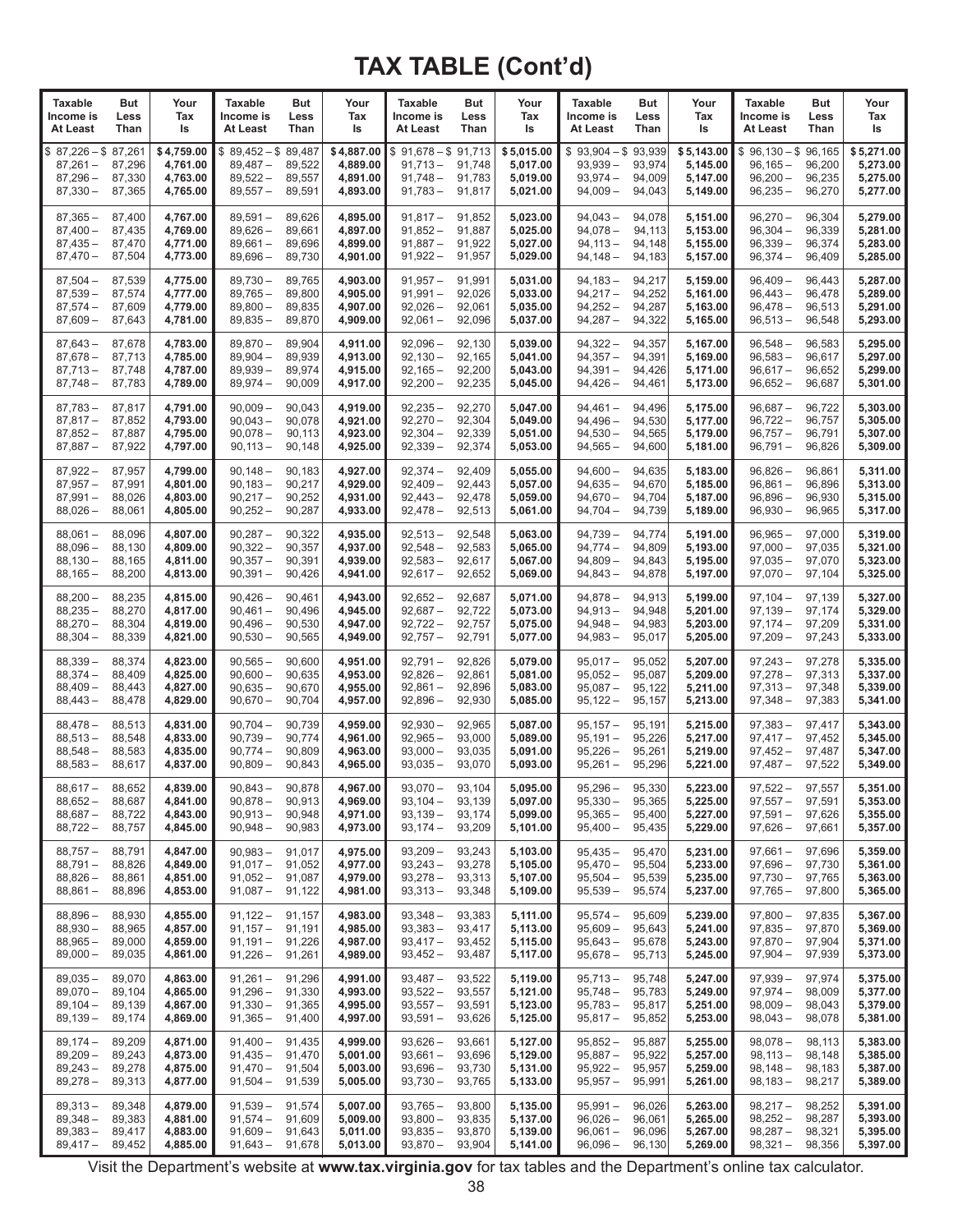# **2013 Income Tax Return Mailing Addresses and Locality Codes**

You may mail your income tax return to your Commissioner of the Revenue at the address below or directly to the Department of Taxation at the addresses listed at the bottom of the next page.

**COUNTIES**

#### **\* DENOTES DIRECTOR OF FINANCE** \*\* **DENOTES DIRECTOR, DEPARTMENT OF TAX ADMINISTRATION**

**Accomack County - 001** P.O. Box 186, Accomac, VA 23301-0186 757-787-5747

**Albemarle County \* - 003**<br>Refund: P.O. Box 1498, Richmond, VA 23218-1498<br>Tax Due: P.O. Box 760, Richmond, VA 23218-0760 434-296-5851

**Alleghany County - 005** 9212 Winterberry Ave., Ste. E, Covington, VA 24426 540-863-6640

**Amelia County - 007** P.O. Box 269, Amelia, VA 23002 804-561-2158

**Amherst County - 009** P.O. Box 719, Amherst, VA 24521 434-946-9310

**Appomattox County - 011** P.O. Box 125, Appomattox, VA 24522 434-352-7450

**Arlington County - 013** Refund: P.O. Box 1498, Richmond, VA 23218-1498 Tax Due: P.O. Box 760, Richmond, VA 23218-0760 703-228-3055

**Augusta County - 015** P.O. Box 959, Verona, VA 24482 540-245-5640

**Bath County - 017** P.O. Box 130, Warm Springs, VA 24484 540-839-7231

**Bedford County - 019** 122 E. Main St., Suite 103, Bedford, VA 24523 540-586-7621

**Bland County - 021** P.O. Box 130, Bland, VA 24315 276-688-4291

**Botetourt County - 023** P.O. Box 128, Fincastle, VA 24090-0128 540-473-8270

**Brunswick County - 025** P.O. Box 669, Lawrenceville, VA 23868 434-848-2313

**Buchanan County - 027** P.O. Box 1042, Grundy, VA 24614 276-935-6542

**Buckingham County - 029** P.O. Box 138, Buckingham, VA 23921 434-969-4972

**Campbell County - 031** P.O. Box 66, Rustburg, VA 24588 434-332-9518

**Caroline County - 033** P.O. Box 531, Bowling Green, VA 22427 804-633-4050

**Carroll County - 035**<br>Refund: P.O. Box 1498, Richmond, VA 23218-1498<br>Tax Due: P.O. Box 760, Richmond, VA 23218-0760 276-730-3080

**Charles City County - 036** Refund: P.O. Box 1498, Richmond, VA 23218-1498 Tax Due: P.O. Box 760, Richmond, VA 23218-0760 804-652-2161

**Charlotte County - 037** P.O. Box 308, Charlotte C.H., VA 23923 434-542-5546

**Chesterfield County - 041** P.O. Box 124, Chesterfield, VA 23832 804-748-1281

**Clarke County - 043** P.O. Box 67, Berryville, VA 22611 540-955-5108

**Craig County - 045** P.O. Box 186, New Castle, VA 24127 540-864-6241

**Culpeper County - 047** P.O. Box 1807, Culpeper, VA 22701 540-727-3443

**Cumberland County - 049** P.O. Box 77, Cumberland, VA 23040 804-492-4280

**Dickenson County - 051** P.O. Box 1067, Clintwood, VA 24228 276-926-1646

**Dinwiddie County - 053**<br>P.O. Box 104, Dinwiddie, VA 23841<br>804-469-4500, Ext. 4

**Essex County - 057**<br>P.O. Box 879, Tappahannock, VA 22560<br>804-443-4737

**Fairfax County \*\* - 059**<br>Refund: P.O. Box 1498, Richmond, VA 23218-1498<br>Tax Due: P.O. Box 760, Richmond, VA 23218-0760 703-222-8234

**Fauquier County - 061** P.O. Box 149, Warrenton, VA 20188-0149 540-422-8163

**Floyd County - 063** Refund: P.O. Box 1498, Richmond, VA 23218-1498 Tax Due: P.O. Box 760, Richmond, VA 23218-0760 540-745-9345

**Fluvanna County - 065**<br>Refund: P.O. Box 1498, Richmond, VA 23218-1498<br>Tax Due: P.O. Box 760, Richmond, VA 23218-0760 434-591-1940

**Franklin County - 067** 1255 Franklin St., Ste. 102, Rocky Mt., VA 24151 540-483-3083

**Frederick County - 069** Refund: P.O. Box 1498, Richmond, VA 23218-1498 Tax Due: P.O. Box 760, Richmond, VA 23218-0760 540-665-5681

**Giles County - 071** 130 N. Main St., Pearisburg, VA 24134 540-921-3321

**Gloucester County - 073** 6489 Main St., Suite 137, Gloucester, VA 23061 804-693-3451

**Goochland County - 075** P.O. Box 60, Goochland, VA 23063 804-556-5807

**Grayson County - 077** P.O. Box 126, Independence, VA 24348 276-773-2381

**Greene County - 079** Refund: P.O. Box 1498, Richmond, VA 23218-1498 Tax Due: P.O. Box 760, Richmond, VA 23218-0760 434-985-5211

**Greensville County - 081** 1781 Greensville County Circle, Room 132, Emporia, VA 23847 434-348-4227

**Halifax County - 083** P.O. Box 1847, Halifax, VA 24558 434-476-3314

**Hanover County - 085** P.O. Box 129, Hanover, VA 23069 804-365-6129

**Henrico County \* - 087** Refund: P.O. Box 1498, Richmond, VA 23218-1498 Tax Due: P.O. Box 760, Richmond, VA 23218-0760 804-501-4263

**Henry County - 089**<br>P.O. Box 1077, Collinsville, VA 24078-1077<br>276-634-4690

**Highland County - 091**<br>P.O. Box 148, Monterey, VA 24465<br>540-468-2142

**Isle of Wight County - 093**<br>P.O. Box 107, Isle of Wight, VA 23397-0107<br>757-365-6222

**James City County - 095** P.O. Box 283, Williamsburg, VA 23187 757-253-6695

**King and Queen County - 097** P.O. Box 178, King & Queen Courthouse, VA 23085 804-785-5976

**King George County - 099** 10459 Courthouse Dr., Suite 101, King George, VA 22485-3862 540-775-4664

**King William County - 101** P.O. Box 217, King William, VA 23086 804-769-4941

**Lancaster County - 103** 8311 Mary Ball Rd., Room 203, Lancaster, VA 22503 804-462-7920

**Lee County - 105** P.O. Box 96, Jonesville, VA 24263 276-346-7722

**Loudoun County - 107** Refund: P.O. Box 1498, Richmond, VA 23218-1498 Tax Due: P.O. Box 760, Richmond, VA 23218-0760 703-777-0260

**Louisa County - 109**<br>P.O. Box 8, Louisa, VA 23093<br>540-967-3432

**Lunenburg County - 111** 11512 Courthouse Rd., Ste. 101, Lunenburg, VA 23952 434-696-2516

**Madison County - 113** P.O. Box 56, Madison, VA 22727 540-948-4421

**Mathews County - 115**<br>Refund: P.O. Box 1498, Richmond, VA 23218-1498<br>Tax Due: P.O. Box 760, Richmond, VA 23218-0760 804-725-7168

**Mecklenburg County - 117** P.O. Box 360, Boydton, VA 23917 434-738-6191

**Middlesex County - 119** P.O. Box 148, Saluda, VA 23149-0148 804-758-5332

**Montgomery County - 121** 755 Roanoke St., Ste. 1-A, Christiansburg, VA 24073 540-382-5710

**Nelson County - 125** P.O. Box 246, Lovingston, VA 22949 434-263-7070

**New Kent County - 127**<br>Refund: P.O. Box 1498, Richmond, VA 23218-1498<br>Tax Due: P.O. Box 760, Richmond, VA 23218-0760 804-966-9610

**Northampton County - 131** P.O. Box 65, Eastville, VA 23347 757-678-0446

**Northumberland County - 133** P.O. Box 309, Heathsville, VA 22473 804-580-4600

**Nottoway County - 135** P.O. Box 5, Nottoway, VA 23955 434-645-9317

**Orange County - 137** P.O. Box 389, Orange, VA 22960 540-672-4441

**Page County - 139** 103 S. Court St., Suite C, Luray, VA 22835 540-743-3840

**Patrick County - 141** Refund: P.O. Box 1498, Richmond, VA 23218-1498 Tax Due: P.O. Box 760, Richmond, VA 23218-0760 276-694-7131

**Pittsylvania County - 143** P.O. Box 272 ,Chatham, VA 2453**1** 434-432-7940

**Powhatan County - 145** 3834 Old Buckingham Rd., Ste. C, Powhatan, VA 23139 804-598-5616